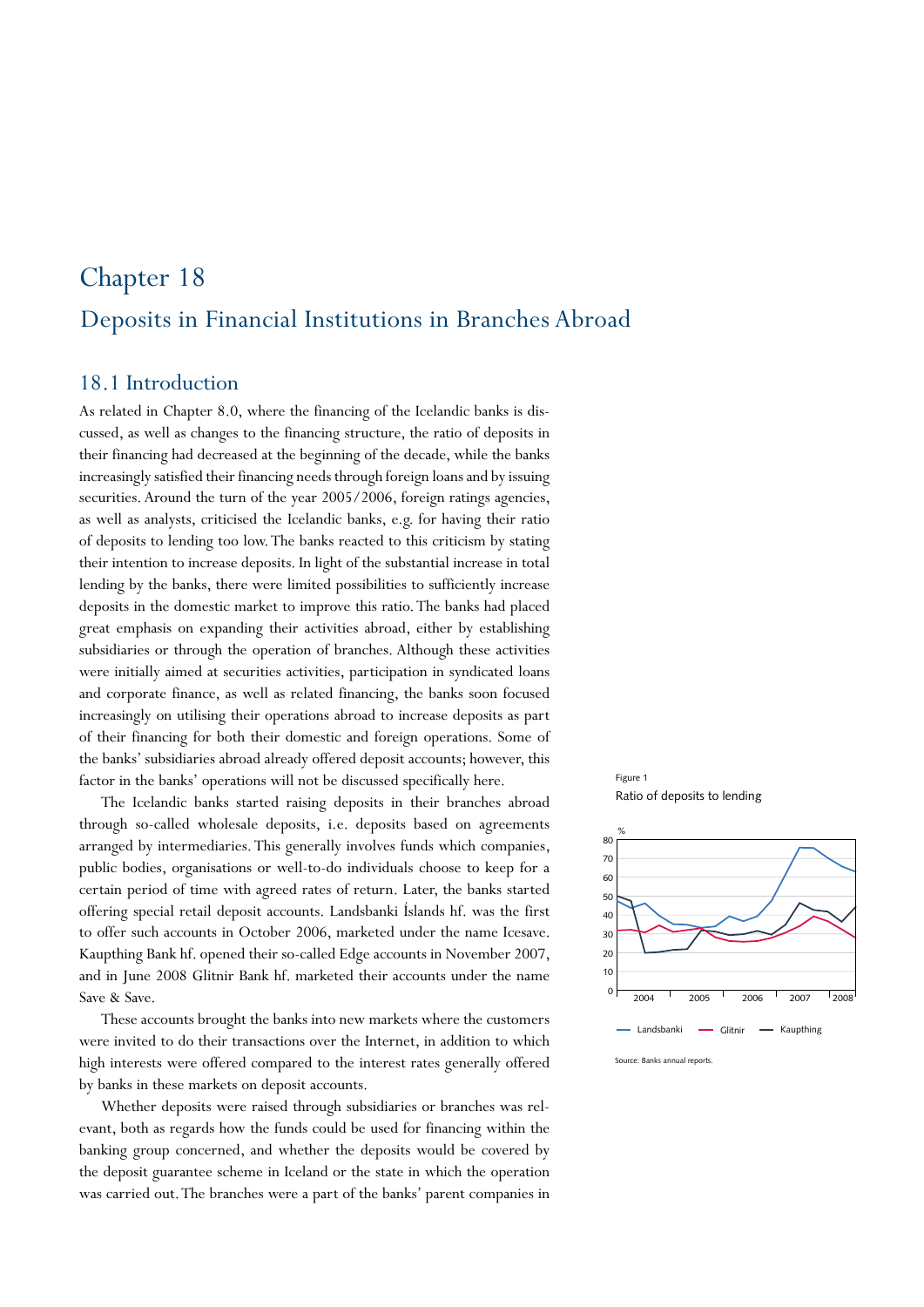Iceland and the deposits raised by them were covered by the Depositors' and Investors' Guarantee Fund of Iceland; however, it varied whether the rules of the branch's host state limited the possibilities of the parent companies to transfer funds, accrued to deposit accounts, to other parts of the banking group, including to Iceland. As the branches were a part of a parent company located in Iceland, the Financial Supervisory Authority (FME) in Iceland became responsible for supervising their operations. Therefore, the Special Investigation Commission (SIC) decided to examine especially the establishment of the branches and their deposit-taking activities. The so-called Icesave accounts, offered by Landsbanki through its branches in London and the Netherlands, occupy a unique position in this regard which will be discussed later. First, the deposit–taking activities of the banks' branches abroad will be discussed in general terms.

The so-called wholesale deposits, raised by the Icelandic banks' branches abroad, were already substantial in volume when the banks decided to offer their special deposit accounts under the brand names Icesave, Edge and Save & Save. Thus, the wholesale deposits in the Landsbanki London branch amounted to  $\epsilon$ 1,432 million in total when the bank started marketing the Icesave accounts in October 2006 and wholesale deposits in the Landsbanki branch in the Netherlands €997 million when the bank launched Icesave there. It should be noted that despite the SIC's requests, adequate information has not been submitted regarding the division between wholesale deposits and other deposits, and any changes made to these, in the banks' branches abroad.

Kaupthing initially offered the so-called Edge accounts in the bank's branch in Finland in November 2007. In the end, the bank had received deposits into such accounts in a total of 11 countries and was preparing to open these accounts in other countries. However, it varied whether these accounts were within branches or subsidiaries abroad; as mentioned earlier, deposits received by branches were covered by the Depositors' and Investors' Guarantee Fund in Iceland. The Kaupthing Edge accounts were located in branches in the following countries (months and years in parentheses

| All figures in<br>millions of Euros | $1$ Nov.<br>2007  | 5 Dec.<br>2007 | $3.$ Jan.<br>2008 | 4 Feb.<br>2008 | 3 Mar.<br>2008           | 3 Apr.<br>2008 | $2$ May<br>2008 | $3$ June<br>2008 | $1$ July<br>2008 | $1$ Aug.<br>2008 | 1 Sep.<br>2008 | 30 Sep.<br>2008 |
|-------------------------------------|-------------------|----------------|-------------------|----------------|--------------------------|----------------|-----------------|------------------|------------------|------------------|----------------|-----------------|
|                                     |                   |                |                   |                |                          |                |                 |                  |                  |                  |                |                 |
| Branch <sup>1</sup>                 |                   |                |                   |                |                          |                |                 |                  |                  |                  |                |                 |
| Finland                             | 15                | 43             | 49                | 53             | 63                       | 73             | 84              | 102              | 111              | 123              | 132            | 134             |
| Sweden                              | $\qquad \qquad -$ | 66             | 90                | 97             | 119                      | 134            | 145             | 185              | 223              | 260              | 274            | 262             |
| Norway                              |                   |                |                   | 79             | 149                      | 194            | 175             | 186              | 203              | 244              | 255            | 239             |
| Germany and Austria                 |                   |                |                   |                | $\overline{\phantom{m}}$ | 3              | 46              | 196              | 300              | 420              | 510            | 533             |
| Subsidiaries                        |                   |                |                   |                |                          |                |                 |                  |                  |                  |                |                 |
| UK an the Isle of Man               |                   |                |                   |                | 89                       | 510            | 1,124           | 1,573            | 2,055            | 2,599            | 3,054          | 3,646           |
| Belgium, Luxembourg                 |                   |                |                   |                |                          |                |                 |                  |                  |                  |                |                 |
| and Switzerland                     |                   |                |                   |                | 7                        | 48             | 64              | 78               | 130              | 224              | 325            | 396             |
| Denmark                             |                   |                |                   |                |                          |                | 41              | 92               | 118              | 146              | 165            | 178             |
| Total                               |                   |                |                   |                |                          |                |                 |                  |                  |                  |                |                 |
| <b>Branches</b>                     | 15                | 110            | 139               | 230            | 331                      | 403            | 450             | 669              | 837              | 1,047            | 1,171          | 1,168           |
| Subsidiaries                        |                   |                |                   |                | 97                       | 558            | 1,230           | 1,744            | 2,303            | 2,969            | 3,544          | 4,220           |
|                                     |                   |                |                   |                |                          |                |                 |                  |                  |                  |                |                 |

#### Balance of deposits in Kaupthing Edge

1. Guarantee by the Depositors' and Investors' Guarantee Fund..

Source: Kaupþing banki hf.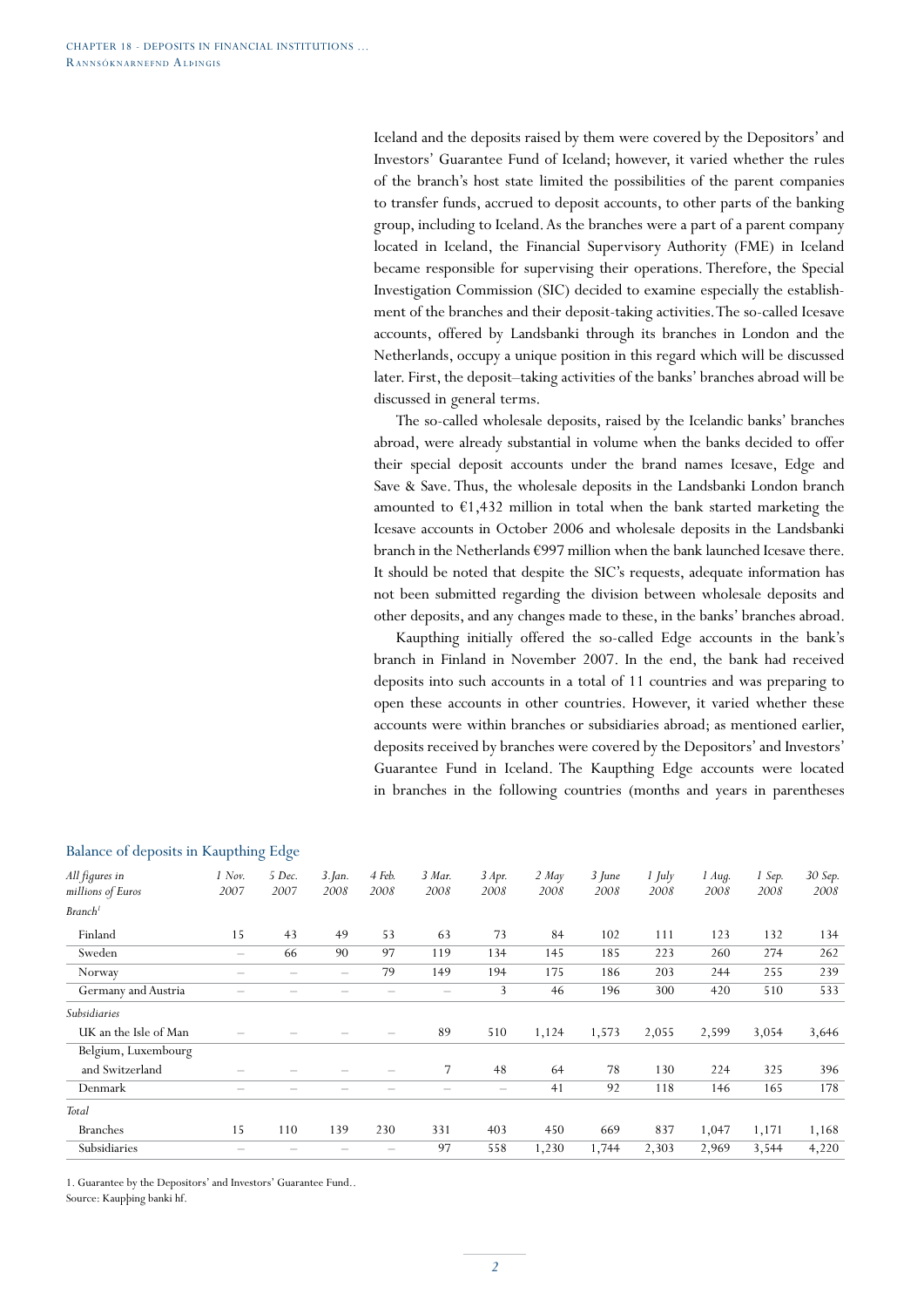denote when the activities commenced): Finland (November 2007), Sweden (December 2007), Norway (February 2008), Germany (April 2008) and Austria (September 2008). On the other hand, the Edge accounts were operated in Kaupthing subsidiaries in the following countries (months and numbers in parentheses denote when the activities commenced): UK (February 2008), Denmark and Luxembourg (May 2008), Isle of Man (June 2008) and Switzerland (July 2008).

On 30 September 2008, the deposits in the Kaupthing Edge accounts amounted to a total of  $65,388$  million, thereof a large majority was received by subsidiaries or  $\epsilon$ 4,220 million, whereas  $\epsilon$ 1,168 million were received by branches. The branch in Germany had received the largest amount, €532 million. In the investigation carried out by the SIC, it emerged that Kaupthing had started offering its Edge accounts in the UK through its branch there but soon abandoned the idea. At the time when the marketing of these accounts started, there were discussions, i.a. in the British media, about the situation of depositors holding accounts with the Icelandic banks with regard to the situation of the Depositors' and Investors' Guarantee Fund in Iceland. Because of this, Kaupthing transferred its Edge accounts in the UK to a subsidiary, Kaupthing Singer & Friedlander.

Out of the three large banks, Glitnir had the lowest ratio of deposits to lending in past years. Glitnir started raising wholesale deposits once it had opened its branches abroad, which were an addition to its subsidiaries operated i.a. in Norway and later in Finland. The largest part of these deposits was received by the bank's London branch, and by the end of 2007 these amounted to ₤1.3 billion. In the period between March and September 2008, deposits in Glitnir's London branch were reduced by ₤528 million. In Glitnir's profit announcement for the third quarter of 2007, it was revealed that the owners of deposits in the London branch were i.a. central banks, companies, banks, housing financing agencies and local governments. It was not until June 2008 that Glitnir started offering high rate electronic retail deposit accounts abroad. These accounts went under the brand name Save & Save. Such accounts were first introduced in Norway but were also available in Iceland. In his presentation on these new deposit accounts, Lárus Welding, CEO of Glitnir, stated that the bank's goal was to increase considerably the ratio of deposits in the bank's operation over coming years. Considering how late these accounts were established in the Glitnir operations, the SIC sees no further cause to discuss them in this report.

# 18.2 Icesave Accounts in the London Branch of Landsbanki Íslands hf.

# 18.2.1 General Remarks on the Icesave Accounts of Landsbanki Íslands hf. in London

In 2002, Landsbanki Íslands hf. bought Heritable Bank Ltd in the UK.<sup>1</sup> In early 2005, Landsbanki opened its London branch and according to a notification submitted to the FME, the purpose of operating the branch was twofold, on the one hand credit granting services, and corporate finance on

<sup>1.</sup> Halldór Jón Kristjánsson and Sigurjón Þorvaldur Árnason: Developments leading up to the Icelandic banking crisis in October 2008. Draft 16 March 2009, p. 7.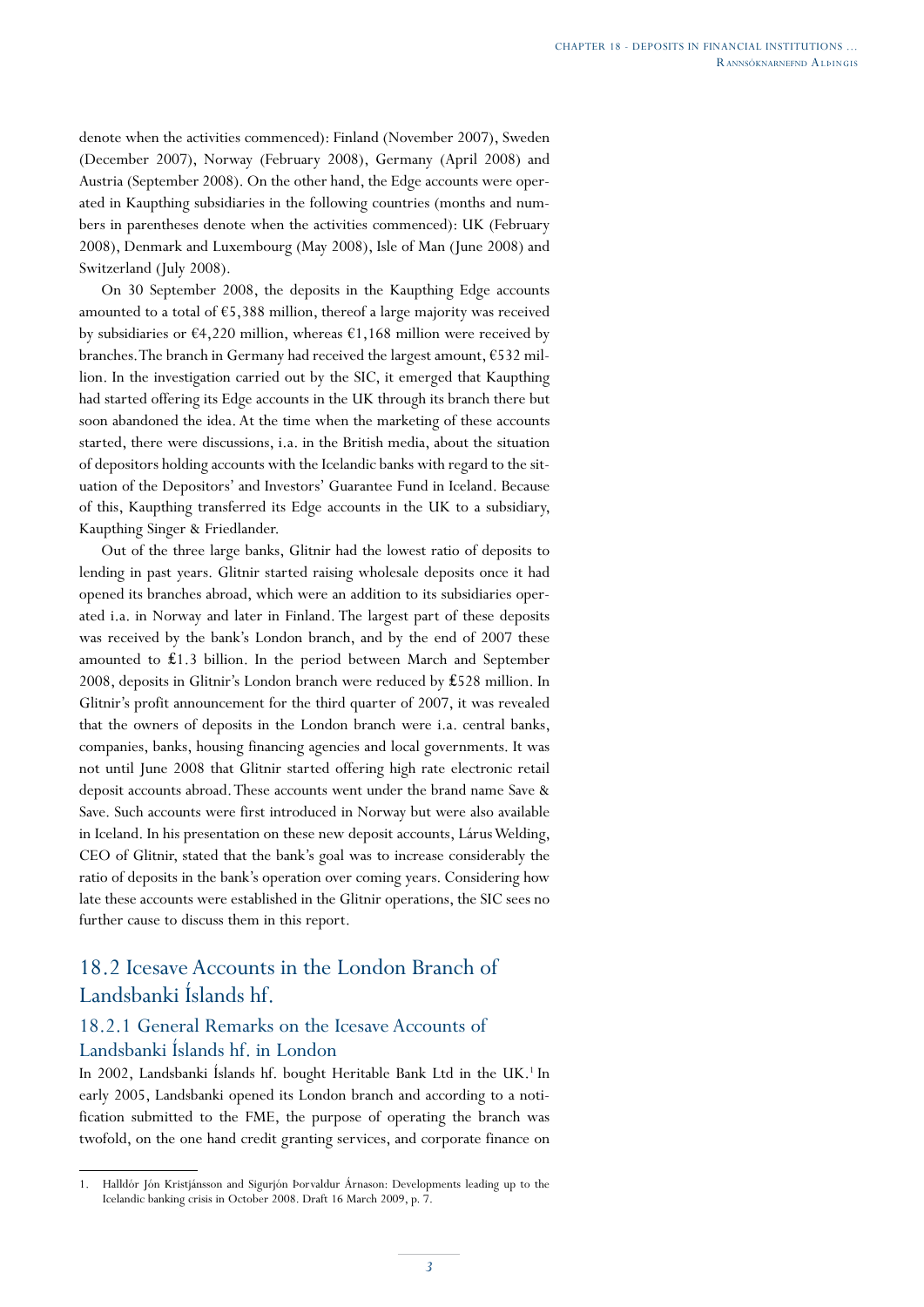the other. In a letter dated 29 June 2004, the bank notified the FME that it had decided to expand the services of the branch so as to include deposit taking. It was stated that this would entail that the branch would accept wholesale deposits acquired through the intermediation of Heritable Bank Ltd. The branch then started marketing its electronic deposit accounts under the name Icesave Easy Access in October 2006, however these were only intended for retail customers. In addition, the branch continued to accept wholesale deposits.<sup>2</sup>Although the deposits into the Icesave accounts were accepted by the London branch of Landsbanki, the day-to-day administration of the accounts was carried out by the staff of the bank's subsidiary, Heritable Bank, on the one hand, and an agreement was made with Newcastle Building Society, on the other hand, concerning computing, settlement, etc.

Mark Sismey-Durrant, Chief Executive of Heritable Bank, was also the Managing Director of Icesave.

It was decided to keep the deposit accounts in a branch, rather than establish a special subsidiary for that purpose or operate these within the subsidiary Heritable Bank. This way it would be easier to transfer funds upstream from the accounts to other parts of the group.<sup>3</sup> UK rules on large exposures place considerable limitations on such transfers of funds in the case of subsidiaries. This arrangement entailed, however, that the deposits were guaranteed in Iceland by the Depositors' and Investors' Guarantee Fund, as is covered in greater detail in Chapter 6.0. In his statement before the SIC, Sigurjón Þ. Árnason, CEO of Landsbanki, described that in 2008 circumstances had changed. "We have raised five billion [GBP] through the branch and now there is this unfavourable publicity and the Guarantee Fund has become the main point, not the strength of the banks, but suddenly the Guarantee Fund has turned into some main point, which was never the case before, and nobody had even contemplated. This suddenly becomes the main focus," said Árnason.4

He also mentioned that it had "not occurred to anyone that there was a remote chance of a collapse like that which [would] later come to pass".5

Árnason stated that in June 2007, a quarter of the Icesave deposits had been transferred to a fund used to buy foreign securities considered both very safe and marketable. At the end of June 2008, the deposits in the Icesave accounts amounted to around ₤3.6 billion. The fund's aim was to help the bank even out fluctuations caused by withdrawals from the Icesave accounts. Árnason stated that these securities had later been used in repurchase transactions with the Central Bank of Europe (ECB) in late 2007, which prevented them from being used to even out fluctuations.<sup>6</sup> When asked whether the bank had otherwise changed its lending policy or had stated any intention to do so once its financing became increasingly reliant on deposits, Árnason claimed that the intention had been to increase asset based lending, for example in the UK. That market had been highly developed in the United States but underdeveloped in Europe.7

<sup>2.</sup> Statement by Halldór J. Kristjánsson before the SIC on 12 May 2009, p. 39.

<sup>3.</sup> Halldór Jón Kristjánsson and Sigurjón Þorvaldur Árnason: Developments leading up to the Icelandic banking crisis in October 2008. Draft 16 March 2009, p. 88.

<sup>4.</sup> Statement by Sigurjón Þ. Árnason before the SIC on 19 August 2009, p. 80.

<sup>5.</sup> Statement by Sigurjón Þ. Árnason before the SIC on 27 August 2009, p. 8.

<sup>6.</sup> Statement by Sigurjón Þ. Árnason before the SIC on 27 August 2009, p. 12-13.

<sup>7.</sup> Statement by Sigurjón Þ. Árnason before the SIC on 25 August 2009, p. 25.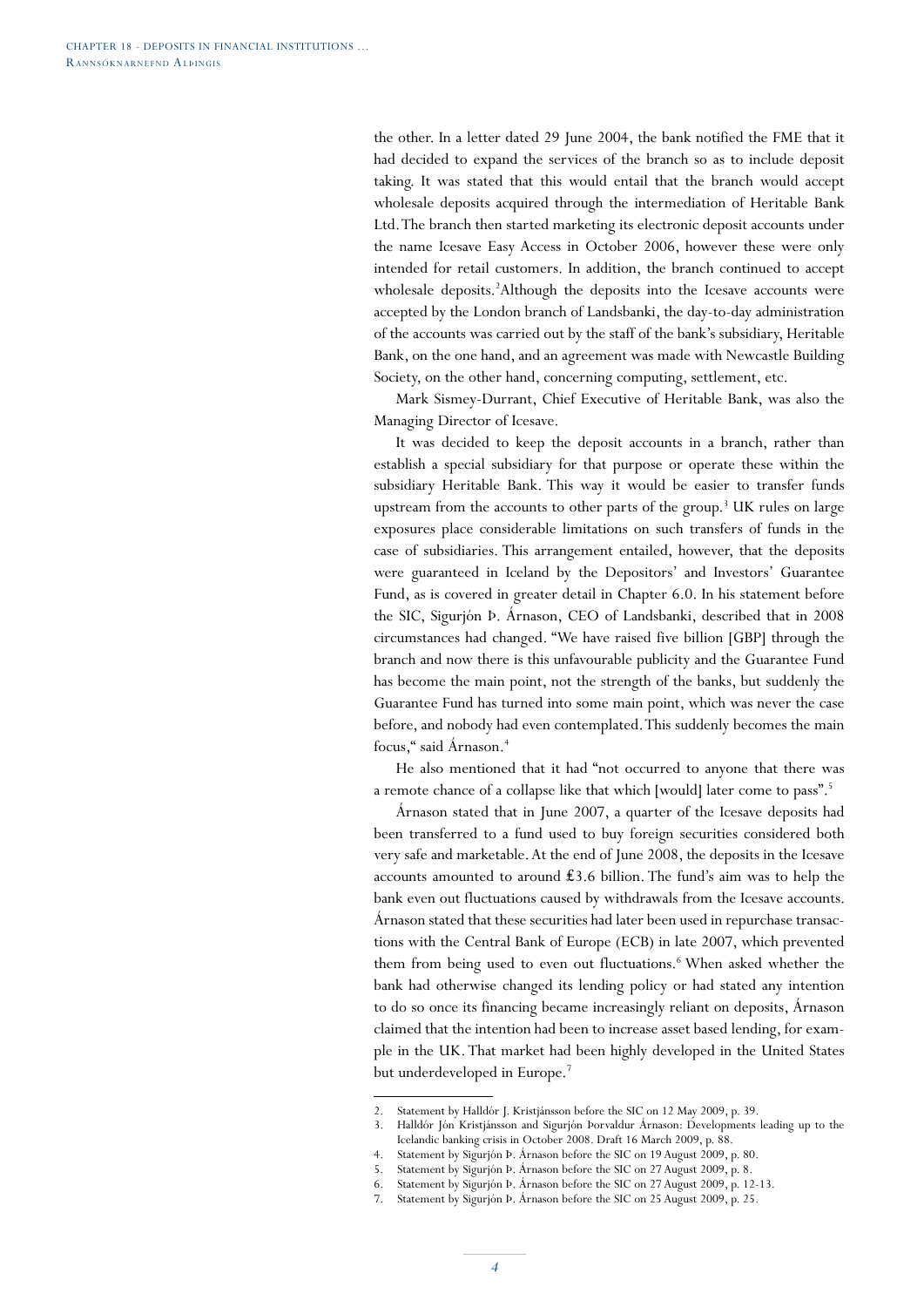When asked how Landsbanki had intended to obtain foreign currency to meet withdrawals from the Icesave accounts, i.a. in view that the facilitation of the Central Bank of Iceland was largely limited to Icelandic krónur, Árnason stated that the bank had assumed it had access to euros there and would be able to acquire other currencies through the ECB. In addition, there was the so-called "swap market" for the exchange of currencies.<sup>8</sup>

In the hearing, Sigurjón Þ. Árnason also described how the brand name Icesave was created. He claimed that Landsbanki representatives had initially thought it was negative for an Icelandic bank to market deposit accounts in the UK. An advertising agency employed by the bank pointed out that it would never be possible to conceal the origin of the bank and, therefore, it would be better to simply advertise it especially. As a result, the brand name "Icesave" was created.

Viggó Ásgeirsson, Director of Marketing and Web Development, Landsbanki, had previously described in an interview with *Morgunblaðið* newspaper on 28 February 2008 that research had indicated that "a simple and clear message together with a strong link to Iceland would prove beneficial" in the marketing of the Icesave accounts.

As Icesave was operated under a Landsbanki branch, EU/EEA rules stipulate that control of its activities shall be in principle the responsibility of the FME in Iceland, although, pursuant to the same rules, the FSA UK was to supervise the liquidity management of the branch and, furthermore, was authorised to intervene in the branch's market behaviour related to Icesave. The Icesave issue was also discussed within the Central Bank of Iceland, which i.a. held meetings with representatives of Landsbanki on a number of occasions. Both the FME and the Central Bank also interacted with their counterparts in the UK in respect of the Icesave accounts, and meetings were held with their representatives in the latter part of 2008. Finally, the Icesave issue was discussed in meetings held in the consultative group of the Prime Minister's Office, the Ministry of Finance, the Ministry of Business Affairs, the FME and the Central Bank of Iceland on financial stability and contingency planning. This interaction will not be related here in detail as it is covered in other parts of this report, Chapter 19.0 in particular. However, certain aspects relevant to the overall picture of the history of the Landsbanki Icesave accounts will be addressed. The SIC also believes that there is reason to point out that despite the fact that the Icesave operation in the UK commenced in the autumn of 2006, and its growth and attendant deposit increases culminated in 2007, it was not until 2008 that Icesave became prominent within these institutions according to existing documentation on their activities and their mutual relations, and interactions with Landsbanki.

In the hearing before the SIC, Eiríkur Guðnason, Governor of the Central Bank, stated that one of the directors of Landsbanki had told him in late 2007, in the period leading up to the Central Bank amending its rules on reserve requirements regarding deposits into the accounts of the banks abroad, that Landsbanki was not transferring to Iceland the funds accrued to the deposit accounts in the branches abroad. It was not until after the middle of 2008 that it had emerged that these funds were being transferred to Iceland.<sup>10</sup>

 "According to him [Viggó Ásgeirsson] the single largest project abroad was the marketing of the Icesave accounts in the UK. "Research indicated that a simple and clear message together with a strong link to Iceland would prove beneficial. The numbers speak for themselves and the Icesave deposits have increased at an incredible speed.""

*Morgunblaðið* newspaper, an interview with Viggó Ásgeirsson, Director of Marketing and Web Development, Landsbanki, 28 February 2008.

<sup>8.</sup> Statement by Sigurjón Þ. Árnason before the SIC on 19 August 2009, p. 92.

<sup>9.</sup> Statement by Sigurjón Þ. Árnason before the SIC on 19 August 2009, p. 8.

<sup>10.</sup> Statement by Eiríkur Guðnason before the SIC on 26 May 2009, p. 37-38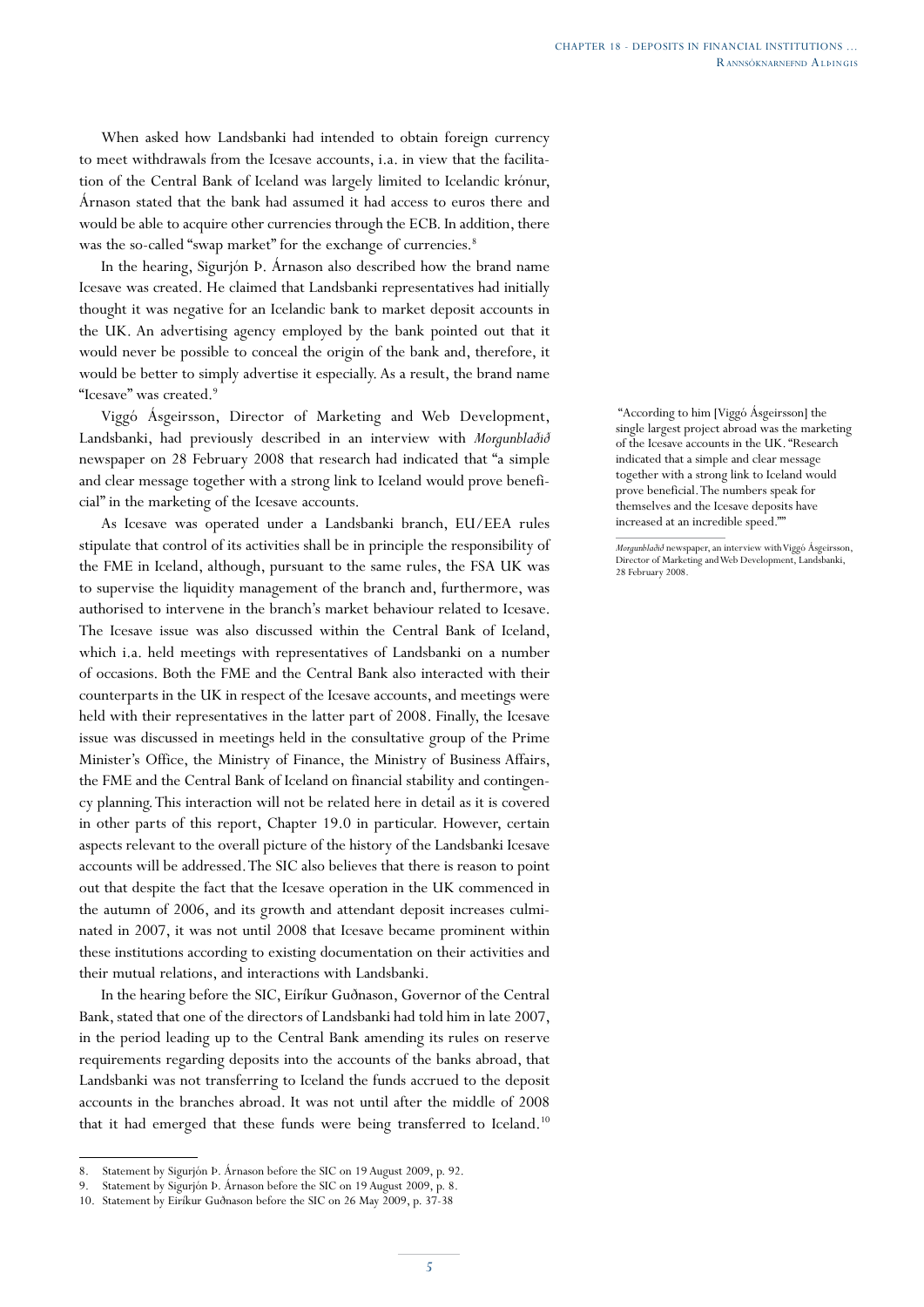"As from today Landsbanki offers depositors in the UK a new tax-free savings account, Icesave Isa, with an interest rate of 6.1% on deposits of one thousand pounds or more […] and The Sunday Times reports that this is best rate offered on savings accounts of this type […]. In fact, various banks in the UK which offer similar or the same type of savings accounts have reduced their interest rates following the cut of policy rates by the Bank of England which results in Landsbanki offering significantly better rates. As with the Icesave accounts, which have been a great success, the rates are guaranteed to be 0.3% above the policy rate of the Bank of England until the beginning of 2011 and at least equal to it until 2013."

Icelandic Financial News, 15 January 2008, p. 4.

"Results published by the key players in Iceland's financial sector last week helped alleviate fears that the country is on the cusp of a Northern Rock-style bank funding crisis. But analysts reckon that, thanks to a series of cross- shareholdings across the Icelandic economy, it would not take much for the whole country's financial system to go into meltdown."

*The Daily Telegraph*, 5 February 2008.

"British savers have billions in Icelandic accounts, but its banking system is looking shaky."

*The Sunday Times*, 10 February 2008.

"Like many Icelandic companies, FL owned big stakes in other local blue chips. Such cross ownership has been cited as a chief vulnerability in the Icelandic system because it means that when one company's shares are hit, others are as well."

Reuters, 14 February 2008.

Davíð Oddsson, Chairman of the Board of Governors of the Central Bank, stated in the hearing before the SIC that it had not been until well into 2008 that the Board had realised that the funds accrued to the Icesave accounts were being transferred home to some extent.<sup>11</sup> Eiríkur Guðnason noted that in hindsight it had been a bad mistake to discontinue the detailed information acquisition previously employed by the Central Bank on the division of deposits by branches, and only oblige the banks to submit this information in overall summary statements. It was not until after amendments had been made to the rules on reserve requirements in March 2008 that the Central Bank started collecting information where a distinction was made between deposits of foreign parties in branches abroad on the one hand and domestic branches and headquarters on the other hand.<sup>12</sup>

In the hearing before the SIC, Sigurjón Þ. Árnason said that he believed that the Governors of the Central Bank should have realised that the funds accrued to the Icesave accounts were being used in part in the bank's activities in Iceland. They had been part of the funds used in the capital management of the bank as a whole. Árnason, however, stated that in 2008 there had in fact not been any scope to transfer funds to Iceland from the bank's Icesave accounts. The reason, he said, was the extensive outflow of wholesale deposits that year. Therefore, the inflow of deposits had been, in fact, balanced by the aforementioned outflow of wholesale deposits.<sup>13</sup>

Capital management of the Icesave funds will be covered in greater detail in the discussion on the financing of the banks, see Chapter 8.0.

## 18.2.2 Liquidity Management of the London Branch of Landsbanki Íslands hf.

Landsbanki Íslands hf. was granted a special Global Liquidity Concession from FSA liquidity control which was to remain valid until 2011. The parent company was in charge of the branch's liquidity management under the supervision of FME in Iceland.<sup>14</sup>

Following the liquidity problems Northern Rock encountered in the autumn of 2007, which later resulted in the UK overtaking the bank in February 2008, the British media turned its attention to other banks that might pose a risk in regard to savings. The Icelandic banks received unfavourable publicity, especially as regards their rising CDS spreads. To name an example, an article was published in *The Daily Telegraph* on 5 February 2008 under the title "Is Iceland headed for meltdown?". A mention could also be made of an article in *The Sunday Times* on 10 February 2008, titled "Time to bale out of Iceland?". On 3 March 2008, *The Financial Times* published an interview with Prime Minister Geir H. Haarde under the title "Iceland's PM urges banks to curb plans for expansion". That same day, i.e. 3 March 2008, the television station Channel 4 in the UK ran a programme on the safety of deposits in the country. In this programme, the host interviewed Davíð Oddsson, Chairman of the Central Bank's Board of Governors. Davíð states

<sup>11.</sup> Statement by Davíð Oddsson before the SIC on 7 August 2009, p. 24-25 and 49.

<sup>12.</sup> Statement by Eiríkur Guðnason before the SIC on 26 May 2009, p. 37-38.

<sup>13.</sup> Statement by Sigurjón Þ. Árnason before the SIC on 19 August 2009, p. 57 and 61.

<sup>14.</sup> Undated memorandum from the FME on communications with the FSA in 2008, compiled by GJ.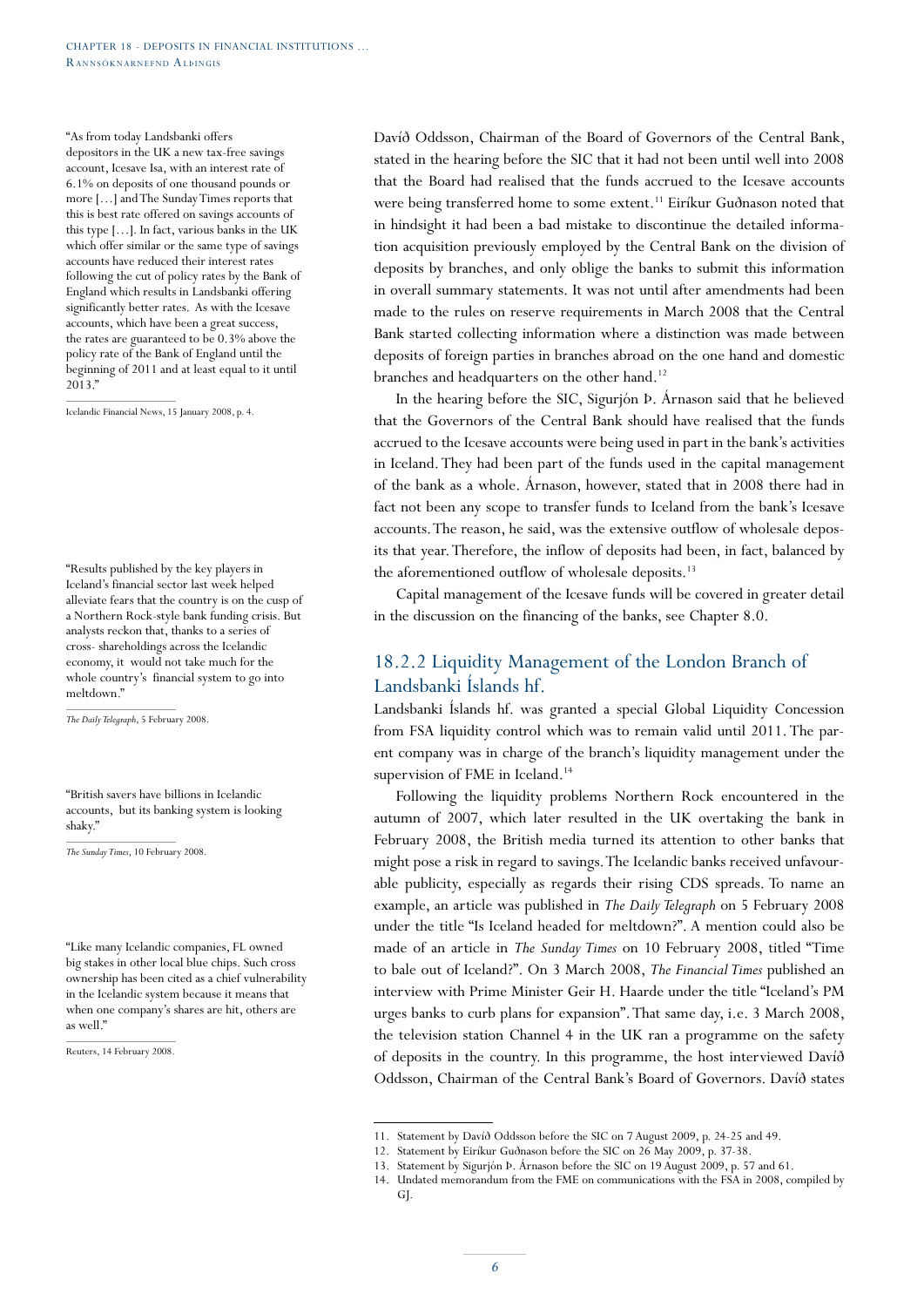that the CDS spread for the Icelandic banks is too high. He goes on to say: "The economy of this country is quite extraordinary good. [...] I think that the CDS that are so much higher on some of these banks than on the average elsewhere is not fair and should not be so high." He claims that no bank can withstand in the long run a CDS spread of 5-600 points. Later in the interview, the reporter quotes Oddsson as claiming that the Icelandic State can afford to guarantee deposits in all the banks. In Oddsson's own words: "These banks are so sound that nothing like that is likely to ever happen. And if something would happen we would never be talking about the whole amount, because it is never like that, but even so Icelandic economy, the state being debtless, this would not be too much for the state to swallow, if it would like to swallow it."

On 15 March 2008, The Financial Times published an article where anonymous interlocutors liken Iceland to a giant hedge fund. An article published in MoneyWeek on 19 March 2008 could also be mentioned in this context as it discusses which banks in the UK could be risky to entrust with one's savings. The Icelandic banks are considered most risky of these, cf. the following concerning their CDS spreads: "But if they're Icelandic, then be afraid; these banks are starting to be priced for bankruptcy risk." Finally, The Daily Telegraph published an article on 8 April 2008 stating that in all likelihood Iceland will need the assistance of the International Monetary Fund (IMF). The title of the article was "Fear of Iceland bail-out could signal new future for the IMF". Around the same time, various analysts, such as J.P. Morgan, Merrill Lynch, Moody's, and others, published unfavourable reports on the Icelandic banking system. This led to a run on the Landsbanki Icesave accounts.

In the period between 10 February and 22 April that same year, withdrawals amounted to close to ₤1 billion, or approximately 20% of the total deposits in the Icesave accounts at the London branch of Landsbanki.<sup>15</sup>

Nonetheless, Landsbanki managed to withstand the run and deposits started flowing in again.

As mentioned earlier, the Icesave operations, as well as significant deposit-taking services vis-à-vis legal entities, were carried out within the London branch of Landsbanki and not in a subsidiary. According to Halldór J. Kristjánsson, CEO of Landsbanki, this was considered a preferable arrangement, making it possible to "use and manage the funds of the group as a whole".16

In February 2008, it seems that discussions had started on transferring the deposit-taking activities of the London branch to a subsidiary. Another idea that emerged in early 2008 was to transfer the Icesave brand name, as far as easy access deposit accounts were concerned, to the subsidiary Heritable Bank, so that all consequent deposits would fall under the subsidiary and not the branch.<sup>17</sup> However, these ideas never materialised.

On 7 February 2008, the Central Bank's Board of Governors met with Prime Minister Geir H. Haarde, Minister of Finance Árni M. Mathiesen,

#### "Kazakhstan: A Comparison with Iceland."

Title of a report by Bear Stearns, 29 February 2008.

"Some say Iceland is a "giant hedge fund", with its corporate and banking sectors leveraging up to make above-average returns. The banks are being hammered in credit markets as investors fret about their perceived dependence on wholesale funding, macro-economic imbalances, alleged lack of transparency, and cross-ownership issues."

*The Financial Times*, 15 March 2008.

"Iceland shows cracks as the krona crashes."

Headline of an article in *The Daily Telegraph,* 23 March 2008.

"The spreads on Icelandic bank debt have risen above 800 basis points, near levels seen in Bear Stearns' debt before the Federal Reserve's rescue. Which raises the thorny question: Is the Icelandic government - which presides over an economy the size of Bristol - big enough to underpin its encephalitic banks if push ever comes to shove?"

*The Daily Telegraph*, 27 March 2008.

"When clients ask us why the Icelandic banks are considered to have a higher risk profile than their other European peers, one does not have to search hard for answers: rapid expansion, inexperienced yet aggressive management, high dependence on external funding, high gearing to equity markets, connected party opacity. In other words: too fast, too young, too much, too short, too connected, too volatile."

From a report by Merrill Lynch, 31 March 2008.

<sup>15.</sup> Halldór Jón Kristjánsson and Sigurjón Þorvaldur Árnason: Developments leading up to the Icelandic banking crisis in October 2008. Draft 16 March 2009, p. 90.

<sup>16.</sup> Statement by Halldór J. Kristjánsson before the SIC on 12 May 2009, p. 5.

<sup>17.</sup> Statement by Halldór J. Kristjánsson before the SIC on 12 May 2009, p. 7 and 24.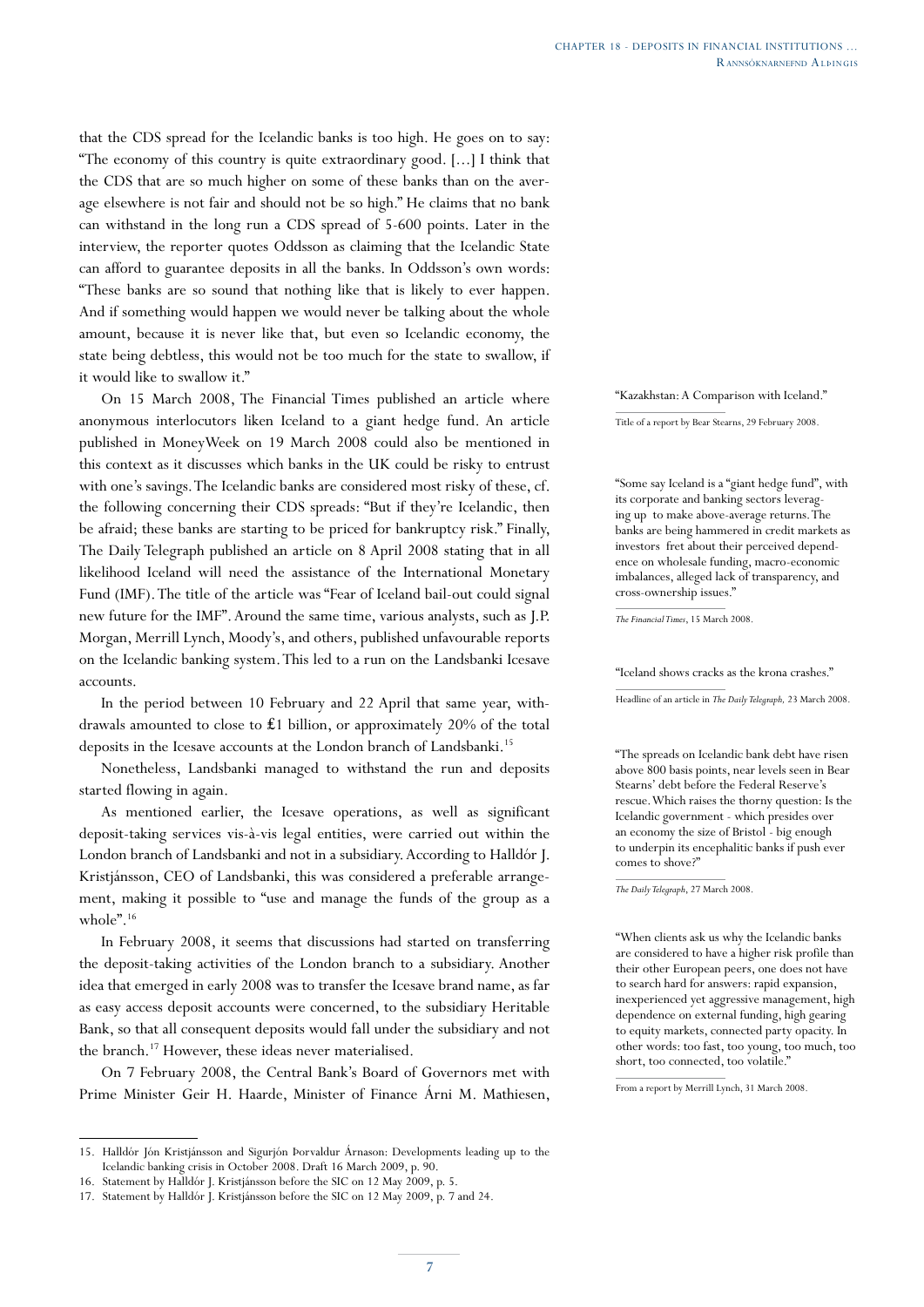"Fear of Iceland bail-out could signal new future for the IMF."

*The Daily Telegraph*, 8 April 2008.



Source:Landsbanki Íslands hf.

"Given the nature of the business to be transferred (and particularly having regard to the fact that the transfer will not be limited solely to the retail deposit-taking activities) we recommend that the procedure under Part VII of FSMA be used to give effect to the proposed transfer.'

From the opinion of Allen & Overy, 22 February 2008.

and Minister for Foreign Affairs Ingibjörg Sólrún Gísladóttir in the Prime Minister's Office. In the draft minutes it is stated that Davíð Oddsson, Chairman of the Central Bank's Board of Governors, described his journey to London where he met with various parties, amongst these the ratings agency Moody's. In that meeting concerns were expressed regarding the Landsbanki Icesave accounts, i.a. as mistrust in the bank could lead to an outflow of funds. On this same journey, Davíð Oddsson and Sturla Pálsson, Director of the International and Market Department of the Central Bank, also met with Landsbanki representatives. In the hearing, Sigurjón Þ. Árnason, CEO of Landsbanki, stated that the issues of the Icelandic banks had been discussed in detail in that meeting.<sup>18</sup>

On 8 February 2008, the Central Bank's Board of Governors held a meeting with the Landsbanki CEOs, Halldór J. Kristjánsson and Sigurjón Þ. Árnason. In the Central Bank's minutes, Kristjánsson is quoted as stating that on behalf of Landsbanki the option to transfer the Icesave accounts over to a UK company was under examination. Then Árnason is quoted as stating that if Icesave was transferred to a subsidiary the option to transfer the funds upstream would no longer be available. In this context it should be mentioned that in draft minutes from a meeting between the same parties on 12 January that same year, Kristjánsson is quoted as saying Landsbanki would not be able to withstand a run on Icesave.

Landsbanki obtained a legal opinion from the law firm Allen & Overy LLP on the options available regarding a transfer of the deposit accounts from the bank's branch to its subsidiary in London. In the opinion of the law firm, dated 22 February 2008, three possible options are laid out:

- 1. Transfer the deposit accounts with the consent of the depositors from the bank's branch to Heritable Bank or another of its subsidiaries. In this context, the law firm points out two options. On the one hand, to send all the depositors a request to consent. This entails a few disadvantages as it is not certain that all would reply and in addition some might refuse to have their accounts transferred. On the other hand, the law firm states it is an option to assume the consent of depositors until proven otherwise, i.e. the so-called implied consent route. However, the law firm believes there is some uncertainty as to the legitimacy of this approach.
- 2. All deposit accounts could be transferred to Heritable Bank or another newly established subsidiary of the bank through court procedure pursuant to the provisions of Part VII of the Financial Services and Markets Act 2000 (FSMA).
- 3. Finally, the deposit accounts could be transferred between banks on grounds of a special legislation on transfer.

Option no. 2 is recommended in the opinion. It is noted that it would take, in all likelihood, six months to conclude the procedure pursuant to Part VII of FSMA.

On 4 March 2008, the Central Bank and the FME met with the Landsbanki CEOs at the request of the FME. In the Central Bank's draft

<sup>18.</sup> Statement by Sigurjón Þ. Árnason before the SIC on 19 August 2009, p. 72-74.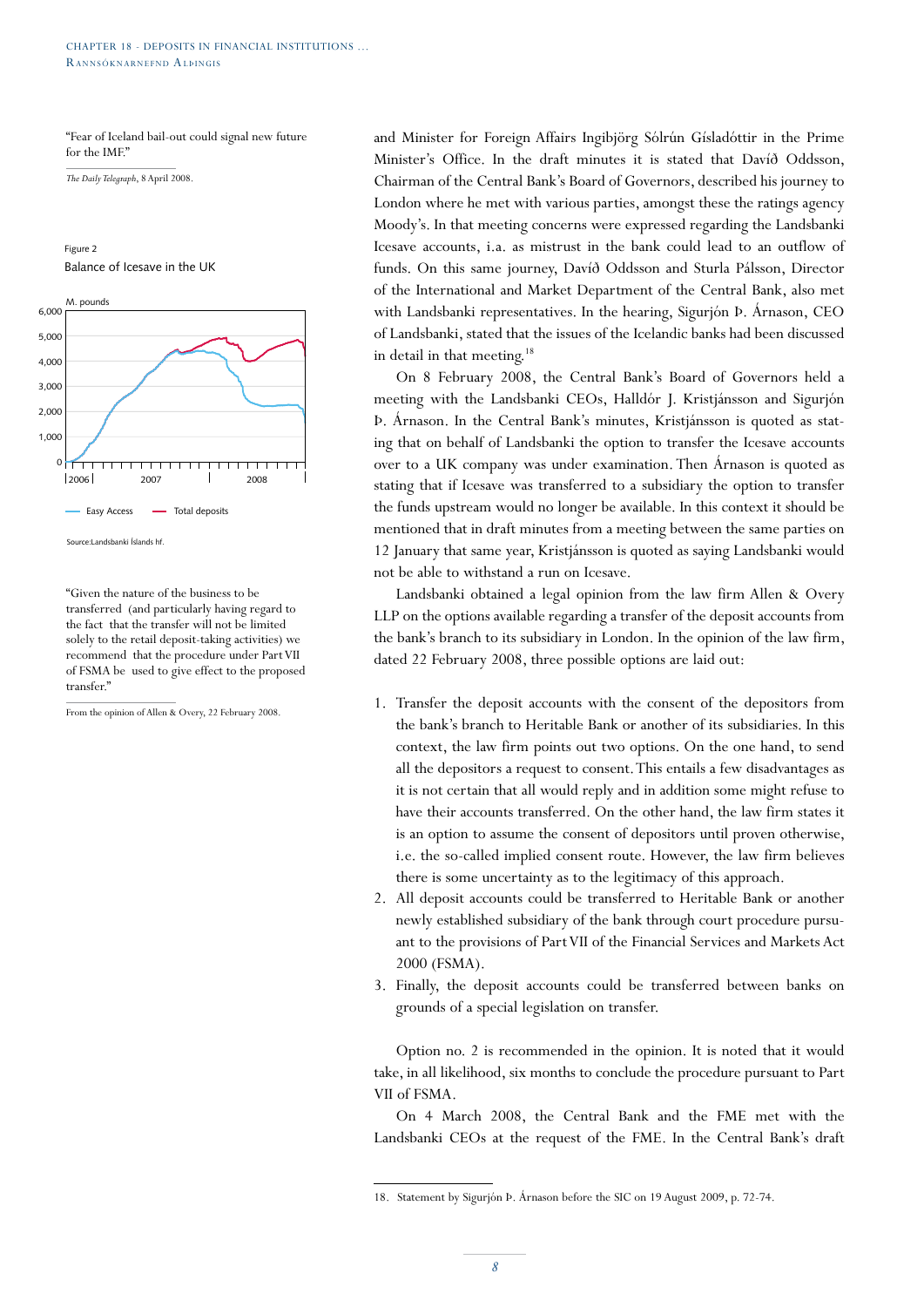minutes it is stated that deposit guarantees had been discussed. Halldór J. Kristjánsson claimed that it would be preferable to keep the deposits within a subsidiary even if this meant less efficient use of liquid assets.

The previous day, i.e. 3 March 2008, Davíð Oddsson and Ingimundur Friðriksson had met in the Bank of England with the Governor, Mervyn King, and Sir John Gieve, the Bank's Deputy Governor, Financial Stability Department. In a memorandum of the Central Bank of Iceland it is stated that Oddsson had in the meeting emphasised that: "the situation of the banks was pretty good". And directly thereafter the following is stated: "Their liquidity position was comfortable as they had learned their lesson from the 2006 ordeal." Later in the memorandum: "It could be concluded from what the Bank of England representative said that they had inadequate information to assess the situation of the Icelandic banks accurately. For example, they believed that the deposits raised in the UK had been used mostly to fund the rapidly expanding lending services in Iceland." The memorandum also states: "It was evident from what the Bank of England representatives offered that they were preoccupied with the possible consequences if extensive withdrawals were made from accounts in the banks, including Landsbanki Íslands in London. That could become contagious. They were rather preoccupied with the arrangements of deposit guarantees and how these would work in practice."

On 6 March 2008, Davíð Oddsson met with Geir H. Haarde. In the hearing, Haarde informed that Oddsson had on that occasion related to him his meeting in the UK where the representatives of the Bank of England had expressed their concerns regarding the Landsbanki Icesave accounts.<sup>19</sup>

Haarde also stated that following the meeting with Oddsson he had summoned Sigurjón Þ. Árnason. They had sat three such meetings in March 2008. The topic in these meetings had been i.a. the Icesave accounts and the financing of Landsbanki. Haarde had told Árnason in one of these meetings, on 19 March 2008, that any unfavourable publicity would adversely affect the Icesave accounts. The accounts had culminated in ₤4.9 billion but were currently **₤4.5** billion. That day, **₤15** million had been withdrawn.<sup>20</sup>

On 14 March 2008, the CEOs of Landsbanki met with FSA representatives regarding the FSA's recent assessment (ARROW<sup>21</sup> visit) of the bank.<sup>22</sup>

At the same time, discussions took place on the FSA's view that there was now cause to suspend the aforementioned concession regarding FSA liquidity control previously granted to the bank. This entailed that the FSA would from then on exercise liquidity control vis-à-vis the branch. The FSA justified this i.a. on the grounds that the business of Landsbanki had undergone substantial changes and that the business environment had likewise changed since the concession was granted.<sup>23</sup>

Furthermore, it was discussed whether it would be desirable to have Landsbanki transfer the Icesave deposit accounts from the London branch to its subsidiary, Heritable Bank. Such transfer would entail that the responsibility for the deposit guarantees would be transferred from the Depositors'

<sup>19.</sup> Statement by Geir H. Haarde before the SIC on 2 July 2009, p. 42.

<sup>20.</sup> Statement by Geir H. Haarde before the SIC on 2 July 2009, p. 43.

<sup>21.</sup> Abbreviation of Advanced, Risk-Responsive, Operating frameWork.

<sup>22.</sup> Statement by Halldór J. Kristjánsson before the SIC on 12 May 2009, p. 6.

<sup>23.</sup> Cf. letter from the FSA to the CEOs of Landsbanki Íslands hf. on 21 May 2008.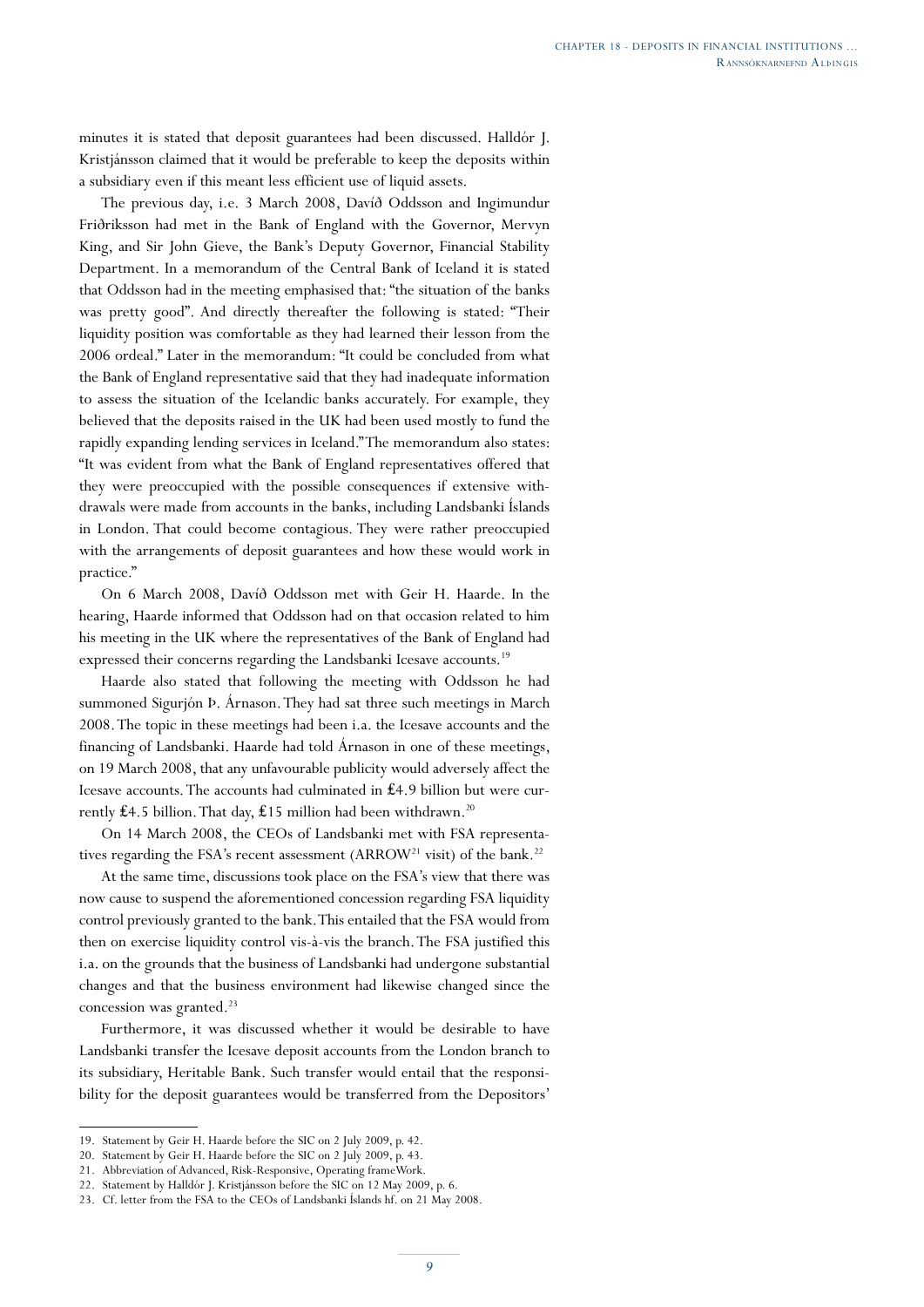and Investors' Guarantee Fund to its UK counterpart (the Financial Services Compensation Scheme). The reason for the meeting was the weak position of the Depositors' and Investors' Guarantee Fund, rising CDS spreads of the Icelandic banks and unfavourable publicity in the British media related above.

In a memorandum by Mark Sismey-Durrant, Chief Executive of Heritable Bank, who was also the Managing Director for Icesave, dated 20 March 2008, a summary is presented on the aspects to be kept in mind in relation to the transfer of the deposit accounts to the bank, and the members of staff able to oversee this.

Sigurjón Þ. Árnason stated in the hearing that the FSA had declared that if the Icesave accounts were to be transferred from the branch to a subsidiary, Landsbanki must transfer in a single transaction 20% of the bank's assets to Heritable Bank against the deposits which amounted to close to  $£5$  billion. Presumably, the deposits at the London branch could be transferred as part of this. Naturally, this would have affected the liquidity position of the bank and its obligations vis-à-vis other creditors significantly.<sup>24</sup>

On 30 March 2008, a meeting was held between the Central Bank and the CEOs of Landsbanki. In the Central Bank's draft minutes, Halldór J. Kristjánsson is quoted as stating that there had been an outflow from the Icesave accounts that day. He had further claimed that general views reflected mistrust vis-à-vis the Depositors' and Investors' Guarantee Fund. Further on in the minutes it is stated that Sigurjón Þ. Árnason had mentioned "two timebombs", i.e. Icesave and the wholesale deposits. Finally, Árnason is quoted as saying that "the likelihood that the Icelandic banks would get through this [was] very, very little".

On 1 April 2008, a meeting was held in the consultative group of the Prime Minister's Office, the Ministry of Finance, the Ministry of Business Affairs, the FME and the Central Bank of Iceland on financial stability and contingency planning. In the draft minutes it is stated that the deposit accounts of Kaupthing hf. and Landsbanki in the UK had been discussed. Áslaug Árnadóttir, appointed Permanent Secretary to the Ministry of Business Affairs, had pointed out that it was important that Kaupthing would register deposits with its subsidiary and likewise pointed out that the Icesave accounts were not in a subsidiary but a branch of Landsbanki. According to Árnadóttir the rules of the Depositors' and Investors' Guarantee Fund's UK counterpart will be changed and consequently any comparison between the guarantee schemes of the two countries will become even more unfavourable to Iceland, thereby weakening the position of depositors in the Icelandic banks abroad. In the draft minutes, Bolli Þór Bollason, Permanent Secretary to the Prime Minister's Office, is furthermore quoted as saying that the directors of the banks should be aware that the administrative authorities had every intention to protect depositors and not shareholders or creditors. Then Baldur Guðlaugsson, Permanent Secretary to the Ministry of Finance, is quoted as saying: "BG states that the problem is that people are seeking simple solutions. What matters at this point is whether Landsbanki will succeed in transferring the branch's deposits to a subsidiary in the UK." Following this: "TP [Tryggvi Pálsson] mentioned that the FSA UK imposed the condition that assets would

Sigurjón Þ. Árnason quoted in the Central Bank's draft minutes of 30 March 2008

<sup>24.</sup> Statement by Sigurjón Þ. Árnason before the SIC on 27 August 2008, p. 1.

<sup>&</sup>quot;The likelihood that the Icelandic banks will get through this is very, very little".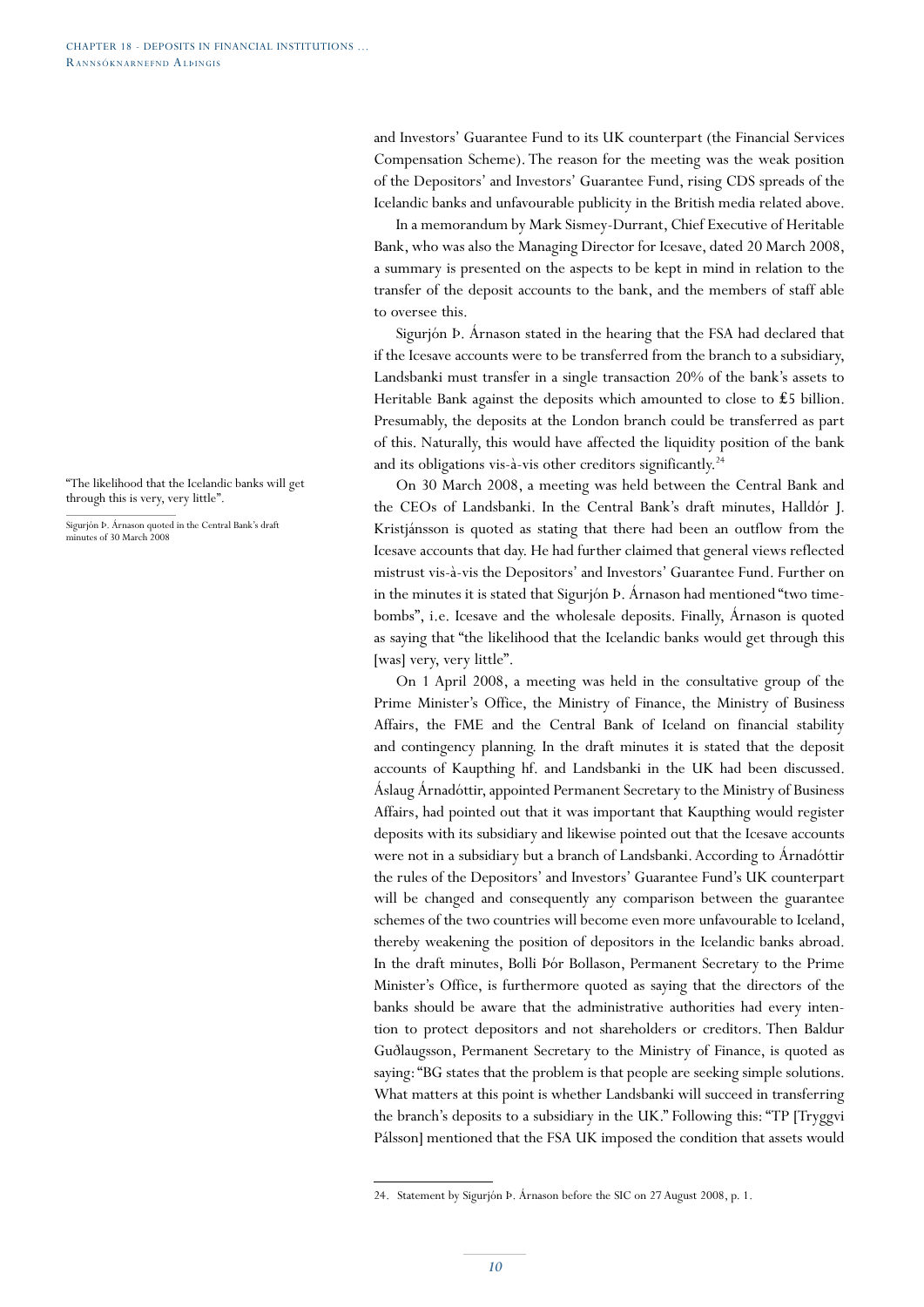be transferred simultaneously to the subsidiary, which included the relevant liquidity assets. BB [Bolli Þór Bollason] added that the transfer of deposits where each depositor would be contacted must be a delicate operation."

That same day, i.e. 1 April 2008, Geir H. Haarde and Ingibjörg Sólrún Gísladóttir met with the Central Bank's Board of Governors. Gísladóttir's memorandum states i.a.: "Davíð Oddsson spoke for the Board and commenced by saying that ₤193 million had been withdrawn from the Icesave accounts over the weekend and up until that day. He claimed that Landsbanki could withstand 6 more such days." Later, Gísladóttir quotes Oddsson as stating that the FSA UK wanted Landsbanki to move the Icesave accounts to a UK subsidiary. This was "probably due to the rules on deposit guarantees".25

On 4 April 2008, the CEOs of Landsbanki wrote a letter to the FSA. There their opinion was presented that it would be the best course of action to aim at transferring the Icesave accounts together with all the assets of the branch into Heritable Bank. This would remove the current perceived problem regarding the Icelandic deposit protection arrangements. This measure would render a revision of the arrangement for the branch's liquidity control unnecessary. In the letter, the CEOs propose following the route of implied consent, cf. the discussion on the legal opinion of Allen & Overy above. However, the CEOs recognised that this approach entailed a lack of legal precision. For this reason, applying Part VII of FSMA might have to be considered in order to clear up any anomalies which might result from this process.<sup>26</sup>

Finally, the bank expects that this strategy be implemented satisfactorily as the transfer was a matter of urgency.

That same day, i.e. 4 April 2008, the CEOs of Landsbanki met with the Central Bank's Board of Governors. The Central Bank's draft minutes quote i.a. Halldór J. Kristjánsson: "Icesave receives negative publicity. A good day if no more than 25 million are withdrawn."Later, Kristjánsson points out that if the transfer takes place this will entail a transfer of the tax base to the UK. However, this would reduce the obligations of the Depositors' and Investors' Guarantee Fund.

In a meeting of the Landsbanki Board of Directors on 7 April 2008, the combining of the bank's establishments in London was discussed. The minutes state that Halldór J. Kristjánsson had acquainted himself with this issue and pointed out that the deposit guarantees on account of Icesave were twofold, i.e. through Iceland on the one hand and its latter part through the UK. This would change if the operation was within a subsidiary in the UK. Therefore, it was appropriate to reconsider the arrangement, i.e. due to negative publicity in the British media concerning the current arrangement. The wholesale deposits would remain in the branch as these were not given attention to the same extent. The Board of Directors agreed to this proposal of the CEOs.

On 10 April 2008, the Supervisory Board of the Central Bank convened. In the minutes, Ragnar Arnalds is quoted as stating that there is reason to be concerned about the deposits in Icelandic banks abroad when appeals are published to avoid everything Icelandic.

Following this, it is stated that Davíð Oddsson had explained the different positions of subsidiaries and branches.

<sup>25.</sup> Undated memorandum from Ingibjörg Sólrún Gísladóttir regarding a meeting on 1 April 2008.

<sup>26.</sup> As noted earlier, transfer pursuant to Part VII of the Financial Services and Markets Act 2000 entails a transfer to a subsidiary through court procedure.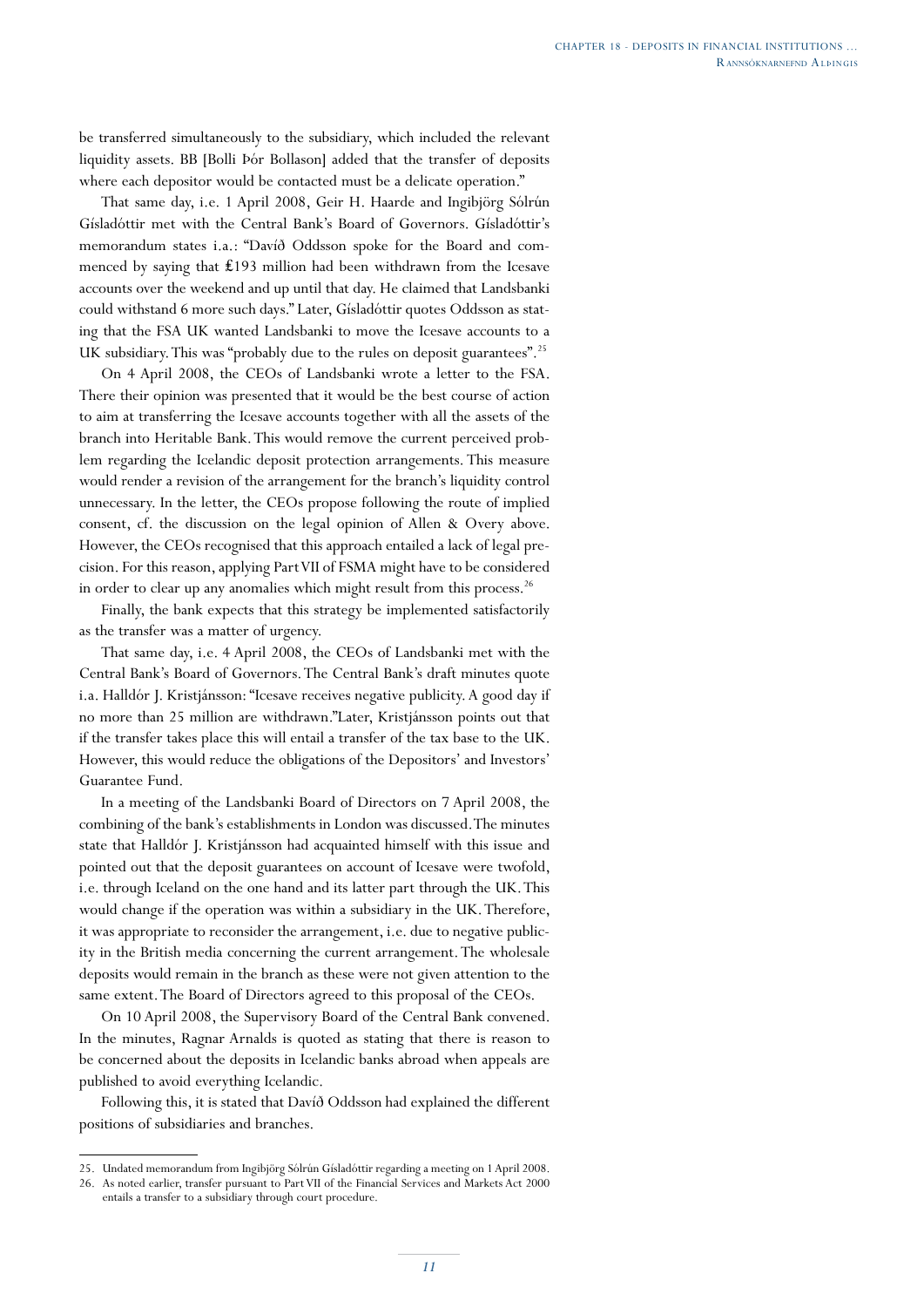The Icelandic deposit guarantee scheme applied to branches. He then discussed the outflow from the accounts of the Landsbanki London branch. Oddsson is quoted as stating that the situation had "calmed down somewhat".

In a letter from the FSA to Landsbanki dated 16 April 2008, FSA expressed its opinion that liquidity control and liquidity management of the branch would have to be altered as it was unlikely that the transfer of the Icesave accounts to the bank's subsidiary would be a quick process. Regarding the possible transferring routes, FSA expressed its opinion that if Landsbanki intended to use the implied consent route the FSA considered it necessary to first establish if the route was legally effective and that it would yield the desired result.

Landsbanki replied to the FSA in a letter dated 24 April 2008. There it is stated that the transfer of the Icesave accounts to a subsidiary would fall within the bank's medium or longer term strategy and that this must be carefully thought out before any steps are taken. Furthermore, the CEOs believe that the transfer of the accounts based on Part VII of FSMA might be a more sound route than the implied consent route if and when this would take place.

In a letter from the FSA to Landsbanki dated 25 April 2008, it is emphasised that the FSA has noted the transfer of Icesave to a subsidiary was no longer part of Landsbanki's short term strategy. However, the FSA would continue to consider this a possible option and notes that its staff is prepared to discuss this further.

Landsbanki replied in a letter dated 28 April 2008 where the bank expressed its understanding of the FSA's position regarding the transfer of the Icesave accounts. Discussions on the issue will continue if and when Landsbanki decides to go forward on this restructuring.

On 7 May 2008, the Board of Governors of the Central Bank of Iceland met with Geir H. Haarde, Árni M. Mathiesen and Ingibjörg Sólrún Gísladóttir. In Gísladóttir's memorandum Oddsson is quoted as stating that it has aggravated the Bank of England that the Icelandic banks have increased their deposit-taking activities and are offering more favourable rates than their UK counterparts. This the British believe will ruin the market.<sup>27</sup>

On 23 May 2008, the FSA wrote a letter to Landsbanki. There the authority expresses its surprise that despite the recent extensive discussions, a final arrangement on its liquidity standards for the bank's London branch have not been completed. The continuing delay is of great concern to the FSA.

On 27 May 2008, Landsbanki replied to the FSA. Reference is made to previous communications with the FSA regarding the liquidity management at the London branch. Attached to the letter was the Landsbanki memorandum covering the conclusion of discussion points between the parties. There it emerges that Landsbanki agrees to waive the FSA Global Liquidity Concession. As regards the transfer of the Icesave accounts to a subsidiary it is stated that there is an agreement that this is a long-term discussion if Landsbanki deems it appropriate to start the process.

The FSA replied to Landsbanki in a letter dated 29 May 2008 where the Global Liquidity Concession is revoked. Included was a schedule for liquidity management where the FSA makes i.a. the requirement that Landsbanki will

<sup>27.</sup> Undated memorandum from Ingibjörg Sólrún Gísladóttir, "Notes from meetings with the Board of Governors of the Central Bank in 2008 and other notes and materials related thereto".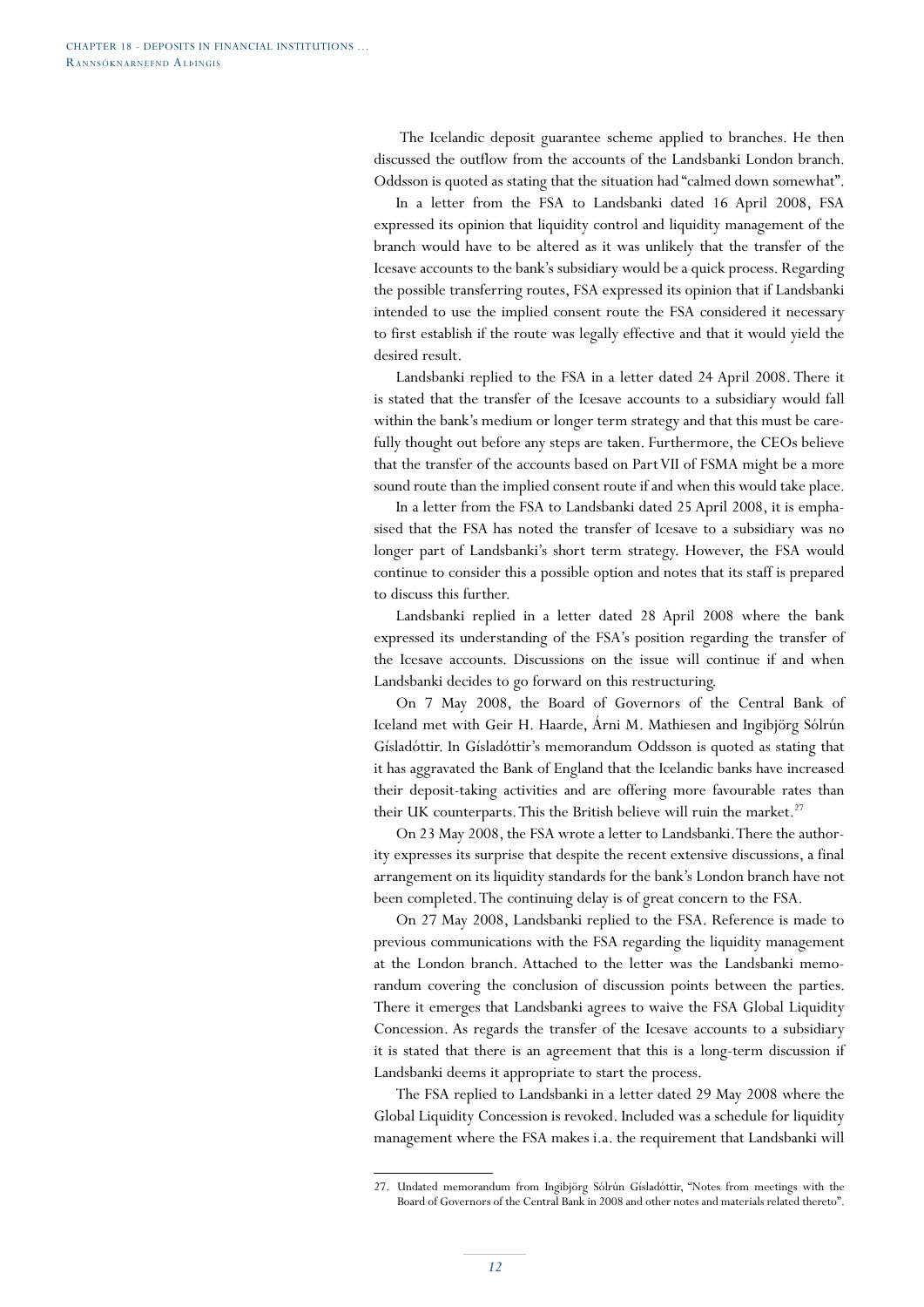at all times hold a reserve amounting to 5% of the total wholebank (Group) instant access balances. This reserve, which should have amounted to around  $£110$  million, was to be held at the Bank of England. No restrictions were imposed regarding upstreaming funds to Landsbanki headquarters in Iceland.

In the minutes from the Landsbanki Board of Directors' meeting no. 1954 on 2 June 2008, the FSA decision from 29 May regarding liquidity management of the London branch is reported. It is noted that in fact the FSA is also attempting to influence Landsbanki's interest rate decisions regarding deposits in the UK. Both the reaction and demands of the FSA are extremely severe. It is evident that the FSA is looking after British interests and not merely following the rules.

A document of the Central Bank, dated 24 June 2008, called "The Ugly List", contains a summary of criticisms and negative publicity concerning the Icelandic financial system over the preceding weeks. There it is stated, i.a., that the ratings agency Moody's considers Icesave "not to be stable deposits" and contemplates reducing its credit rating for Landsbanki.

# 18.2.3 Plans to Transfer the Icesave Accounts of Landsbanki Íslands hf. from its London Branch to a Subsidiary Re-introduced

On 2 July 2008, the CEOs of Landsbanki Íslands hf. met with the FSA to discuss the Icesave issue. According to Halldór J. Kristjánsson, CEO of Landsbanki, the FSA requirement that the Landsbanki Icesave accounts be transferred to a subsidiary was introduced for the first time in this meeting.<sup>28</sup>

On 7 July 2008, a consultative meeting was held with the participation of the FME and the Central Bank of Iceland. In the draft minutes of the Central Bank, it is reported that Jónas Fr. Jónsson, Director General of the FME, had stressed that the most important task at hand was for Landsbanki to transfer its deposits in the UK from the branch to a subsidiary.Then the minutes continue: "Tryggvi Pálsson [Director of the Financial Stability Department of the Central Bank] claimed that the State Treasury was unable to assume responsibility for the deposit guarantees without risking bankrupting the State Treasury."

The following day, i.e. 8 July 2008, the CEOs of Landsbanki received an e-mail from the FSA where it is reiterated that the transfer of the Icesave accounts to a subsidiary of the bank must looked to. It was stated that it was evident that the FSA and Landsbanki assessments differed considerably regarding the risks in the Icelandic economy as well as how this risk could affect the interests of depositors in the UK. In this regard a special mention was made of concerns regarding the ability of the Central Bank to support the Icelandic banking system. Concerns were also expressed regarding the funding of the Depositors' and Investors' Guarantee Fund. Based on these arguments, the FSA assessed that the risks to UK depositors were increasing. With this in mind and with regard to the discussions the FSA had undertaken with Landsbanki representatives concerning Icelandic risk, i.a. the IMF paper,<sup>29</sup> the FSA and the bank had reached the following agreement:

"Tryggvi Pálsson claimed that the State Treasury was unable to assume responsibility for the deposit guarantees without risking bankrupting the State Treasury."

Central Bank's draft minutes on a consultative meeting between the FME and the Central Bank on 7 July 2008.

"In this light, and after a very useful discussion about Icelandic risk [...] we agreed that you would do the following: (i) subsidiarise the Icesave book in as short a timescale as possible with a target date of end-2008."

<sup>28.</sup> Statement by Halldór J. Kristjánsson before the SIC on 12 May 2009, p. 26.

<sup>29.</sup> This most likely refers to the report of the IMF delegation dated 4 July 2008.

E-mail by the FSA to Landsbanki on 8 July 2008.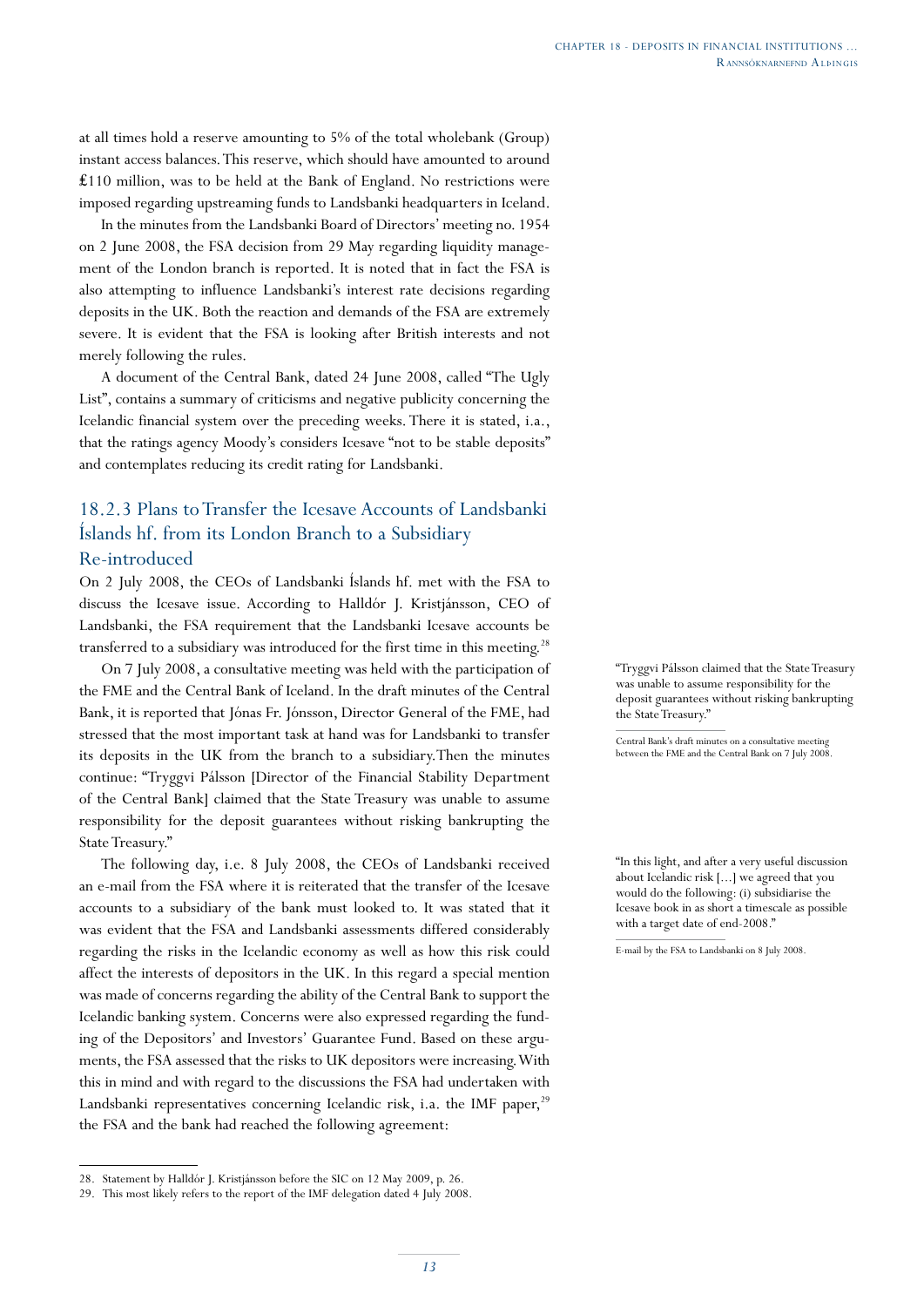Figure 3

Position of Icesave Easy Access abd the Kaupthing Edge accounts on the best buy tables



Source: http://www.moneysorter.co.uk/best\_buy\_internet\_bank.htm

Figure 4 Icesave development and position on the best buy tables in the UK



Source: Landsbanki Íslands hf., http://www.moneysorter.co.uk/ best\_buy\_internet\_bank.html.

"[…] Icelandic authorities didn't really push us in this […]. It wasn't about that anyway, it was not as if we didn't want to do it, it was just not possible to fulfil the conditions imposed. […] However, British authorities really wanted this and put on this pressure and I am of the opinion the British authorities wanted to have their way and a state guarantee for the whole stuff."

- 1. Transfer the Icesave book to a subsidiary in the UK in as short a timescale as possible. The target was to have this completed at the end of 2008. The FSA promised to assist Landsbanki in the process insofar as it could.
- 2. Limit the growth of the Icesave book to ₤5 billion until the book has been transferred to a subsidiary.
- 3. Adopt policy of ensuring that Icesave Instant Access interest rates would not be in the best buy tables.

Figure 3 reveals that Icesave Easy Access accounts were for most of 2007 at top of list of accounts offering the best deposit rates in the UK, cf. the website of Moneysorter, which is dedicated to financial matters. However, at the beginning of 2008 these accounts moved down the list. At the same time, the Kaupthing Edge accounts of Kaupthing Singer & Friedlander were marketed in the UK.<sup>30</sup>

In the minutes of the Landsbanki Board of Directors dated 10 March 2008, it is stated that the interest rates on Icesave accounts were in the 12th to 7th place in the UK. In order to hold the top place, 125 basic points were required on top of the rates of Bank of England. The total deposits into Icesave accounts now amounted to ₤4,675 million whereof ₤1,167 million, or 25%, were in fixed-term deposit accounts. It is reported that the average deposits have fallen fairly rapidly. They had peaked at ₤45,000 but were now closer to  $£35,000$ .

The CEOs of Landsbanki replied to the FSA in a letter dated 15 July 2008. In it they declare their readiness to reopen the discussion on the transfer of the deposit accounts from the bank's branch to a subsidiary. However, before any decision could be made in this regard a number of issues must be clarified. It is, furthermore, stated that Landsbanki is not prepared to agree on a specific limit on deposits into its branch. Finally, Landsbanki reserves the right to determine the interest rates on the Icesave accounts and refers to its policy to offer its customers competitive interest rates.

In the meantime, i.e. 14 July 2008, the Central Bank's Board of Governors met with the CEOs of Landsbanki. In the Central Bank's draft minutes it is reported that Davíð Oddsson, Chairman of the Central Bank's Board of Governors, had enquired after the transfer of deposits to a subsidiary. As far as the UK is concerned, the draft minutes note, Halldór J. Kristjánsson had stated that the issue was under examination, following which a positive report from the FSA would be required and a period of five to six months. Sigurjón Þ. Árnason was quoted as stating that he is "not certain that a transfer would pay off except for the Guarantee Fund". Later in the draft minutes it is reported that Ingimundur Friðriksson, Governor of the Central Bank, had asked whether preparations for the transfer of the deposit accounts from the branch in the UK to a subsidiary were underway and the reply was that this was not the case. In Davíð Oddsson's statement before the SIC it was revealed that this had come as a great surprise to the Central Bank's Board of Governors as the Board had been of the firm belief that the transfer of the Icesave accounts to a subsidiary had been underway since the issue had been discussed in its meeting with the CEOs of Landsbanki in early 2008, and that

Statement by Sigurjón Þ. Árnason before the SIC on 19 August 2009, p. 127.

<sup>30.</sup> See the website http://www.moneysorter.co.uk/best\_buy\_internet\_bank.html.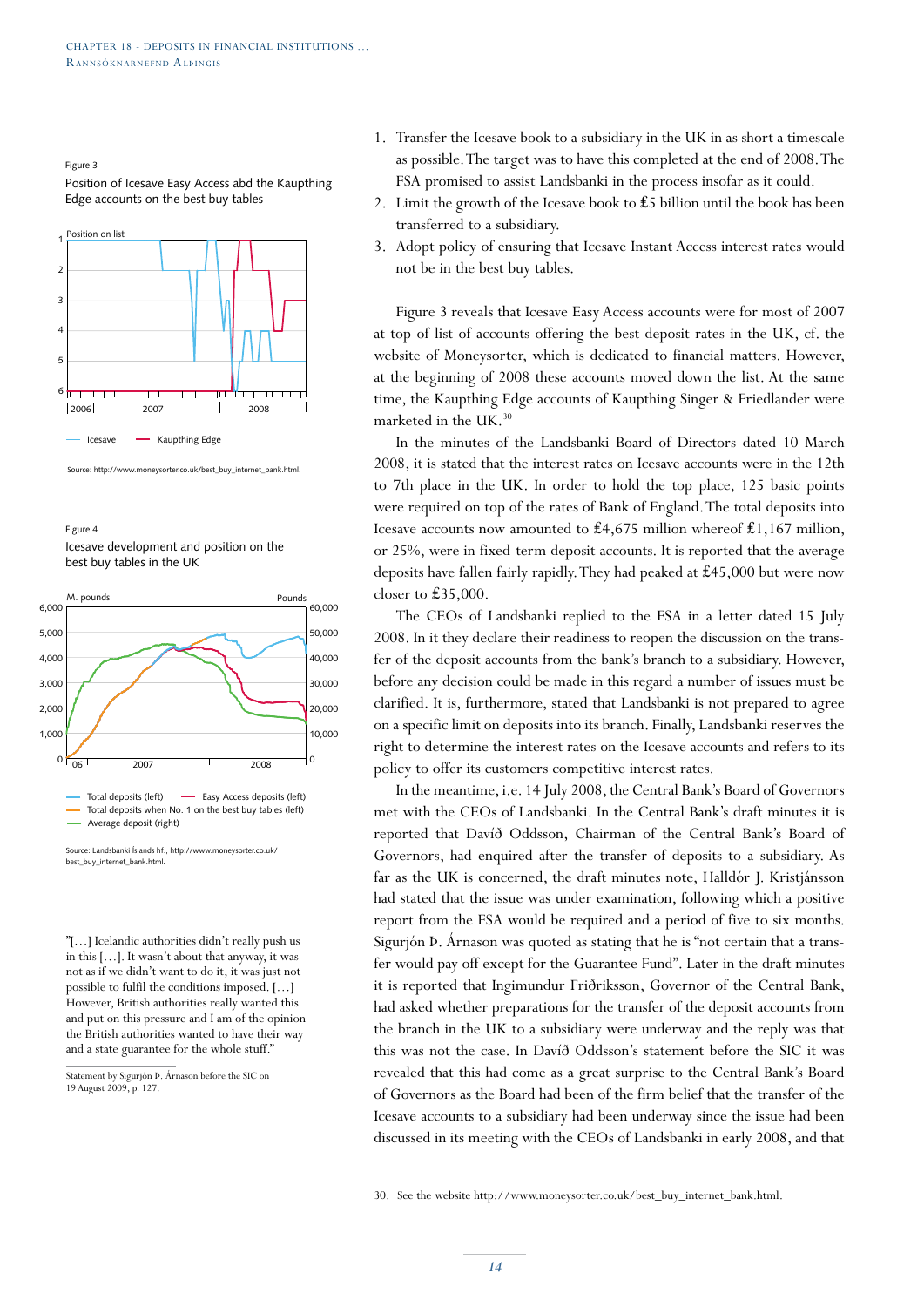the Governors had not received any notification concerning Landsbanki's change of policy in this regard.<sup>31</sup>

In this context, it may be mentioned that in his hearing before the SIC, Halldór J. Kristjánsson had claimed that he had been "very supportive" of subsidiarisation.<sup>32</sup>

In the hearing before the SIC, Eiríkur Guðnason and Ingimundur Friðriksson, Governors of the Central Bank, stated that in a meeting with the Landsbanki Board of Directors in July 2008 they had come to realise that the CEOs were not in agreement as regards the transfer of the Icesave accounts to a subsidiary. They had got the impression that Árnason was against the transfer.33 In the hearing, Sigurjón Þ. Árnason denied that he had not been of the same opinion as Kristjánsson. Árnason claimed, however, that he had at all times been very forthright concerning the problems that needed to be solved in order to transfer the Icesave deposit accounts from a branch to a subsidiary, and perhaps for that reason others may have got the impression that he had been in disagreement with Kristjánsson.<sup>34</sup>

Around the same time, the Icelandic banks and the Depositors' and Investors' Guarantee Fund had been the object of discussion in parliament in the UK. On 1 July 2008, Lord Oakeshott had presented two questions replied to on  $14$  and  $15$  July that same year.<sup>35</sup> The former question concerned the total assets of the Icelandic Guarantee Fund. The latter question concerned what measures British authorities had taken to verify the solvency and stability of the Icelandic Guarantee Fund, as well as that of the Icelandic banks accepting deposits in the UK at that time. On 16 July 2008, discussions took place in the Treasury Select Committee on an article in The Times from 5 July on the situation of the Depositors' and Investors' Guarantee Fund. The article states i.a. regarding the Guarantee Fund: "It describes itself, not very accurately, as "prefunded" but actually has £88 million in the kitty. That's to cover deposits totalling £13.6 billion, 154 times as much." It further states: "The total deposits covered are twice the country's entire GDP." In a meeting of the Treasury Select Committee, Michael Fallon, MP, posed i.a. the question whether UK depositors were guaranteed in full in case an Icelandic bank went bankrupt. This issue was discussed again in the committee's meeting on 22 July the same year.

The FSA sent an e-mail to Landsbanki on 22 July 2008 where concerns are expressed over the bank's reply in its last letter dated 15 July 2008. Given recent events, it was evident that the risk of a run on the Icelandic banks had increased and that Landsbanki did not have adequate liquidity to repay UK depositors. This assessment was not only based on the analysis of the International Monetary Fund<sup>36</sup> but also other factors, such as rising CDS rates and negative media coverage. The general public was concerned over branches of banks from other member states of the European Economic Area "To be honest, the only thing I blame myself for in this process is not to have pushed more for the subsidiarisation of the activities in the UK and when we started up in the Netherlands ...'

<sup>31.</sup> Statement by Davíð Oddsson before the SIC on 7 August 2009, p. 49.

<sup>32.</sup> Statement by Halldór J. Kristjánsson before the SIC on 12 May 2009, p. 29-30.

<sup>33.</sup> Statement by Eiríkur Guðnason before the SIC on 26 May 2009, p. 39. See also statement by Ingimundur Friðriksson before the SIC on 19 March 2009, p. 27.

<sup>34.</sup> Statement by Sigurjón Þ. Árnason before the SIC on 2 September 2009, p. 30-31.

<sup>35.</sup> Information obtained from the website of the British Parliament. See http://www.publications.parliament.uk/pa/ld/lords\_hansard\_by\_date.htm.

<sup>36.</sup> This most likely refers to the report of the IMF delegation dated 4 July 2008.

Statement by Halldór J. Kristjánsson before the SIC on 12 May 2008, p. 23.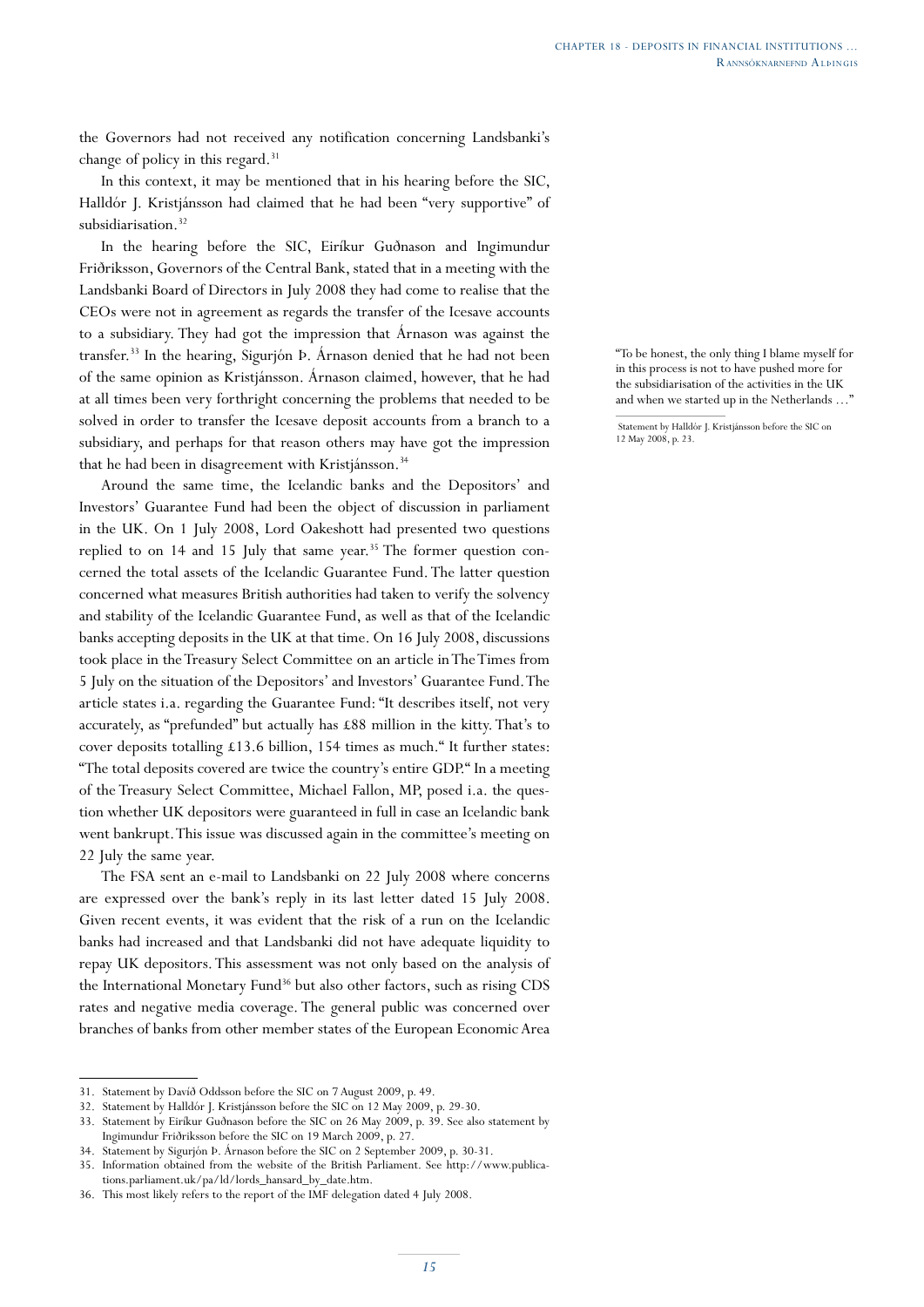and a Treasury Select Committee had discussed the matter on 16 July 2008. There doubts had been expressed as to the ability of the Icelandic authorities to assist the banks given the overall size of Icelandic banks' borrowing in relation to GDP. For this reason, it was a great disappointment that Landsbanki was not prepared to agree to the £5 billion limit to the growth of their deposits. As deposits had since 29 May risen from ₤4 billion to ₤4.6 billion it was necessary to strengthen the liquidity position of the branch to meet withdrawals. Therefore, the reserve must be raised to 10%. If Landsbanki did not follow recommendations to improve its liquidity position and limit deposits to ₤5 billion, the FSA would consider exercising its powers of intervention to protect UK depositors. A reply was requested before 30 July followed by meetings in Iceland on 30 July and 1 August to discuss the matter.

On that same day, i.e. 22 July 2008, a meeting was held in the consultative group of the Prime Minister's Office, the Ministry of Finance, the Ministry of Business Affairs, the Financial Supervisory Authority and the Central Bank of Iceland on financial stability and contingency planning. In the draft minutes i.a. the following is stated: "IF [Ingimundur Friðriksson] referred to the receipt of deposits in branches of the Icelandic banks, the FSA having encouraged Landsbanki to transfer its deposit book to a subsidiary in that country. The process had not been initiated and Landsbanki appeared to be against the idea. IF asked whether this change could be accomplished through regulatory powers. ÁÁ [Áslaug Árnadóttir] stated that the establishment of branches and receipt of deposits could not be prohibited but only delayed. The procedure was simple." Towards the end of the minutes: "JFJ [Jónas Fr. Jónsson] emphasised that the transfer of the deposits to subsidiaries must be pressed for.

On 24 July 2008 a telephone conference took place between the CEOs of Landsbanki and FSA representatives which was recorded. The FSA placed great emphasis on the risk of a run on the Landsbanki branch in the UK. This risk had increased very significantly and the time Landsbanki had to transfer the accounts to a subsidiary was running out. If Landsbanki was unwilling to take action, the FSA would exercise its powers vis-à-vis the bank. The demand of the FSA was as follows: "[...]we need a solid cap, a solid liquidity buffer and a firm intention to move towards subsidiarisation in a reasonable time-scale and we do think that those three commitments can and should be made."

The FME in Iceland and the FSA also met around this time, cf. a telephone conference which took place on 28 July 2008. The reason for the meeting was a letter by the FSA to Landsbanki dated 22 July 2008. According to a FME memorandum, the authority emphasised "how quickly these FSA actions had come about and that LÍ had been given a short notice although it had recently reached an agreement<sup>37</sup> on the progress of liquidity issues with regard to UK deposits".38

 In a letter to the FSA dated 28 July 2008, Landsbanki expressed its willingness to work towards transferring the Icesave deposit accounts from its branch to a UK subsidiary within a reasonable timeframe. In addition, a ₤5 billion limit would be put on total Icesave deposits. Finally, the bank prom-

<sup>37.</sup> This most likely refers to a memorandum of the FSA, which was included with a letter from the authority to Landsbanki dated 29 May 2008.

<sup>38.</sup> Memorandum from Guðmundur Jónsson, Head of Unit at the FME, dated 28 July 2008.

<sup>&</sup>quot;To clarify our position we can commit in principle to the following: 1. Landsbanki has firm intentions to move towards subsidiarisation of the Icesave operations in the UK within a reasonable timeframe."

Letter from the FSA to Landsbanki on 28 July 2008.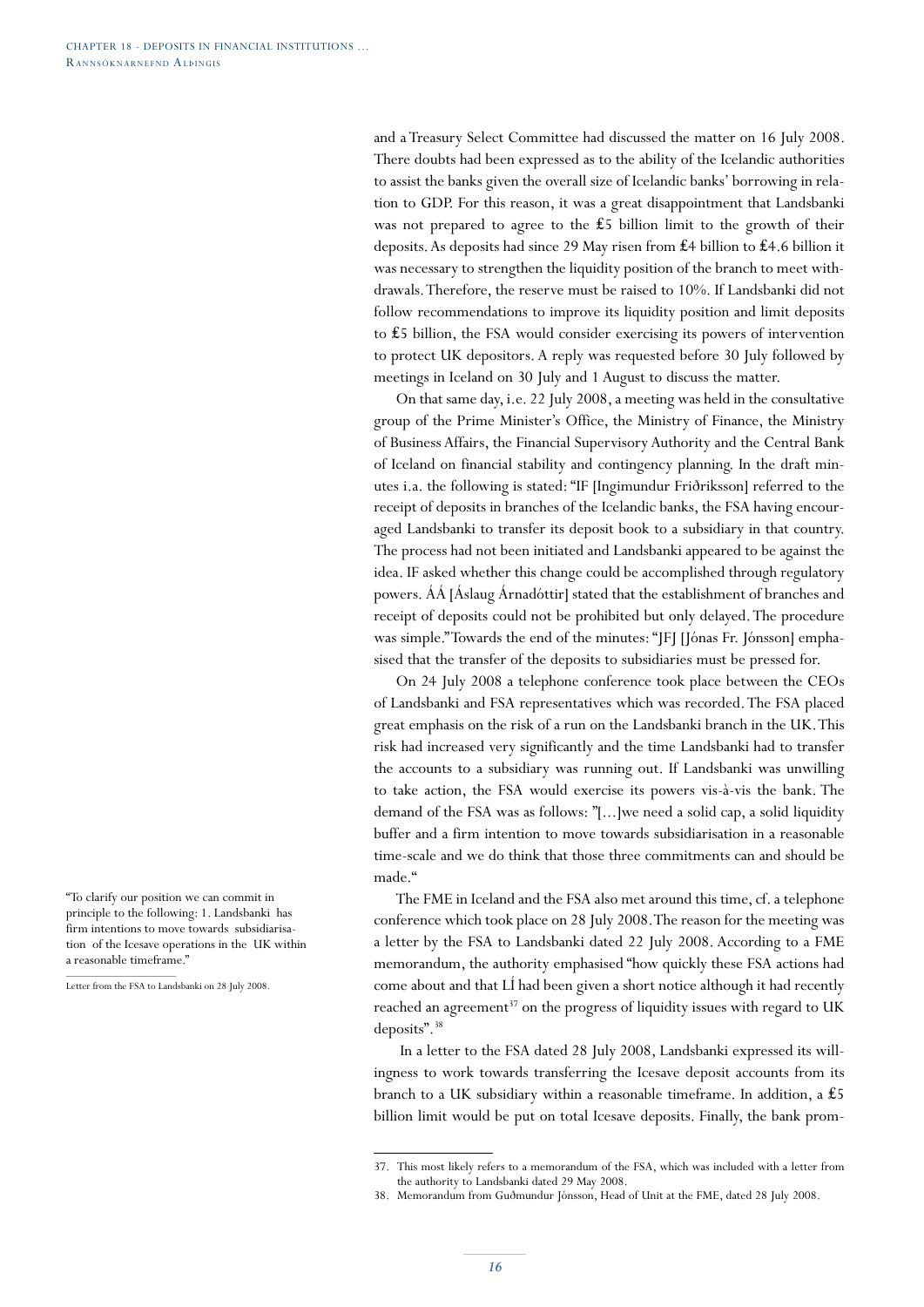ised to raise its cash reserve from 5% to 10% of instant access balances in the UK. That same day, Landsbanki sent a memorandum to both the Central Bank of Iceland and the FME explaining its reasons for accepting the conditions of the FSA. In it Landsbanki emphasised:

- 1. That all existing rights of the branch and rules concerning liquidity management should remain unaltered in the subsidiary, i.e. the rules already agreed on with the FSA in the spring of 2008 would apply. For Landsbanki this point was essential so as not to upset the liquidity position of the bank group as a whole.
- 2. That the increase of the reserve with the Bank of England from 5% to 10% as regards easy access deposits in the UK be made conditional upon establishing explicit rules on the disposal of those funds. In case of unexpected withdrawals these would have to be first liquid assets of the bank used to compensate such outflow. Furthermore, Landsbanki preferred that this reserve be with the Central Bank of Iceland, at least the 5% increase.
- 3. That negotiations regarding limits on the total amount in Icesave up until subsidiarisation were very delicate. The bank was prepared to accept certain limitations, however with a tolerance limit. Another possibility in case the amount exceeded a certain limit would be to increase the reserve with the Bank of England by the amount in excess of £5 billion.

As has already been mentioned, the FSA had assessed the risk factors of the London branch of Landsbanki in the so-called "ARROW visit".<sup>39</sup>

In a letter dated 30 July 2008, the FSA presented its formal results to Landsbanki. There it is stated that based on the FSA's assessment the branch's risk was above medium: The reason for this was first and foremost attributed to the part of the bank's activities linked to the Icesave deposit accounts. It is, furthermore, stated in the letter that while no further measures had been taken to reduce the risk related to Icesave, the FSA had decided to add the branch to its watch list. To be removed from the list, Landsbanki would have to establish that it had taken remedial actions to reduce risk. The FSA placed great emphasis on the branch's liquidity management, which related mostly to Icesave, i.e. that access to adequate liquid assets was available in case a run was made on the branch entailing withdrawals from the accounts.<sup>40</sup>

On 31 July 2008, Davíð Oddsson, Ingimundur Friðriksson and Tryggvi Pálsson, on behalf of the Central Bank of Iceland, met with two FSA representatives, Michael Ainley and Melanie Beaman. From the draft minutes of the Central Bank it can be deduced that the FSA representatives had emphasised the transfer of the Landsbanki Icesave accounts to a subsidiary in the UK. It is stated that the FSA and the Central Bank of Iceland were in agreement that such transfer should be pursued.

That same day, i.e. 31 July 2008, the CEOs of Landsbanki met with the Central Bank's Board of Governors. From the Central Bank's draft minutes it can be deduced that the transfer of the Icesave accounts to Heritable Bank

<sup>39.</sup> ARROW is an abbreviation of Advanced, Risk-Responsive, Operating frameWork.

<sup>40.</sup> Letter from the CEOs of Landsbanki to its Board of Directors regarding a review by the FSA of the risk factors of the Landsbanki London branch, dated 5 September 2008.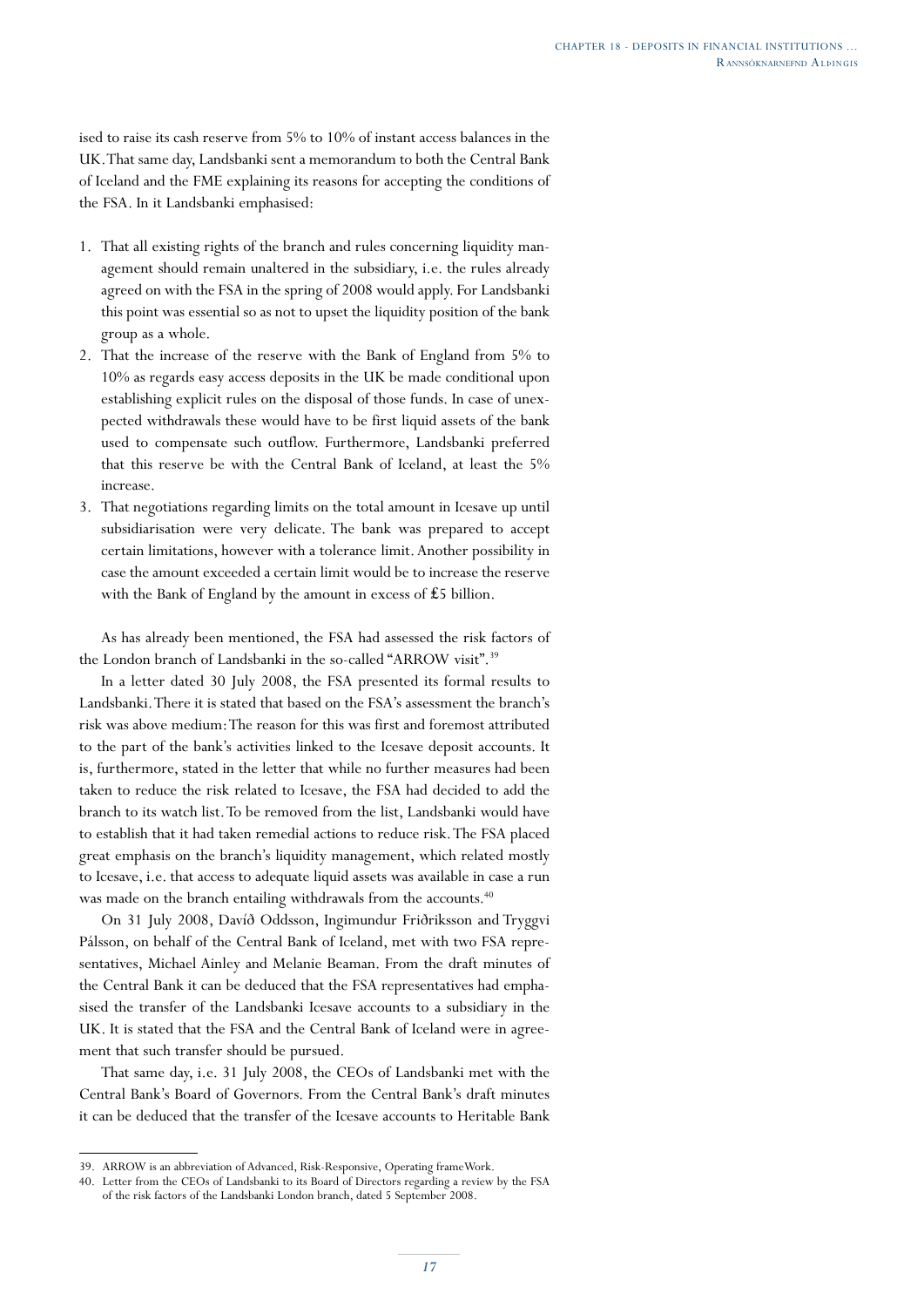had been discussed. Sigurjón Þ. Árnason is quoted as stating that Landsbanki will need to be granted an exemption from the rules on large exposures. The draft also reveals that deposit guarantees vis-à-vis the Icesave accounts had been discussed. In Árnason's words: "It does not help when you state that the Guarantee Fund has no money." Later, Davíð Oddsson says that nowhere is it stated that the Icelandic state is under obligation. In the draft minutes, Halldór J. Kristjánsson is also quoted as stating that he is not the only one of the opinion that the  $\epsilon$ 20,000 is seen as an obligation in accordance with international law. It is reported that Oddsson had disagreed on this point and stated: "No state guarantee unless stipulated by law." Then Kristjánsson answered that such authorisation must be obtained. Then Oddsson is quoted: "[You] are raising deposits without speaking to the nation about the commitment. The two of you can not bankrupt the nation."

In the hearing before the SIC, Halldór J. Kristjánsson was asked further about the aforementioned meeting with the Central Bank's Board of Governors. Kristjánsson then admitted that he and Davíð Oddsson had been in disagreement concerning the obligation of the Depositors' and Investors' Guarantee Fund. Kristjánsson stated regarding this point: "I was always of the opinion that under any kind of "normal" circumstances the "European Directive" equalled a commitment in terms of international law, being a kind of "hobby lawyer" I regarded it as self-evident, behind these twenty thousand. However, I am in absolute agreement on this point with those who claim that this could be disputed in case of systemic melt-down, and I recall that this was something the Executive Director of the Central Bank in the Netherlands said to us when we spoke to him, that a fund of this type was to compensate in case of incidental setbacks but not systemic melt-downs. However, I am of the opinion that pursuant to the Act on the Guarantee Fund, the Fund is authorised to take a loan to pay and I, therefore, assumed that taking account of the status of the Directive in terms of international law, the Fund was obligated to take such a loan and attempt to fulfil its obligations. And when people are considering, when this kind of Fund is put to the test, then they obviously never expect total loss, rather a certain percentage of recovery, hopefully as high as possible. We simply had a debate regarding the nature of these guarantees and the Central Bank and in particular the Chairman of the Board of Governors understood it this way which I believe is too limited, although I acknowledge it in principle."<sup>41</sup>

Later that same day, i.e. 31 July 2008, a meeting was held in the consultative group of the Prime Minister's Office, the Ministry of Finance, the Ministry of Business Affairs, the Financial Supervisory Authority and the Central Bank of Iceland on financial stability and contingency planning. The draft minutes indicate that an extensive discussion took place concerning the Landsbanki Icesave accounts and the bank's interaction with the FSA. Jónas Fr. Jónsson, Director General of the FME, was quoted as stating that British authorities believed they did not have adequate information on the Depositors' and Investors' Guarantee Fund, its financing, pay-out procedure, etc. Jónsson is also quoted as stating: "A telephone conference between the FSA and the FME was held last Monday but then the FSA had in fact already made its decision without consulting the FME. The FME has remarked on

<sup>41.</sup> Statement by Halldór J. Kristjánsson before the SIC on 12 May 2009, p. 20-21.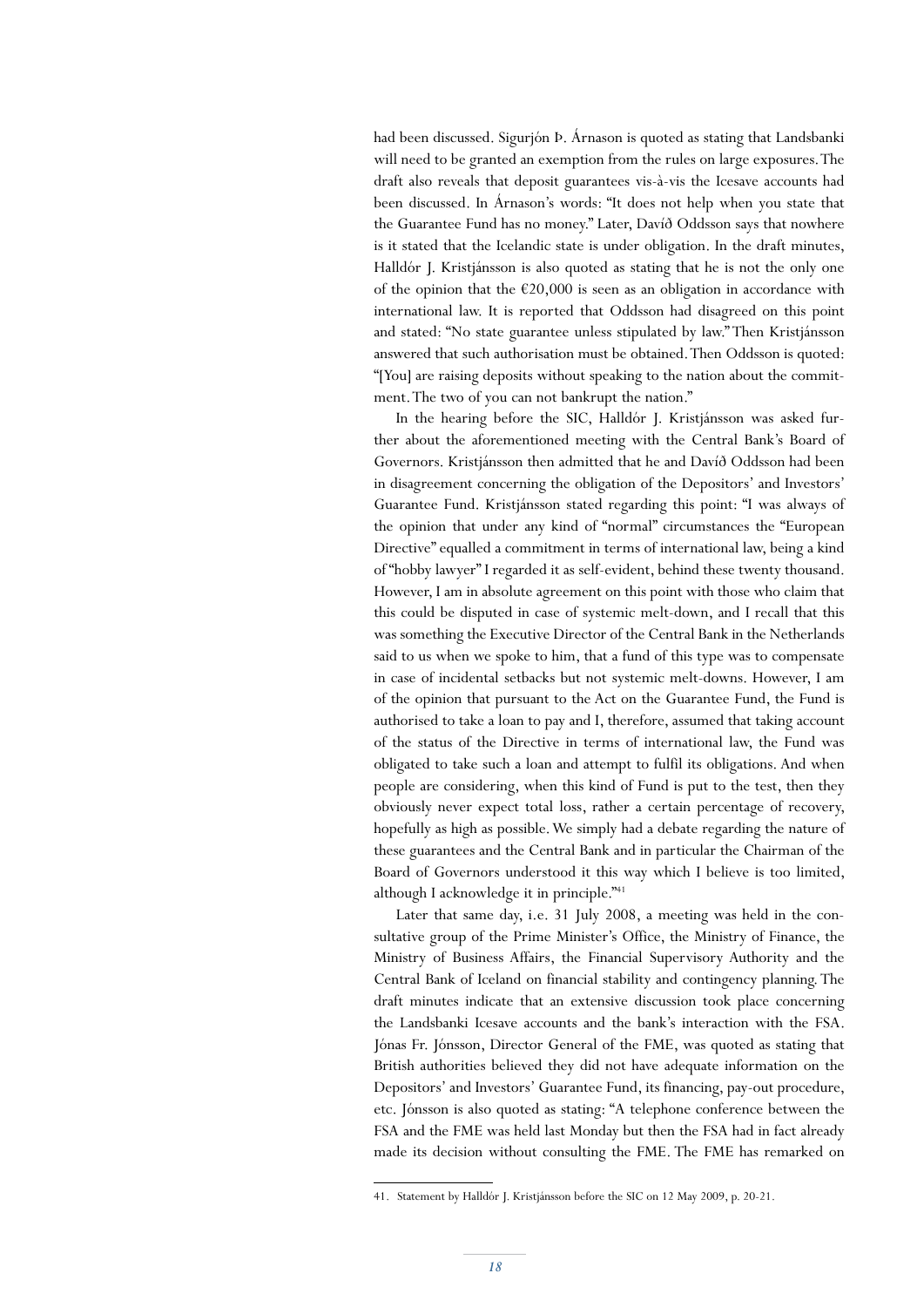the limited consultation and expressed its doubts that limits on volume such as this are in accordance with the "letter and spirit of European law" and requested at least "a tolerance limit". Nonetheless, it is questionable for Landsbanki to enter into a legal quarrel with the FSA." Following this, Tryggvi Pálsson stated that the FSA was doing a fine job by limiting possible obligations of the Icelandic state on account of the Depositors' and Investors' Guarantee Fund. Ingimundur Friðriksson claimed that in a meeting of the Central Bank and FSA representatives it had emerged that the transfer of the Icesave accounts to a subsidiary could be completed in three months. Furthermore, draft minutes quote Tryggvi Pálsson as stating that Icelandic authorities should work with the FSA and at the same time wind down the receipt of deposits in branches of the Icelandic banks elsewhere. Later, Baldur Guðlaugsson, Permanent Secretary to the Ministry of Finance, stated that it could signify the downfall of the banks if public discussion was to center on the weaknesses of the Depositors' and Investors' Guarantee Fund. Ingimundur Friðriksson was also quoted as saying that the Central Bank was putting pressure on Landbanki to complete the transfer to a subsidiary. Further on, Baldur Guðlaugsson suggested that the FSA be reminded that the tranfer of the deposits into a subsidiary was underway, which meant that any possible weaknesses of the Depositors' and Investors' Guarantee Fund would become immaterial. Then Jónas Fr. Jónsson claimed that the FSA also had cause to be concerned about the period until the transfer would take place. It had been a stroke of luck that no media coverage had taken place following the debate in the Treasury Select Committee.

On 31 July and 1 August 2008, the Landsbanki CEOs met with the FSA in Iceland and introduced i.a. the conditions the bank believed were necessary in order for it to transfer its deposits into a subsidiary. The main topic was an exemption the bank requested, pursuant to Section 148 of Part VII of the Financial Services and Markets Act (FSMA), from the rules on large exposures between the parent company and a subsidiary, so that deposits could be transferred without limitations from the subsidiary to the parent company. Following the latter meeting with the FSA, the CEOs held a meeting with FME staff. In the FME minutes from that meeting, Sigurjón Þ. Árnason is quoted as stating that the total assets of Heritable Bank were £1,000 million. Out of these, Landsbanki would like to transfer ₤600 million to asset backed securities, however, the FSA was not satisfied with that arrangement as its representatives considered this too high a ratio of the Heritable Bank's total assets. Later in the minutes: "Árnason thought this showed the mindset of the FSA UK in a nutshell, i.e. they did not view the matter comprehensively. They would have to view it on a group basis, otherwise Landsbanki was finished and thereby Iceland."

On 1 August 2008, the CEOs of Landsbanki wrote a letter to the FSA. Reference is made to meetings held over the past two days. Attached to the letter were two memorandums of Landsbanki. In the former, the bank presents its formal proposals concerning the subsidiarisation of the Icesave operations. The bank proposed that the deposits of the London branch be transferred to Heritable Bank, Landsbanki's subsidiary, under Part VII of FSMA. This approach would entail an open court procedure in the UK. In the opinion of Landsbanki, the bank would simultaneously have to be granted exemptions on the basis of Section 148(4) of FSMA in order to be able to

"BG [Baldur Guðlaugsson] suggested that the FSA be reminded that the transfer of the deposits into a subsidiary was underway, which meant that any possible weaknesses of the Depositors' and Investors' Guarantee Fund would become immaterial. JFJ [Jónas Fr. Jónsson] claimed that the FSA also had cause to be concerned about the period until the transfer would take place. It was a stroke of luck that no media coverage has taken place following the debate in the Treasury Select Committee."

Draft minutes of the consultative group of the Prime Minister's Office, the Ministry of Finance, the Ministry of Business Affairs, the Financial Supervisory Authority and the Central Bank of Iceland, dated 31 July 2008.

"Árnason believes this shows the mindset of the FSA UK in a nutshell, i.e. they did not view the matter comprehensively. It must view it on a group basis, otherwise Landsbanki was finished and thereby Iceland."

Minutes by the FME, dated 1 August 2008.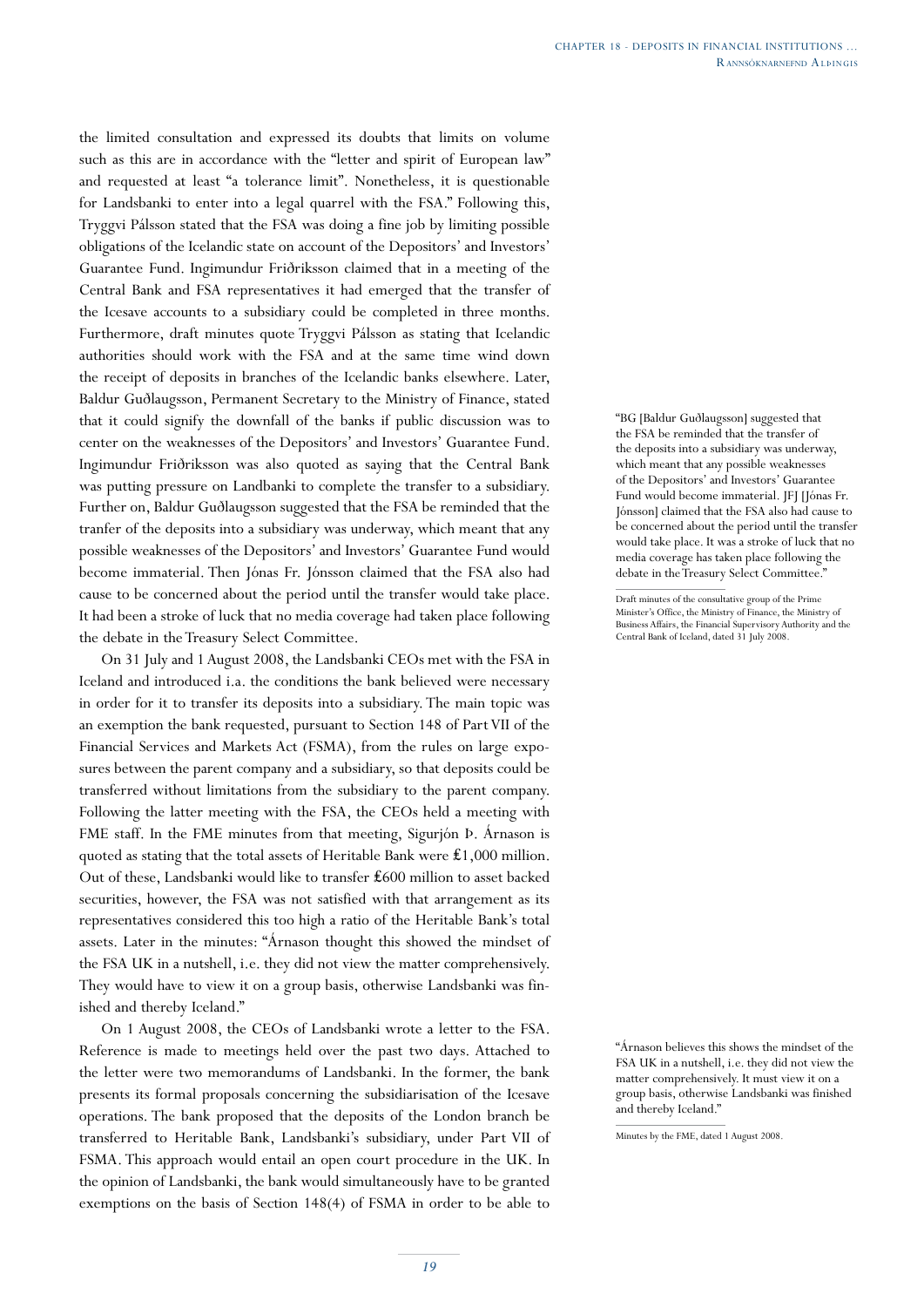"We must receive your commitment to the principle of transfer to a subsidiary that operates on a normal basis and this revised proposal by close of business 12 August 2008. We are also setting a target completion date for subsidarisation on 31 October 2008 and a firm deadline 31 December 2008. If you do not meet the deadline, or we are unable to agree on a proposal for subsidarisation, then as previously discussed the FSA will consider using its legal powers to take further steps to mitigate the risks to depositors."

Letter from the FSA to Landsbanki on 5 August 2008.

transfer the deposits from the subsidiary to other parts of the bank group. Landsbanki's second memorandum presented a detailed justification for granting such an exemption.

The FSA wrote a letter to Landsbanki, dated 5 August 2008. The letter indicated that the FSA had assumed that an agreement had been made concerning a ₤5 billion cap on the deposits of the bank's London branch, and a reserve in regard to the branch's Instant Access Deposits would be increased from 5% to 10%. The FSA did not accept that the bank could exceed the  $£5$  billion cap on the condition that it would deposit pound for pound, i.e. all deposits exceeding the ₤5 billion cap, into an account with the Bank of England or the Central Bank of Iceland. However, the FSA agreed to it that 5% of the bank's reserve would be deposited into an account with the Central Bank of Iceland. Furthermore, the FSA also agreed to transferring the deposit accounts to Heritable Bank, Landsbanki's subsidiary. On the other hand, it did not consent to granting an exemption from the rules on large exposures in transactions between Heritable Bank and Landsbanki. Therefore, Landsbanki was requested to review its strategy concerning the transfer of deposits to a subsidiary in view of this. The new proposal must assume that assets from other parts of the Landsbanki group would be transferred to Heritable Bank. In addition, the FSA imposed the condition that a confirmation would be received no later than 12 August 2008 to the effect that Landsbanki agreed to transfer the accounts to a subsidiary using this approach. Furthermore, it was stated that the FSA had as its target to complete the transfer by 31 October 2008, and no later than 31 December the same year. If Landsbanki was unable to honour this time-limit or if an agreement could not be reached concerning the conditions regarding the transfer, the FSA would consider exercising its formal powers vis-à-vis the bank.

Immediately after receiving the aforementioned letter from the FSA dated 5 August 2008, the CEOs of Landsbanki met with Davíð Oddsson and Eiríkur Guðnason, Governors of the Central Bank of Iceland. The topic was difficulties concerning the subsidiarisation of Icesave. According to the Central Bank's draft minutes, the Landsbanki CEOs found the FSA unyielding in regard to the subsidiarisation. The minutes state: "In the first place, the FSA had rejected the ideas of Landsbanki to deposit any funds in Icesave exceeding ₤5 billion into the Bank of England or the Central Bank of Iceland. Secondly, the FSA had rejected Landsbanki's proposals concerning the implementation of the transfer of Icesave to the subsidiary Heritable Bank as assets would have to be transferred to meet the deposits transferred to Heritable Bank. Landsbanki was also disappointed as the agreements with the FSA concerning the liquidity management between Landsbanki and Heritable Bank had been suspended; Landsbanki had expected these would apply until 2011 and planned its operations accordingly." Later in the minutes it is stated that Davíð Oddsson had stressed the importance of keeping Icesave activities in other countries in subsidiaries. Sigurjón Þ. Árnason stated that the current situation was the most difficult in the bank's history. Later in the draft minutes it is reported that Halldór J. Kristjánsson had mentioned the idea that the Central Bank would overtake the deposits from Heritable Bank amounting to ₤2.5 billion<sup>42</sup> and relend the money immediately to Landsbanki against collateral.

<sup>42.</sup> In the draft minutes, the amount referred to is  $\pounds$  2.5 million, but from the context it is evident that the amount in question is £2.5 billion.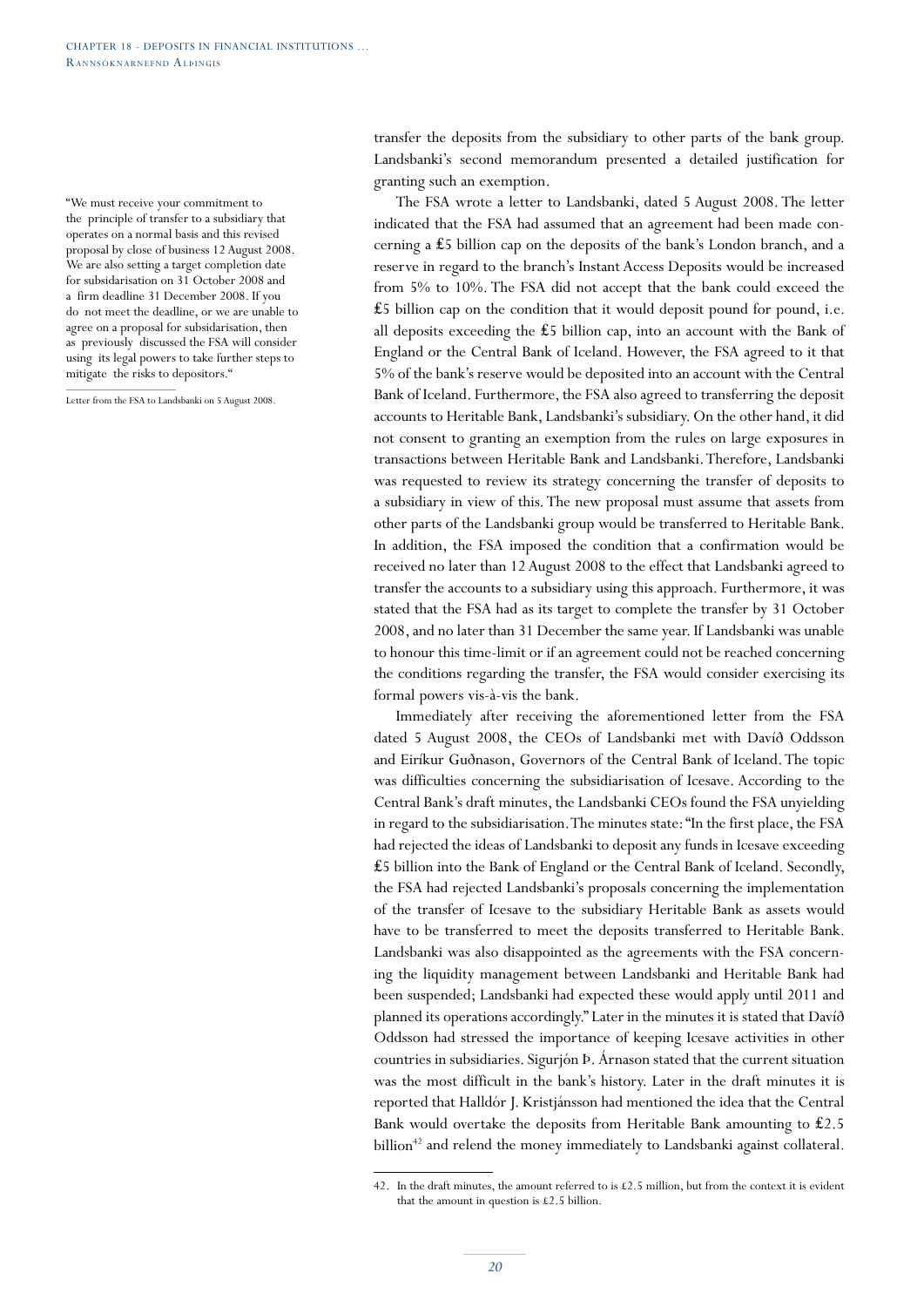Eiríkur Guðnason had answered stating that this idea came close to describing loans from lenders of last resort. Such facilitation would greatly affect the balance sheet of the Central Bank and if granted a public notification would be required. This would entail risking the reputation of the Icelandic banking system. In the draft minutes, Davíð Oddsson is quoted as asking whether it was an option to "stand firm against the FSA". Then the minutes continue: "SÞÁ [Sigurjón Þ. Árnason] stated that it would be very risky to stand firm against the FSA at this stage. [...] A decision to stand strong was of such magnitude that the LÍ representatives were not able to make it alone as it could affect the Icelandic financial system extensively. For this reason they had met with the Central Bank of Iceland." At the end of the minutes: "SÞÁ concluded by saying that he believed it was likely that a possible facilitation by the Central Bank of Iceland would have to be maintained until Landsbanki had regained its access to the debt securities market."

Halldór J. Kristjánsson revealed in the hearing that the proposal of the CEOs of Landsbanki, mentioned in the Central Bank's minutes above, that the Central Bank receive the deposits from Heritable Bank but would then relend the same amount immediately to Landsbanki, had been a measure to bypass British rules on large exposures. On this same occasion, Halldór J. Kristjánsson revealed that later on in August 2008 the message had been received that the Central Bank could accept the Landsbanki CEOs' request.<sup>43</sup>

Sigurjón Þ. Árnason claimed that he had further elaborated the idea in discussions with the members of staff of the Central Bank entailing that loans from the Central Bank would only have to be in Icelandic krónur. The proposal entailed that Landsbanki, as a parent company, and Heritable Bank would make a currency swap agreement where Heritable Bank would exchange its pounds sterling from Icesave accounts to Icelandic krónur. Heritable Bank would deposit these krónur with the Central Bank of Iceland. The Central Bank would then relend these krónur to Landsbanki against collateral in part of the Landsbanki loan portfolio in repurchase transactions. Árnason implied that this proposal had not been well received. He believed that the Central Bank's Governors had not understood his idea.<sup>44</sup>

In the hearing before the SIC, Eiríkur Guðnason discussed the aforementioned request of Landsbanki. When asked further about why the Landsbanki request had been turned down, Guðnason replied: "Yes, well they requested this facilitation to have these Central Bank securities against collateral in Landsbanki assets without notifying anyone of this. This was obviously unthinkable as it would have become evident at the end of the month when the Central Bank published its balance sheet that the balance sheet had grown, inflated, what, around 60% or something enormous? It was in a similar meeting when I asked Árnason: Why do you have to do it this way?" Guðnason claimed that Árnason had then answered that the regulatory authority abroad did not understand these loans. Guðnason then claimed to have asked: "And is that because the regulatory authority abroad is so stupid or the loans so bad?" To which Árnason then replied: "Probably both."45

<sup>43.</sup> Statement by Halldór J. Kristjánsson before the SIC on 12 May 2009, p. 32-34.

<sup>44.</sup> Statement by Sigurjón Þ. Árnason before the SIC on 19 August 2009, p. 107-110, and on 27 August 2009, p. 153. See also memorandum by Sigurjón Þ. Árnason, "Memorandum regarding Icesave and a potential state guarantee", dated 27 August 2009.

<sup>45.</sup> Statement by Eiríkur Guðnason before the SIC on 26 May 2009, p. 49-50.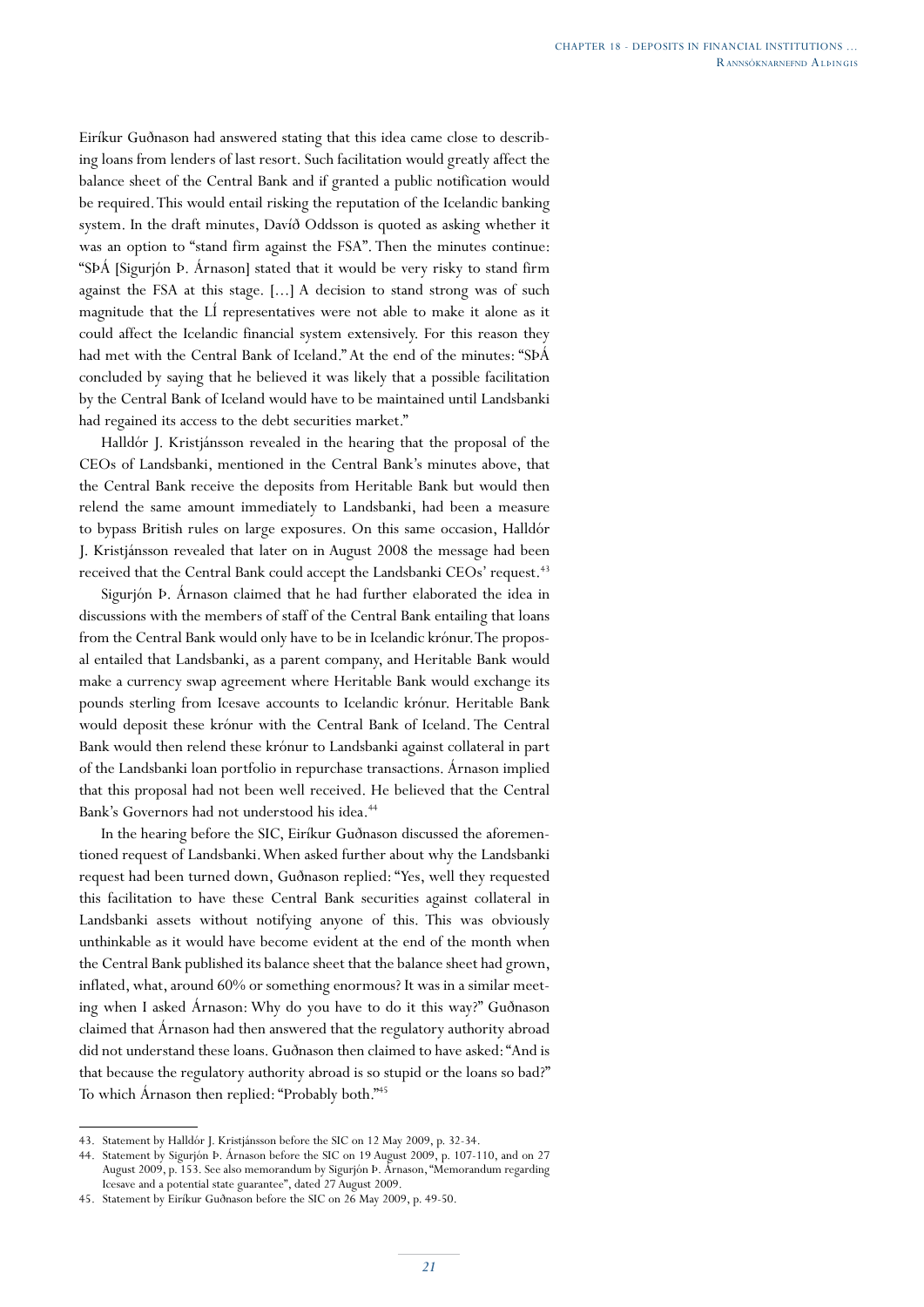"If the CBI [Central Bank of Iceland] accepts immediately to solve the problems of these parties the risk is that their own contribution towards the solution would be less than expected."

Draft minutes of experts of the Central Bank to the Central Bank's Board of Governors, dated 26 August 2008.

 In this context it must be mentioned that in the hearing, Sturla Pálsson, Director of the International and Market Department of the Central Bank, had declared that in June 2008 Sigurjón Þ. Árnason had told him flat out that the Landsbanki loan portfolio was such that British authorities would not accept it as an asset against the Icesave obligations. When asked about the reason for this, Pálsson said that he could only understand Árnason's word as meaning "that no-one except perhaps the Icelandic FME would accept this".<sup>46</sup>

In this context it is worth mentioning a draft memorandum composed by experts from the Central Bank at the request of the Central Bank's Board of Governors. It includes an assessment of the aforementioned Landsbanki proposal. It is pointed out that the facilitation requested would amount to double the market value of Landsbanki as it was registered at the stock exchange. In addition, it states that it must be taken into account that the facilitation in question would on its own amount to almost a third of the GDP. The question is put forth whether the interests of the state and depositors in Landsbanki would perhaps be better served if the Central Bank or the state would overtake the stocks of Landsbanki, at least until reasonable market conditions were reestablished. The Central Bank's experts conclude by suggesting that the patience and flexibility of the FSA, Landsbanki and the largest shareholders of Landsbanki be tested to their limits. Landsbanki must prepare the plan the FSA insists upon and the owners of Landsbanki may have to support the bank even further in order to reach an acceptable agreement with the FSA. It further states: "By the same token a possibility that has not been fully explored is how flexible the FSA is willing to be in order to enable the accomplishment of the principal objective of transferring the deposits of the branch of L [Landsbanki] to H [Heritable Bank], i.e. to what extent the FSA is prepared to accept L's loan book as collateral, whether the limit of L's exposure with H could be relaxed, and an extended adjustment period acquired. If the CBI [Central Bank of Iceland] accepts immediately to solve the problems of these parties the risk is that their own contribution towards the solution would be less than expected." It then states that the Central Bank should advocate market solutions for as long as possible, and at the same time explore if "an intermediate solution" would be viable. The Central Bank's facilitation could be employed "when these options have been fully explored, given that the results are advantageous and in keeping with the will of the government".47

On 11 August 2008 the FME wrote a letter to the FSA requesting discussions on possible provisional exemptions for Landsbanki from the British rules on large exposures during the transfer of the Icesave accounts to Heritable Bank. A meeting to discuss this issue was held on 18 August 2008.

On 12 August 2008, a meeting was held in the consultative group of the Prime Minister's Office, the Ministry of Finance, the Ministry of Business Affairs, the Financial Supervisory Authority and the Central Bank of Iceland on financial stability and contingency planning. Draft minutes reveal that following the FSA visit at the beginning of the month, representatives from

<sup>46.</sup> Statement by Sturla Pálsson before the SIC on 20 July 2009, p. 59.

<sup>47.</sup> Draft memorandum of experts of the Central Bank to the Central Bank's Board of Governors, "Assessment of L's proposals. Prepared at the request of the Board of Governors", dated 26 August 2008.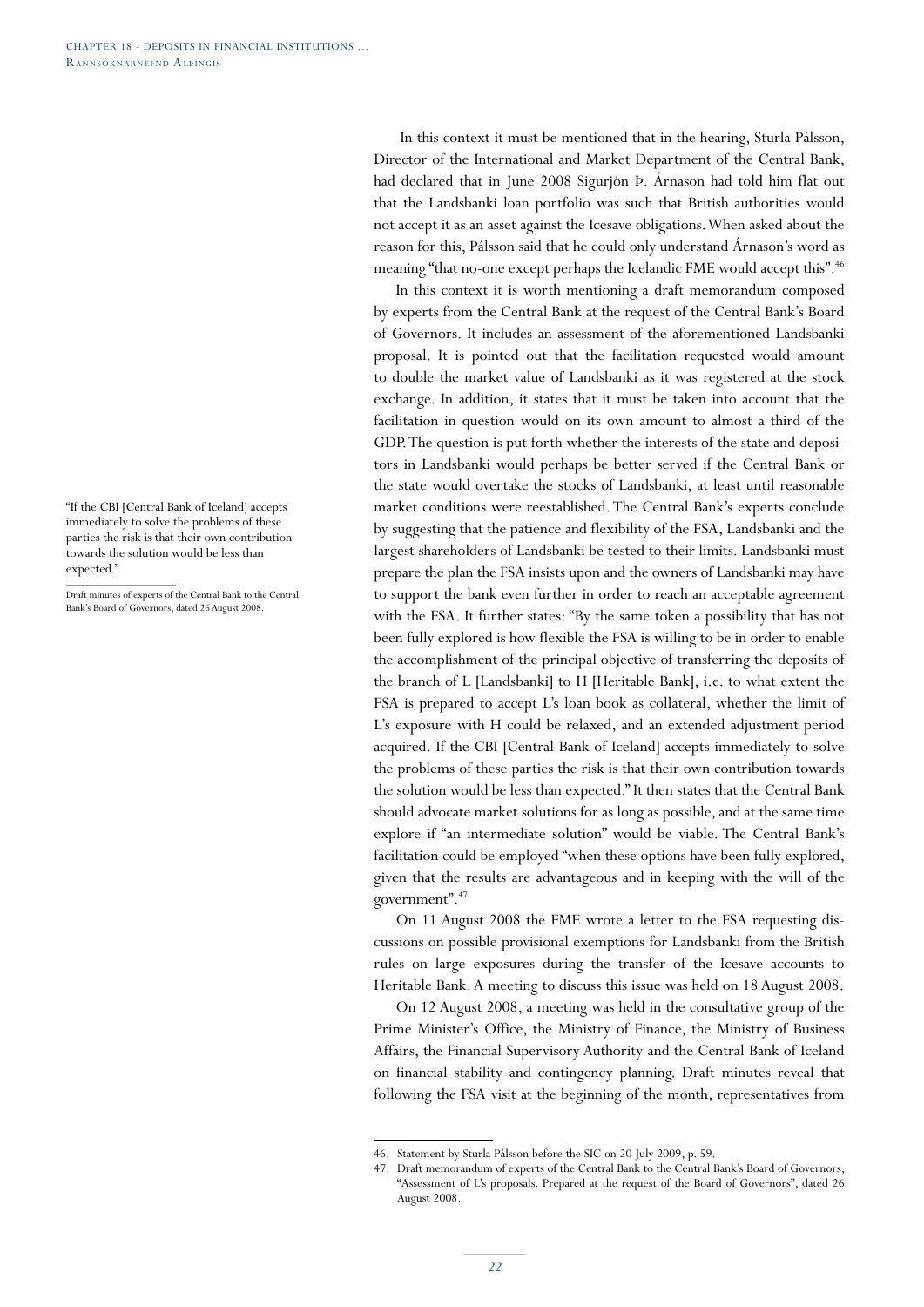the Bank of England had contacted the Central Bank of Iceland. Ingimundur Friðriksson is quoted as stating that the telephone conference had been very grave and the need to reduce the size of the Icelandic banks stressed time and again. Towards the end of the telephone conference, the British had mentioned the possibility, not spoken of before, that Landsbanki could sell Icesave.

In a letter Landsbanki wrote to the FSA dated 12 August 2008 the bank iterated that it would need an adjustment period until the end of 2010 to transfer the assets to Heritable Bank against the financial commitments concerning the Icesave deposit accounts. In addition the bank stood firm on its proposal to be authorised to exceed the ₤5 billion cap on the condition it would deposit on a pound for pound basis into the Bank of England or the Central Bank of Iceland. In the letter a step-by-step plan is presented concerning the transfer of the Icesave accounts. The first step was the transfer of the Icesave deposits to Heritable Bank, cf. the bank's memorandum included in its letter to the FSA on 1 August 2008. The target was to conclude the matter in as short a time as possible and preferably by the end of October 2008 but no later than by the end of the year. The second step was to transfer the branch's lending operations to Heritable Bank. The aim was to complete this as soon as possible in the former half of 2009 with a deadline at the end of June 2009. The third and last step entailed that Landbanki would continue to balance the assets and liabilities of Heritable Bank as well as guarantee regular reporting to the FSA. The aim of Landsbanki was to reach the aforementioned balance in the subsidiary no later than by the end of 2010. In the interim period, Heritable Bank on the other hand would require a reasonable adjustment period or an explicit waiver of the rules on large exposures within the group. Landsbanki iterated its earlier request for a waiver or for the FSA to show understanding that it would take time to balance the assets and obligations within Heritable Bank.

On 13 August 2008, Jónína S. Lárusdóttir, Permanent Secretary to the Ministry of Business Affairs and Baldur Guðlaugsson, Permanent Secretary to the Ministry of Finance, met with the CEOs of Landsbanki and the Director of the Legal Division of the Bank. In the hearing, Lárusdóttir described that in the meeting, which had been held at the request of the bank, the CEOs had described their interactions with the FSA and presented the Permanent Secretaries with documentation, i.a. their correspondence with the FSA up until that time.<sup>48</sup>

On 15 August 2008, the FSA replied to the letter of Landsbanki dated 12 August and stressed its view that the economic outlook in Iceland had deteriorated significantly. In its letter, the FSA lists the following actions which it believes are necessary for Landsbanki to take:

1. To provide a schedule for the reduction of the Icesave Instant Access Deposits in the period to end-2008, together with a plan for the replacement of the funding lost in the former action. The FSA's provisional assessment is that it would be prudent to implement a plan for a 50% reduction in the level of deposits until the end of the year.

"We are all in agreement that subsidiarisation is an alternative and preferable goal for the Icesave book [...] I must however reiterate our view that transfer of Icesave liabilities to Heritable Bank must be matched by assets in a way that Heritable is able to continue as a standalone bank with connected lending within the parameters of connected lending limits the FSA agrees for other firms."

<sup>48.</sup> Statement by Jónína S. Lárusdóttir before the SIC on 31 March 2009, p. 12.

Letter from the FSA to Landsbanki on 15 August 2008.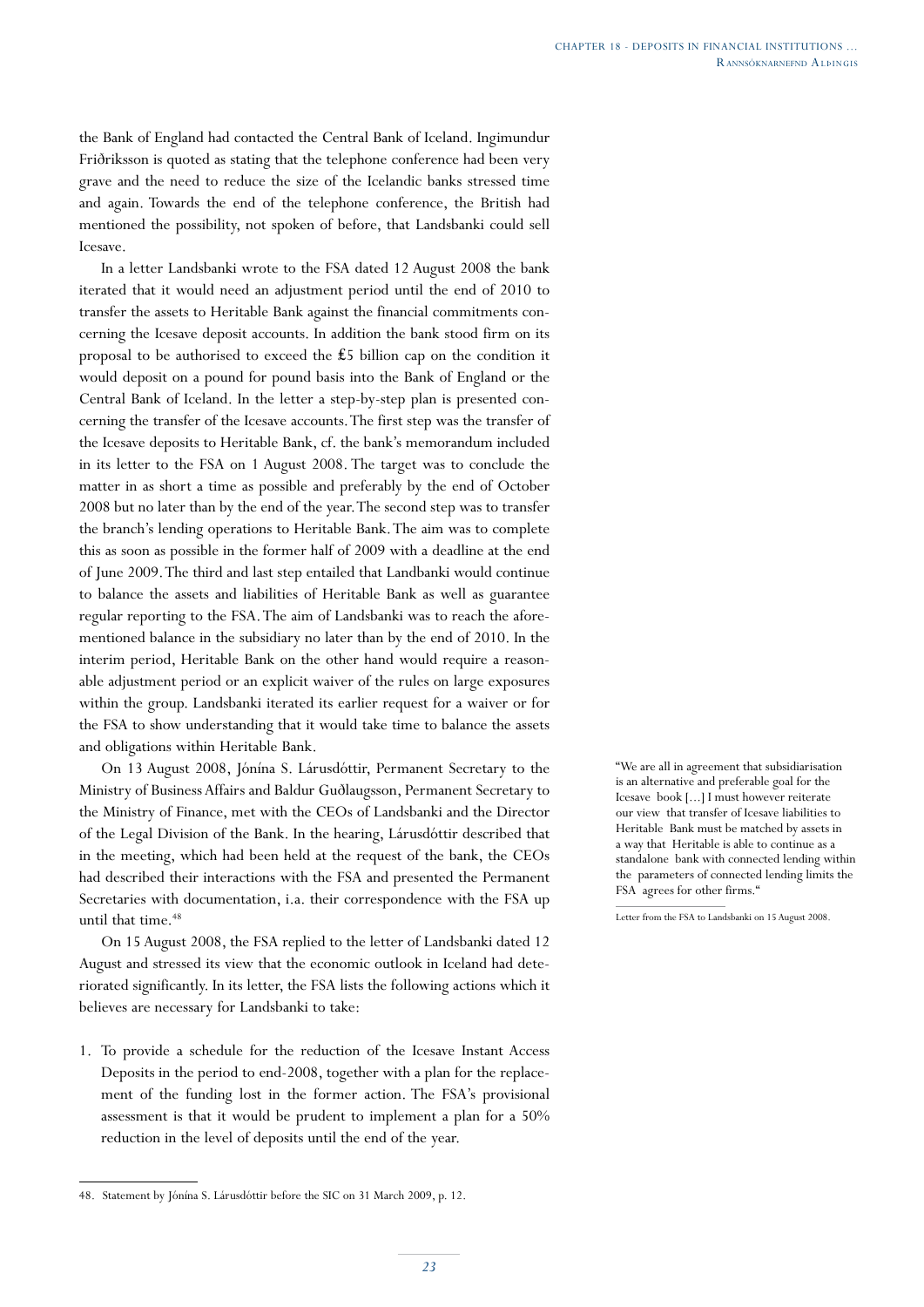- 2. To cease all marketing of the Icesave Instant Access Deposits.
- 3. Not to make any changes to the interest rates on fixed rate deposit products without notifying the FSA with at least two business days notice.
- 4. To increase the cash reserve to 20% of Instant Access Deposits.
- 5. To provide the FSA within three weeks with a plan on how Landsbanki intends to repay the Icesave fixed-term deposits which mature between then and end of June 2009.

Finally, the FSA letter states that the authority wants to discuss the transfer of Icesave to a subsidiary with the target of reaching a firm agreement by 31 August 2008. The FSA reiterates its view that the transfer of commitments due to the Icesave accounts to Heritable Bank must entail the transfer of assets. Towards the end of the letter it is stated that if an acceptable agreement concerning the arrangement of the transfer is not reached, the FSA will consider exercising its powers in order to wind-down completely the retail deposit book of Landsbanki in the UK.

The SIC has in its possession a memorandum of the Central Bank of Iceland dated 16 August 2008 which addresses the aforementioned letter from the FSA dated 15 August. The Central Bank's memorandum is written in English. It states i.a.: "The FSA's action seems destined to bring about the chain of events that it sets out to avoid." It further states: "For the safety of Icesave deposits in the UK it appears essential not to do anything from an official side that might undermine confidence or trigger a liquidity crisis." It continues: "The emphasis given to macro economic developments in Iceland is largely irrelevant to the position and operations of Landsbanki in the UK."49

In the hearing before the SIC, Prime Minister Geir H. Haarde stated that on 16 August 2008 he heard of the aforementioned FSA letter to Landsbanki: "[…] then the letter arrives from the FSA to Landsbanki, dated 15 August, a horrible letter. The way in which it was brought to me that weekend was that the Chairman of the Central Bank's Board of Governors phoned me, I was then at the Government Guest House at Thingvellir, this is Saturday morning, and finally I decide to have the letter collected and brought to Thingvellir. He states: We immediately set in motion the work to answer all the nonsense in this letter concerning the Icelandic economy, as the letter contained countless inaccuracies in that respect […]. Haarde also stated: "[…] however, this was not the main point in the letter but the FSA's conclusion that the bank had in fact come to the end of the road, it can not be understood any other way, the conditions for transferring to a subsidiary or in fact continue this were such that it was difficult to see how it could fulfil these. […] This was obviously very serious but I did, well, speak to the CEO shortly after the letter arrived, Kristjánsson, and he actually told me that the bank was reacting very decisively, and would be sending its people abroad, as soon as they could and that all of this was being taken very seriously and they believed they had a good chance to reach some sort of an agreement with the FSA to do this; it was always said that this was some kind of misunderstanding and they would iron this out, work it out." When asked whether he had detected any difference in the attitudes of Halldór J. Kristjánsson and Sigurjón Þ. Árnason

<sup>49.</sup> Memorandum of the Central Bank of Iceland, "FSA letter dated August 15, 2008", dated 16 August 2008.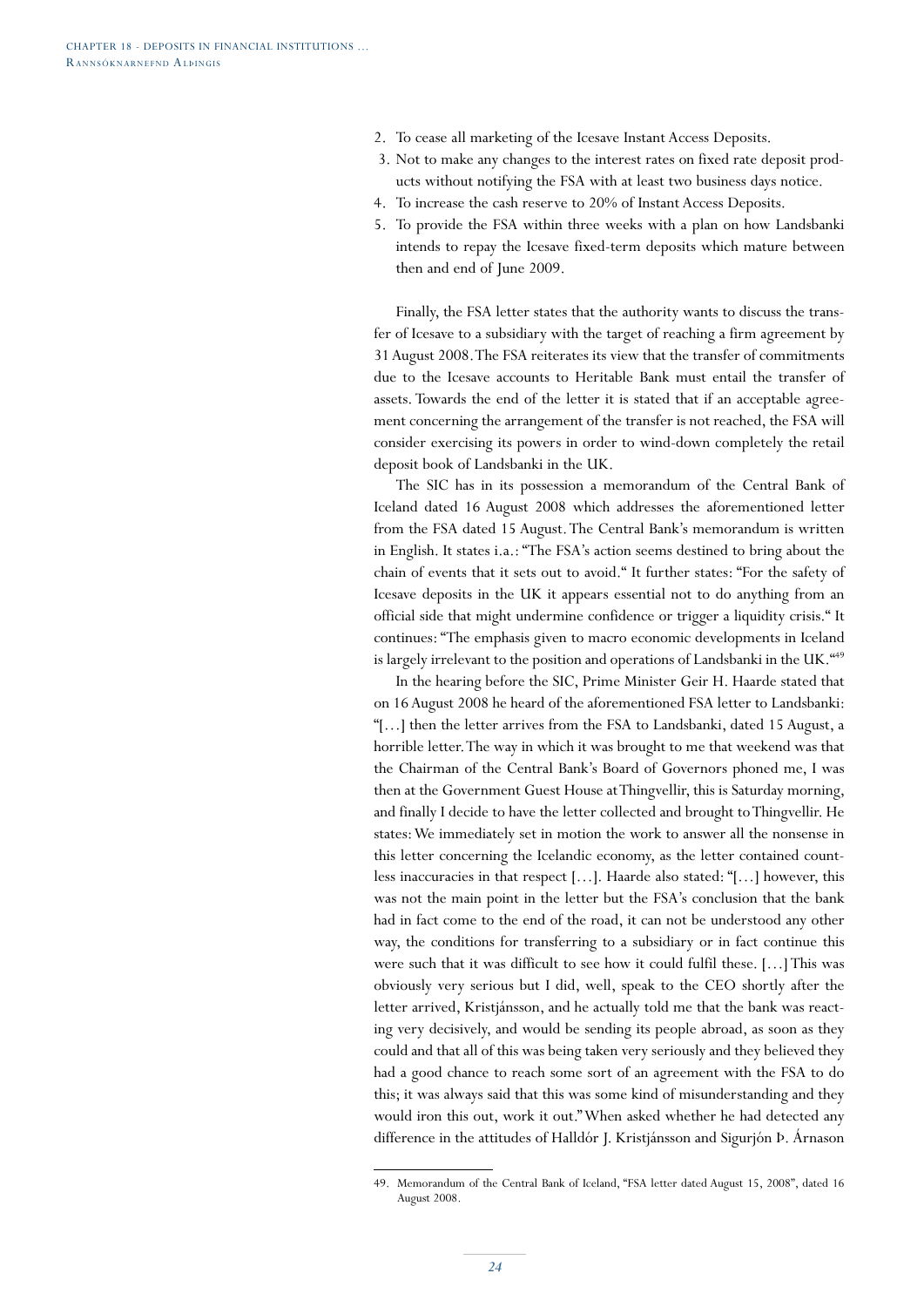concerning the transfer of deposit accounts to a subsidiary, Haarde replied: "I did not notice this as such but I think, yes, that I can say that Árnason was more reluctant but Kristjánsson perhaps understood the necessity of doing this as fast as possible."50

On 17 August 2008, Landsbanki sent an e-mail to the FME explaining the bank's position that the aforementioned requirement made by the FSA were unrealistic. In the bank's view the FSA requirements meant that the decrease in easy access Icesave accounts equalled the withdrawal of around 60% of deposits over a period of four months without any increase in other deposits. This outflow would also compromise the bank's liquidity position and this could reduce its credit rating. Finally, the letter states: "One of the issues Landsbanki has noticed and which is the most prominent in discussions abroad are doubts as regards the Icelandic Guarantee Fund which (due to lack of assets) is seen as untrustworthy. It would be a great improvement for the system as a whole if the state's guarantee for the Fund's obligations was put beyond any shadow of a doubt as this would make it a lot easier for the banks to stave off the unfair criticism invited by the existing uncertainties. Perhaps a comment from the FME to the government to this effect was justified."

The CEOs of Landsbanki met with FSA representatives on 19 August 2008 as their presence had been requested by the FSA in a letter dated 15 August.

On 20 August 2008, the CEOs of Landsbanki met with the Minister of Business Affairs Björgvin G. Sigurðsson and the Permanent Secretary to the Ministry of Business Affairs. In the meeting, convened at the request of Landsbanki, the CEOs requested that Sigurðsson would take up their cause vis-à-vis British authorities and gave the Minister a copy of the letter from the FSA to the bank dated 15 August 2008.50 In the hearing, Björgvin G. Sigurðsson stated that he and Jón Sigurðsson, Chairman of the Board of Directors of the FME, had subsequently convened a meeting with Alistair Darling on 2 September that year for the purpose of convincing British authorities "to reduce their demands regarding the transfer of funds and allow it [Landsbanki] to subsidiarise".<sup>51, 52</sup>

That same day, i.e. 20 August 2008, the FME wrote a letter to the FSA emphasising its views presented in the meeting with the FSA nine days earlier, that it was urgent that Landsbanki be granted a provisional exemption from the rules on large exposures in order for it to transfer the Icesave accounts to Heritable Bank.

On that same day, i.e. 20 August 2008, a meeting was held in the consultative group of the Prime Minister's Office, the Ministry of Finance, the Ministry of Business Affairs, the Financial Supervisory Authority and the Central Bank of Iceland on financial stability and contingency planning. In the draft minutes it is stated that Jónas Fr. Jónsson had given an account of the meeting he and Jón Sigurðsson, Chairman of the Board of Directors of the FME, had with the FSA on the 18th of that month. Jónsson is quoted as stating that the FSA considered there was a great risk of a run on Landsbanki. It had also emerged that the FSA had found Landsbanki to be uncooperative "However, we sought his [Björgvin G. Sigurðsson] support in pleading our case vis-à-vis British authorities, as they were constantly presenting the justification that they were under political pressure. Then it occurred to us that if political pressure was being applied from the UK side maybe it was time to apply some political pressure from Iceland, so that the Icelandic politicians would acquaint themselves with the case and assist us in it."

Statement by Halldór J. Kristjánsson before the SIC on 12 May 2009, p. 26.

"[…] he [Jón Sigurðsson] was working with them towards this, I am sure he had many conversations with the Landsbanki directors on the issue and was very involved in this and this is why Jón Sigurðsson and I went to London on 2 September to this meeting we managed to arrange almost without notice with Darling, to try and get them to reduce the requirements for the financial transfers and allow them to transfer to a subsidiary."

<sup>50.</sup> Statement by Geir H. Haarde before the SIC on 2 July 2009, p. 55-56.

<sup>51.</sup> Statement by Halldór J. Kristjánsson before the SIC on 12 May 2009, p. 26.

<sup>52.</sup> Statement by Björgvin G. Sigurðsson before the SIC on 19 May 2009, p. 10.

Statement by Björgvin G. Sigurðsson before the SIC on 19 May 2009, p. 10.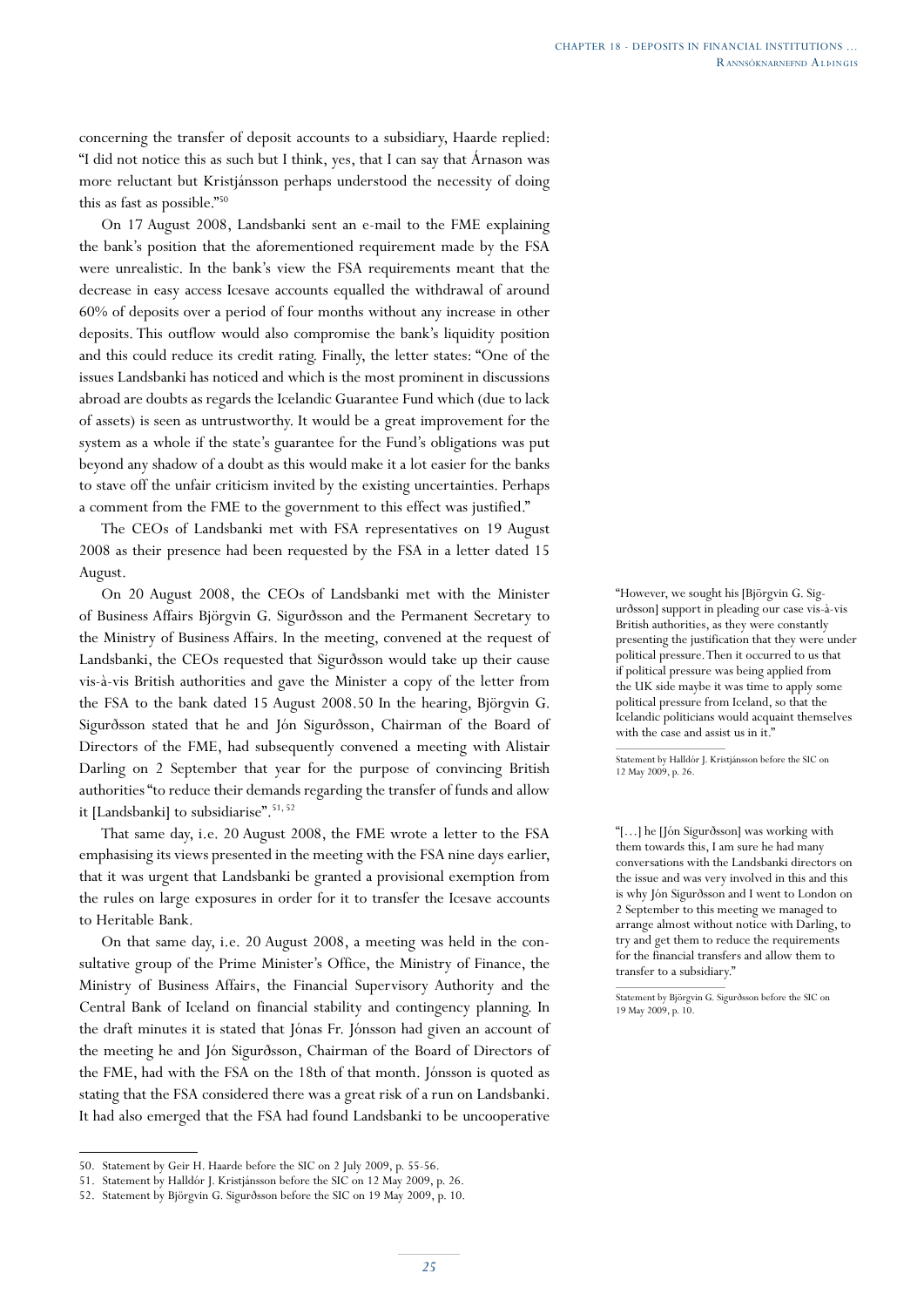and that the bank had carried out an advertising campaign at the time the FSA was putting pressure on the bank to curb its marketing efforts. Later Jónsson is quoted as stating that the FSA believes that Landsbanki is "resisting". Then Bolli Þór Bollason, Permanent Secretary to the Prime Minister's Office, is quoted as stating that he believes that the "Landsbanki people" did not fully grasp the situation. However, Jónsson stated that they were aware of the situation but their options were not good.

The FSA reacted to a letter from the FME dated 20 August 2008 in a letter of 27 August. There it is stated that its refusal to grant the requested exemption was based on the FSA's assessment of the liquidity position of Landsbanki.

On 29 August 2008 Landsbanki wrote a letter to Hector Sants, Chief Executive of the FSA, where the bank states that it has engaged the law firm Allen & Overy to explore what effect the transfer of the Icesave deposit accounts to a subsidiary would have on the bank's covenants. It also states that the bank hopes that it will receive the final legal opinion at the beginning of the following week. In addition, the bank will have to consult the FME. For this reason, the bank requests that the time-limit for submitting proposals regarding the transfer be extended to 8 September. Furthermore, the bank suggests that on that day a meeting with Hector Sants be held.

Two days later, i.e. on 31 August 2008, Landsbanki wrote a letter to Michael Ainley, a member of the FSA staff. Attached to the letter were two legal opinions. On the one hand the aforementioned opinion of Allen & Overy and on the other hand the advice presented by solicitors T.A.G. Beazley and James Segan concerning the powers of the FSA, i.a. with a view to the rules of European law. In the bank's letter is it stated that Allen & Overy had come to the conclusion that the restructuring of the Landsbanki operations in question may lead to covenants being breached and may therefore possibly not be implemented without the consent of the bank's loan providers. In the opinion of T.A.G. Beazley and James Segan it is stated that it is their view that the FSA does not have authority to compel Landsbanki to transfer the branch's Icesave accounts to a subsidiary. In addition, the solicitors believe that there is some doubt as to whether the FSA is authorised to require that Landsbanki cease the operations of its UK branch or reduce its deposit taking. More specifically, the decision that Landsbanki must close down the operations of its UK branch may fall outside the scope of the FSA's powers. However, the authority may be authorised to stipulate that the receipt of deposits be reduced although that may be difficult to justify with regard to the rules of EU law.

As related above, a memorandum was written on 16 August 2008 in the Central Bank of Iceland concerning the FSA letter to Landsbanki dated 15 August. In this context it must be mentioned that the SIC is also in possession of a draft letter by the Central Bank to Mervyn King, Governor of the Bank of England, dated 27 August and 1 September 2008. According to the Central Bank's information this draft was never completed and therefore never sent. In the draft, dated 1 September 2008, it is stated i.a.: "In closing, I wish to emphasise that the Central Bank of Iceland is prepared to do its utmost so that this matter may be brought to a satisfactory conclusion for all parties. However, it can hardly support a solution that could involve a potential threat to an Icelandic bank with unforeseen consequences for the financial system. The repercussions of that development could be serious and felt widely.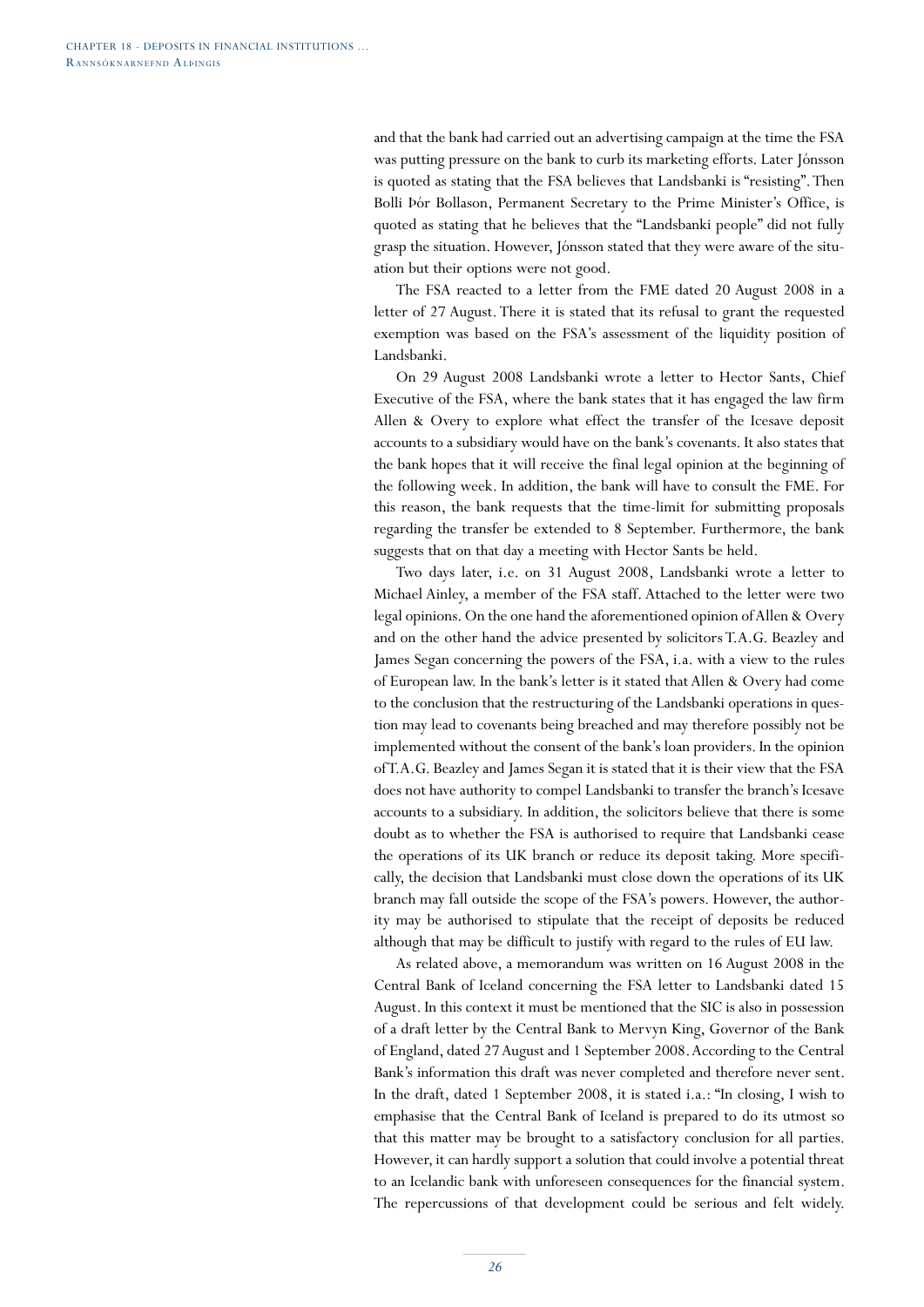Therefore, we must seek to co-operate in this case and, by so doing, underpin financial stability in our respective countries. Current conditions in the global financial system add to the responsibilities of regulatory and monetary authorities in different countries to work together to strengthen the foundations of financial stability world wide and in individual countries." In an e-mail to the SIC dated 8 December 2009, Ingimundur Friðriksson revealed that it had been discussed within the Central Bank's Board of Governors to send the aforementioned draft letter to the Bank of England. However, as interactions between the FSA, the FME and Landsbanki were extensive at that time the Central Bank's Board of Governors decided against it.

On 2 September 2008, Björgvin G. Sigurðsson, Minister of Business Affairs, and Jón Sigurðsson, Chairman of the Board of Directors of the FME, met with Alistair Darling in London. Present at the meeting were also Baldur Guðlaugsson, Permanent Secretary to the Ministry of Finance, Jónína S. Lárusdóttir, Permanent Secretary to the Ministry of Business Affairs, Jón Þór Sturluson, Assistant to the Minister of Business Affairs, Áslaug Árnadóttir, Director at the Ministry of Business Affairs and Chairman of the Board of Directors of the Depositors' and Investors' Guarantee Fund, and Sverrir Haukur Gunnlaugsson, Ambassador to the UK. In the hearing before the SIC, Björgvin G. Sigurðsson stated that he and Jón Sigurðsson had initiated the meeting.<sup>53</sup>

Amongst existing documentation, there is a document containing the arguments Björgvin G. Sigurðsson and Jón Sigurðsson presented as their point of reference at the meeting. Jón Sigurðsson emphasised the issues of Landsbanki at the meeting. He stated that the FSA and the FME were in agreement that the subsidiarisation of the Landsbanki Icesave account was the safest way to solve the issue. However, the hope was that British authorities would approach the matter realistically and show necessary flexibility in view of the situation in the financial markets. Landsbanki must be granted a reasonable time limit for the orderly transfer of assets against deposits so as to upset the bank's covenants as little as possible.<sup>54</sup>Jón Sigurðsson also discussed the Icelandic economy in general. He referred to a report by the International Monetary Fund where it is stated that the longterm economic outlook in Iceland was enviable. Furthermore, the three banks had passed the FME's rigorous stress tests around the middle of 2008.In the hearing, Jón Þór Sturluson described that in the meeting Darling had used words such as: "Do you not understand how serious this is?"<sup>55</sup>

On 4 September 2008, a meeting was held in the consultative group of the Prime Minister's Office, the Ministry of Finance, the Ministry of Business Affairs, the Financial Supervisory Authority and the Central Bank of Iceland on financial stability and contingency planning. In the draft minutes Jónína S. Lárusdóttir is quoted as stating: "JSL mentioned a meeting between the Minister of Business Affairs and the British Chancellor of the Exchequer. Before this he had visited Glitnir and Landsbanki in London. Landsbanki's

<sup>53.</sup> Statement by Björgvin G. Sigurðsson before the SIC on 19 May 2009, p. 46.

<sup>54.</sup> Cf. the response of the Minister of Business Affairs to a query by Siv Friðleifsdóttir regarding a meeting with the British Chancellor of the Exchequer, parliamentary document No. 214 parliamentary item No. 113 of the 136th legislative session 2008-2009.

<sup>55.</sup> Statement by Jón Þór Sturluson before the SIC on 6 May 2009, p. 29.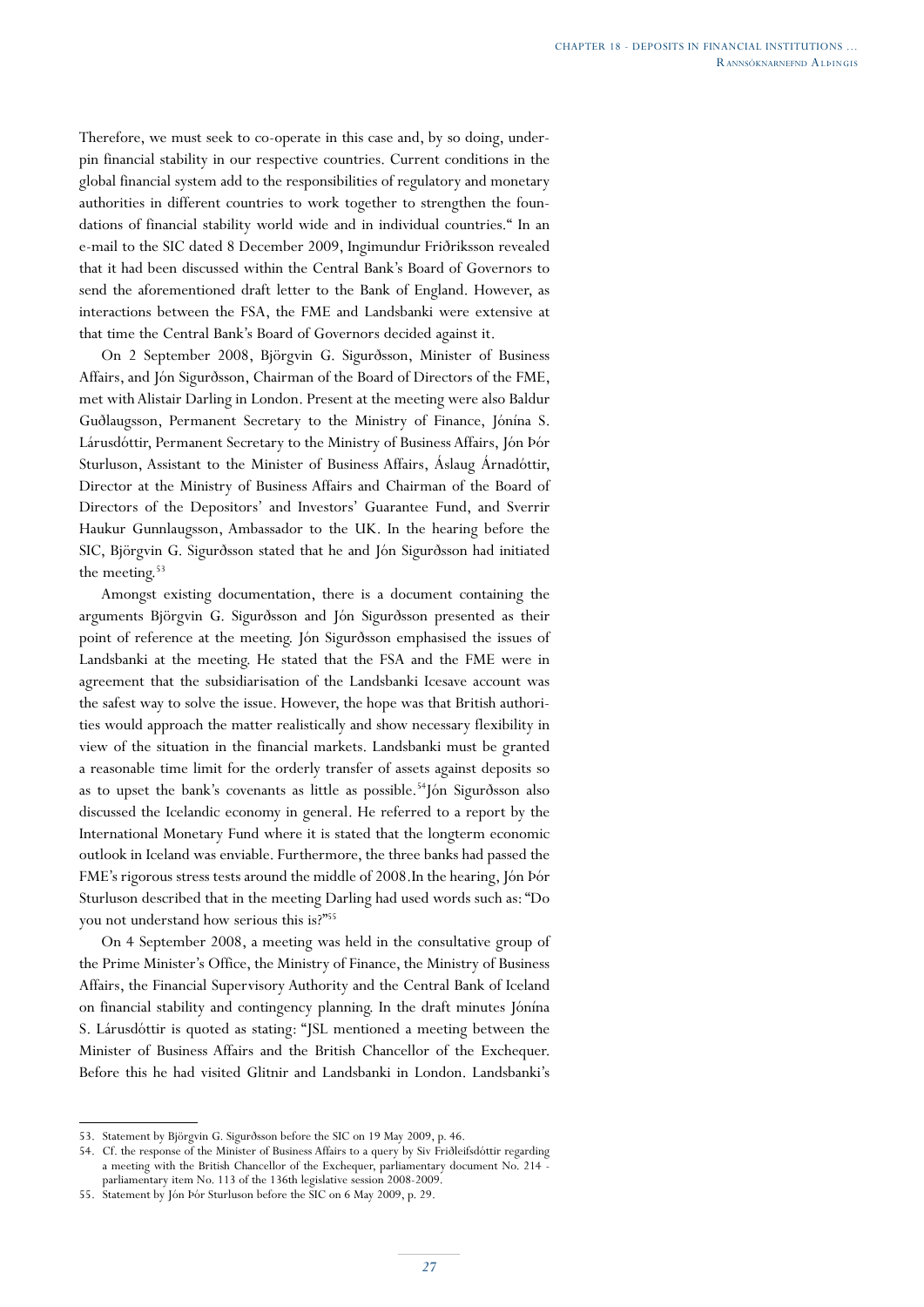"It was evident that the Chancellor [Alistair Darling] was fully briefed on the matter. He expected that British authorities would guarantee deposits in full and asked where to send the bill<sup>"</sup>

position still seemed to be based on the legal opinion of an English solicitor sent by the bank to the FSA the previous Saturday. JSL and BG [Baldur Guðlaugsson] are of the opinion that the Landsbanki representatives who had been consulted in London did not fully grasp the situation. BG revealed that there had been two letters. One concerning covenants in the Landsbanki debt agreements and the other concerning the unjust demands of the FSA. JSL claimed it inappropriate that in one of the bank's letters it is stated that Landsbanki is aware of the government's declaration of support to the Guarantee Fund." It then goes on: "JSL gave further details from the meeting between the Minister of Business Affairs and Alistair Darling, the British Chancellor of the Exchequer. Jón Sigurðsson, Chairman of the Board of Directors of the FME, had explained the matter in great detail. It was evident that the Chancellor was fully briefed on the matter. He expected that British authorities would guarantee deposits in full and asked where to send the bill. In other words, he did not refer to the maximum deposit guarantee in the UK which is ₤35,000 but to the total amount. The subsidiarisation timeframe had been discussed as this would have to take place as soon as possible. When it was mentioned that the issue must not be pursued with such force so as to lead to a crisis the Chancellor said he understood that."

Sverrir Haukur Gunnlaugsson, Ambassador in London, disclosed in the hearing before the SIC that neither he nor the embassy had been involved in the possible transfer of the Landsbanki Icesave accounts to a subsidiary in London until that meeting of the ministers on 2 September 2008; although he had received a request from the assistant to the Minister of Business Affairs in Iceland on 22 or 23 August 2008 to organise a meeting between the Minister of Business Affairs and the British Chancellor of the Exchequer. It had caught his attention that when he phoned HM Treasury the minister's personal secretary had replied explicitly that Alistair Darling would be unavailable all next week, however, the Icelandic minister could meet with the Chancellor on 2 September "at this time". Gunnlaugsson had been surprised as not everyone could arrange a meeting with the Chancellor almost without notice but the secretary was quite clear: "Yes, yes, this has been decided, he will without a doubt want to meet the Minister of Business Affairs." Gunnlaugsson claimed he had forwarded the message home to Iceland and had later been present at the meeting in his capacity as the Ambassador; however, he had not received any documentation. He had sent back to the Ministry for Foreign Affairs the routine report from the meeting.

When asked further about this, Gunnlaugsson said that he had not had any knowledge of the matter before the meeting and that his knowledge of the said accounts had first and foremost been based on reports he had seen on television and other media abroad. That coverage had mostly taken place in March 2008. Later, he had been present at a meeting between Geir H. Haarde and Gordon Brown, Britain's Prime Minister, in April 2008 but there, as far as he could recollect, no mention had been made of Icesave.<sup>56</sup>

Three days after the meeting, i.e. 5 September 2008, Clive Maxwell, staff member at HM Treasury, phoned Ambassador Sverrir Haukur Gunnlaugsson. In an e-mail sent by Gunnlaugsson to Björgvin G. Sigurðsson, Jónína S.

Jónína S. Lárusdóttir quoted in draft minutes, dated 4 September 2008, of the consultative group of the Prime Minister's Office, the Ministry of Finance, the Ministry of Business Affairs, the Financial Supervisory Authority and the Central Bank of Iceland on financial stability and contingency planning.

<sup>56.</sup> Statement by Sverrir Haukur Gunnlaugsson before the SIC on 4 May 2009, p. 1-2.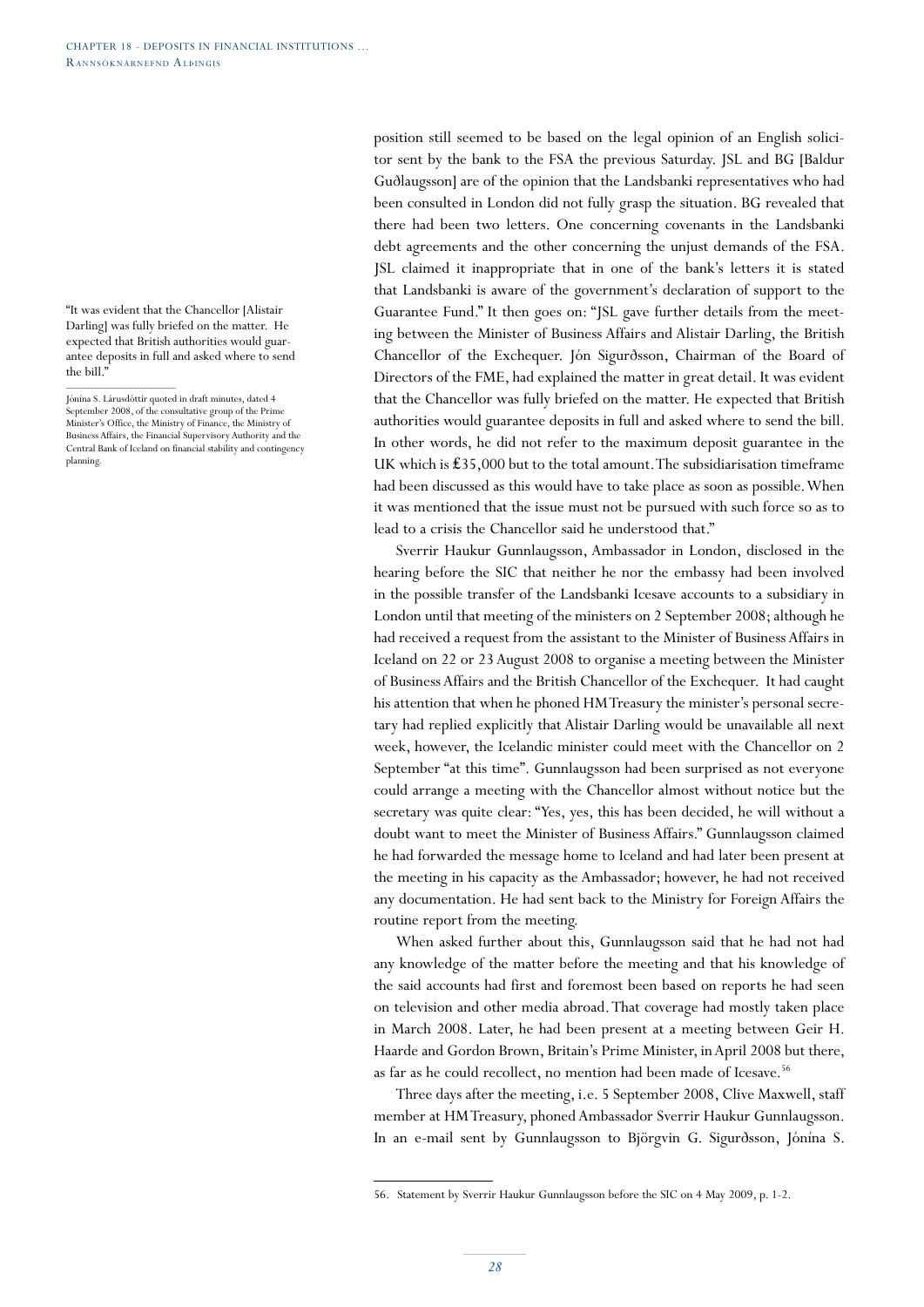Lárusdóttir, Jón Þór Sturluson and Baldur Guðlaugsson on 5 September 2008 at 14:58, Gunnlaugsson repeated after Maxwell that the Chancellor had been disappointed over the meeting in London on 2 September as he got the impression that the representatives of the Icelandic state had not understood the seriousness of the matter. Gunnlaugsson claimed that he had replied that the Icelandic authorities had fully understood the seriousness of the matter, which had been clearly underlined by their strong presence at the meeting. Maxwell allegedly goes on to say that it was "very necessary that the party concerned (the private party) would present its clear response on the following Monday (8.9) on how [...] it intended to continue the matter [...] as then a meeting on the issue is scheduled". It then states: "HM Treasury was hoping that Icelandic authorities were encouraging the party concerned to come to a conclusion in the matter as soon as possible." Finally, his e-mail states: "Maxwell also mentioned that the Chancellor had emphasised how political the matter had become as parliament continually asked about a response. It was very desirable that the Icelandic authorities could consult the Treasury on how to respond to these questions."

In the hearing before the SIC, Gunnlaugsson stated that once he had forwarded this message to Iceland, he and the embassy had not been further involved in the matters of Landsbanki and Icesave until 8 October 2008: "I was called down to the ground floor to watch the TV at 9:15. That is when it started and then Gordon Brown makes his statement which took us completely by surprise."<sup>57</sup>

On 3 September 2008, Michael Ainley, staff member of the FSA, replied to a letter by Landsbanki dated 31 August same year. In the letter, the legal opinions obtained by Landsbanki were discussed specifically. There Ainley declares that the FSA disagrees on Landsbanki's interpretation of the Allen & Overy opinion that the transfer of the Icesave accounts to a subsidiary would automatically lead to a breach of the bank's covenants. Furthermore, the FSA believes that the decision that Landsbanki must reduce deposit taking in its UK branch must be regarded as reasonable and proportionate given the risk that there will be a run on the branch's deposits.

That same day, i.e. 3 September 2008, Hector Sants, Chief Executive of the FSA, replied to a letter by Landsbanki dated 29 August same year. In the letter the requested extension of the deadline is granted, i.e. until 8 September 2008. In addition, the FSA agrees to a meeting on the issue once the bank had submitted its proposals. It was proposed that the meeting be held on 10 September 2008. Close to the end of the letter it is stated that if the Landsbanki proposals were not received by 8 September or if they did not adequately or immediately address the need to manage the liquidity risks identified by the FSA, then the authority would contemplate exercising its powers pursuant to Part XIII of FSMA.

On 3 September 2008, Geir H. Haarde met with the CEOs of Landsbanki.

On 4 September 2008, Jón Sigurðsson, Chairman of the Board of Directors of the FME, sent an e-mail to Geir H. Haarde. In it Jón Sigurðsson states that it is clear that British authorities would put pressure on Landsbanki to transfer their "Internet based accounts" in the UK from the branch to a

<sup>57.</sup> Statement by Sverrir Haukur Gunnlaugsson before the SIC on 4 May 2009, p. 4.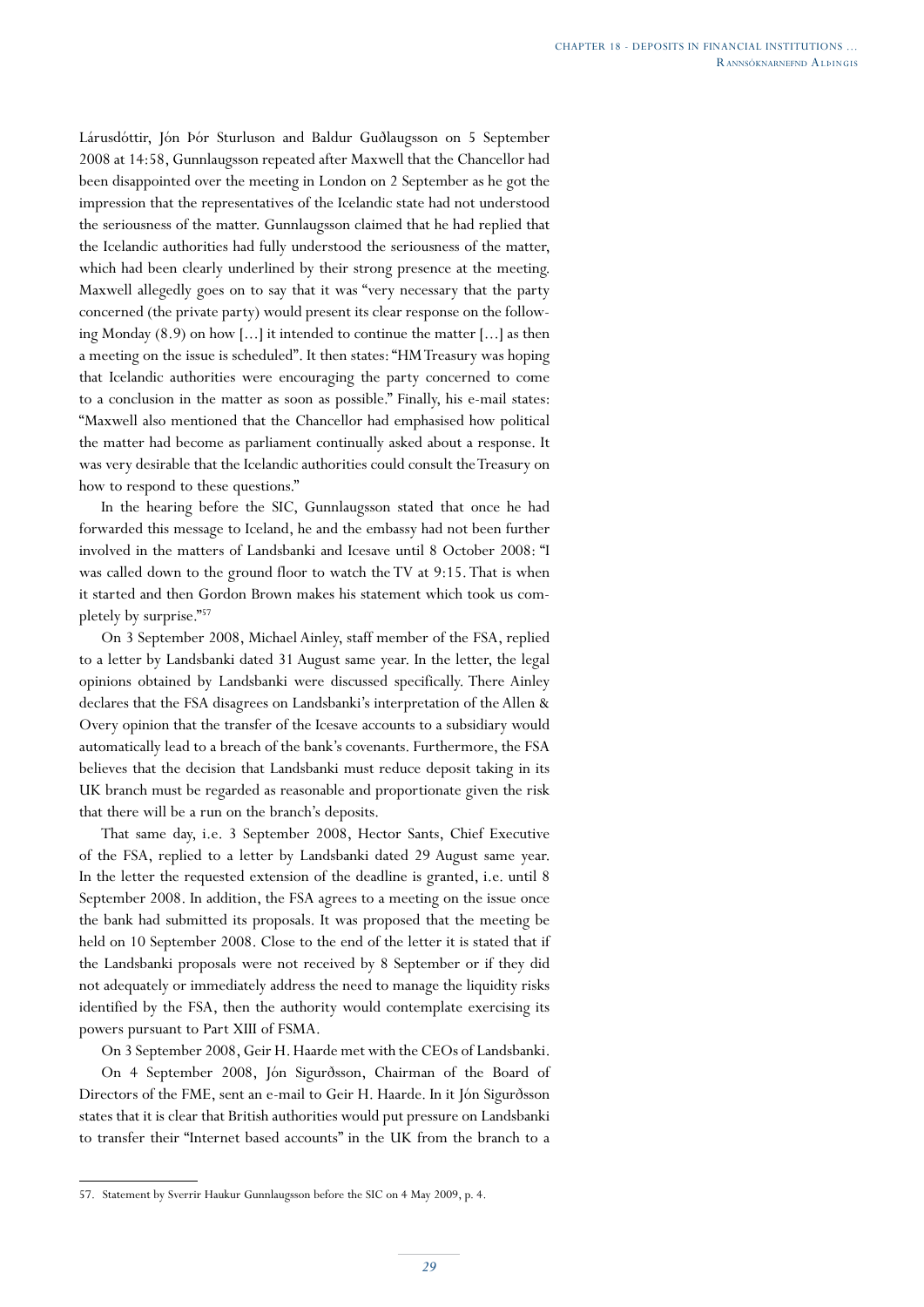UK subsidiary. Sigurðsson states that this change would lead to liquidity difficulties for Landsbanki as the Internet based accounts had become "an extremely important source of liquidity for Landsbanki in Iceland and other countries". Sigurðsson continues: "What matters is to obtain a reasonable adaptation period for Landsbanki to implement this change without creating serious problems on the market. From the standpoint of the Icelandic state "subsidiarisation" of the Icesave accounts in the UK is not disadvantageous as this would entail transferring the responsibility for deposit guarantee entirely over to Britain.

As stated above, a meeting was held on 4 September 2008 in the consultative group of the Prime Minister's Office, the Ministry of Finance, the Ministry of Business Affairs, the Financial Supervisory Authority and the Central Bank of Iceland on financial stability and contingency planning. In the draft minutes Baldur Guðlaugsson stated that the banks could not be prohibited from establishing branches abroad, however, a way must be found to make it disadvantageous for them to receive deposits and thereby increase obligations of the State Treasury. Later, Bolli Þór Bollason, Permanent Secretary to the Prime Minister's Office, stated that Landsbanki was still focused on continuing their deposit taking as a source of funding for the bank. Then it is reported that Jónas Fr. Jónsson had concurred with Bollason.

That same day, i.e. 4 September 2008, Fréttablaðið newspaper published an article by Ingibjörg Sólrún Gísladóttir, Minister for Foreign Affairs, where she, i.a., discussed the liquidity problem of the banks and claimed that this could be attributed to the shortage of loanable funds in international markets. Further on in the article: "The banks themselves will have to seek liquidity abroad and sell assets where possible. They will have to continue to raise deposits in foreign markets."

In a meeting of the Landsbanki Board of Directors on 5 September 2008, the FSA's assessment of the risk factors of the Landsbanki London branch were discussed. In a record on the issue it is stated that Ársæll Hafsteinsson had outlined the case and stated that "most factors [were] in good order". It is then stated: "The FSA is concerned over the liquidity management, i.a. as regards the Icesave deposit accounts, the bank having had discussions with the authorities concerning the arrangement of those accounts for some time that autumn, however, now operations were according to an agreement with the FSA dated 29 May last and regular reporting to the FSA had been established."

On 8 September 2008, Landsbanki wrote a letter to the FSA. There the bank submits its proposals, as well as various legal comments. The bank proposed that the subsidiarisation be achieved in two steps. The first step could be achieved by the end of 2008, the second step planned at the beginning of 2009. Each step would lead to a transfer of approximately 10% of the total assets of Landsbanki to the bank's subsidiary, which Landsbanki considered to be the maximum that can be achieved  $\neg$  in one calendar year due to covenants in funding arrangements. Since high risks are involved, the bank also submitted a contingency plan in the event the bank's lenders would conclude that the operation was in breach of covenants. Furthermore, the bank proposed that it would try to work under the agreement reached on 29 May 2008 and how it might then meet the concerns of the FSA. Finally, the bank made its proposals subject to the approval of the FME and that a satisfactory legal opinion be obtained demonstrating that the transfer of 10% of total assets per

<sup>&</sup>quot;BÞB [Bolli Þór Bollason] claimed Landsbanki was still fixated on continuing their deposit taking as a source of financing for the bank and JFJ [Jónas Fr. Jónsson] concurred."

Draft minutes, dated 4 September 2008, of the consultative group of the Prime Minister's Office, the Ministry of Finance, the Ministry of Business Affairs, the Financial Supervisory Authority and the Central Bank of Iceland on financial stability and contingency planning.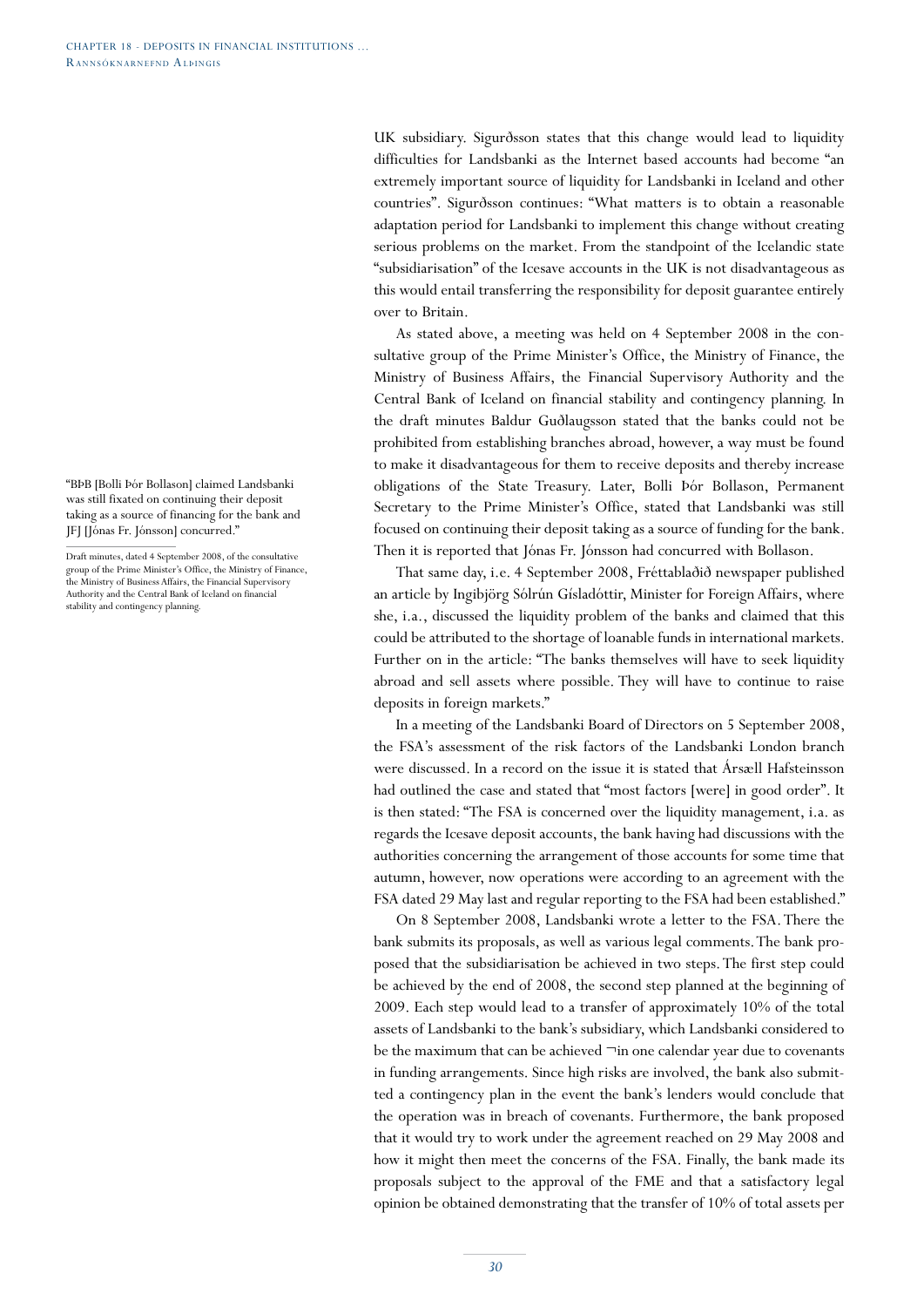one calendar year would not constitute a breach of covenants in its funding arrangements.

Representatives of Landsbanki met with the FSA in the UK on 10 September 2008. Following the meeting, the FSA sent a letter to Landsbanki, dated 17 September 2008, emphasising that the authority had agreed to the solution that on the one hand Instant Access Deposits would be lowered from ₤2.2 billion to ₤1 billion by the end of 2008 and, on the other hand, that the overall cap on branch deposits would be ₤5 billion. The three following measures were to be employed to reach these goals:

- 1. Change the interest rate strategy to seek to ensure that interest rates on any of the UK branch's Icesave Instant Access Deposits would not appear in any of the best buy tables.
- 2. Cease all marketing of Icesave Instant Access Deposits as soon as practicable.
- 3. Introduce, as soon as possible, a fixed-term product aimed exclusively at existing Instant Access customers.

The FSA was firm on its decision, announced on 15 August 2008, that Landsbanki would have to raise its cash reserve to 20% of Instant Access Deposits. In addition, the FSA required that the bank also build up a reserve so as to enable repayment of the Icesave Fixed Term Deposits which would mature over the next six months. Landsbanki was then given two days to decide whether it accepted these terms. The FSA also announced that the authority intended to exercise its powers according to Part XIII of FSMA and order the bank to remedy the current situation and that an official letter pertaining thereto would be sent to the bank at a later date.

The same letter also discusses transferring the bank's Icesave accounts to a subsidiary. It is stated that the FSA fully understands why Landsbanki wants to implement the transfer in two stages where 10% of the bank's assets are to be transferred to Heritable Bank at each stage. This, however, entails the disadvantage that for a period of time, assets covering obligations arising from deposits transferred to Heritable Bank will be insufficient. Such circumstances would be unprecedented, and this is unacceptable to the FSA.

On 16 September 2008, a meeting was held in the consultative group of the Prime Minister's Office, the Ministry of Finance, the Ministry of Business Affairs, the FME and the Central Bank of Iceland on financial stability and contingency planning. The draft minutes quote Jónas Fr. Jónsson: "JFJ reminded that if the Icesave deposits were transferred to a subsidiary, the deposit guarantee would be more manageable for the authorities."

Landsbanki answered the aforementioned letter from the FSA with a letter dated 19 September 2008. It states that the bank accepts the conditions imposed by the FSA with regard to liquidity management. The bank does, however, object to the conditions and finds them extremely harsh and unreasonable to the bank. As regards the transfer to a subsidiary, the bank reiterates its position that the transfer of 10% of Landsbanki's total assets is the maximum the bank is ready to transfer in one calendar year. In the letter, Landsbanki restates the risk of the bank's lenders viewing these actions as a carefully crafted measures designed to circumvent the covenants. This may lead to lenders assuming a breach of covenant.

"We had sensed that they [the FSA] placed such enormous emphasis on this that we would have to find some way to do it, they wouldn't make any concessions, even if they were fully authorised to do so. In the end, we sent this to them and went to their meeting, discussed this and listened to them. After the meeting we thought that if they sent a negative letter we wouldn't know how to solve this. If, however, a letter with a positive tone arrived, which must really be the case, then we would have to solve it this way. Then this solution would be the case. Then the letter arrives […] where they reject everything. And we are just, oh my God, how do we solve this? Then a few days later when we are beginning to work out a solution, something new happens, Glitnir is overtaken and then this is simply forgotten. A new, even bigger problem, had come up."

Statement by Sigurjón Þ. Árnason before the SIC on 19 August 2009, p. 126.

"I have never understood how these people [the FSA] can want so much but are not prepared to see that we need to work together to solve the matter. I have often suspected that they did not want this responsibility in fact, not when push came to shove."

Statement by Sigurjón Þ. Árnason before the SIC on 19 August 2009, p. 127.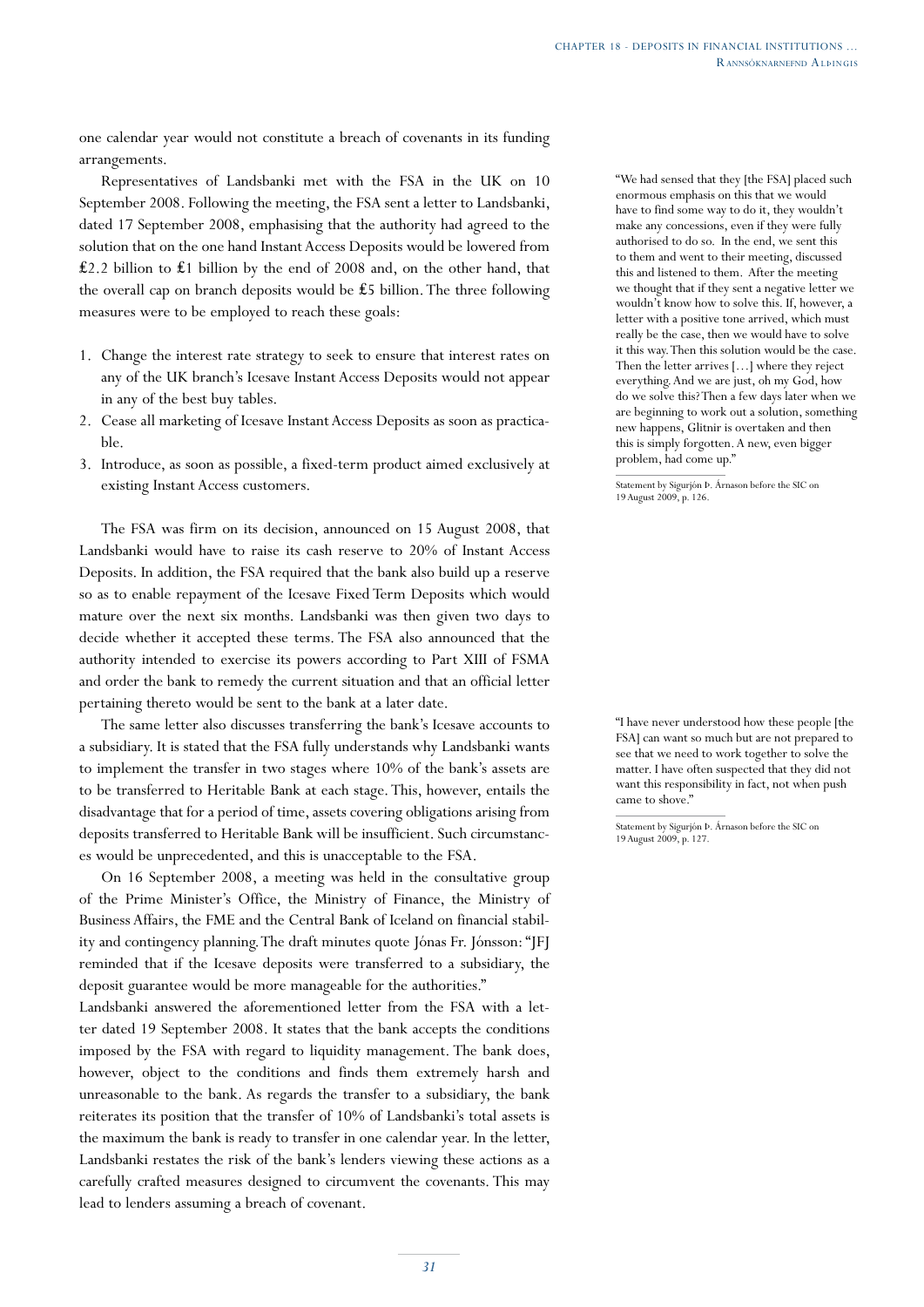The same day, i.e. 19 September 2008, Landsbanki wrote a letter to the FME recounting the correspondence with the FSA. It lays out the opinion that from then on it would be reasonable for communications with the FSA on liquidity management to be conducted via the FME. It also notes that requests and clarifications by Landsbanki are seemingly ignored by the FSA and that the authority seems to be ready to take action which may place the bank in great jeopardy in very precarious times. It requests that the FME assist Landsbanki in communicating with the FSA so as to ensure a normal working environment for the bank in accordance with the European and English legal regimes.

The same day, i.e. 19 September 2008, the FME wrote a letter to Hector Sants, Chief Executive of the FSA, stating that the FME believed that the FSA had not cooperated sufficiently with the FME in the matters regarding Landsbanki. The FME is of the opinion that the situation calls for the FSA to consult from here on with the FME on any recommendations or decisions regarding Landsbanki before they are sent to the bank. The FME will also notify Landsbanki that the authority expects to be consulted before any proposal is sent to the FSA on behalf of the bank.

The FSA responded to the letter of 19 September 2008 from Landsbanki with a letter on 25 September 2008. In the letter it is stated that the authority believes the bank does not comply with the financial adequacy rule set out in section 1.2.26R of The General Prudential Sourcebook Instrument (GENPRU).

With regard to the obligation of the FSA to control the liquidity position of the branch it was both necessary and appropriate to require Landsbanki to remedy the situation. As already stated, Landsbanki was neither being required to subsidiarise nor close its branch. Rather the authority had been prepared to explore Landsbanki's suggestion concerning subsidiarisation of its branch as a possible means of addressing the authority's concerns about liquidity. The FSA then states that is sees the issues of liquidity and subsidiarisation as quite separate insofar as it has a legal responsibility for effective supervision of the former, regardless of any agreement that might be reached on the latter. Then it is pointed out that the FSA reserves the right to revisit the liquidity measures if subsidiarisation were to be delayed. Having taken Counsel's advice on the limits of its host state competence pursuant to Directive 2006/48/EC relating to the taking up and pursuit of the business of credit institutions, the FSA remains confident that its requirements are legitimate. The argument presented by Landsbanki cannot be accepted that the measures the FSA proposes cannot properly be characterised as genuine liquidity measures. Later it is stated that pursuant to Article 30(1) of the Directive and Section 199(3) of FSMA, the FSA requires that Landsbanki remedy the ongoing non-compliance with the general liquidity requirement set out in the overall financial adequacy rule of GENPRU 1.2.26R. One of the main reasons mentioned by the FSA in this context is that in the view of the authority there is a significant risk that Landsbanki will suffer a liquidity stress that will exceed the liquidity resources available to its branch and that its liabilities will consequently not be met as they fall due. The FSA states that in assessing this risk it has taken account of the risks facing the Icelandic economy and its banks, retail deposit-takers in the UK, EEA branches that collect retail deposits in the UK, and press coverage. A run could be made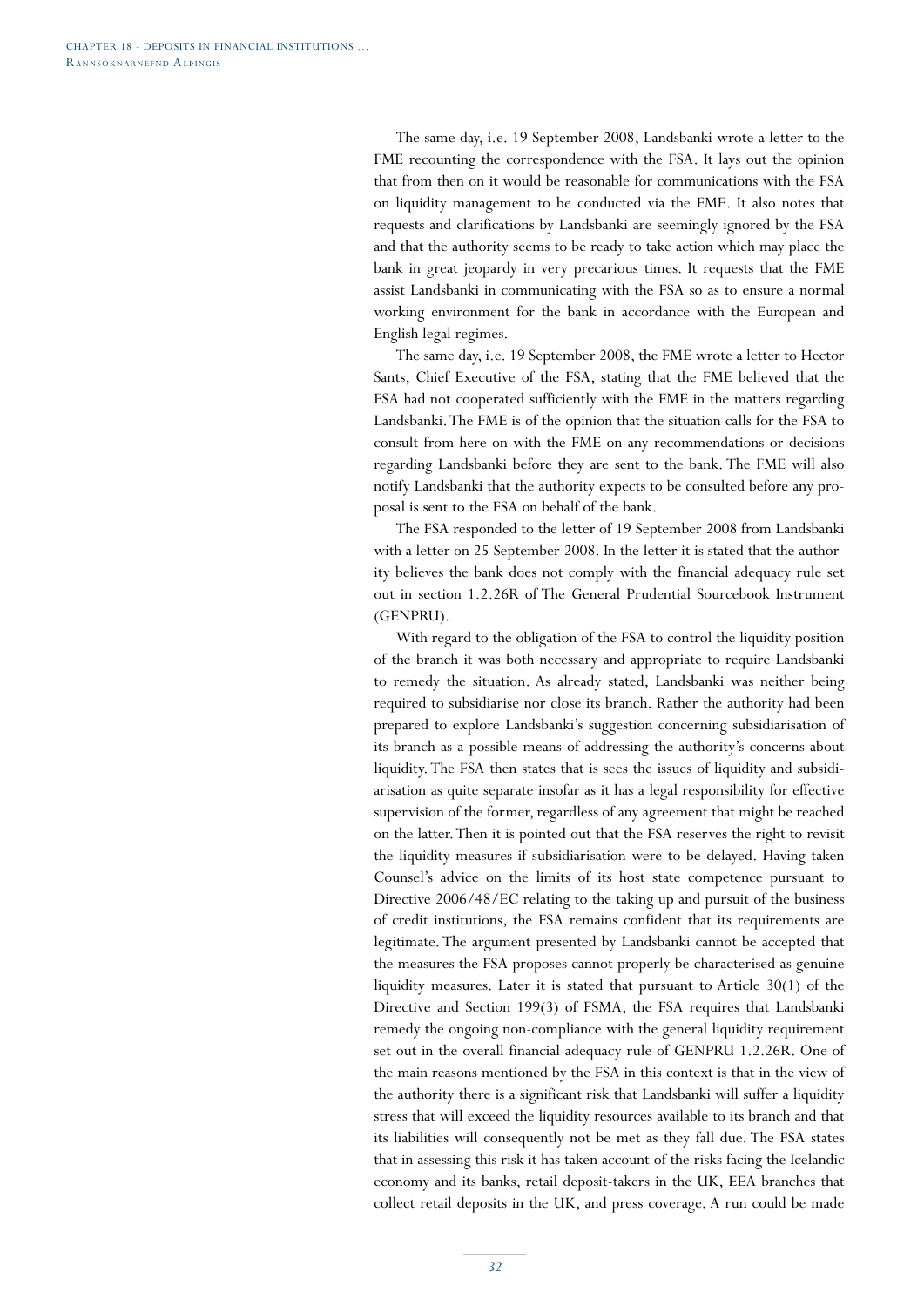on Landsbanki at any time. To remedy the situation, the FSA considers the following measures necessary:

- a. A revised interest rate strategy providing for:
	- 1. A reduction to ₤1 billion in the overall level of Icesave Instant Access Deposits by end 2008.
	- 2. A reduction in the interest rates on Instant Access Deposits entailing the immediate withdrawal of all Instant Access Deposits from the best buy tables.
	- 3. No change to interest rates on Icesave fixed rate deposit products without notifying the FSA.
- b. Cessation of all marketing of Icesave Instant Access Deposits by 10 October 2008.
- c. An increase in the bank's cash reserves (or unencumbered Bank of England eligible securities) to 20% of Instant Access Deposits. By 17 October 2008 Landsbanki is requested to submit a plan setting out the circumstances in which Landsbanki would make use of the reserves and a timetable for rebuilding the reserves after such use.
- d. Submission by 17 October 2008 of a plan to ensure the sustained build up of reserves to enable repayment of the fixed-term deposits which mature between then and end of June 2009.
- e. Deposits of all types do not in aggregate exceed £5 billion.

On the morning of 29 September 2008 it was officially announced that the Icelandic government and the biggest shareholders of Glitnir Bank hf. had reached an agreement for the state to provide the bank with a capital contribution of €600 million due to the bank's difficult liquidity position and the extremely difficult circumstances in international financial markets. This would make the state owner of 75% of the bank's capital.<sup>58</sup> The antecedent to this decision and its consequences are covered in greater detail in Chapter 20.2.

On 30 September 2008, a working group of the Central Bank of Iceland met to discuss reactions to liquidity problems. The minutes state that a large part of the Icesave deposits had been withdrawn the previous night.

The following day, i.e. 1 October 2008, a solicitor at Allen & Overy sent an e-mail to Mark Sismey-Durrant, Chief Executive of Heritable Bank, expounding the options available for transferring the Landsbanki Icesave accounts over to Heritable Bank. The solicitor refers to an earlier opinion of the law firm dated 22 February but subsequently brings up a number of points which he believes merit being brought to the attention of the FSA.

- 1. A transfer through court process pursuant to the provisions of Part VII of FSMA would take time.
- 2. A transfer on the basis of implied consent from the depositors is a solution the solicitor thinks is both simple and transparent. However, he believes that the FSA will view this solution with suspicion since it is legally imperfect. In spite of this, he is of the opinion that this solution is possible.

 The FSA emphasised that the authority, as a host state competent authority, is responsible in cooperation with the FME for supervising the liquidity of Landsbanki. Accordingly, the FSA has made the aforementioned decision pursuant to Article 30(1) of Directive 2006/48/EC and to Section 199(3) of FSMA.The letter continues to say that the FSA can assure Landsbanki that in assessing the bank's proposals concerning the subsidiarisation, the authority has been and is prepared to consider ways forward which would be unprecedented for the authority. Later in the letter is is stated that the FSA reiterates that it does recognise and respect the importance of Landsbanki's wholebank stability. Towards the end of the letter it is stated that the FSA must reiterate that at the request of Landsbanki a ₤2.4 billion connected lending waiver is unprecedented and that the authority wishes to explore all possible avenues to reduce it.

"This would be the simplest solution by far although I would reflect on whether this would send a negative message to the market, i.e. as soon as the market sees the involvement of the Treasury they will assume it is for all the wrong reasons whereas implied consent route would enable you to convey the right message in your letter to depositors."

<sup>58.</sup> See news release from the Prime Minister's Office, dated 29 September 2008. The news release may be obtained on the website of the Prime Minister's Office, http://www.forsaetisraduneyti.is/frettir/nr/3018.

E-mail by a solicitor with Allen & Overy to Mark Sismey-Durrant, 1 October 2008.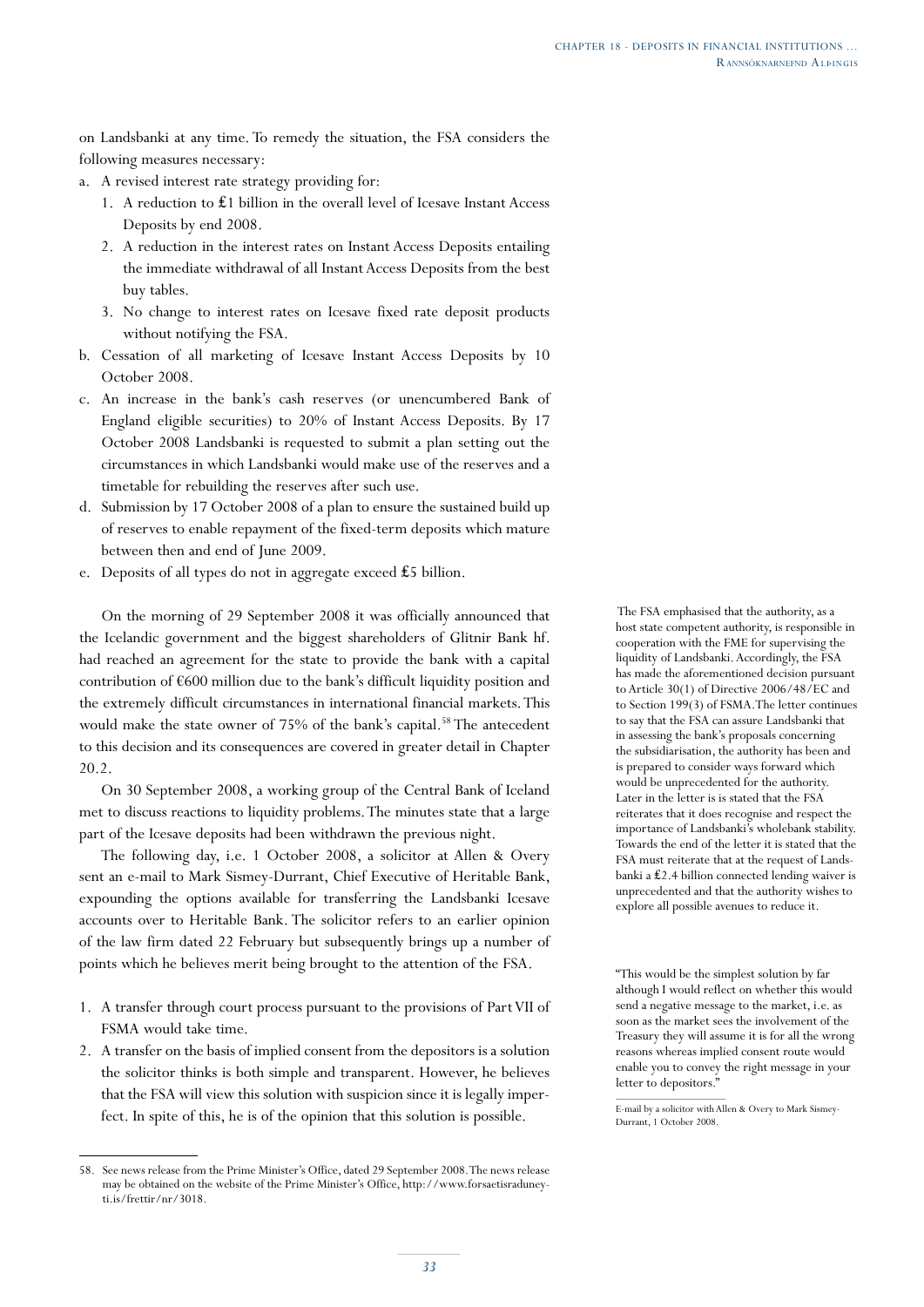3. Since option no. 1 is simply not practical and the likelihood of no. 2 not finding favour with the FSA, the solicitor recommends exploring whether the FSA can be persuaded to put pressure on the Treasury to make use of its emergency statutory powers under the Banking (Special Provisions) Act 2008. He points out that the Treasury last used these powers to transfer the depositors of Bradford & Bingley. The letter then states that these powers may only be used in circumstances where it is necessary to safeguard the stability of the financial markets. The solicitor states that given the FSA's concerns regarding Icesave and given the significant numbers involved this should not be an issue. This would by far be the simplest solution. However, he wonders whether this would send a negative message to the market, i.e. as soon as the market sees the involvement of the Treasury they will assume it is for all the wrong reasons. On the other hand, he believes that a transfer on the basis of implied consent may enable the bank: "to convey the right message in your letter to depositors."

It merits mention in this context that relating to discussions of the transfer of Landsbanki's Icesave accounts to a subsidiary receiving fast-track treatment, the SIC directed a number of questions to the FSA in a letter dated 11 June 2009. Michael Ainley, a member of the FSA staff, answered with a letter on 3 July 2009. It states that the application of the Banking (Special Provisions) Act 2008 had not been an option. The reason is that the powers may only be used to transfer the assets and liabilities of an authorised UK deposit-taker. In order to fall under that definition, a firm must be a UK undertaking. The FSA thus seems to consider that the solution set out in point 3 of the solicitor's e-mail above is not possible since the Icesave deposit accounts were in a branch of an Icelandic legal entity and not a UK subsidiary. It is appropriate to point out the FSA's comment on the solution set out in point 2 of the solicitor's e-mail, i.e. the implied consent solution. The FSA letter of 3 July 2009 states that the implied consent solution would likely prove problematic. For a certain period, e.g., it may be unclear which depositors have been transferred from one institute to another. This would create legal uncertainty while the transfer was in progress. The length of the period would depend on the circumstances, but it could clearly be a significant amount of time. In addition, a transfer on the basis of an implied consent may raise concerns about the fair treatment of depositors.

## 18.2.4 British Authorities Assume Control of the London Branch of Landsbanki Íslands hf.

In a letter dated 3 October 2008, the FSA announced it was exercising its powers in respect of Landsbanki Íslands hf. pursuant to the rules of the Financial Services and Markets Act 2000 (FSMA). According to the FSA's decision, Landsbanki was i.a. required to increase its reserves to 20% of Icesave Instant Access Deposits to be held at the Bank of England. This was to have been completed by 6 October 2008. The bank was also required to decrease the Icesave Instant Access Deposits at the branch to ₤1 billion by the end of 2008 and a ₤5 billion limit was placed on overall deposits in the branch. The bank was required to revise the interest rate strategy employed so as to ensure that interest rates on the Icesave Instant Access Deposits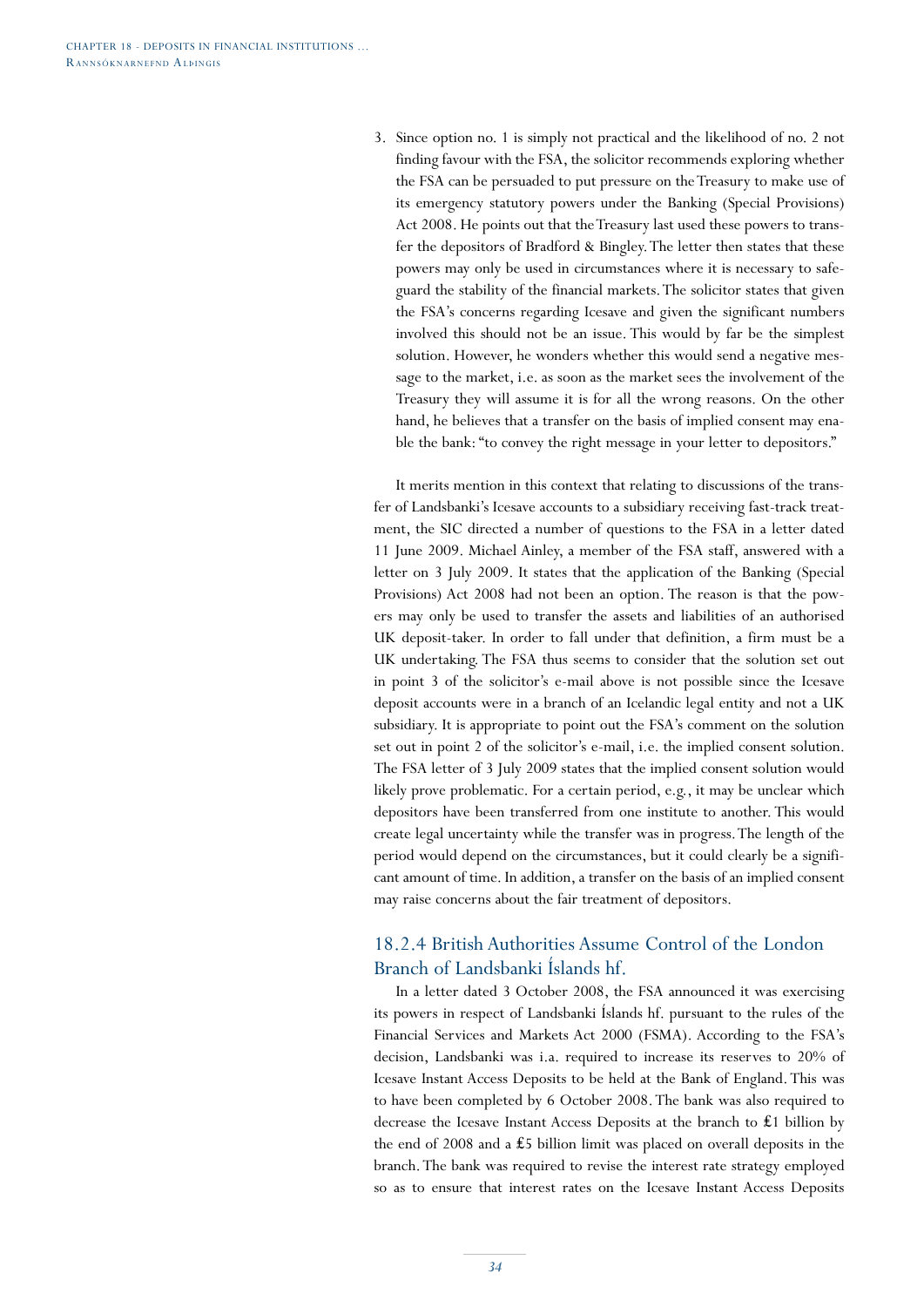would not be listed in any best buy tables. Finally, all marketing of Icesave Instant Access Deposits was to cease by 10 October 2008.

After the markets closed that same day, i.e. Friday 3 October 2008, the ECB announced that instead of Landsbanki being able to increase its repurchase transactions by  $\epsilon$ 400 million the following Monday, it would on the contrary have to decrease them by the same amount. Landsbanki had thought it could increase its repurchase transactions with the ECB because of the socalled Avens security deposited with the bank which was not fully utilised, i.e. the loans against the security were lower than the worth of the collateral.59 Sigurjón Þ. Árnason, CEO of Landsbanki, said this about the situation: "[…] the assets that we had estimated to be worth [EUR] 2.8 billion and they [ECB] had up to that point valued at 2.4 [they now valued at] […] [EUR] 1.6 [ billion EUR]." 60 This new risk assessment from the ECB thus created a further €800 million disparity in Landsbanki's plans. It is safe to say that this news put increased pressure on Landsbanki's liquidity position. In the hearing, Sigurjón Þ. Árnason described this as a "knockout".<sup>61</sup>

In Halldór J. Kristjánsson's statement before the SIC it was revealed that on the weekend in question transfers from the Icesave accounts had been beset by technical difficulties. The malfunction had been repaired, however, and the outflow from the accounts had then continued.<sup>62</sup>

A comparable account can be found in an e-mail from Mark Sismey-Durrant, Chief Executive of Heritable Bank, to Sylvía K. Ólafsdóttir at the Central Bank of Iceland, on 27 November 2008. It states that on Saturday 4 October 2008, he had been informed that traffic on the Icesave website had exceeded normal traffic by 400%. Technical difficulties had occurred and caused the computers of some customers to display error messages. According to Sismey-Durrant, the problem had been solved around noon. The problem had reoccurred, however, in the evening of the following day. Sismey-Durrant says that the problem had been solved around midnight. He goes on to say that the following morning, i.e. the morning of Monday 6 October 2008, web traffic had exceeded normal traffic by 450%. That number rose to 600% later the same morning.

At noon on Sunday 5 October 2008 a meeting was held between the CEOs of Landsbanki Íslands hf. and the Board of Governors of the Central Bank of Iceland where the CEOs of Landsbanki reported on the operational problems the bank was now facing.

Later that same day, i.e. 5 October 2008, Jónas Fr. Jónsson, Director General of the FME, wrote an e-mail at 16:11 to Halldór J. Kristjánsson, CEO of Landsbanki. Jónsson referred to a conversation between him and with Hector Sants, Chief Executive of the FSA, and said i.a.: "The FSA says that you have to bring ₤200 million (i.e. in addition to 10% of easy access) to the UK branch if you want to remain in business. If that doesn't happen they will most likely close you down tomorrow."

 Halldór J. Kristjánsson replied to Jónsson's e-mail five minutes later, i.e. at 16:16 that same day, and said: "Weren't they offering a fast track to subsidiarisation."

"[…] we got the knockout after closing on the Friday with the "margin call" […]."

Sigurjón Þ. Árnason on the margin call by the Central Bank of Europe vis-à-vis Landsbanki Íslands hf., cf. Árnason's statement before the SIC 27 August 2009, p. 123.

"And on Saturday the 4th [October 2008] we met at Siggi Einars' [Sigurður Einarsson] and then we receive a phonecall, the Icesave website was down, and at that point the end was self-evident."

Statement by Jón Ásgeir Jóhannesson before the SIC on 18 August 2009, p. 13.

<sup>59.</sup> See discussion on the Avens bond in Chapter 7.0.

<sup>60.</sup> Statement by Sigurjón Þ. Árnason before the SIC on 27 August 2009, p. 123.

<sup>61.</sup> Statement by Sigurjón Þ. Árnason before the SIC on 27 August 2009, p. 123.

<sup>62.</sup> Statement by Halldór J. Kristjánsson before the SIC on 12 May 2009, p. 63.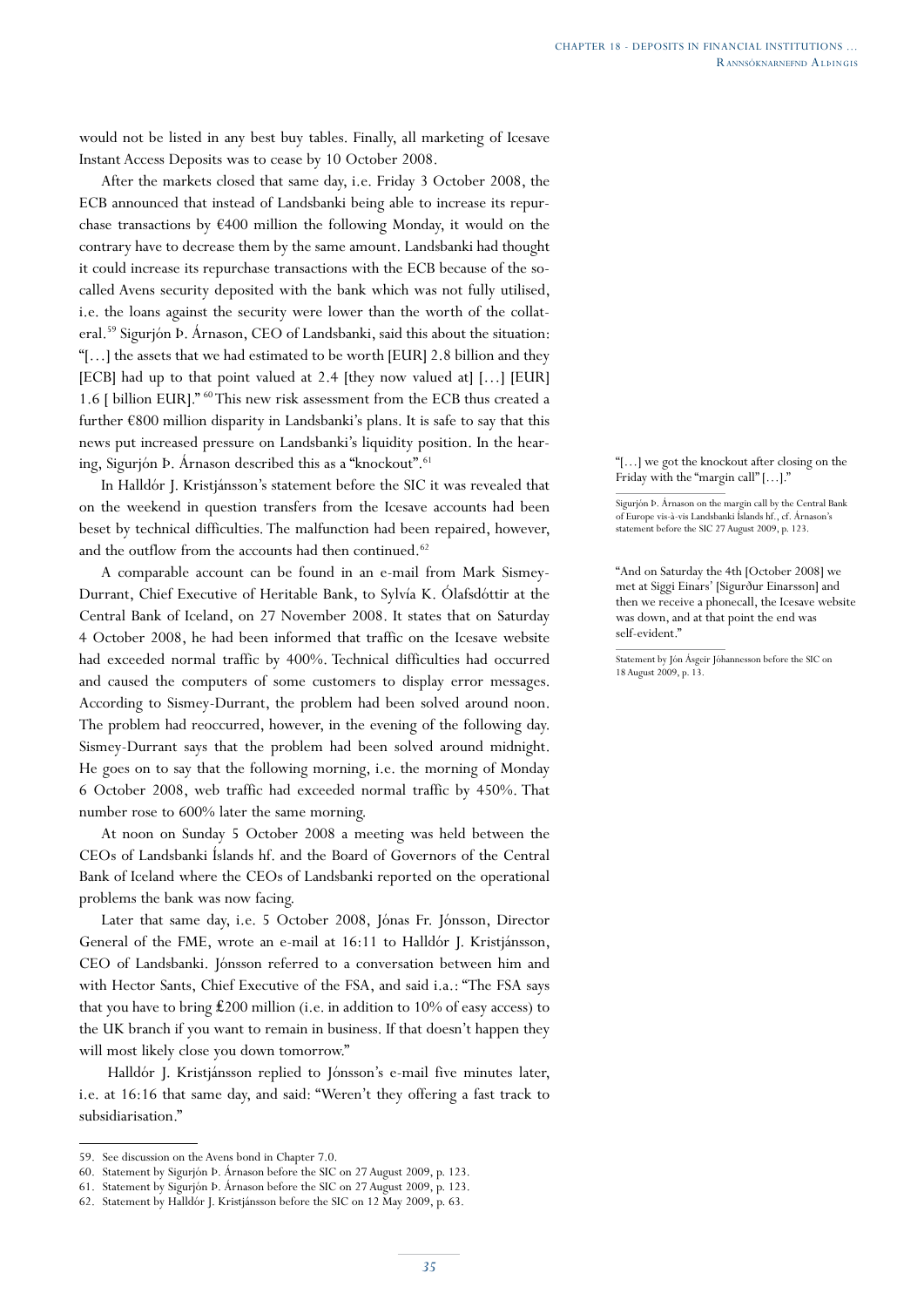"So we must have the 200 million or we will have to say that the retail deposit base, we will have to make it clear to UK depositors that they cannot continue using the bank which I think would cause effectively us saying, it's a failed bank. So if you want to continue as a bank I think you have to give us 200 million tomorrow morning. We have no choice, there is no money left."

Hector Sants in a phone conference between the FSA and Landsbanki in the evening of 5 October 2008.

"The reality is that the London branch is now out of money and therefore you have to transfer 200 million to us tomorrow morning or otherwise we will have to shut the branch to retail activity because there is no money."

Hector Sants in a phone conference between the FSA and Landsbanki in the evening of 5 October 2008.

Jónsson replied to Kristjánsson's e-mail at 16:20 and said: "I asked Sants, assuming that you bring ₤200 million tomorrow, and wanted to subsidiarise quickly, whether that was possible and if so, how fast. He reacted positively and said 1-2 weeks subject to any reservations."

Shortly after 20:00 that same day, i.e. 5 October 2008, the CEOs of Landsbanki held a telephone conference with Hector Sants, Chief Executive of the FSA, and some of his associates. The conference was recorded and the SIC is in possession of a manuscript of the conversation. During the conference, it was revealed that the possibility had been discussed that Landsbanki would take over Glitnir, thereby giving Landsbanki access to assets which could be transferred to Heritable Bank at the same time the Icesave accounts were transferred there. It was discussed during the telephone conference how long it would take to transfer the Icesave accounts to a subsidiary. Hector Sants referred that question to his associate, Michael Ainley, who answered that it would take at least three to four months as discussed the previous week, since it would always have to go through a court process. Kristjánsson specifically asked whether there wasn't a speedier way to achieve this. Michael Ainley answered that it was his understanding that this would always take at least three to four months. However, he would consult with a solicitor and this point could be discussed further the following day. Hector Sants declared that the FSA was willing to explore whether there was any speedier way of proceeding in this matter. However, no specific time was mentioned in this context.

It is repeatedly stated on behalf of the FSA during the conference that no matter how things otherwise proceed, it is imperative that ₤200 million will come through the following morning, i.e. 6 October 2008, due to the outflow from the Icesave accounts at the London branch. It is also stated that if the bank does not fulfil that requirement the FSA will be forced to notify British depositors that they cannot continue using the bank; Hector Sants then states that this would effectively mean the FSA was declaring it a failed bank. Furthermore, an additional ₤53 million will have to be transferred to Heritable Bank.

In this context it should be noted that a letter from Michael Ainley, staff member of the FSA, to the SIC, dated 3 July 2009, relating to the SIC's enquiry to the FSA, states that Ainley can confirm on behalf of Hector Sants that Sants at no point said or sought to imply that a conventional transfer of a deposit book was possible in 1-2 weeks. In the hearing before the SIC, Sigurjón Þ. Árnason said that his understanding of the term "fast track" was that the transfer of the accounts would be carried out on the basis of implied consent of the depositors.<sup>63</sup> Halldór J. Kristjánsson seemed to agree with this in the hearing, but he furthermore stated that he had hoped that the British authorities could unilaterally transfer the accounts to a subsidiary of Landsbanki. The transfer of deposit accounts to a subsidiary would also have necessitated the transfer of assets to the subsidiary. Kristjánsson reiterated that ₤200 million would not have been enough in this context. Kristjánsson stated that at this point in time the CEOs of Landsbanki had been ready, in light of the situation that had arisen, to risk having the covenants regarded

<sup>63.</sup> Statement by Sigurjón Þ. Árnason before the SIC on 19 August 2009, p. 131.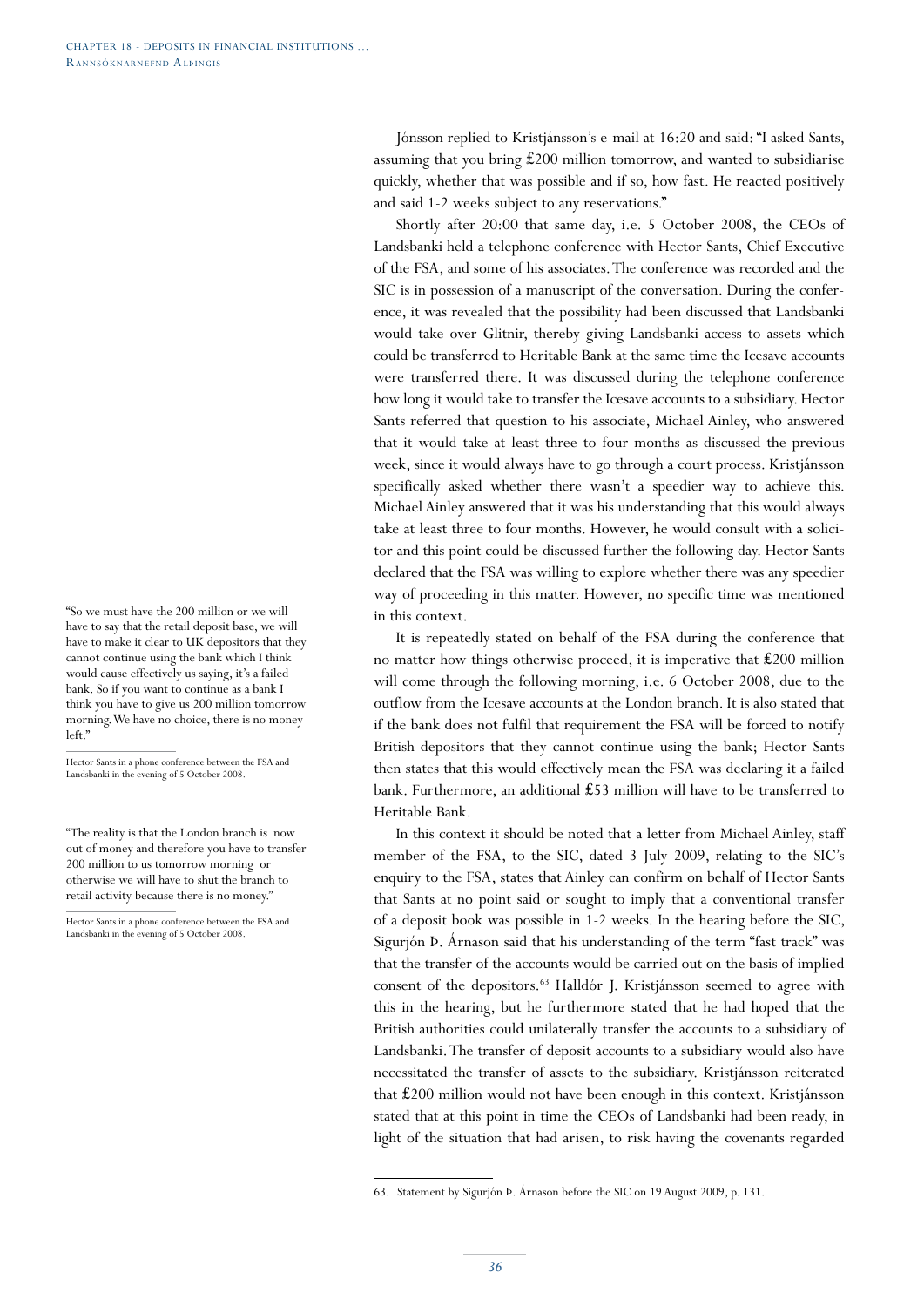as breached.64 Sigurjón Þ. Árnason agreed that ₤200 million would not have been enough for Landsbanki. The hope had been that British depositors could be calmed and further runs on the bank's accounts prevented. In this context, Árnason noted that he had been under the impression that the FSA had been ready to issue a special statement to that effect. When asked, Árnason said that if the route of implied consent had been chosen, that would probably have taken a few weeks. The timing was entirely dictated by how long the FSA would take to examine Landsbanki's assets.<sup>65</sup>

In the evening of 5 October 2008, Landsbanki received news that the limitations on repurchase transactions with the ECB that were announced on 3 October 2008 would not be enacted.

That same night, a letter was sent from the CEOs of Landsbanki to the Central Bank of Iceland. In it, the CEOs say that they want to inform the Central Bank of three events that have taken place that day: "First, the ECB has reported to Landsbanki that the limitations on repurchase transactions announced last Friday will not be enacted for the time being. This greatly eases the bank's liquidity needs this week." It then goes on: "Secondly, Landsbanki is engaged in discussions with the Chief Executive of the FSA about the rapid subsidiarisation of the Icesave accounts in the UK. In relation to this, Landsbanki has requested that the announced limitations on deposit activities be changed." It finally states: "Thirdly, discussions are already underway between Landsbanki and Kaupthing on the one hand and representatives of the state on the other to take over the deposits and assets of Glitnir if legally viable."

The following day, i.e. Monday 6 October 2008, the CEOs of Landsbanki wrote a letter to the Central Bank of Iceland disclosing that a significant outflow had taken place from the Icesave accounts in London over the previous weekend, to a total of £318 million. For this reason, the FSA had demanded that Landsbanki transfer ₤200 million in cash to the UK in addition to depositing ₤53 million into a reserve account at Heritable Bank. In the letter, Landsbanki refers to discussions which had taken place over the weekend on repurchase transactions or a currency swap agreement with the Central Bank of Iceland. Landsbanki states that there is an urgent need for funds in foreign currency and requests an immediate meeting with the Central Bank's Board of Governors. The letter does not mention the transfer of the Icesave accounts to a subsidiary or any fast-track treatment relating thereto. The same applies to two letters sent from Landsbanki to the Central Bank of Iceland later that day. The former reiterates the bank's earlier request but the latter asks that the meeting be delayed from 14:00 to 15:00.

Between 15:15 and 15:35 that same day, i.e. 6 October 2008, the CEOs of Landsbanki met with the Central Bank's Board of Governors. From the Central Bank's draft minutes it can be assumed that facilitation was rejected because the Central Bank did not think it had further funds available because of a loan to Kaupthing Bank hf. The draft minutes further state that in the estimation of the Governors of the Central Bank, the outflow from the Icesave accounts would become so great "that it would be like throwing money

 "[…] in that phone conference then […]. I understood that as a way which would somehow […] that it would be enough […] that someone sends you a letter, you are the customer, and says: Landsbanki, working with the Financial Supervision Authority in the UK, has reached an agreement to transfer all deposits, formerly in the Landsbanki branch to a subsidiary […] and if you do not make any observations concerning this, like from tomorrow or something like that, then you deposit has become part of [subsidiary Heritable Bank] and this means that now everything falls under the deposit guarantee scheme in the UK."

Statement by Sigurjón Þ. Árnason before the SIC on 19 August 2009, p. 131.

"It's as if nobody wanted to understand or did understand that if one bank fails for one day it makes no difference if he is given all the money in the world the next day, he is gone."

Statement by Sigurjón Þ. Árnason before the SIC on 27 August 2009, p. 121.

"Hopefully, you will not let these people sacrifice the currency reserves."

<sup>64.</sup> Statement by Halldór J. Kristjánsson before the SIC on 12 May 2009, p. 34 and on. See also statement by Sigurjón Þ. Árnason before the SIC on 19 August 2009, p. 131.

<sup>65.</sup> Statement by Sigurjón Þ. Árnason before the SIC on 19 August 2009, p. 132-133.

Sigurjón Þ. Árnason quoted in the Central Bank's draft minutes of 6 October 2008.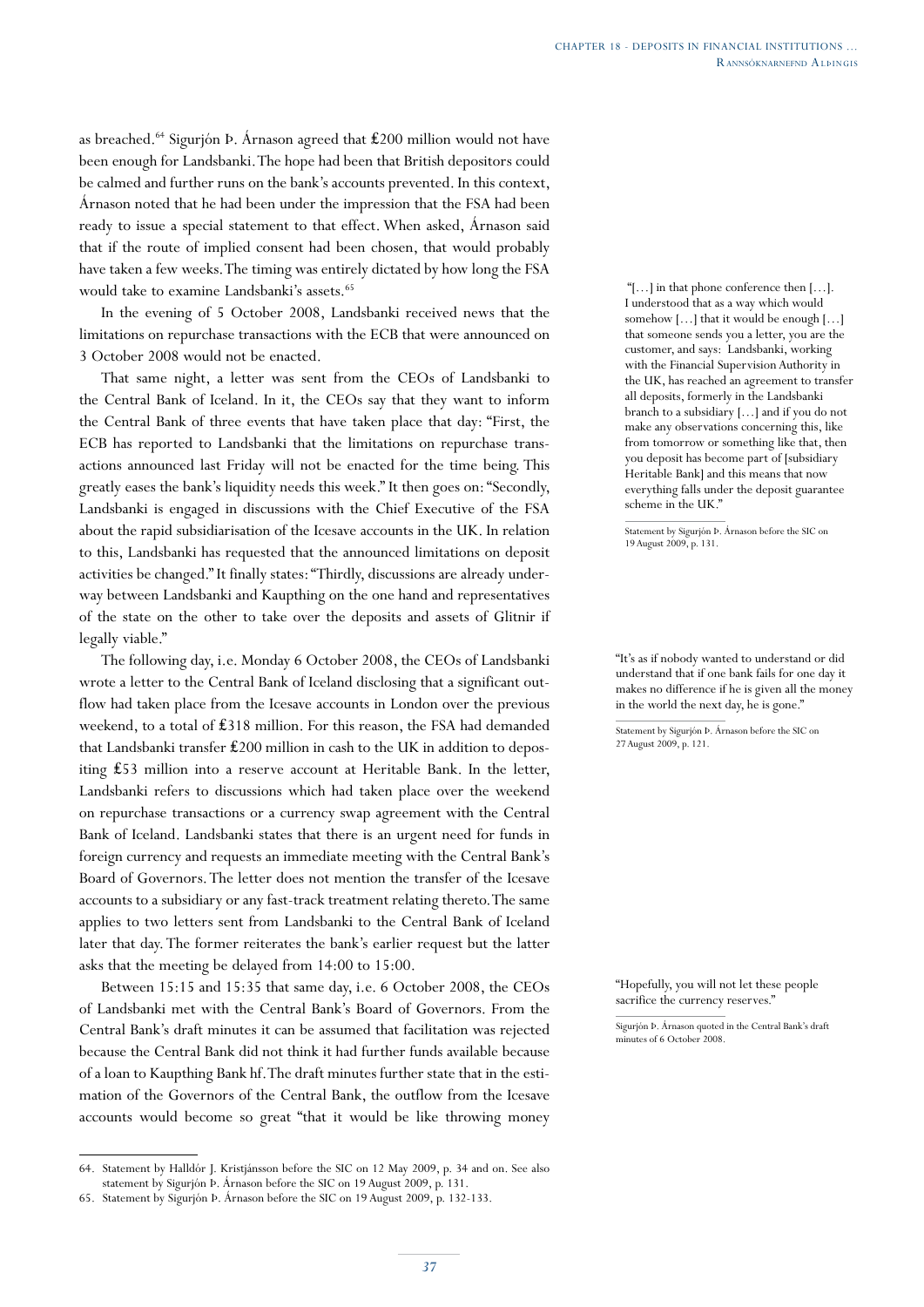"[…] however, I remember that we went to the Central Bank around three or four o'clock that Monday where I and Árnason, and I believe Jón Þorsteinn was with us, to meet all the Governors, and there Oddsson tells us that they have scraped the barrel by providing these funds."

Statement by Halldór J. Kristjánsson before the SIC on 12 May 2009, p. 56.

"[…] when the British asked them how they would acquire enough pounds, they simply said that they would go to the swap market [i.e. the currency swap market] […]"

Statement by Guðmundur Jónsson before the SIC on 10 August 2009.

away". Ingimundur Friðriksson, Governor of the Central Bank, has stated that it was revealed in the meeting that the amount would most likely be much higher than ₤200 million. There was no indication that this would prove to be anything other than "a bottomless pit".<sup>66</sup> Halldór J. Kristjánsson told the SIC that Davíð Oddsson, Chairman of the Board of Governors of the Central Bank, had said that the bottom of the barrel had already been scraped in the process of obtaining funds for a loan to Kaupthing.<sup>67</sup>

On 6 October 2008, the FSA notified Landsbanki of its decision to prohibit the bank from invoking any contractual term or condition in relation to deposit accounts that allow it to temporarily cease or limit withdrawals from accounts up to 60 days unless it has given the FSA at least 1 day's written notice of the proposed action. The FSA also imposed the condition that the authority would have to confirm that it did not have objection to the bank's proposal. Landsbanki objected to this decision in a letter to the FSA sent the following day, i.e. 7 October.

In the evening of 6 October 2008, the London branch of Landsbanki was closed down.<sup>68</sup>

At 23:18 on 6 October 2008, Althingi adopted a law which was published the following day as Act No. 125/2008 on the Authority for Treasury Disbursements due to Unusual Financial Market Circumstances, etc., or the so-called Emergency Act. On the morning of 7 October, a special Resolution Committee assumed control of Landsbanki based on the provisions of the Act. These events are discussed in more detail in Chapter 20.4.

At around 10:00 on 8 October 2008, HM Treasury issued a freezing order for Landsbanki's assets and certain assets of the Icelandic authorities and the Icelandic government in UK territory on the basis of the Anti-Terrorism, Crime and Security Act 2001. The order came into force at 10:10 that same day.

# 18.2.5 Findings of the Special Investigation Commission on the Icesave Accounts in the London Branch of Landsbanki Íslands hf.

As previously related, it is clear that the directors of Landsbanki Íslands hf. decided to locate the Icesave deposit accounts at the London branch of the bank rather than a subsidiary so that it would possible to move funds upstream from the accounts. The reason for this is that British rules on large exposures place considerable limitations on such transfer of funds in the case of subsidiaries. However, this arrangement had the fateful consequences that the deposits were guaranteed in Iceland by the Depositors' and Investors' Guarantee Fund. It was also clear that this involved incurring deposit obligations on behalf of Landsbanki vis-à-vis individuals in the UK and that withdrawals, including in case of a run on the bank, would have to be made in pounds whereas Landsbanki could not expect a last resort facilitation from the Central Bank in a currency other than the Icelandic króna. In case of sizable payments having to be made from Iceland to meet withdrawals from these accounts, it should have been clear that this might have a significant

<sup>66.</sup> Statement by Ingimundur Friðriksson before the SIC on 19 March 2009, p. 58.

<sup>67.</sup> Statement by Halldór J. Kristjánsson before the SIC on 12 May 2009, p. 56.

<sup>68.</sup> Statement by Halldór J. Kristjánsson before the SIC on 12 May 2009, p. 41.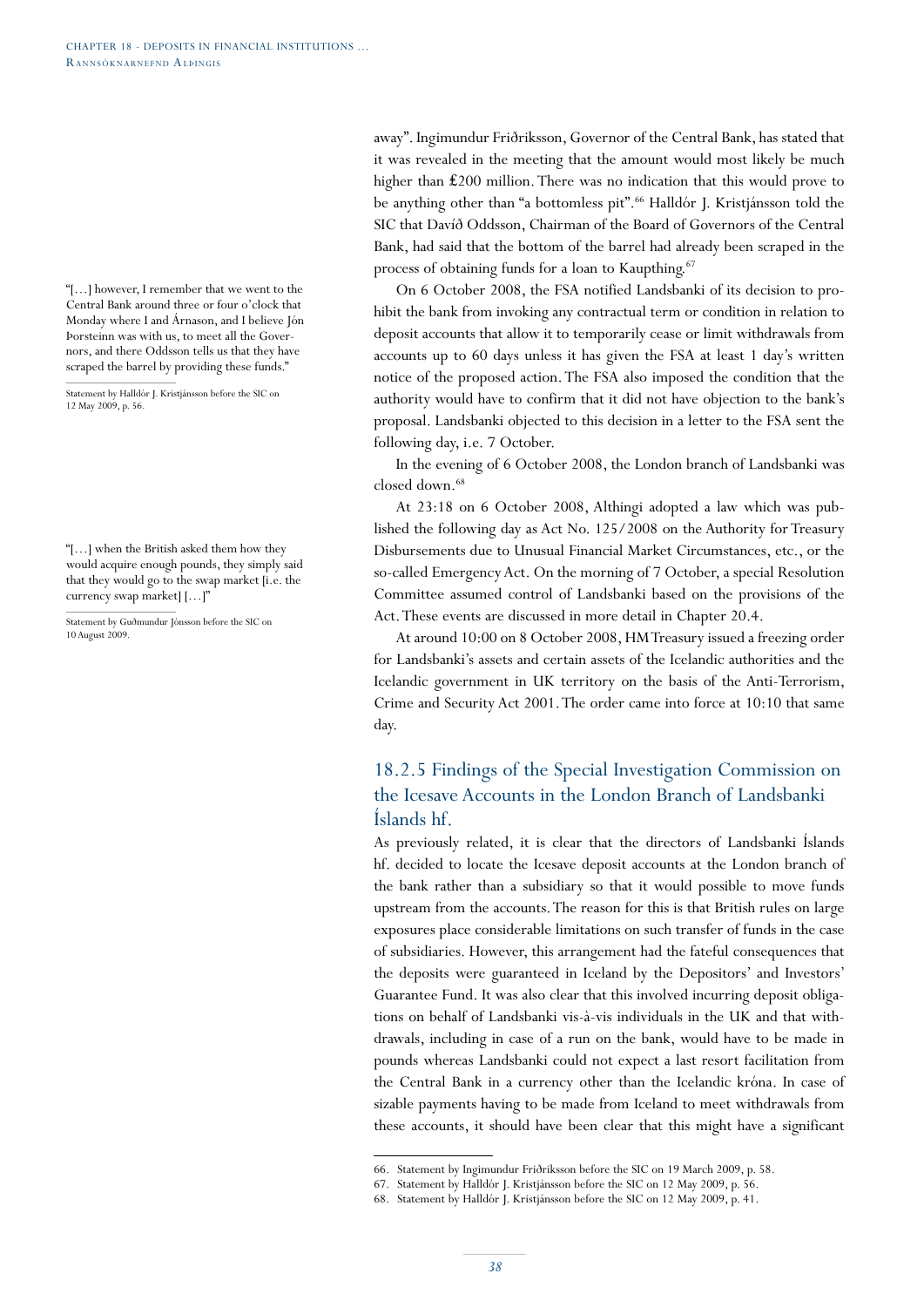effect on the exchange rate of the Icelandic króna. The Icesave accounts were electronic and the account holders generally had easy access to them for making deposits and withdrawals with the exception of fixed-term deposits. They offered high interest compared to other deposit options in the UK and for a good part of 2007 the Icesave accounts were at the top of the best buy tables published in the UK.

It is clear from the available clarifications and information that as far as Landsbanki was concerned, the raising of deposits abroad was mainly viewed as a component of financing the bank at the same time as options were becoming more scarce for financing through foreign loans and the issue of securities. In spite of this altered financing situation there was no change in the lending policy or operations of Landsbanki with the exception of purchases by the bank in London of securities believed to very safe and marketable and an increase in asset-based lending in the UK. According to the terms of these loans, their repayment could be required within 24 hours.

Whether the debtors could then if need be abide by the time limit is another story.

 As to the trade in securities, it did not start until June 2007 and the securities were later that year used in repurchase transactions with the ECB. It is appropriate to note that these measures of Landsbanki, which only lasted a few months, were not enacted until the Icesave deposits had grown to ₤3.6 billion. The funds that were deposited into the Icesave accounts in London and were in excess of the liquid assets that had to be available at the branch were transferred and used in other establishments of the Landsbanki Group, including in Iceland. As may be deduced from the information presented in Chapter 7.0 these funds were primarily used for repayment of the bank's older loans and for the granting of new loans which were however in large part for the refinancing of older loans. The SIC emphasises that there is nothing to indicate that this radical change in the financing of Landsbanki over a short period of time, i.a. in proportion to lending, did lead the bank, in its operations or policy making, to take account of this fundamental difference in the nature of its financing except to a very small degree. Instead of financing the bank mostly with funds from foreign credit institutions and professional investors, a large number of foreign individuals had now also become creditors to the bank and entrusted it with safeguarding and earning a return on their savings.

The SIC notes that in the documentation it has received there is no indication that an evaluation or appraisal was conducted by the Icelandic regulatory authorities of how stable and secure the Icesave accounts were as a financing option for Landsbanki Íslands and what risks they might entail for the Icelandic economy and financial system, cf. the discussion in Chapter 7.0 of how mercurial in character these deposits were. This applies in fact in equal measure to the time when the marketing of the Icesave accounts began in the UK and after. The SIC points out that with the advent of the Icesave accounts and the success that Landsbanki achieved already in the first half of 2007 in collecting Icesave deposits, a significant change occurred in the financing of the bank and the Icelandic banking system. Subsequently, there was the addition of the wholesale deposits that Landsbanki and the other two big banks had already started collecting abroad. This was therefore a fundamental change in the financing of the Icelandic banking system which at the same time entailed new risks for the Icelandic financial system.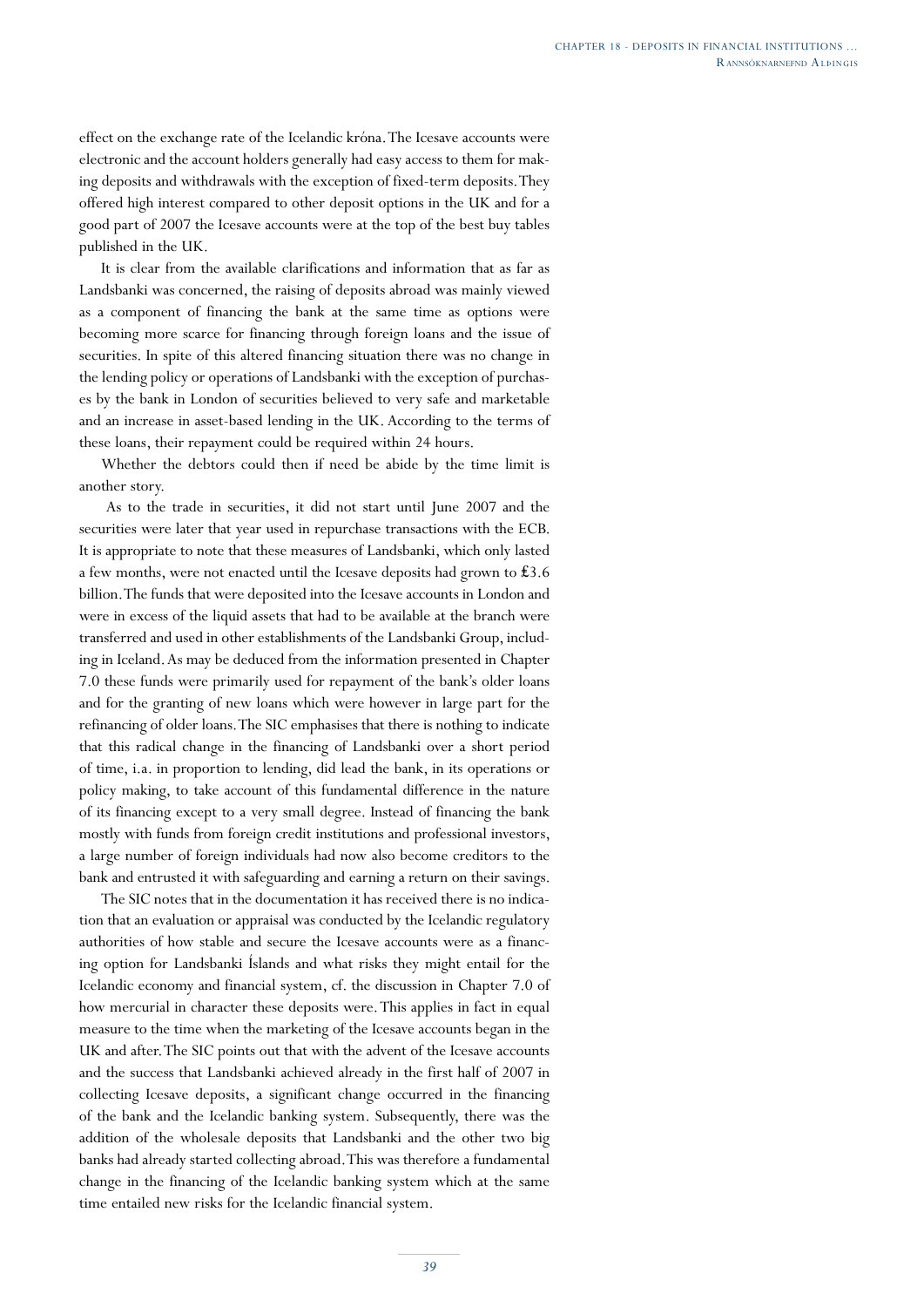Collection of deposits into the Icesave accounts in the UK began in October 2006 and around the turn of the year 2006/2007 the number of accounts had reached 32,013 and deposits totalled ₤774.5 million. On average the deposits on the Icesave accounts grew by ₤337.8 million a month during the year 2007 and by over ₤4 billion for the whole year. Towards the end of 2007, the number of accounts had grown to more than 131,000. The deposits on the Icesave accounts in the UK reached their highest point in January 2008 when they totalled ₤4.9 billion. Even though most of the growth in the Icesave accounts occurred during 2007, the SIC finds it especially noteworthy that during its investigation no documentation or information has emerged to suggest that those circumstances gave the Icelandic authorities, including the Central Bank and the FME, reason to react to these growing deposits in the Icesave accounts with regard to risk factors relating to the Icelandic financial system.

The SIC believes that in this context it should be especially noted that Landsbanki Íslands was what is called a systemically important bank. It was clear that a crisis in its operations could significantly influence financial stability in Iceland which the Central Bank was entrusted with preserving pursuant to law. When financial institutions are faced with liquidity problems, without them being equity problems, the Central Bank of Iceland is authorised to grant a last resort loan in exchange for secure collateral. By the middle of 2007, the deposits in the Icesave accounts amounted to around £4 billion and when coupled with the wholesale deposits of foreign parties at the same branch, the overall deposits at the London branch of Landsbanki were ₤5.5 billion. In light of the fact that the foreign currency reserves of the Central Bank of Iceland were only  $\pounds$ 1.2 billion at that time, it may be viewed as certain that the Central Bank would not have been able to act as a lender of last resort to Landsbanki if that proved necessary. Since Landsbanki was a systemically important bank, it was obvious that a run on the deposits in the UK would jeopardise financial stability in Iceland. The SIC is of the opinion that this should have been obvious to the Central Bank of Iceland no later than the middle of 2007. This knowledge should have given the Central Bank occasion to act to reduce the potential risk to financial stability in Iceland.

It is not until 2008 that there is any indication that the transfer of the Icesave accounts from the bank's London branch to a subsidiary is being discussed. That discussion began at Landsbanki Íslands at the beginning of 2008 and from the documentation and clarifications given to the SIC it seems to have been a response by the bank's directors to discussions in the British media about the situation facing the Icelandic banks, including with regard to the development of their CDS spreads and the limited ability of the Depositors' and Investors' Guarantee Fund of Iceland to repay lost deposits if their operations ran into problems. These discussions had put focus on the role and position of deposit guarantees from the vantage point of depositors, but the SIC has deducted from the reports it has obtained from the directors of the Icelandic banks that up until that point that the existence of the guarantee funds and their importance in the minds of depositors, especially abroad, had not played a significant role in the decision making in the Icelandic banks regarding the organisation of their operations. It is appropriate to point out that when this matter was discussed in a meeting of the Landsbanki Board of Directors on 7 April 2008, it was noted that it was appropriate to look into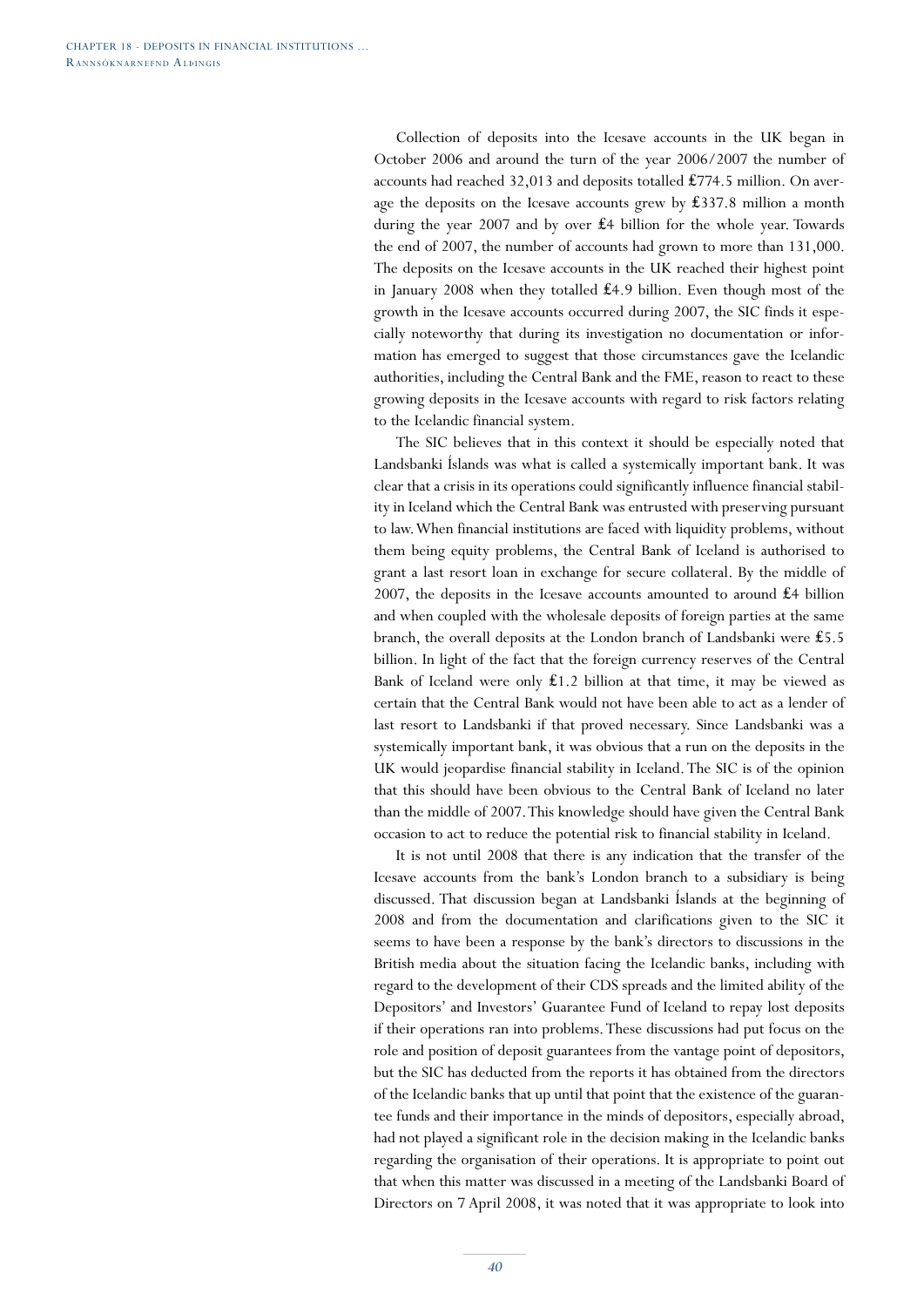transferring the deposits to a subsidiary due to unfavourable publicity in the British media about the arrangement regarding deposit guarantees, but it was further stated that the wholesale deposits would remain at the branch since "the focus on that issue was different". This was clearly a reference to the fact that in those cases the number of account holders was small and the deposits relatively large, so that the issue of a minimum deposit guarantee was less important. The idea of tranferring the Icesave accounts to a subsidiary was thus primarily born out of Landsbanki's effort to prevent unfavourable media coverage from causing a reduction in deposits to the accounts.

Landsbanki had already obtained a legal opinion in February 2008 on the options available for the transfer of the Icesave accounts to a subsidiary where it was stated that the recommended route would most likely take six months. The directors of Landsbanki thus knew by the end of February 2008 what options were available for transferring the accounts with regard to the account holders. It was also clear then that the FSA required, concurrent with the transfer of the accounts, the transfer of assets equalling 20% of Landsbanki's assets to the subsidiary. The transfer of funds deposited into the Icesave accounts upstream to other parts of the Landsbanki Group would furthermore not be possible anymore.

The CEOs of Landsbanki had briefed the Governors of the Central Bank of Iceland in a meeting on 8 February 2008 that the transfer of the Icesave accounts to a subsidiary was being examined by Landsbanki. The Chairman of the Central Bank's Board of Governors and a staff member of the authority had travelled to London shortly before the meeting and met with ratings agencies. In that meeting concerns were expressed regarding the situation of the Icelandic banks, i.a. regarding the Landsbanki Icesave accounts, and the point raised that mistrust in the banks could lead to an outflow of funds. In a special meeting on 7 February 2008, the Central Bank then presented three ministers with the subject and conclusions of the meetings in London. During this time and the weeks that followed, the discussions on the situation of the Icelandic banks and their depositors became prominent in the British media. Similar concerns were raised in a meeting the Governors of the Central Bank of Iceland, Davíð Oddsson and Ingimundur Friðriksson, had with Mervyn King, Governor of the Bank of England, on 3 March 2008, where the deposit taking activities of the Icelandic banks in the UK were discussed specifically. Three days later, Davíð Oddsson, Chairman of the Board of Governors of the Central Bank, met with Prime Minister Geir H. Haarde and informed him i.a. of these concerns expressed by the representatives of the Bank of England. Haarde subsequently met three times with Sigurjón Þ. Árnason, CEO of Landsbanki, and i.a. discussed the Icesave accounts and Landsbanki's financing. The Central Bank and the FME had also met with the CEOs of Landsbanki on 4 March 2008 and discussed deposit guarantees and the transfer of the Icesave accounts to a subsidiary.

Despite the fact that the aforementioned concerns had been expressed and discussed between at least three ministers, the Central Bank and the FME, the SIC's investigation has yielded no documents, data or unequivocal confirmation in its hearings to the effect that the Icelandic authorities at that time formally requested Landsbanki to transfer the Icesave accounts to a subsidiary or called for a schedule for such a transfer from the bank if the authorities thought the bank was preparing the transfer. Regardless of Landsbanki's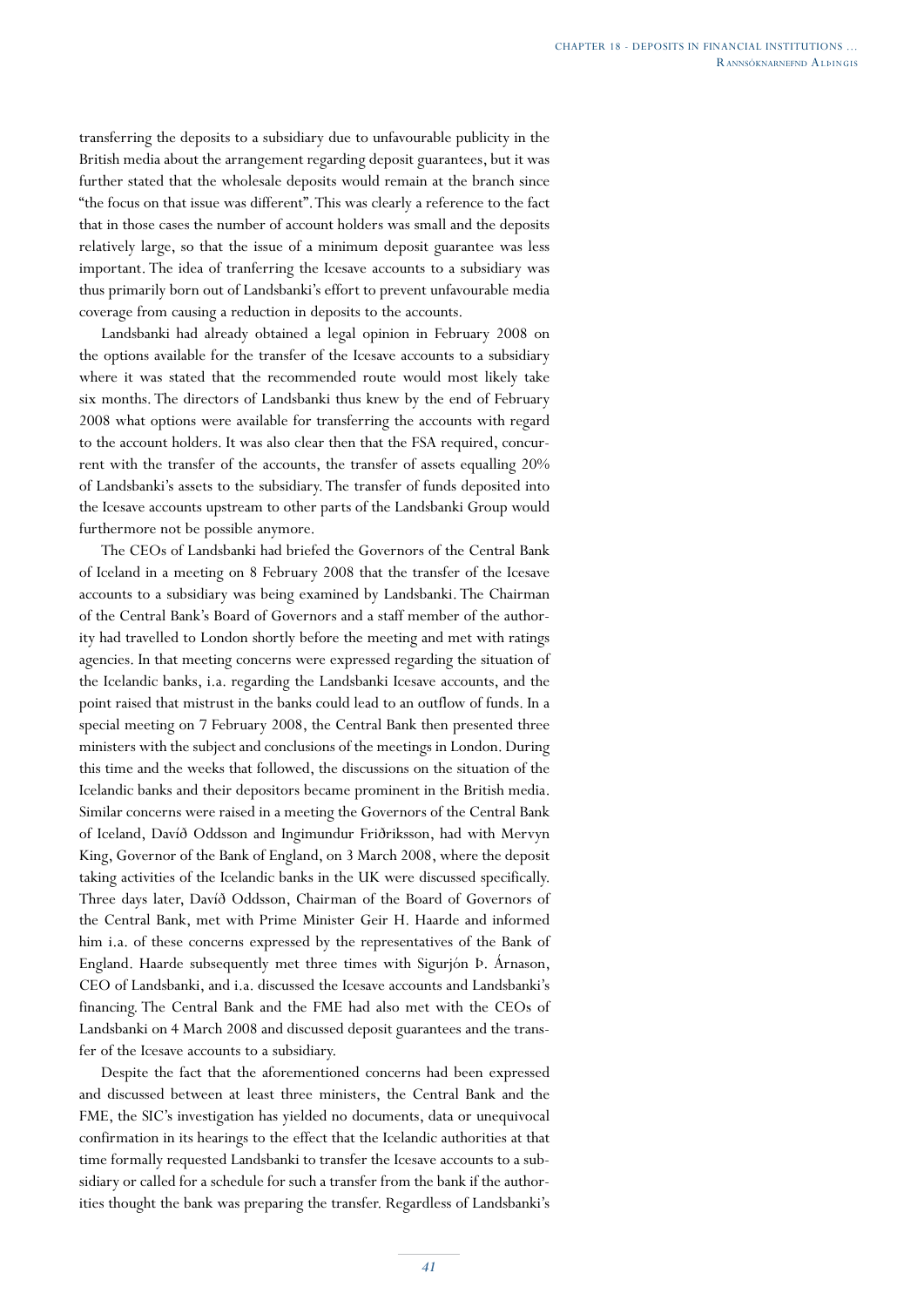legal authorisation to operate a branch in London, it was clear that progress in the transfer of the Icesave accounts to a subsidiary could be of significant importance when it came to the reaction and actions of the Icelandic authorities over the coming months, e.g. because of the Depositors' and Investors' Guarantee Fund and in relations with foreign regulatory bodies and central banks. At this point, it would at least have been reasonable in accordance with the principles of good governance for the authorities competent in regard to these matters to request confirmed plans regarding the timing of the transfer of the accounts to a subsidiary. This was also part of being able to monitor and follow up on whether the bank's plans were being carried out.

Concerns over the Icesave accounts continued to grow as March 2008 drew to an end and April began. It emerged in a meeting with the CEOs of Landsbanki at the Central Bank on 30 March 2008 that there had been an outflow from the Icesave accounts that day and that the general debate reflected a distrust with regard to the situation of the Icelandic deposit guarantee fund. The Central Bank's draft minutes quote Sigurjón Þ. Árnason, CEO of Landsbanki, as talking about "two time-bombs," i.e. Icesave and the wholesale deposits, and saying that "the likelihood of the Icelandic banks getting through this is very, very little". On 1 April 2008, the situation of the Icesave accounts was discussed in the consultative group formed by three ministries, the Central Bank and the FME and it was noted that it had now become important whether Landsbanki would be able to transfer the branch's deposits to a subsidiary in London. In a meeting the Central Bank's Board of Governors held that same day with Geir H. Haarde and Ingibjörg Sólrún Gísladóttir, Minister for Foreign Affairs, it was stated that ₤193 million had been withdrawn from the Icesave accounts over the previous weekend and up to that day. The Chairman of the Central Bank's Board of Governors was quoted as saying that Landsbanki would be able to withstand this situation for six days and that it was the will of the FSA that Landsbanki transfer the Icesave accounts to a UK subsidiary.

It has caught the attention of the SIC that in spite of the extremely serious situation that Landsbanki was facing and had been described there, and that the problems would not only manifest themselves in Iceland but also vis-à-vis the authorities and a large group of individuals in the UK, i.e. the deposit holders in the Icesave accounts, no documentation or information has emerged on a specific response on behalf of the Icelandic authorities with the exception of the meeting between the Central Bank's Board of Governors and the leaders of the government. It has not been demonstrated that the ministers themselves called for, or requested that the Central Bank or the FME call for, a plan with a schedule from Landsbanki on the transfer of the Icesave accounts to a subsidiary and information whether something was to prevent compliance with the FSA's wishes of tranferring the accounts to a subsidiary. Official information on the subject must have constituted an important component of deciding whether there was an occasion for intervention or other measures on behalf of the Icelandic government or the Central Bank to facilitate the transfer.

 As is stated above, the available information clearly indicated that a crisis in the affairs of Landsbanki could be imminent, with associated impacts on the situation of Icelandic financial institutions and, thus, Icelandic interests in the UK. The Minister for Foreign Affairs had been briefed on the situation in a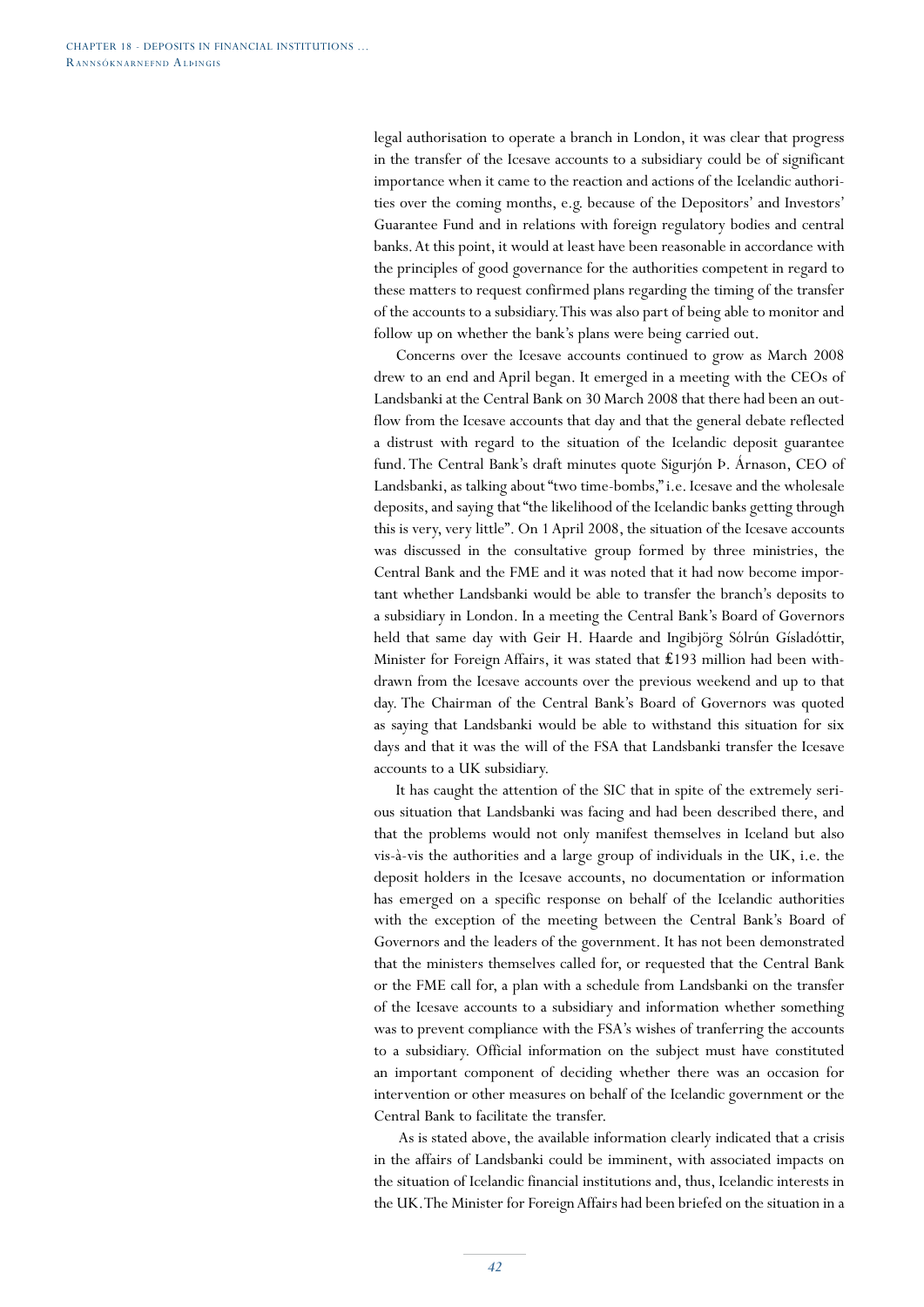meeting with the Central Bank's Board of Governors. Regardless, there is no indication in the documentation and information that the SIC has received, i.a. from the Ministry for Foreign Affairs, that any specific measures were taken by the Foreign Service on account of this to prepare response measures or mobilise relations with foreign governments if e.g., the run on the Icesave accounts in the UK would continue, but it had been made clear that the bank could only withstand a similar outflow to what had already taken place for 6 days.

The SIC believes that in this context it should be especially noted that in the hearing before the Commission, the Icelandic ambassador in London disclosed that the information that he had concerning the Icesave accounts, right up until the time he attended a meeting between the Icelandic Minister of Business Affairs and the British Chancellor of the Exchequer on 2 September 2008, had come from the media. Excepting the ambassador's involvement in that meeting, in addition to having arranged it and following up on a subsequent message received from a staff member of HM Treasury, it was only after the British Prime Minister had announced in the media his actions towards Landsbanki and Icelandic companies on 8 October 2008 that the ambassador and the embassy were mobilised to look after Iceland's interests as they related to the situation and collapse of the Icelandic banks.

As stated above, the FSA had previously indicated that there was every reason to transfer the Icesave accounts over to a subsidiary of Landsbanki in the UK. This, amongst other things, had been discussed in a meeting between the FSA and the CEOs of Landsbanki on 14 March 2008. On 4 April 2008, the CEOs of Landsbanki wrote a letter to the FSA where it is stated that the bank believed that it would be appropriate to aim at transferring the Icesave accounts, along with the assets of the London branch, to Heritable Bank. The bank's ideas on how the transfer should be executed were delineated. In the FSA's reply dated 16 April 2008, it was pointed out that alterations in the branch's liquidity control and liquidity management must be looked to, as it was unlikely that the transfer of the Icesave accounts to a subsidiary would be a quick process. The FSA also considered it necessary to further verify whether the approach proposed would be legally effective and that it would yield the desired result.

Based on the available documentation and information obtained by the SIC, it is clear that in April 2008 the attitude of the Landsbanki directors in regard to the speed with which the transfer of the Icesave accounts to a London subsidiary should be executed changed, and the emphasis shifted towards discussions with the FSA regarding the arrangement of the liquidity management and liquidity requirements for the London branch. The outflow of funds from the Icesave accounts that had taken place at the end of March and beginning of April 2008 did not continue and as April progressed, discussions in the British media on the situation of the Icelandic banks grew less salient. The Icesave deposits started growing again. It had also been clearly stated in meetings, e.g. between the CEOs of Landsbanki and the Governors of the Central Bank, that the transfer would not be without complications for Landsbanki. Assets would have to be transferred to the subsidiary against the loans and the transfer would mean the loss, as per Sigurjón Þ. Árnason's statement in the draft minutes of the Central Bank from 8 February 2008, of the possibility to transfer funds to other parts of the bank group. This would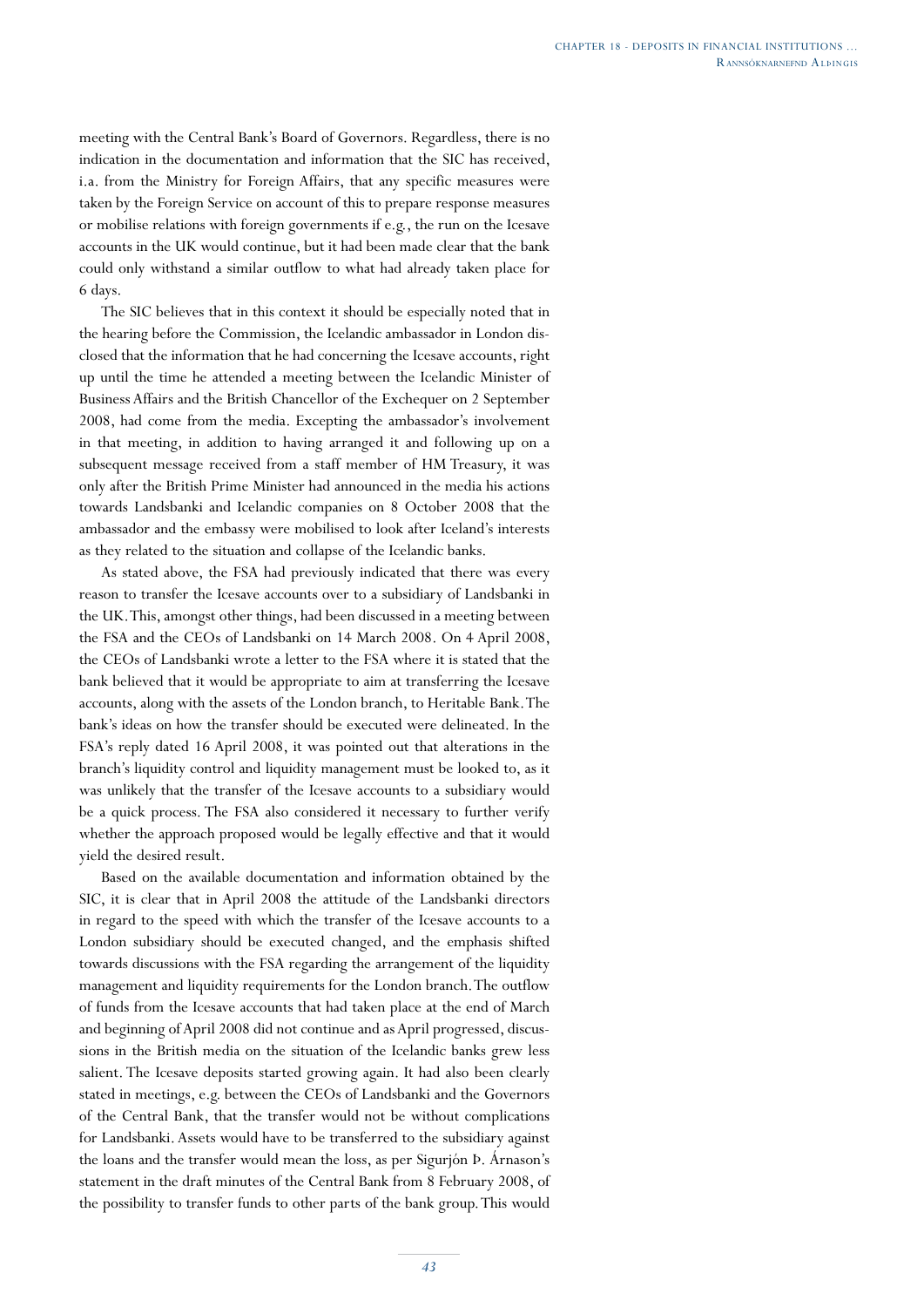affect the liquidity position and capital management of the bank. The SIC iterates that the determining factor in Landsbanki's assessment at the beginning of 2008, that transferring the Icesave accounts to a UK subsidiary was the right course of action, had been concerns about negative publicity regarding the deposit guarantee arrangements and uncertainty about the situation of the Icelandic guarantee fund. In much the same way, everything indicates that as soon as those discussions subsided in the UK, the bank changed its tune. Landsbanki thus notified the FSA in a letter on 24 April 2008 that the transfer of the Icesave accounts to a subsidiary would fall within the bank's medium or longer term strategy and that this must be carefully thought out before any steps are taken. The FSA replied to the letter the following day stating that the authority noted that the transfer of Icesave to a subsidiary was no longer part of Landsbanki's short term strategy but that the authority would nevertheless continue to consider this a possible option and noted that staff members of the authority were prepared to discuss this further. Communications between Landsbanki and the FSA regarding the London branch over the coming weeks centred on the branch's liquidity management and concluded with the FSA notifying the bank on 29 May 2008 that the waiver the bank had been granted by the FSA and was meant to be in effect until 2011 had been revoked. The authority also made certain requirements with regard to the liquidity position of the branch.

It has caught the attention of the SIC that the documentation the Commission has been granted access to does not contain letters or other documents which demonstrate that Landsbanki did at this time inform the Central Bank of Iceland or the FME of this change in the bank's position with regard to how quickly the subsidiarisation of the Icesave accounts should proceed. In this context it should be noted that a document had been prepared jointly by the Central Bank of Iceland and the FME on possible measures available to the government against turbulence in financial markets as described in greater detail in Chapter 19.0. The document was first presented at a meeting of the consultative group formed by the two authorities and three of the ministries on 25 March 2008 and discussed further in the group's subsequent meetings. Among the possible measures mentioned in the document is that the authorities encourage financial institutions to credit foreign deposits to foreign subsidiaries rather than branches. Reference is made to the fact that this would reduce the obligations of the Icelandic deposit guarantee fund and the possibility that this may likewise reduce the likelihood of negative foreign coverage abroad. Despite these deliberations by the authorities, the SIC's inquiry has not discovered any document or information to the effect that the authorities formally conveyed this encouragement to the banks at the time. Furthermore, there is no indication that they sought information regarding the status of the potential transfer of the Icesave accounts to a subsidiary. This was, in fact, the case, at least as far as the senior management of the Central Bank is concerned, until mid-July 2008.

Furthermore, Icelandic authorities were not next to put pressure on Landsbanki to transfer the Icesave accounts to a UK subsidiary. On 2 July 2008, Landsbanki continued its discussions with the FSA concerning the liquidity management of the London branch and the situation of Icesave, further to the letter of 29 may 2008. In this meeting, the FSA demanded that the Icesave accounts be transferred to a subsidiary. It was noted in an e-mail from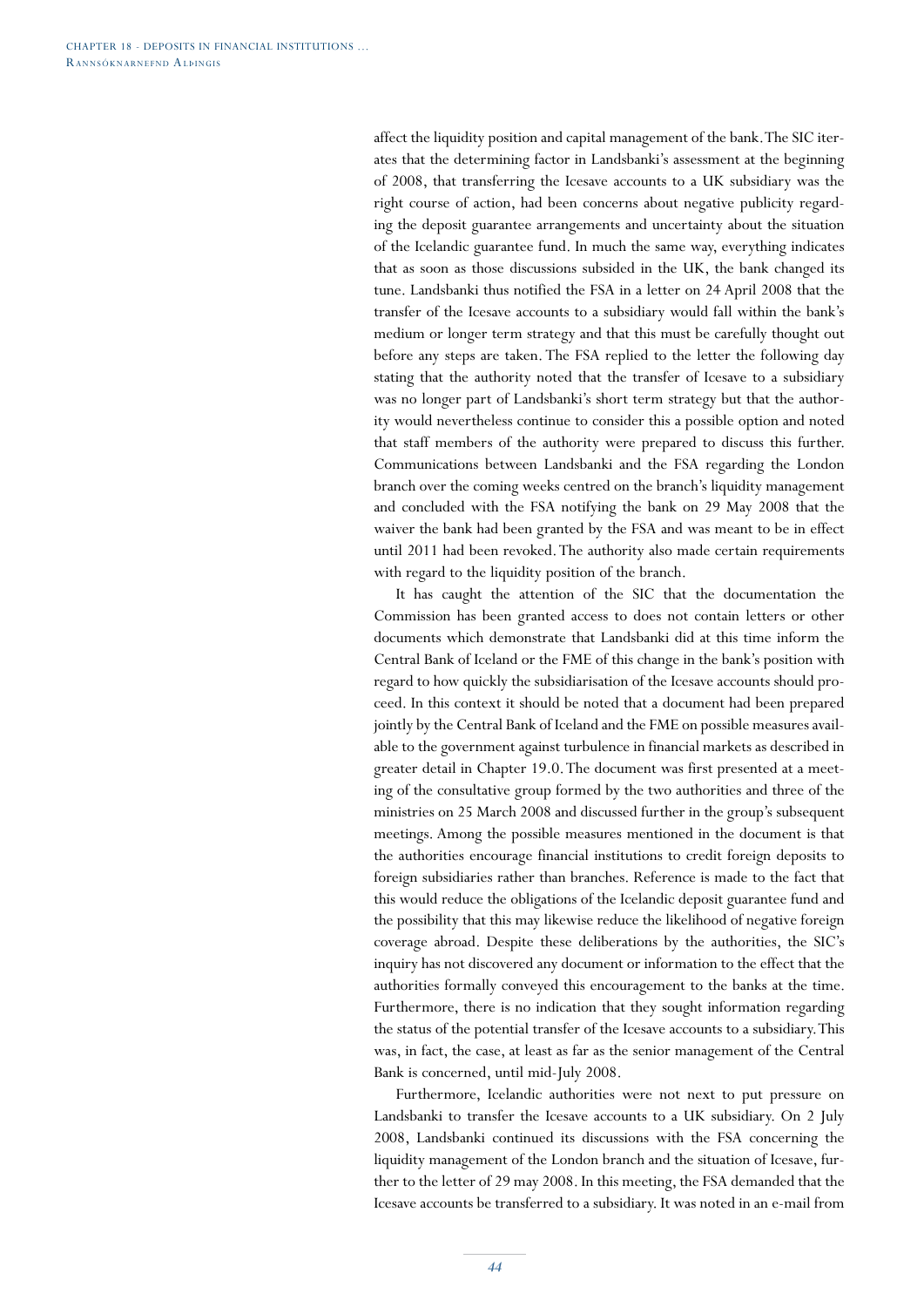the FSA received by Landsbanki on 8 July 2008 that the FSA and the bank had agreed that the Icesave book would be subsidiarised in as short a timescale as possible. It was noted that the target date was the end of 2008. But the FSA also wanted to limit the total amount of deposits to ₤5 billion until the book had been transferred and the bank continued the policy of ensuring that Icesave Instant Access interest rates were not in the best buy tables.

The SIC points out that it should have been clear to the directors of Landsbanki no later than the summer of 2008 that the FSA had doubts concerning the ability of the Central Bank of Iceland to support the Icelandic banking system in a crisis. Concerns had also been voiced about the situation of the Icelandic Gurarantee Fund. The Governor of the Bank of England had in March 2008 expressed his concerns about the collection of deposits into the Icesave accounts in a meeting with the Governors of the Central Bank of Iceland. The response of the directors of Landsbanki at this time was however primarily shaped by the objective of Landsbanki being able to continue for some time collecting deposits in the UK as before. Landsbanki's focus was on fulfilling the liquidity requirements of the FSA seemingly for the purpose of delaying the transfer of the Icesave accounts. It is appropriate to iterate that it had been clear since the beginning of the year that the transfer of the Icesave accounts to a subsidiary would most likely take at least between five to six months. It should also have been clear with regard to earlier media coverage in the UK that the sudden transfer of the Icesave accounts to a UK subsidiary could renew that debate and the unease among depositors.

In this context, the SIC finds it surprising that Landsbanki did not on its own initiative take measures or submit plans to the British authorities about changing the arrangement of these deposit accounts in stages and e.g. transfer the brand name Icesave at least partially over to Heritable Bank. This could have been accomplished by locating new deposit accounts opened in 2008 in the subsidiary. This applies in particular to new savings options, such as Individual Savings Accounts (ISAs). In addition, the owners of fixed-term accounts, as well as those who held easy access accounts, could have been offered to transfer them, thereby seeking to increase the ratio of fixed-term accounts at the branch. It is appropriate to iterate that Landsbanki's London branch already held loans and assets which then could have been transferred against the deposits to the subsidiary. In this way, subsequent transfers would have been more manageable for the bank and the accounts in the subsidiary would have been the responsibility of the UK guarantee scheme and not the Icelandic one. Concerns about the standing of the Icelandic scheme were indeed what the British authorities seemed to place at the forefront.

The Governors of the Central Bank of Iceland have stated that it had come as a surprise to them that the CEOs of Landsbanki, when asked in a meeting on 14 July 2008, said that preparations for the transfer of the Icesave accounts to a subsidiary were not underway. They had not been previously notified about the policy change in this matter at Landsbanki. It has further been demonstrated during the hearings before the SIC that the CEOs of Landsbanki had differing views on the transfer of the Icesave accounts to a subsidiary. The Governors of the Central Bank attest to this and state that shortly after the middle of July 2008 it had seemed that Landsbanki was opposed to the transfer of the accounts to a subsidiary. The SIC emphasises that regardless of what opinion the CEOs of Landsbanki held with regard to whether and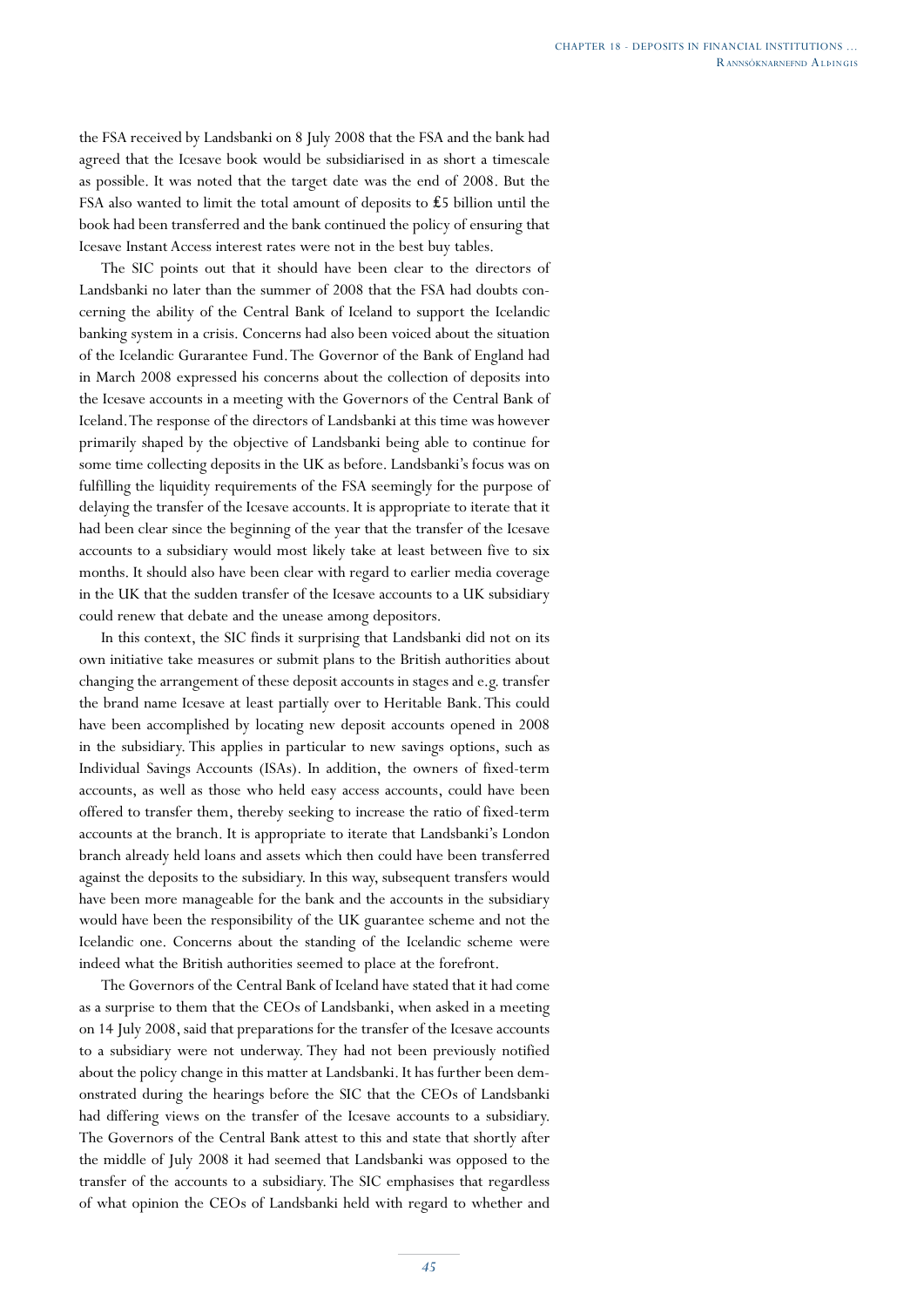"To start using the reserves requirements, of course one could imagine in hindsight […] that if we had had a kind of military leader who would have said: "Well, now I am just going to use the means, whether monetary policy instruments or other instruments to stop these activities", then the reserves requirement might have been the means, if one could say: "I will simply place a 10-15% reserves requirement here, I don't care what they do elsewhere." Of course, this would have slowed down the banks but they would definitely, with results, been able to convince politicians of the time that by these new operations were being put under restraints and the rule within the EEA was that all were in the same playground."

Statement by Tryggvi Pálsson before the SIC on 10 March 2009, p. 37.

when the Icesave accounts should be transferred from the London branch to a subsidiary of the bank and their legal authority to determine the arrangement of the bank's operations, it was the position of both the British and the Icelandic authorities that it was important, both for the public interest and the interests of depositors, that the aforementioned transfer to a subsidiary take place. This position of the authorities had emerged in the first half of 2008. In spite of both this and repeated discussions between the Icelandic authorities on the necessity of the tranfer, it is noteworthy that the Icelandic authorities never established e.g. a special working group to push for and facilitate the transfer of the Icesave accounts. It was also never decided which party within the Icelandic administration should lead the effort to push for a solution to the matter and a specific party or parties were never entrusted with working specifically on the matter. In fact, in the hearings before the SIC, it was repeatedly stated in answers by ministers and administrators of the ministries, the FME and the Central Bank that they did not think that it was the responsibility of their respective authority to push for the transfer or lead the effort and pointed to other authorities instead. Based on the available documentation it can be deducted that the administrators of both the FME and the Central Bank of Iceland discussed these matters repeatedly with the CEOs of Landsbanki and communicated with their UK counterparts on the matter. It does however seem that the FSA generally communicated directly with Landsbanki but that the FME became more directly involved around the middle of 2008. It is appropriate to iterate that the Board of Governors of the Central Bank seems to have wrongly assumed that Landsbanki was working on the transfer of the Icesave accounts to a subsidiary in the first half of 2008, specifically until 14 July that year. In light of the interests that were at stake for the stability of the Icelandic banking system, and especially for the Depositors' and Investors' Guarantee Fund, it is noteworthy that in his statement, Sigurjón Þ. Árnason said that the British authorities were much more adamant about the deposit accounts being transferred from the branch to a subsidiary than the Icelandic authorities.<sup>69</sup> In this context, the SIC wants to draw attention to what was said above about the communications and views expressed by the FME to the FSA in the summer of 2008. The Commission also iterates that it was the role of the Central Bank of Iceland to take measures to preserve financial stability in the country.

Even though the Icelandic authorities had at the beginning of 2008 requested that the directors of Landsbanki transfer the Icesave accounts to a UK subsidiary, none of the controls or measures available to the authorities were employed to see the matter through. In this context, an option would have been to declare that after a certain time the reserve requirements for foreign deposit accounts of the Icelandic banks would be raised significantly. It could also have been important to stipulate the currency of the reserves, i.a. with regard to the fact that these were obligations incurred by an Icelandic party mostly in a foreign currency. Measures such as these could have had an impact on the feasibility of accepting deposits at foreign branches, e.g. for Landsbanki. Instead, the Central Bank of Iceland decided in March 2008 to lower the reserve requirement for deposit accounts in branches abroad

<sup>69.</sup> Statement by Sigurjón Þ. Árnason before the SIC on 19 August 2009, p. 127.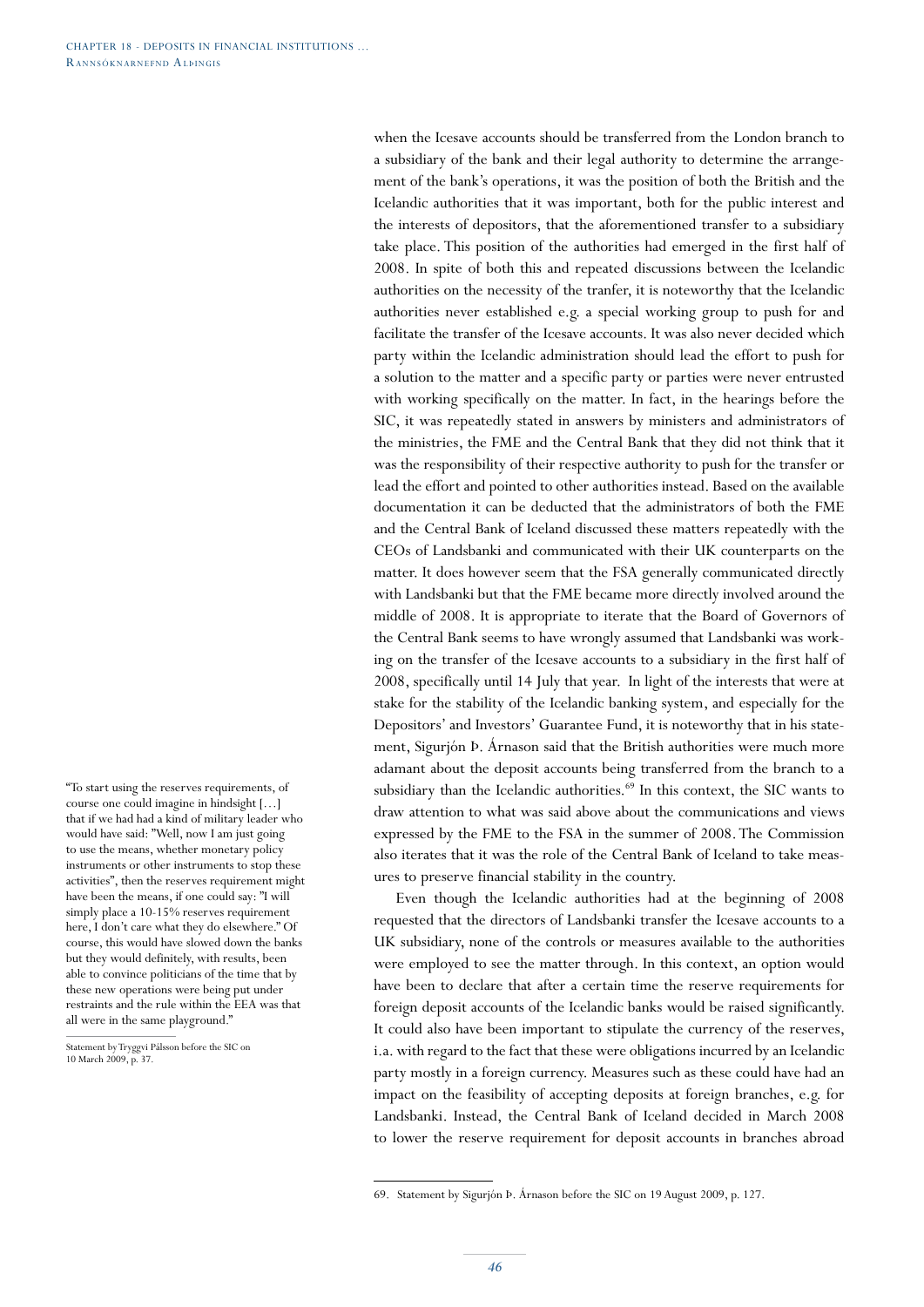with a view to harmonising the Central Bank's rules with those of the ECB without being under any obligation to do so. It must be presumed that what prompted this decision was the fact that it gave the Icelandic banks greater access to liquid assets which were greatly lacking at that time. Other remedies available to the authorities were to require increased equity at the credit institutions accepting deposits at branches abroad in light of the increased risk entailed in these activities. It should also be kept in mind that the Icelandic banks put great pressure on the Icelandic authorities to increase the country's foreign currency reserves through borrowing abroad in the first half of 2008. However, there is no indication that representatives of the authorites had pointed it out to the banks that it might have an effect in this context if they transferred the deposits at their branches abroad to subsidiaries there. This would have mitigated a weakness that foreign parties supposed was present in the Icelandic financial system.

In the hearing before the SIC, Davíð Oddsson, Governor of the Central Bank, stated that it had not been until after mid-2008 that the Board had realised that the funds deposited into the Icesave accounts were being transferred to Iceland to some extent. The SIC believes that it is appropriate in this context to point out that in a meeting between two of the Governors of the Central Bank and the Governor of the Bank of England in March 2008 the representatives of the Bank of England declared that it was their belief that the deposits raised in the UK were mostly being used to fund the rapidly expanding lending services in Iceland. In a memorandum of the Central Bank of Iceland regarding the meeting, this is noted after it is stated that the Governors of Central Bank did not think the British had enough information to accurately assess the situation of the Icelandic banks. The SIC is of the opinion that the Board of Governors of the Central Bank had reason to obtain clear information on how Landsbanki utilised the funds deposited into the Icesave accounts at the branch in London in its capital management, and, in particular, whether they were transferred in any significant amounts to Iceland or used for the financing of the bank's headquarters in Iceland." That the Central Bank had responded to the points raised in the aforementioned meeting with the Bank of England in March 2008, and this despite the fact that they were presented in relation to the concerns by the representatives of the Bank of England concerning the situation of the Icelandic banks and the deposits in question. In this regard, it had to be important for the representatives of the Central Bank of Iceland to be able to respond on the basis of available information and inform the representatives of the Bank of England of the actual use of these funds. Furthermore, it is also appropriate to point out that in March 2008, outflow from the branch's wholesale deposits started and it is thus likely that the funds deposited into Icesave were largely used to counter that outflow. These were also significant amounts with regard to the bank's capacity to meet withdrawals in case of a run on the Icesave accounts.

By August 2008 it had become clear that it would be very difficult for Landsbanki to transfer the Icesave accounts from the London branch to the subsidiary, Heritable Bank. The economic outlook in Iceland had deteriorated significantly and the CEOs of Landsbanki feared that the FSA would not accept the assets intended to be transferred from the parent company to Heritable Bank. At this time, the deposits amounted to slightly less than ₤5 billion, and it would therefore have been necessary to transfer about 20% of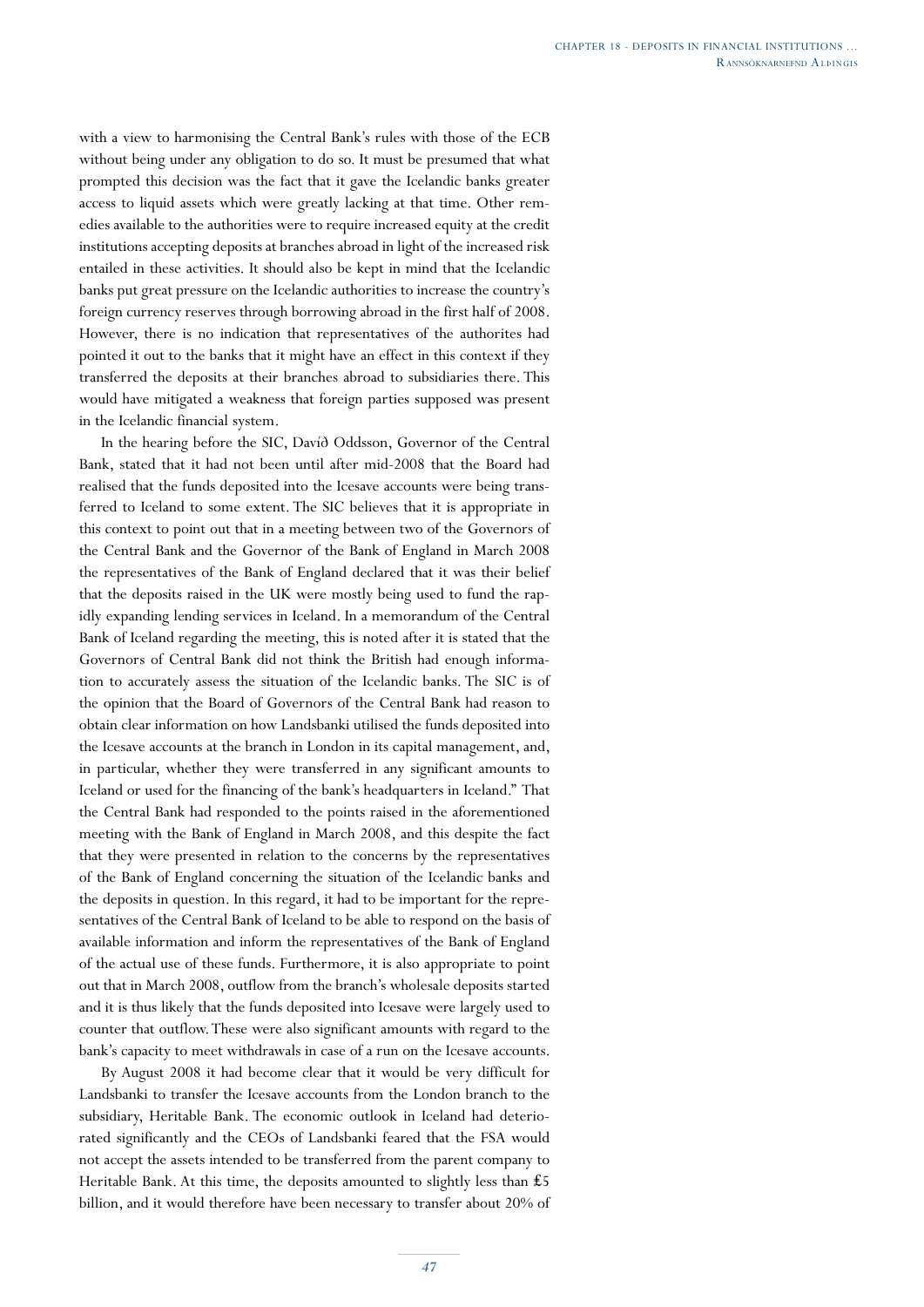the parent company's assets to Heritable Bank in order to meet the deposit obligations of the Icesave accounts. In light of covenants in the bank's debt agreements, it was feared that such a large part of the bank's assets could not be transferred without the consent of its lenders. Landsbanki therefore maintained that the transfer of assets would have to be carried out in two stages. This was unacceptable to the FSA and an exemption from the rules on large exposures in transactions between Heritable Bank and Landsbanki was not granted.

It should have been clear to both the representatives of Landsbanki and the Icelandic authorities in the wake of a letter the FSA sent to Landsbanki on 5 August 2008, that the fateful moment was near that would determine whether the transfer of the Icesave accounts from the London branch to a subsidiary would be successful and that this could be of crucial importance for the future operations of Landsbanki and thereby the stability of the Icelandic financial system. Sigurjón Þ. Árnason stated in a meeting with the Governors of the Central Bank that the current situation was the most difficult in the bank's history. Landsbanki turned to the Central Bank of Iceland and suggested that the Central Bank would overtake the deposits from Heritable Bank amounting to ₤2.5 billion (just under ISK 390 billion) and relend the money immediately to Landsbanki against collateral.

Again, the SIC finds it noteworthy how the Icelandic authorities reacted to the serious situation Landsbanki found itself in. The SIC does not see a reason as such to remark on the Central Bank's position not to go with the idea of facilitation put forth by Landsbanki, since it would have been very risky for the Central Bank. It was also subject to complications that would probably have influenced the FSA's position if the authority's consent had been sought. It should also be iterated that Landsbanki's idea was centered on the Central Bank granting the requested facilitation without announcing it publicly. It must be considered extremely unlikely that this would have been in compliance with applicable laws on the operations of the Central Bank and reporting requirements concerning the operations of financial institutions and companies listed in the stock market.

This request from Landsbanki and the information which the Governors of the Central Bank and the Director of the International and Market Department of the Central Bank claim they received from a CEO of Landsbanki about the, at least, alleged attitude of the regulatory authorities in Britain concerning the quality of Landsbanki's loan portfolio was of such a nature that it was imperative for the Icelandic authorities to take appropriate measures immediately. It should be iterated that Landsbanki had requested facilitation from the Central Bank which amounted to double the market value of Landsbanki as it was then registered at the stock exchange and nearly a third of the GDP. In view of the Central Bank's role in safeguarding financial stability, and as the case might be, as lender of last resort vis-à-vis the Icelandic banks, it was important to ascertain whether the attitude of the FSA had been correctly stated, and, furthermore, the information itself should in fact have prompted the Central Bank to look into the matter or request the FME to determine the quality of Landsbanki's loan portfolio to find out whether equity problems existed at the bank. It must be kept in mind that according to law, a special last-resort facilitation from the Central Bank can only be granted against adequate collateral from the bank concerned. In addi-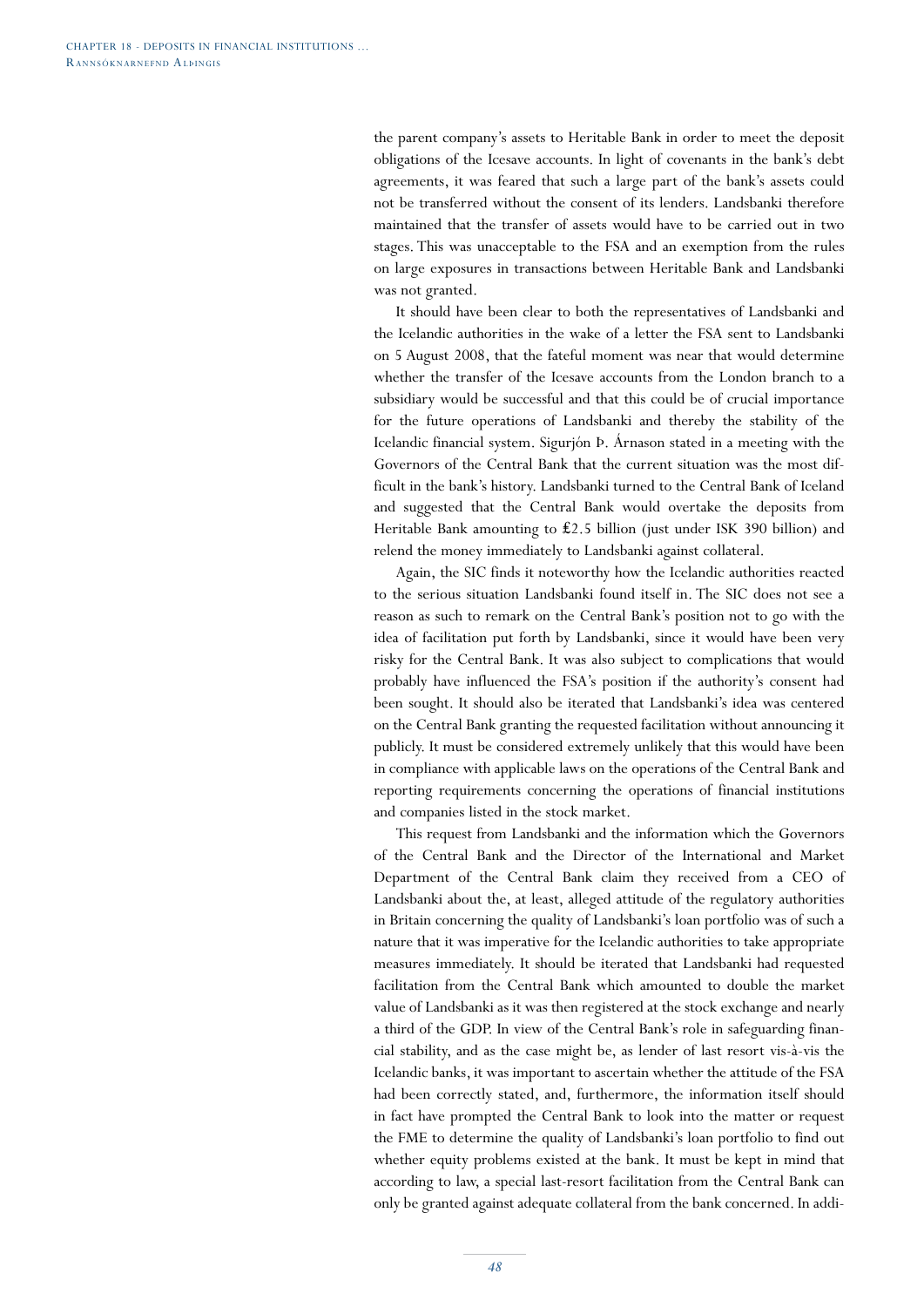tion, the Central Bank had at this time already granted Landsbanki significant liquidity facilities both directly and indirectly in the form of mortgage loan business and liquidity problems were evident in the Icelandic banking system.

The available documentation provides no indication that the Central Bank took special measures based on the aforementioned grounds to determine the quality of Landsbanki's loan portfolio, or have it determined, or whether the FSA's alleged attitude towards the loans was accurate. It is noteworthy that Landsbanki's idea for the facility in question was put forth on 5 August 2008 but the draft memorandum drawn up by staff members of the Central Bank regarding the request is dated 26 August 2008. The draft states that the opinion of the staff members is that the patience and flexibility of the FSA with regard to the transfer of the loan portfolio should be tested and the possibility explored whether the owners of Landsbanki would provide it with more funds. Yet again there is nothing to indicate that the Icelandic authorities coordinated their response or that any one party was directly entrusted on behalf of the authorities, e.g. with the support of a minister or the government, to ensure progress in this matter. The FME did nonetheless correspond with the FSA on 11 August 2008 requesting discussions on possible provisional exemptions for Landsbanki from the British rules on large exposures during the transfer of the Icesave accounts to a subsidiary. There is no further documentation to show that at this time, i.e. well into August 2008, the Icelandic authorities, ministers or representatives of the Central Bank or the FME contacted the British authorities directly about the situation that had arisen in the matters concerning Landsbanki. Representatives of the Bank of England, however, did contact the Central Bank of Iceland, and in that reportedly grave conversation the possibility of Landsbanki selling Icesave was even mentioned.

This gravity on behalf of the British authorities was also evident in a letter from the FSA to Landsbanki on 15 August 2008. It has been disclosed that the Chairman of the Board of Governors of the Central Bank briefed the Prime Minister on the letter immediately the following day. If it was at all the policy and will of the Icelandic authorities that the Icesave accounts be transferred as soon as possible from Landsbanki's branch in London to a subsidiary there, it should have been clear to the Prime Minister and the administrators of the Central Bank of Iceland and the FME upon receiving the letter that regardless of Landsbanki's expectations of reaching an agreement with the FSA, the direct involvement of the Icelandic authorities in the matter was needed. That involvement had to focus on determining whether and how the Icelandic authorities could through financial facility or by other means facilitate the transfer of the accounts. Significant interests relating to the preservation of financial stability in Iceland, and therefore public interest, were simply at stake. It should also be mentioned that in meetings of the consultative group of three ministries, the FME and the Central Bank, on 20 August and 4 September 2008, the view was advanced that the directors of Landsbanki did not fully grasp the situation. It should be iterated that there is no indication in the documentation and information which the SIC has obtained that the Icelandic authorities initiated communication with the British authorities in August 2008 or in early September with the exception of the letters sent by the FME on 11 and 20 August to the FSA. It should be noted that the impetus for the meeting between the Minister of Business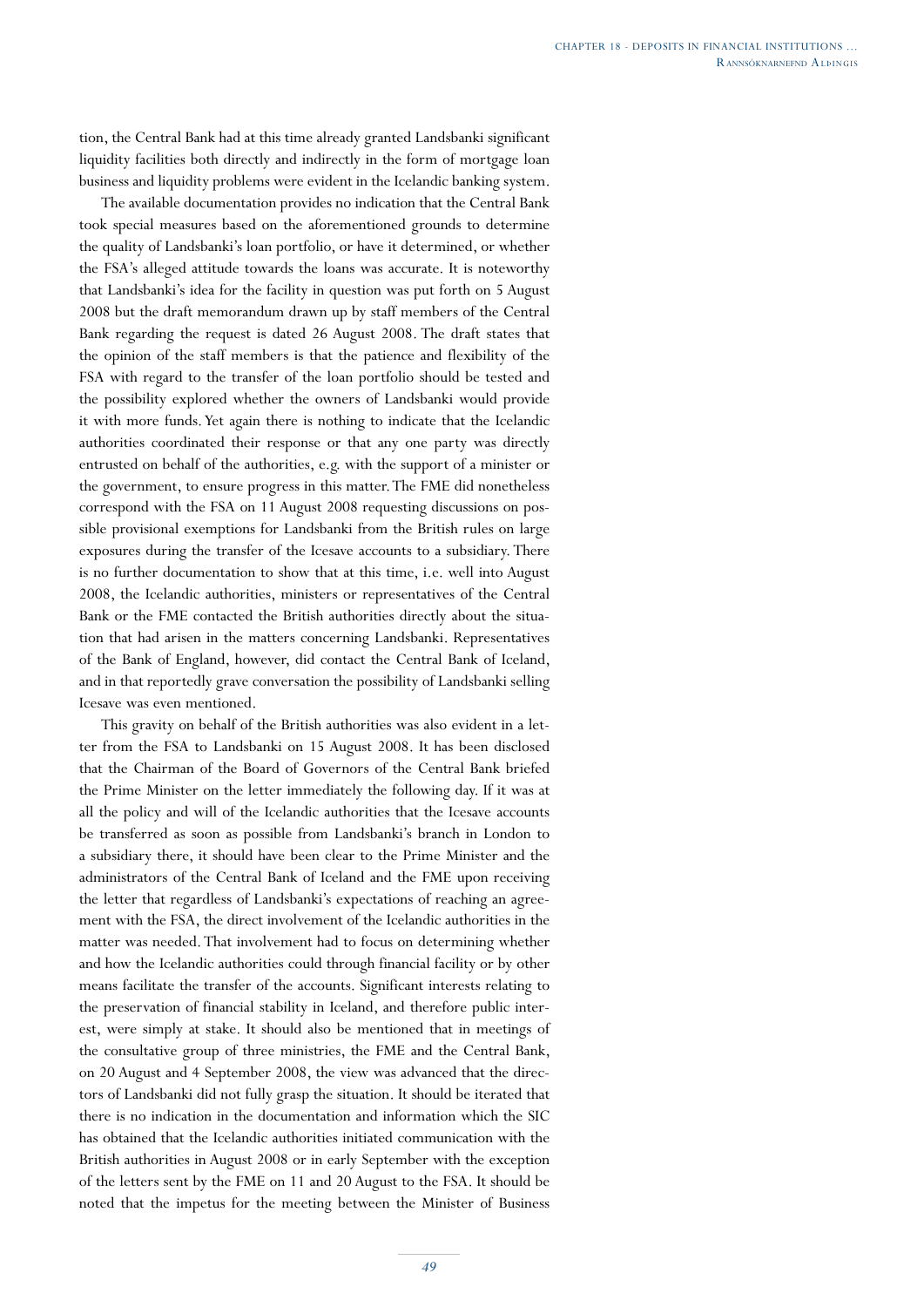Affairs and the British Chancellor of the Exchequer on 2 September 2008 was Landsbanki's request that the Minister of Business Affairs represent the bank vis-à-vis the British authorities. The letter sent by the FME to the FSA on 19 September 2008 was also written following Landsbanki's request for assistance with interactions with the FSA.

In view of the nature of the situation, it was first and foremost the responsibility of the directors of Landsbanki to try to find a way to effect the transfer of the Icesave accounts to a subsidiary in cooperation with the FSA. It is clear from the available documentation on these interactions that the FSA emphasised that Landsbanki significantly reduce any deposits to the Icesave accounts and their marketing until the transfer to a subsidiary was completed. Requirements for increased cash reserves were also made. On behalf of Landsbanki there seems to have been optimism that the bank would succeed in reaching an agreement with the FSA on transferring assets to the subsidiary against deposits over a certain period following the transfer of the deposits. When it came to Landsbanki's response to the FSA's requirements, there was certain reluctance to reduce the deposits. Landsbanki also deemed it appropriate at the end of August 2008 to send the FSA two legal opinions obtained by the bank where it is stated i.a. that the FSA lacked powers for its actions. It has previously been noted that the view had emerged within the Icelandic administration that the directors of Landsbanki did not fully grasp the situation and Landsbanki's reaction to the FSA's requirements seems to support this in many ways. The directors of Landsbanki seem to have been focused on obtaining an exemption from the rules on large exposures in relation to the transfer of assets to a subsidiary against the deposits which would be transferred from the FSA but actions which could have reduced deposits were less salient.

Comments were made earlier about the lack of initiative on behalf of the Icelandic authorities when it came to intervening in the serious situation that had developed between Landsbanki and the FSA, especially as the summer of 2008 progressed. In this context, there is reason to call attention to how little the FME was involved in the matter for the most part and how in the letters it sent to the FSA towards the end of August and into September it essentially supported Landsbanki's position. The FME thus follows up a letter from Landsbanki to the FME on 17 August 2008 by iterating in a letter to the FSA on 20 August 2008 that Landsbanki needs an exemption from the rules on large exposures. The authority then received a letter from Landsbanki on 19 September 2008 where the bank requested that the FME assist Landsbanki in its interactions with the FSA so as to ensure a normal working environment for the bank in accordance with the European and English legal regimes. The FME wrote a letter to the FSA that same day stating the position that it would be appropriate from then on for the FME to be more involved in the communications between the FSA and Landsbanki. On the other hand, the SIC finds it noteworthy that its investigation has not yielded any documentation demonstrating that the FME put forth an official position or suggestions to Landsbanki, the FSA or other Icelandic authorities, e.g. the government or the Central Bank, for possible solutions on how the Icesave accounts might be rapidly transferred to a subsidiary. With regard to the FSA, everything indicates that the FME first and foremost presented and supported Landsbanki's viewpoint. The meeting between the Minister of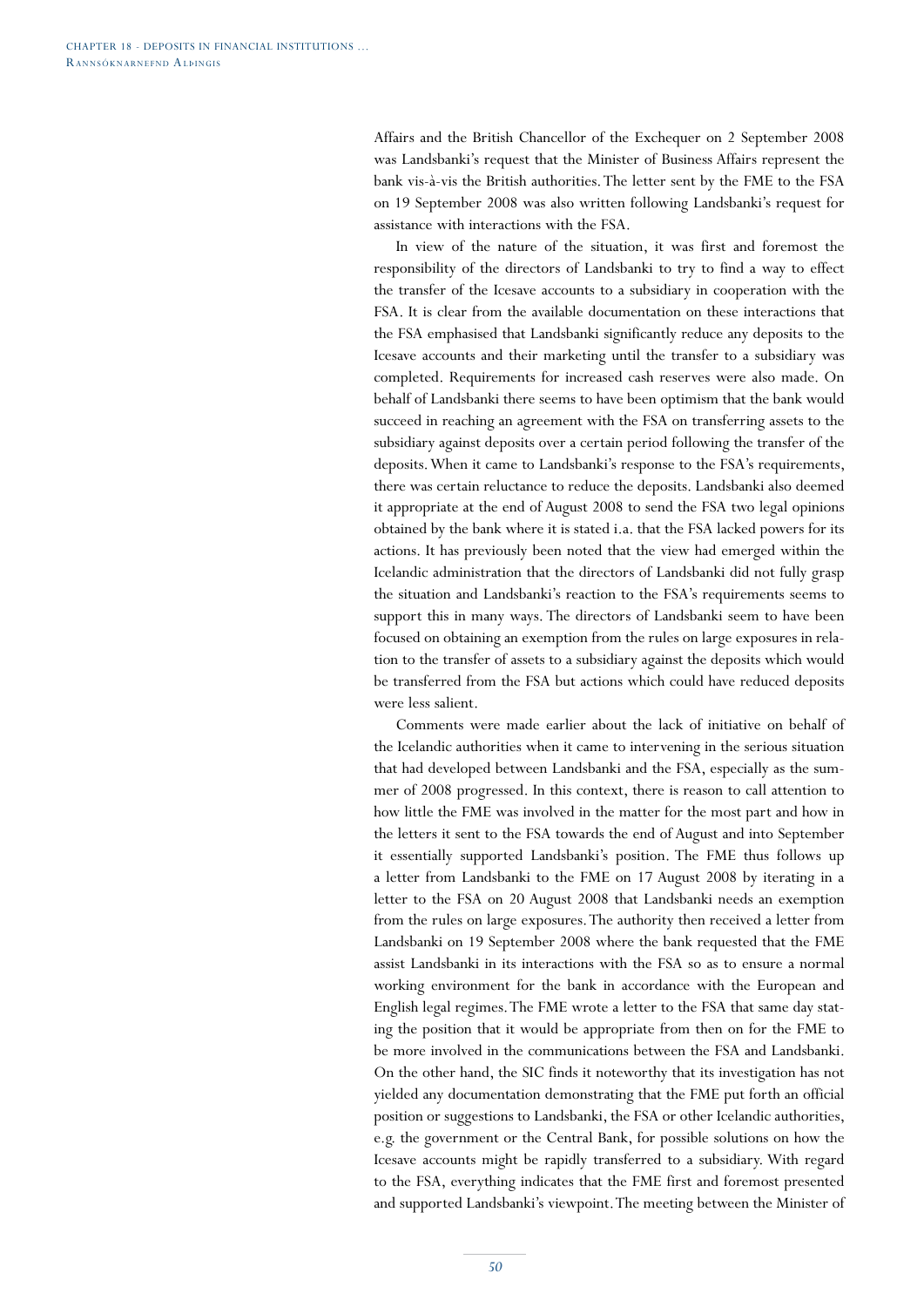Business Affairs and the British Chancellor of the Exchequer on 2 September 2008, where the Chairman of the Board of the FME spoke on behalf of the Icelandic delegation, was held to follow up on the requests by Landsbanki to be granted an extension for the transfer of assets to the subsidiary even if the deposits would be transferred earlier.

From the accounts of the meeting between the Minister of Business Affairs and the delegation on the one hand and the British Chancellor of the Exchequer on the other it seems that it should have been clear to the Icelandic delegates that from the standpoint of the British Chancellor there was at that time a significant risk that Landsbanki would not be able to meet its obligations vis-à-vis the owners of the Icesave accounts. The British minister stated that the intention was for the British authorities to guarantee deposits in full and simply asked the Icelanders where the bill should be sent. Even though the meeting certainly discussed Landsbanki's request to be granted a reasonable grace period to transfer the Icesave accounts to a subsidiary and it has been stated that the British minister was sympathetic to the viewpoint that the reaction could not be too harsh, it should have been clear to the Icelanders that the reaction of the British authorities was primarily focused on protecting the interests of British depositors and to prevent that problems in the operation of the Icesave accounts would prompt runs on banks in the UK and unrest among deposit owners. This state of affairs and HM Treasury's grave estimation of the situation, should have been even clearer to the Icelandic authorities after a staff member of HM Treasury contacted the Icelandic ambassador in London on 5 September 2008 and told him that the British minister had been disappointed with the meeting on 2 September 2008 since he did not sense that the Icelandic authorities fully appreciated the serious nature of the matter. In this context, it is appropriate to draw attention to an account of the meeting of the Landsbanki Board of Directors which was held on 5 September 2008. The focus there is primarily on the branch's liquidity management, and it is noted that bank has been for a while engaged in discussions with the FSA concerning the arrangement of the Icesave accounts and that regular reporting to the FSA has been established. No great concern over the state of the matter was in evidence.

It must also be kept in mind here that the Icelandic delegation that met with the British Chancellor of the Exchequer on 2 September 2008 was in fact requesting that the British authorities would agree to insufficient assets in Heritable Bank for a certain period to meet the obligations arising from the deposits transferred from the branch. Judging from the discussions between Landsbanki and the FSA, this would presumably equal up to half of the assets that the FSA had required to be transferred to the subsidiary or  $£2.5$  billion. The Icelanders were thus requesting that any loss resulting from this would be the responsibility of the British.

In spite of the meeting in London on 2 September 2008 and the comments subsequently received from Britain about the sentiment of the British Chancellor of the Exchequer, nothing suggests that the Minister of Business Affairs or other ministers from the Icelandic government did in the weeks that followed explore what options might be available for facilitating the transfer of the Icesave accounts to a subsidiary or follow them up vis-à-vis Landsbanki or the British authorities. However, it should be noted that the Prime Minister met with the CEOs of Landsbanki on 3 September 2008 but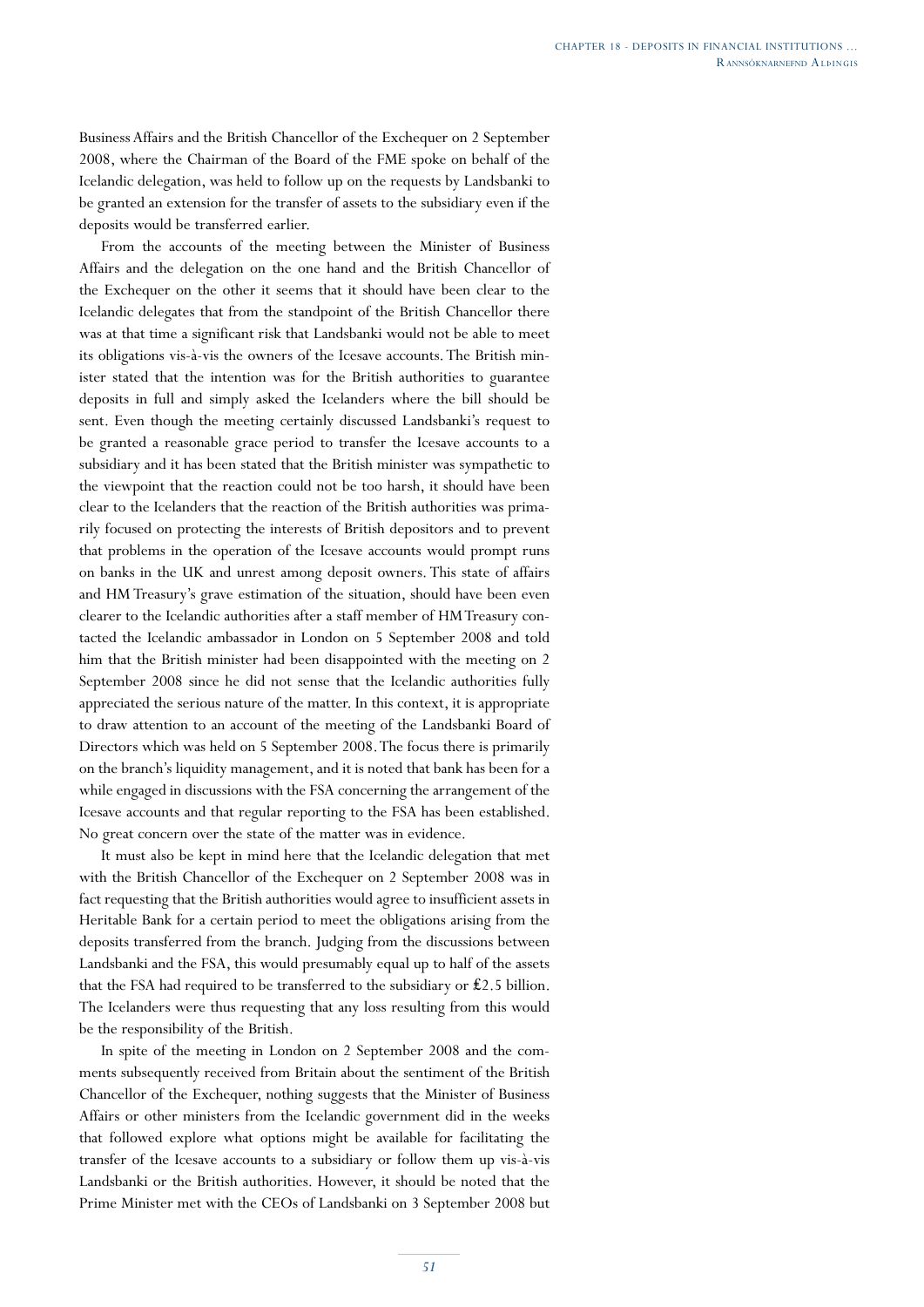it has not been demonstrated that specific actions regarding the matter were directly discussed. The following day, the Prime Minister received an e-mail from the Chairman of the Board of the FME discussing the position of the British authorities regarding the transfer of the accounts.

The matters relating to the Icesave accounts continued to be the subject of correspondence and discussions between Landsbanki and the FSA with the involvement of the FME. These discussions had not yielded results by the end of September/beginning of October 2008 when the problems in the Icelandic banking system were starting to emerge. After that the discussions swerved towards determining whether there was an even more rapid way of transferring the Icesave accounts to a UK subsidiary. It can be deduced from the discussions between Landsbanki and the FSA that in the minds of the CEOs covenants in the bank's debt agreements were the primary obstacle to transferring the Icesave deposit accounts from the branch to a subsidiary. However, the CEOs seem to have changed their minds after a telephone conference with Hector Sants, Chief Executive of the FSA, on the evening of 5 October 2008. They then wanted to attempt to transfer the deposit accounts to Heritable Bank as soon as possible and also transfer 20% of the group's assets simultaneously. This carried the risk of lenders assuming a breach of the covenants of the bank's debt agreements. However, this was too late. In order to keep Landsbanki's branch open on 6 October 2008, Landsbanki had come up with ₤200 million in addition to ₤53 million for Heritable Bank. This did not include the funds that presumably would have to be on hand to keep the branch open in the following days, but on 6 October, ₤1,531 million were still in easy access Icesave deposit accounts at the bank's branch in London.

 The option discussed under "fast track" involved in the estimation of the CEOs of Landsbanki basing the transfer of the deposit accounts from the bank's branch to a subsidiary on the implied consent of the depositors. The FSA letter of 3 July 2009 to the SIC states that the implied consent solution will likely prove problematic. It may e.g. be unclear for a certain period which depositors have been transferred from one entity to the other. This creates legal uncertainty for the depositors while the transfer is being completed. The length of the period will depend on the circumstances, but it could cleary be a significant amount of time. It is appropriate to keep in mind that the FSA had not assessed whether the quality of the asset portfolio that Landsbanki wanted to transfer against the deposit accounts was adequate. Since it had become impossible to obtain liquid assets in pounds sterling to meet the outflow from the easy access Icesave accounts over the period needed to transfer the accounts following this approach, it must be considered highly unrealistic that the transfer could have been effected in October 2008. When Landsbanki could not even provide the ₤200 million the FSA had required, the bank's London branch was closed down in the evening of 6 October 2008.

As previously noted, the deposits in the Icesave accounts in the London branch of Landsbanki were in pounds sterlings. Since Landsbanki was an Icelandic bank the great weakness in its operating environment was that in case of the Central Bank of Iceland having to act as lender of last resort, that loan would generally be granted in the Icelandic króna. The bank did therefore not have access to a last resort loan in pounds sterling and it had also emerged that the expectation that repurchase transactions with the ECB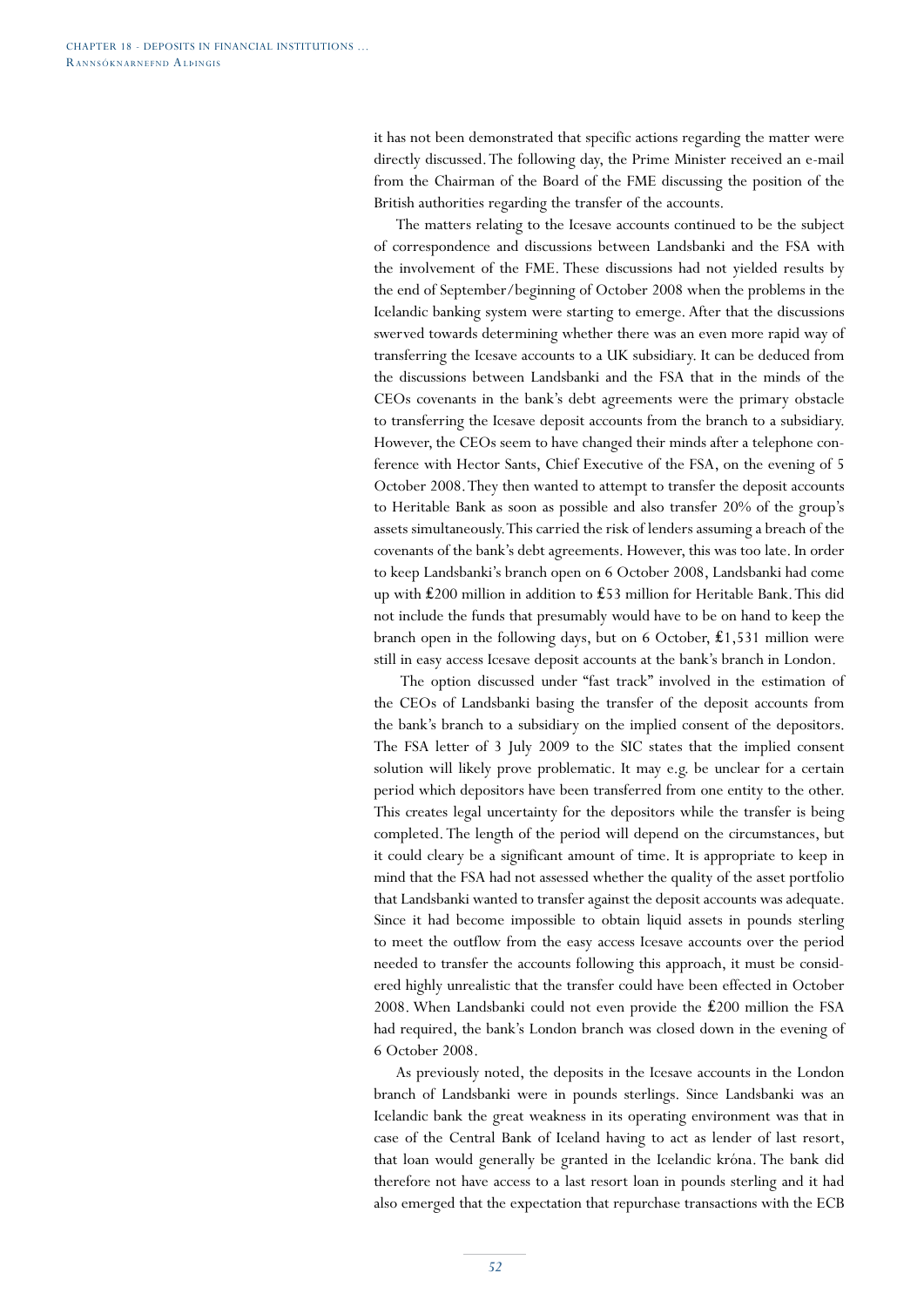could be used to obtain currency other than Icelandic króna would not be realised. Landsbanki had in June 2007 started to build a securities portfolio which had grown to about a billion pounds to even out fluctuations caused by withdrawals from deposit accounts. This was supposed to enable the bank to compensate for withdrawals from the accounts. When the situation became more dire in the credit crisis towards the end of 2007 this portfolio was however used in repurchase transactions with the ECB.

As discussed in more detail in Chapter 4.0the Icelandic banks were too big with regard to GDP and the ability of the Central Bank of Iceland to assist them. Even if Landsbanki's liquidity position was good in Icelandic króna, the bank could not obtain pounds to meet the outflow from the Icesave accounts at the London branch expected to take place on 6 October 2008 and in the following days. The reasons for this were that the international foreign exchange market for the Icelandic króna was at that time closed, the ECB did not want to increase repurchase transactions with Landsbanki's subsidiary in Luxembourg, and that the Central Bank of Iceland did not have enough foreign currency to lend the bank to cover the withdrawals. For these reasons, there was no saving Landsbanki from collapsing.

# 18.3 Icesave Accounts in the Amsterdam Branch of Landsbanki Íslands hf.

## 18.3.1 The Rise and Fall of the Amsterdam Branch of Landsbanki Íslands hf.

Landsbanki Íslands hf. opened a branch in the Netherlands in 2006. That same year, the bank started accepting deposits there from legal entities. In the wake of the success of the bank's Icesave accounts in Britain, it was decided to offer the general public in the Netherlands deposit accounts under the same name. The CEOs of Landsbanki have said that they saw the Netherlands as an attractive market, i.a. because other banks there offered low interest rates on deposits.70

The minutes of the Landsbanki Board of Directors dated 31 July 2007 state that the launch of Icesave accounts in the Netherlands is underway.

On 6 September 2007 Landsbanki sent the FME a notification in accordance with Article 36 of Act No. 161/2002 on financial undertakings stating that the acceptance of deposits and other repayable funds would shortly fall under the operation of the bank's branch in Amsterdam. The FME then sent the Dutch Central Bank (De Nederlandsche Bank, hereinafter DNB), which is also charged with financial supervision in that country, a letter on 17 September 2007 reporting on Landsbanki's notification.

A letter from Landsbanki notified the FME on 10 March 2008 that since the Depositors' and Investors' Guarantee Fund only grants depositors minimum protection, the bank's branch in Amsterdam has applied to join the Dutch deposit guarantee scheme at DNB in order to ensure that depositors in the Netherlands have comparable protection to that enjoyed by customers of other banks there.

 "Liquidity requirements equally apply to separate banking institutions in the Netherlands and to branch offices of foreign banks. This means, in principle, that the liquidity requirements for Landsbanki should not fundamentally change if the branch office is converted into a subsidiary."

<sup>70.</sup> Halldór Jón Kristjánsson and Sigurjón Þorvaldur Árnason: Developments leading up to the Icelandic banking crisis in October 2008. Draft 16 March 2009, p. 97.

From the legal opinion of Allen & Overy for Landsbanki from 25 March 2008.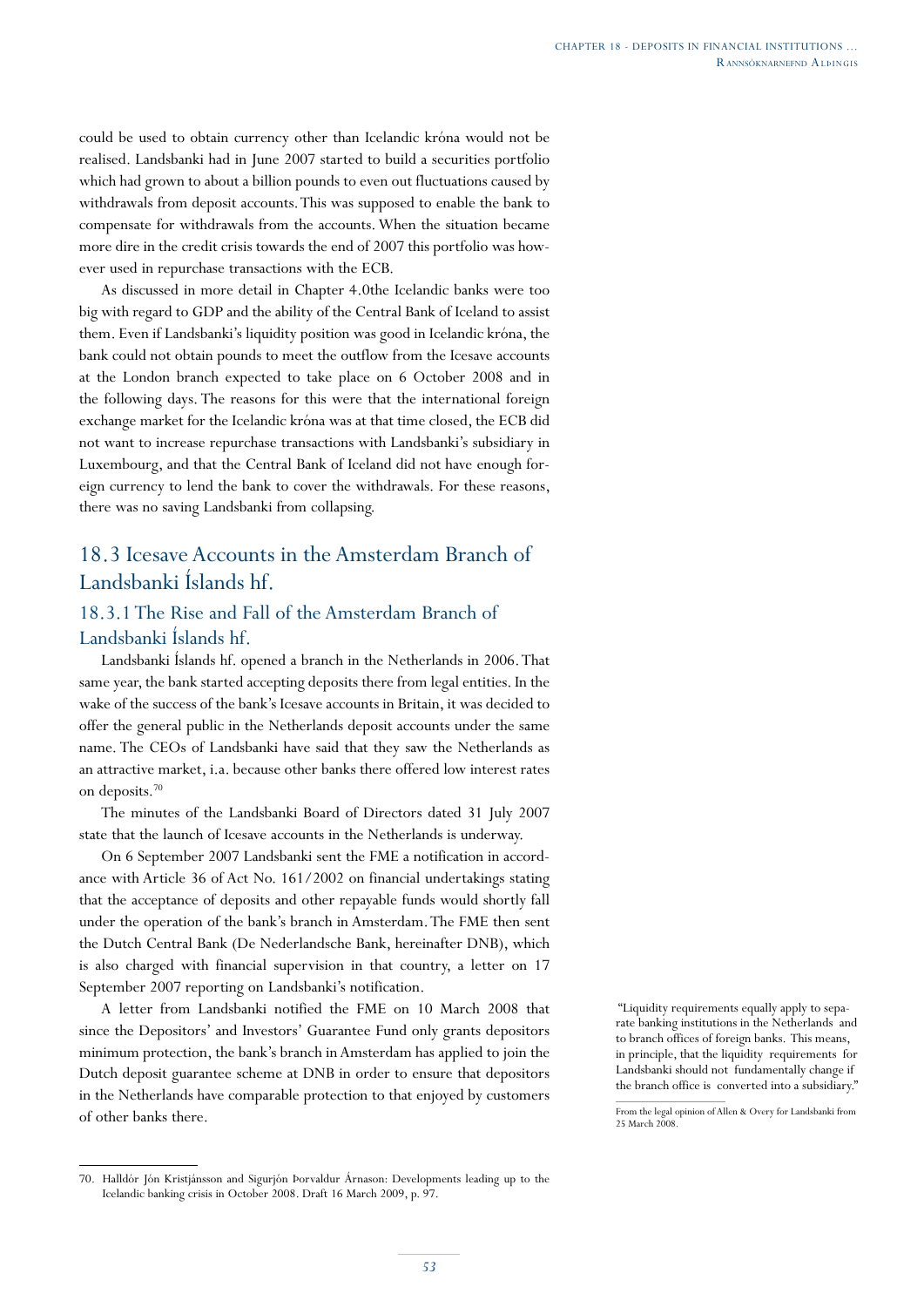As already noted, Landsbanki's Icesave deposit accounts in Amsterdam were operated through a branch and not a subsidiary. According to Dutch law, there are no rules comparable to those in English law which significantly limit the possibility of transferring funds from a subsidiary to other parts of a banking group. According to the legal opinion obtained by Landsbanki from Allen & Overy on 25 March 2008, it was of very little significance for liquidity management within the banking group whether the deposits were accepted through a branch or subsidiary in the Netherlands. It, therefore, seems that Landsbanki's position on the liquidity management of the group did not require choosing the subsidiary form in the Netherlands like the case was in Britain.

In a meeting of the Landsbanki Board of Directors on 6 May 2008, it was agreed to establish a subsidiary in the Netherlands. In the hearing before the SIC, Sigurjón Þ. Árnason, CEO of Landsbanki, said that the bank's business plan was to transfer the deposit accounts to a subsidiary as soon as practicable and then commence accepting deposits in the countries neighbouring the Netherlands through the new subsidiary. The reason for accepting deposits through a branch to begin with was that the process of establishing a subsidiary had been started too late, a process which required some time.<sup>71</sup>

On 23 May 2008, the directors of Landsbanki's branch in Amsterdam signed an agreement with the DNB on the bank's membership in the Dutch deposit guarantee scheme. The agreement was a so-called topping up agreement which entailed that the difference between the Dutch minimum guarantee and the Icelandic minimum guarantee would be covered by the Dutch guarantee scheme. Deposits in Landsbanki's branch in Amsterdam would thus be guaranteed up to same amount provided for deposits in Dutch banks.

On 29 May 2008, Landsbanki started accepting deposits into the branch's Icesave accounts in Amsterdam. This became a subject of discussion in a meeting in the consultative group of the Prime Minister's Office, the Ministry of Finance, the Ministry of Business Affairs, the FME and the Central Bank of Iceland on financial stability and contingency planning held that same day. The draft minutes state i.a. that this further increases the obligations of the Depositors' and Investors' Guarantee Fund.

The minutes from the meeting of the Landsbanki Board of Directors on 2 June 2008 state that the marketing campaign in the Netherlands is centered around the concept of a transparent bank. To begin with easy access deposits under the name Icesave will be offered on the Internet through the Amsterdam branch and then the deposits will be transferred to a subsidiary as soon as possible. In August, fixed-term deposits will be offered for six months, one, two or three years, much like in Britain. Landsbanki currently offers the highest Euro interest rate or 5%. The next step is to offer Icesave accounts in Belgium, Luxembourg, Germany and Norway, and in 2009 the plan is to add Italy, Switzerland, Spain, Austria and Canada. The minutes further state that it is preferable to have a banking licence in the Netherlands and start the operations in Germany through a subsidiary in the Netherlands rather than Iceland since deposit guarantees are an important factor with regard to customers. The question is how long it takes to obtain a Dutch banking licence.

<sup>71.</sup> Statement by Sigurjón Þ. Árnason before the SIC on 27 August 2009, p. 19.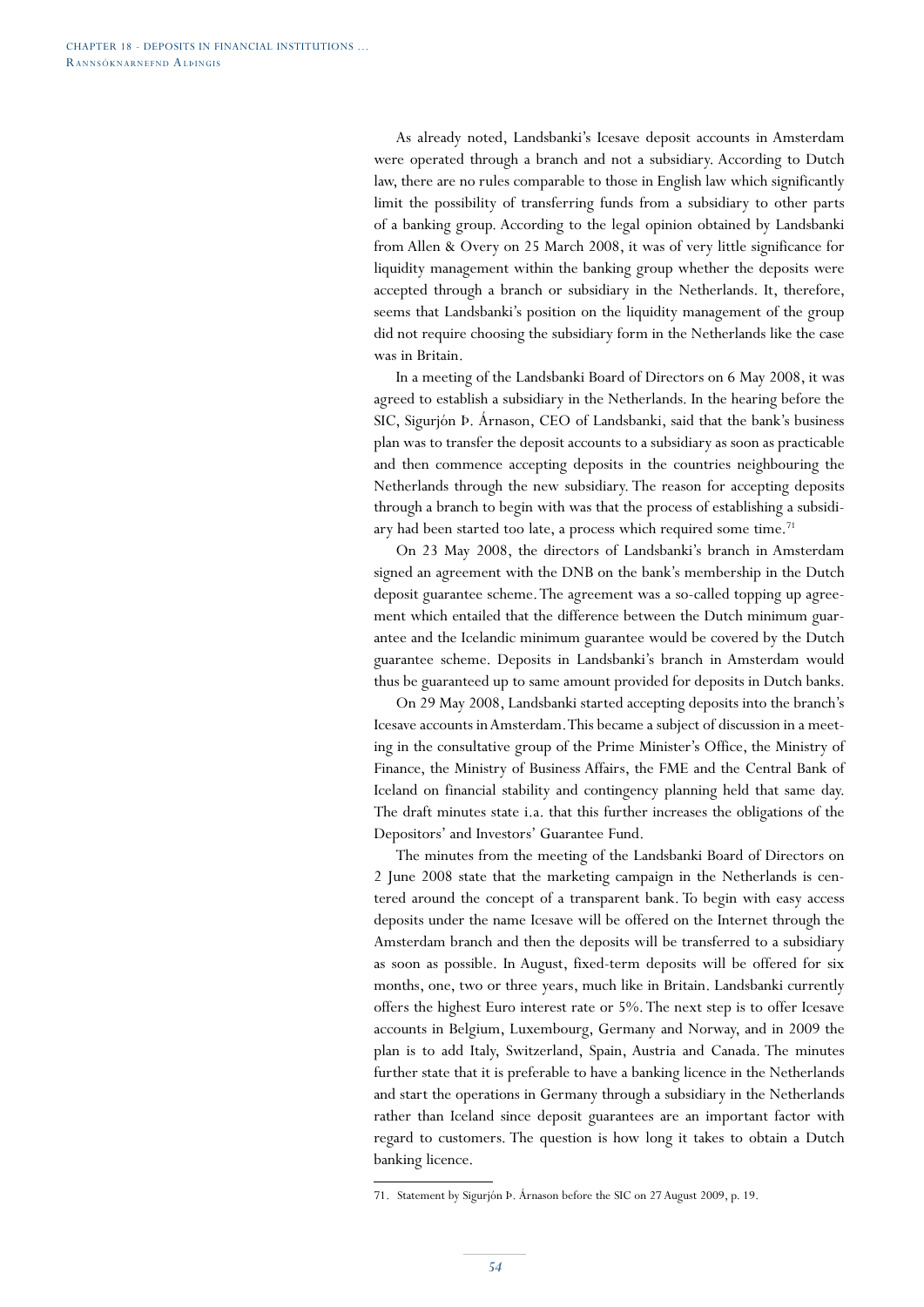In June 2008, Landsbanki issued Vol. 2 of the magazine Moment where Jón Sigurðsson, Chairman of the Board of the FME, is interviewed. The interview is in English. The title reads: "Finances of the Icelandic banks are basically sound". In the interview, Sigurðsson discusses the situation of the Icelandic banks. He is i.a. quoted as saying that their finances are basically sound. Sigurðsson believes that this is evidenced by their 2007 annual and Q1 2008 statements. Sigurðsson says that undervaluation of risk has kept interest low in global financial markets in recent years. That situation no longer exists, however, as risk aversion now prevails. Sigurðsson goes on to say that this increases the importance of strengthening the reputation of the Icelandic financial system through responsible actions, rationalisation and transparent disclosure of its financial position. Sigurðsson says that the Icelandic banks are clearly already overhauling their own affairs in this spirit. He goes on to say that the banks have shown resourcefulness in dealing with the international liquidity squeeze.

 Icesave in the Netherlands was received much better than the CEOs of Landsbanki had anticipated.72 One CEO described the success with Icesave in a meeting with the Board of Governors of the Central Bank of Iceland on 14 July 2008. The Central Bank's draft minutes quote Sigurjón Þ. Árnason as commenting that the most positive thing is how well rasing deposits is going in the Netherlands. Customers now number 47,000 and the amount is over €500 million. In the same meeting the CEOs of Landsbanki were asked whether the intention was to transfer the deposits from the branch in the Netherlands to a subsidiary. According to the draft minutes, Halldór J. Kristjánsson confirmed that this was the goal. The plan was to undertake the transfer in the first quarter of the following year.

On 3 July 2008, the DNB requested miscellaneous information from the FME, including on liquidity control with regard to Kaupthing and Landsbanki and whether the banks had a contingency plan for liquidity management. The DNB also requested information on the Depositors' and Investors' Guarantee Fund. The DNB then requested a meeting at the FME where the information would be presented. The meeting was set for 14 August that year. The DNB met for the first time with Landsbanki that day and the meeting was also attended by representatives of the FME. The Dutch authorities expressed their concerns about the Icelandic economy and the Depositors' and Investors' Guarantee Fund. The representatives of the DNB stated in the meeting that further increases of deposits to the Icesave accounts would not be tolerated. The CEOs of Landsbanki did not think that the DNB had adequate justification for this position and subsequently obtained a legal opinion from the law firm Allen & Overy on the powers of the DNB. They then requested a meeting with the Executive Director of the DNB.73

Later that day, i.e. 14 August 2008, the representatives of the FME met with the DNB. In a hearing before the SIC, Guðmundur Jónsson, Head of Unit at the FME, stated that the representatives of the DNB had in the meeting expressed concerns over how little money there was in the Depositors'

"The finances of the Icelandic banks are basically sound, as evidenced by their 2007 annual and Q1 2008 statements. Even though the Icelandic banks, not least Landsbanki, have recently managed to increase the share of deposits in their financing, their activities abroad still depend to a great extent on access to loans from international markets. Some problems still remain, but now we can hope for better times. It is clear that the undervaluation of risk which kept interest low in recent years no longer exists. Instead, risk aversion prevails. This increases the importance of strengthening the reputation of the Icelandic financial system through responsible actions, rationalisation and transparent disclosure of its financial position. The Icelandic banks are clearly already overhauling their own affairs in this spirit. They have shown resourcefulness in dealing with the international liquidity squeeze."

Jón Sigurðsson, Moment, 2nd Issue, June 2008.

#### Figure 5 Total deposits in the Netherlands Wholesale and retail deposits



<sup>72.</sup> Halldór Jón Kristjánsson and Sigurjón Þorvaldur Árnason: Developments leading up to the Icelandic banking crisis in October 2008. Draft 16 March 2009, p. 98.

<sup>73.</sup> Halldór Jón Kristjánsson and Sigurjón Þorvaldur Árnason: Developments leading up to the Icelandic banking crisis in October 2008. Draft 16 March 2009, p. 98. Statement by Sigurjón Þ. Árnason before the SIC on 27 August 2009, p. 53.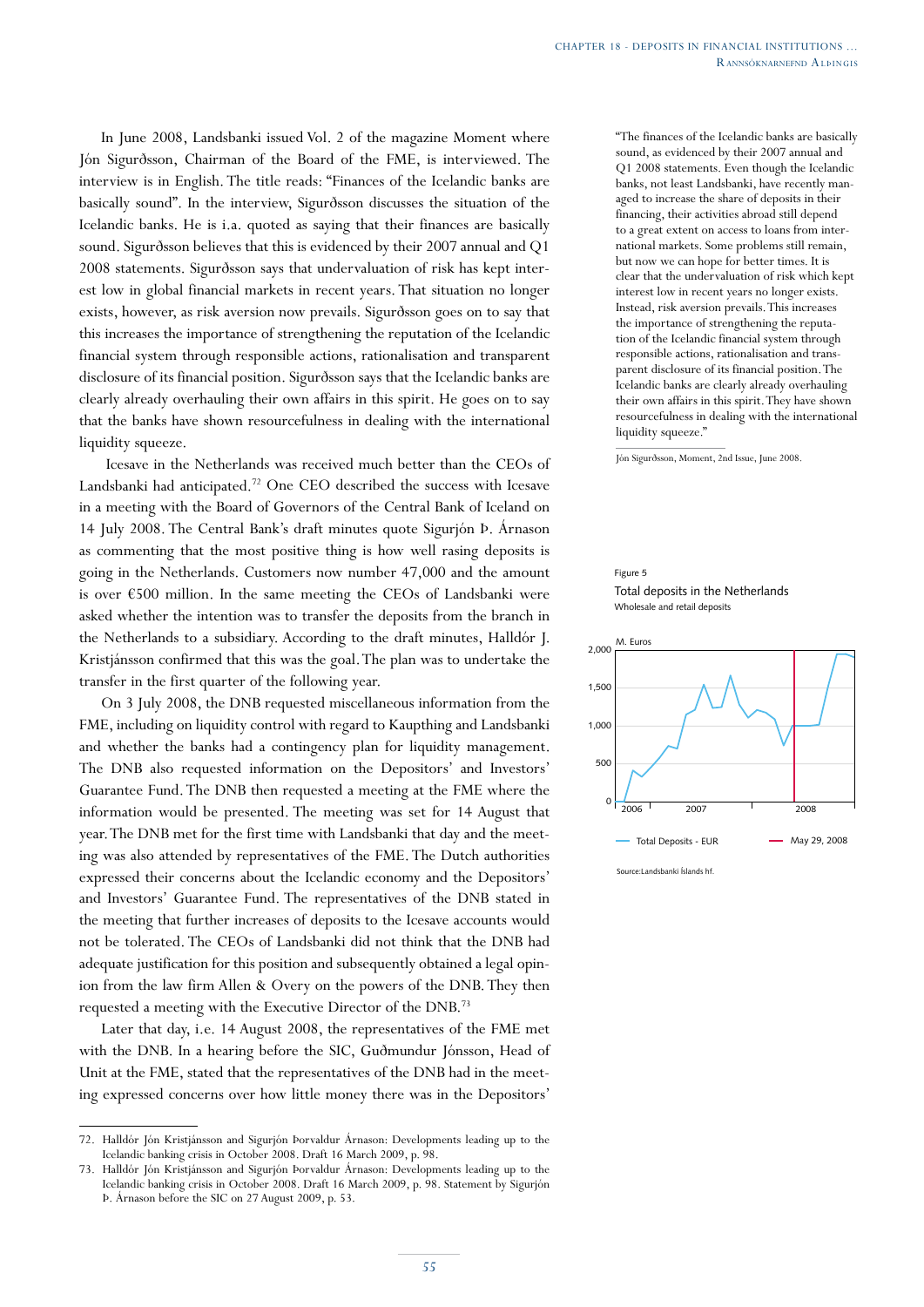"Landsbanki will probably go bankrupt and the Dutch who have placed their deposits in the bank's Icesave accounts will probably never see them again." These are the words of Bert Heemskerk, CEO of the Dutch bank Rabobank. […] Heemskerk said this in a debate on state television in that country this week. He said that the Dutch who place their savings into the bank's Icesave accounts will probably never see that money again. Heemskerk likened Landsbanki to a Turkish bank which are not trusted in the Netherlands."

Market news, Channel 2, 8 July 2008.

"[…] at some point in the middle of a meeting they [staff members of the DNB] suddenly say: "Yes, we are thinking of telling Landsbanki that it can't raise any more deposits."

Statement by Guðmundur Jónsson before the SIC on 10 August 2009.

"At the meeting, it was indicated that the banking supervisory authorities in the Netherlands were considering to possibly restrict the deposit taking operations of Landsbanki branch in the Netherlands. These considerations came as a surprise to us, as the FME has at no time been consulted on the issue or informed about any possible concerns. Furthermore, no legal arguments were given. [...] Landsbanki's business is healthy, capital levels are strong and it performs well in various stress-tests that the FME applies."

E-mail by the FME to the DNB on 15 August 2008.

and Investors' Guarantee Fund and how the Central Bank of Iceland was lacking in ability to assist the banks in case of liquidity difficulties. For these reasons, the representatives of the DNB had stated that their position was that deposits to the Icesave accounts in the Netherlands should be halted. However, no legal authorisations existed to halt the operations of Landsbanki on account of the concerns of the DNB over the Depositors' and Investors' Guarantee Fund and the Central Bank of Iceland.74

The meeting is discussed in an e-mail that Guðmundur Jónsson sent to the DNB the following day, 15 August 2008. It states that it was indicated that the DNB was contemplating restricting the deposit taking operations of the Landsbanki branch in the Netherlands. The e-mail states that these considerations had come as a surprise to the FME as the authority had neither been consulted by the Dutch authorities nor informed about any possible concerns. Furthermore, no legal arguments were given. Later the letter states that the FME is not aware of any arguments that could justify such a measure on behalf of the DNB. It is then stated: "Landsbanki's business is healthy, capital levels are strong and it performs well in various stress-tests that the FME applies." Finally, it states that for these reasons the Director General of the FME requests a meeting with the top officials at the DNB so that any concerns may be addressed and the future arrangement of cooperation between the two institutions discussed. In the statements of Guðmundur Jónsson and Jónas Fr. Jónsson before the SIC, it was revealed that the information discussed in the e-mail was based on Landsbanki's 6M results which had looked good. This was the information which the FME had at the time.75

On 20 August 2008, a meeting was held in the consultative group of the Prime Minister's Office, the Ministry of Finance, the Ministry of Business Affairs, the Financial Supervisory Authority and the Central Bank of Iceland on financial stability and contingency planning. The draft minutes quote Jónas Fr. Jónsson, Director General of the FME, as saying that there seems to be a certain unrest with regard to deposit guarantees in the Netherlands and that it is likely that the authorities there are communicating with the British authorities. Jónína S. Lárusdóttir, Permanent Secretary to the Ministry of Business Affairs, informed that a letter had been received from the Dutch guarantee fund requesting answers to a large number of questions. A clarification regarding governmental backing is all but asked for. Tryggvi Pálsson, Director of the Financial Stability Department of the Central Bank of Iceland, is then noted as saying that the Depositors' and Investors' Guarantee Fund, along with other authorities, will have to convey the message to the Icelandic banks that they should only accept new deposits abroad through their subsidiaries instead of branches.

The CEOs of Landsbanki met with Nout Wellink, Executive Director of the DNB, on 27 August 2008. The meeting discussed DNB's position towards Landsbanki's increase in deposits. In his statement before the SIC, Sigurjón Þ. Árnason noted that Nout Wellink had been concerned that the guarantee fund in fact only worked when small banks or savings banks could not meet their obligations vis-à-vis depositors but not in case of bigger banks. It had

<sup>74.</sup> Statement by Guðmundur Jónsson before the SIC on 10 August 2009, p. 64.

<sup>75.</sup> Statement by Jónas Fr. Jónsson before the SIC on 6 August 2009, p. 15, and statement by Guðmundur Jónsson before the SIC on 10 August 2009, p. 64-65.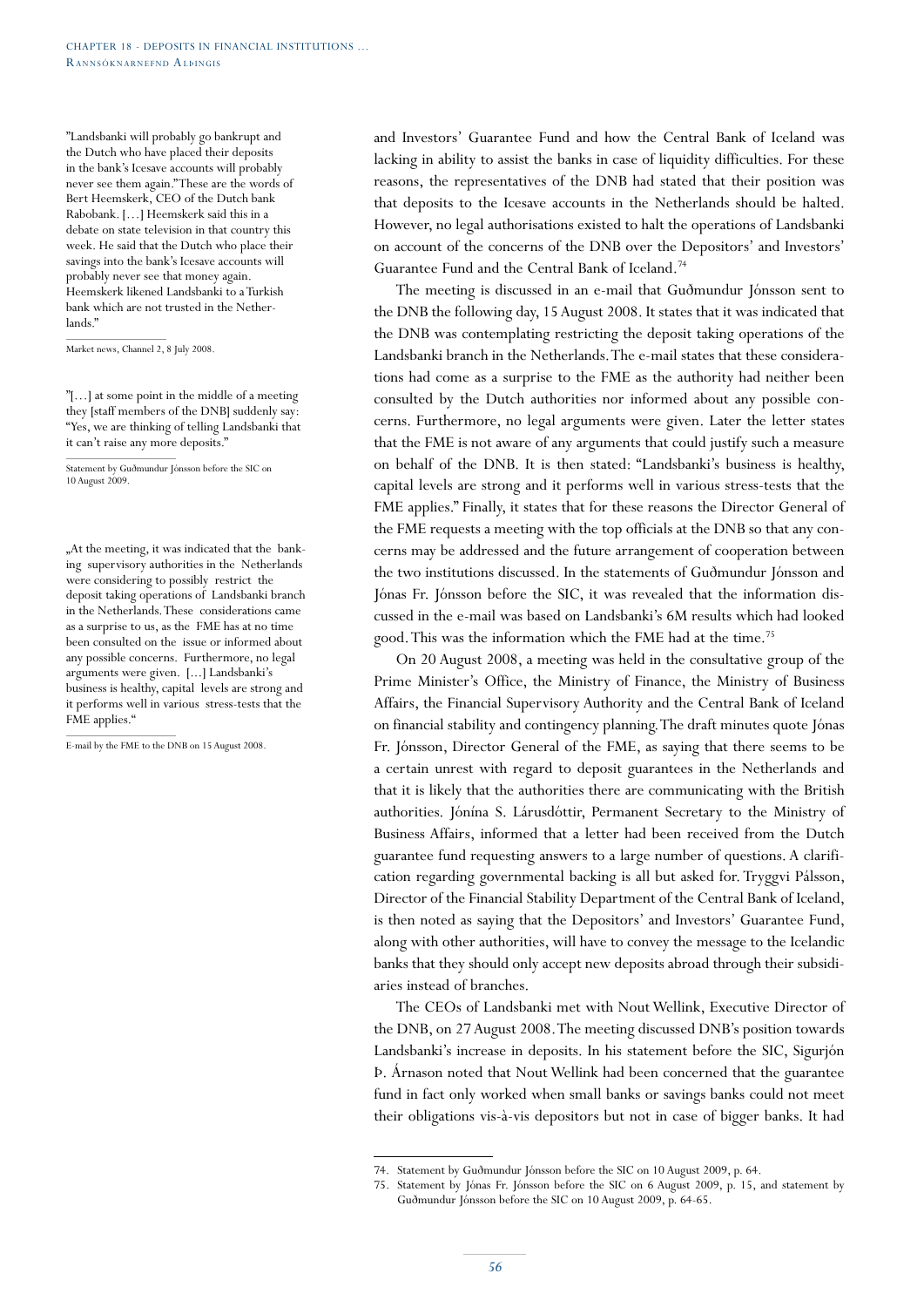also been revealed that Wellink had calculated the amount that would have to be distributed to the Dutch banks for the topping up agreement with the Dutch guarantee fund in case things turned for the worse for Landsbanki. Árnason said that he had told Wellink that he would have to discuss the weaknesses of the deposit guarantee scheme with the Icelandic authorities since it was not under the purview of Landsbanki. He would also have to discuss with the FME the conditions and requirements that he wanted to impose on Landsbanki's Amsterdam branch and reach an agreement with the FME on solutions. Landsbanki would then fulfil any requirements that the authorities agreed on.<sup>76</sup>

The SIC has in its possession a presentation that Landsbanki gave in the aforementioned meeting with Wellink. The document discusses i.a. the Icelandic deposit-guarantee scheme. It states i.a. that the deposit-guarantee scheme is predicated on an EU directive that obligates governments to ensure that "the minimum deposit insurance protection of  $E20.000$  is provided for." Later the document states:

. We are aware that in a response to a request for clarification regarding the governmental backing of the Icelandic deposit guaranty scheme, the government of Iceland has at least in one instance issued a letter:

- clarifying its role in the funding of that scheme and
- reiterating its obligations pursuant to the relevant EU directive

We assume that a similar letter could be sent to the DNB if requested"

The DNB discusses what took place in the meeting in an e-mail to the FME on 28 August 2008. It states that the DNB took the position that Landsbanki must put a halt to any increase in the Icesave accounts in the Netherlands. The DNB provides two arguments to support this. On the one hand the DNB has concerns about the Icelandic economy. On the other hand it refers to the uncertain position of the Icelandic state vis-à-vis the Depositors' and Investors' Guarantee Fund. The letter states that there is uncertainty concerning the role of the state in case the fund cannot meet its obligations.

That same day, i.e. 28 August 2008, a staff member of the Financial Stability Department of the Central Bank sent an e-mail to the Board of Governors relating to the query from the DNB to Landsbanki on liquidity management and contingency plans and the answers subsequently sent by Landsbanki to the DNB. It states that a staff member of the Central Bank has received the documents from Landsbanki together with the bank's answers to further questions. It states that the documents in question were the following:

- 1. Icesave Netherlands confidence crisis manual.
- 2. Landsbanki Amsterdam liquidity management policy.
- 3. Landsbanki group crisis communication plan.
- 4. Landsbanki liquidity contingency plan.
- 5. Landsbanki group liquidity management policy.
- 6. Results from Landsbanki's liquidity stress test.

<sup>76.</sup> Statement by Sigurjón Þ. Árnason before the SIC on 27 August 2009, p. 54-55 and 66.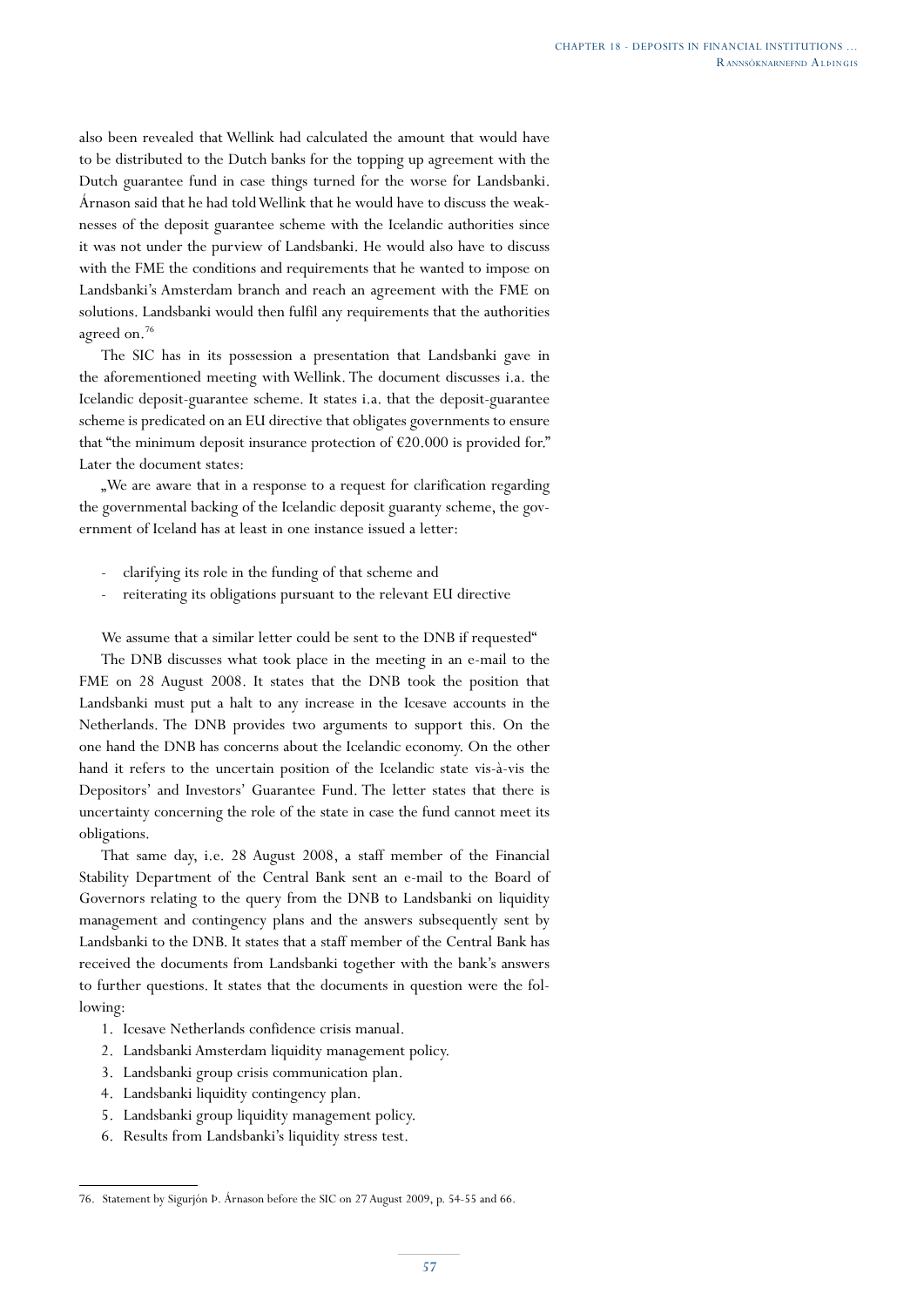It goes on to say: "The questions from the DNB mostly relate to liquidity management and stress tests, how Landsbanki can raise funds, how the bank has reduced its activities and how Landsbanki can meet any sudden outflow of deposits. The Department of Financial Stability has already received a copy and weekly reports on Landsbanki's liquidity position/stress tests and that information is identical to that provided in these answers."

On 2 September 2008, Nout Wellink met with Jónas Fr. Jónsson. On that occasion, Wellink expressed his concerns about the Icesave matter in much the same terms as had previously been used in the e-mail from the DNB on 28 August that year. In Jónas Fr. Jónsson's statement before the SIC, it was revealed that they had discussed the bank's 6M statement and that Wellink's concerns had, like before, centered on the economic situation in Iceland and not specific factors in the bank's operations. They had agreed to seek ways to "put the brakes on" the increase in deposits at Landsbanki Amsterdam and also to assign Landsbanki with suggesting solutions that the DNB might accept. Following the meeting, Jónsson had contacted the CEOs of Landsbanki and explained the task. Jónsson also said that he had pressed them to stop marketing the Icesave deposit accounts which they had agreed to.<sup>77</sup>

On 4 September 2008, a meeting was held in the consultative group of the Prime Minister's Office, the Ministry of Finance, the Ministry of Business Affairs, the Financial Supervisory Authority and the Central Bank of Iceland on financial stability and contingency planning. The draft minutes show that the FME's visit to the DNB's Banking Supervision Department was discussed. Jónas Fr. Jónsson is quoted as noting that the DNB's concerns are primarily as follows:

- 1. The economic outlook in Iceland.
- 2. The size of the Icelandic banks compared to the size of the national economy. The banks have rushed to expanded to other markets.
- 3. The deposit-guarantee schemes in the European Economic Area are a "mess". The "top up" agreement must be taken up with Iceland. The Depositors' and Investors' Guarantee Fund is weak and it is incomprehensible why a larger contribution is not required for deposits abroad.
- 4. The Icelandic banks are preying on the Dutch guarantee scheme which will not be tolerated.

Later in the same draft minutes, Jónsson is quoted as stating that the Dutch authorities think it is preferable for the deposit-taking activities to be conducted through a subsidiary rather than a branch. A statement from the Icelandic authorities on governmental backing of the Depositors' and Investors' Guarantee Fund is therefore not the main issue.

The minutes from the meeting of the Landsbanki Board of Directors on 5 September 2008 state that all marketing has been put on hold while the discussions with the Dutch authorities are ongoing and simultaneously efforts continue to transfer the Icesave accounts to a subsidiary. Product development has also been halted and new fixed-term accounts will not be launched. The success of Icesave has prompted harsh reactions abroad. The Board of Directors authorises the preparation for the launch of deposit accounts in

<sup>77.</sup> Statement by Jónas Fr. Jónsson before the SIC on 6 August 2009, p. 16-18.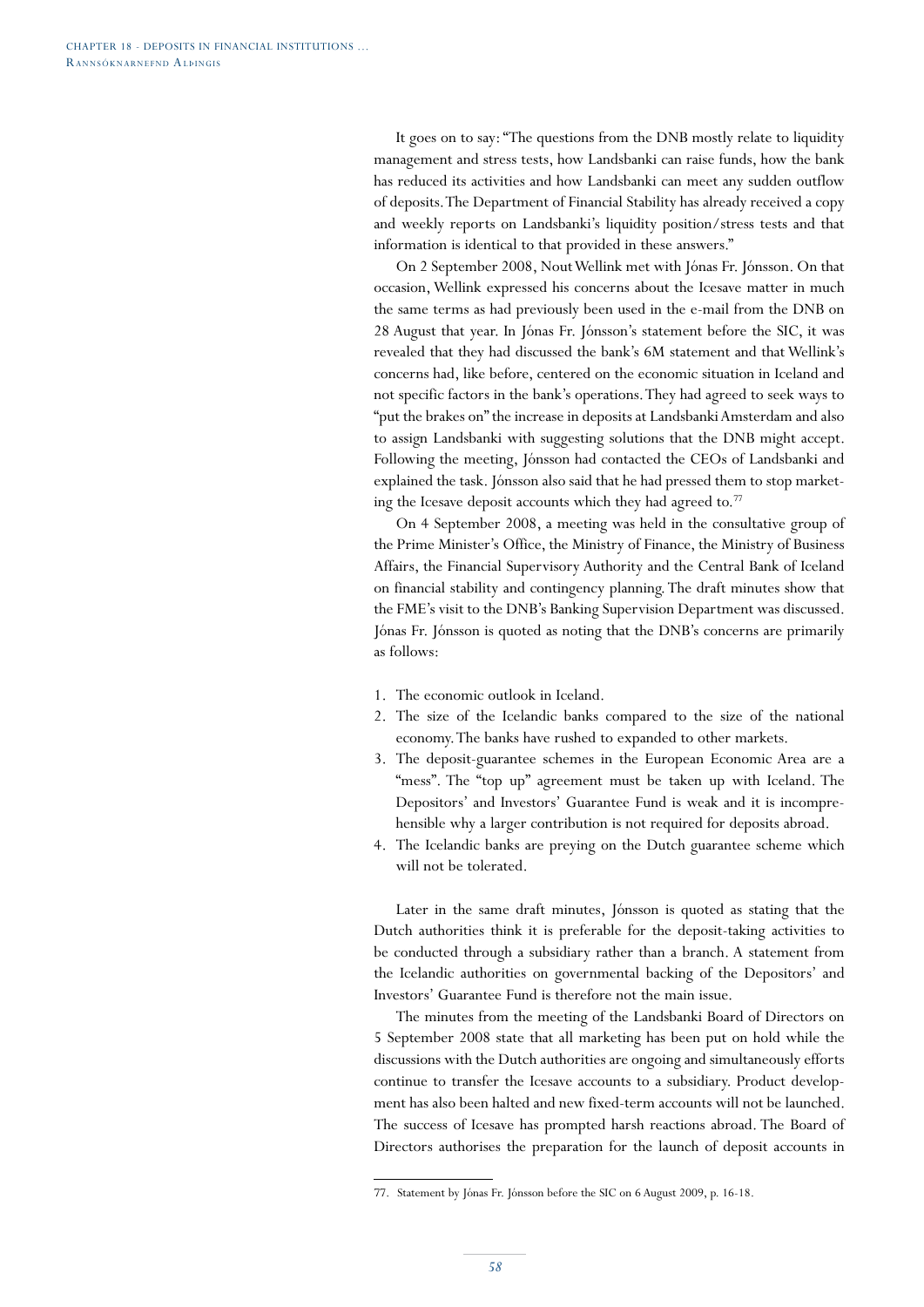those countries where the management thinks it is advisable. The goal is to spread financing risks.

According to information from the DNB the deposits in Landsbanki's Icesave accounts in the Netherlands amounted to  $\epsilon$ 1.2 billion by the latter half of August 2008. The deposits continued to grow and had become  $\epsilon$ 1.4 billion on 1 September 2008. On 9 September 2008, the DNB requested regular reporting on deposits in the bank's Icesave accounts. On 10 September 2008, the Icesave deposits amounted to over  $\epsilon$ 1.5 billion.

According to information given by Wouter Bos, the Dutch Minister of Finance, to the Dutch Parliament, Nout Wellink talked with Davíð Oddsson on 8 September 2008. In Davíð Oddsson's statement before the SIC it was revealed that in the meeting in question, which was held in Basel, Wellink had been ill-tempered and spoken very harshly about the conduct of the Icelandic banks in raising deposits and said that they would be stopped. Oddsson said that he had then asked whether that would be done in accordance with European regulation. Wellink had answered that it was no problem to find support in European regulation for stopping the irresponsible Icelandic banking activities. The Icelandic banks could not meet their obligations if a run was made on them. It had been stated that Wellink was not simply talking on behalf of the Netherlands, but that this "was the common understanding over in Europe".78 Oddsson said that this viewpoint held by the Governor of the Dutch Central Bank had been of the same ilk as comments made by Alex Weber, the German Central Bank Governor, in a speech at a meeting of Central Bank Governors in Basel in March 2008 where he had maintained that the greatest threat to the stability of the banking system, in addition to everything else, was the irresponsible incursion into deposit markets and the break up of the deposit-guarantee scheme. Oddsson said that he presented the CEOs of Landsbanki with the Dutch Central Bank Governor's position when he came back to Iceland.<sup>79</sup>

On 23 September 2008, the CEOs of Landsbanki wrote a letter to the FME regarding the operations of the Amsterdam branch. There they set forth arguments against the requirement that the bank must stop accepting deposits into the Icesave accounts in the Netherlands. They further maintain that the DNB does not have authority to force the bank to do so. In support of this they refer to the opinion from Allen & Overy. The CEOs declare themselves willing to encourage increased deposits to fixed-term accounts. Since this entails raising the overall deposits, they say that they are further willing to undergo certain obligations to alleviate the concerns of the DNB. They suggest that all deposits in easy access accounts in excess of  $\epsilon$ 1,150 million be handed to the DNB in the form of securities which fulfil the ECB's conditions for repurchase transactions. In this way, the CEOs believe that the DNB's request that deposits should not exceed  $£1,150$  million may be fulfilled. At the same time, Landsbanki's liquidity position would be reinforced. The letter states that the CEOs believe that based on the deposits currently in easy access accounts, this means that the DNB will be receive a  $€500$  million reserve. This amounts to about 30% of total deposits. In addition, the CEOs

<sup>78.</sup> Statement by Davíð Oddsson before the SIC on 12 August 2009, p. 39-40.

<sup>79.</sup> Statements by Davíð Oddsson before the SIC on 7 August 2009, p. 47, and 12 August 2009, p. 40.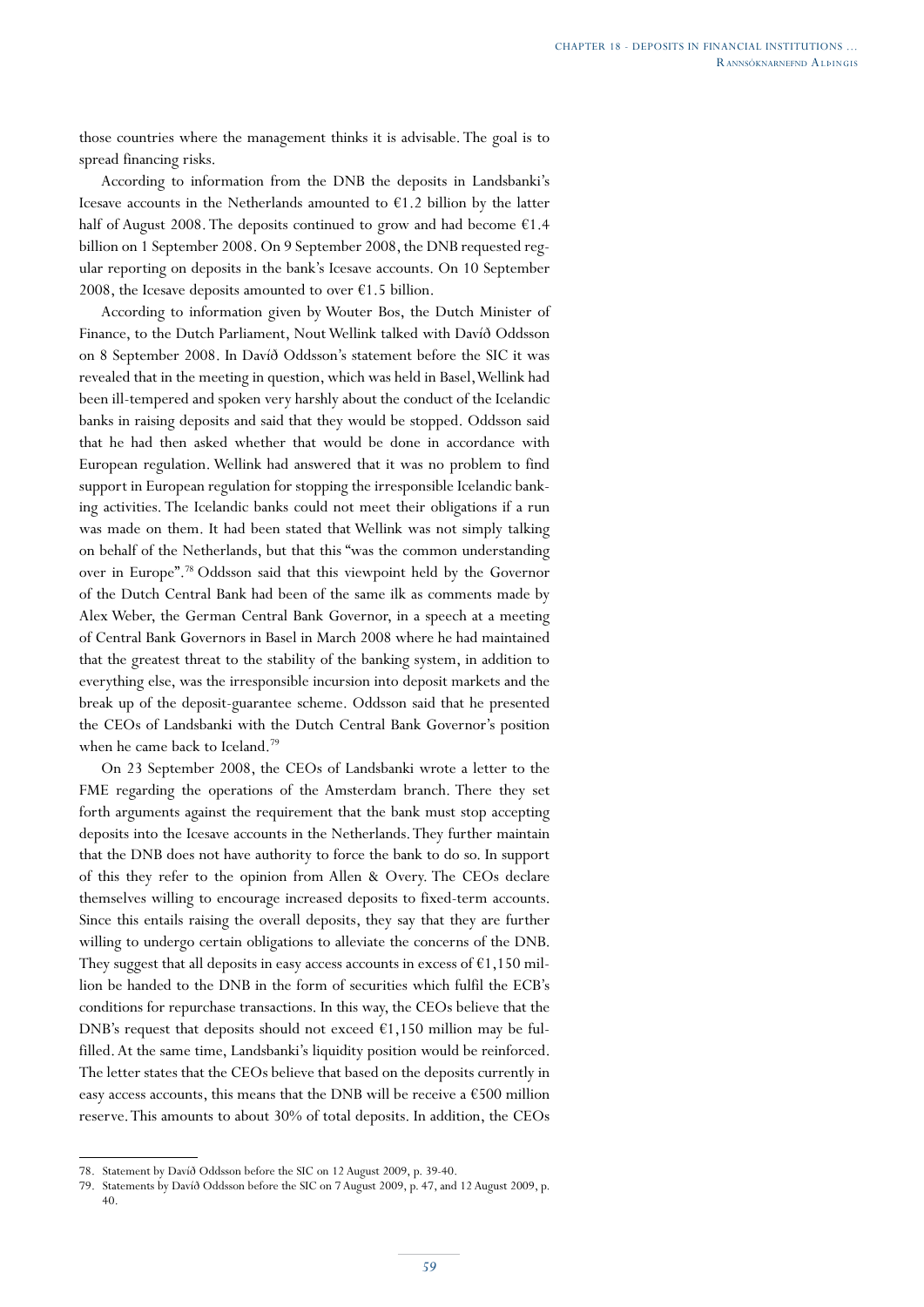offer to cease the marketing of easy access accounts. Furthermore, they say that they have offered to hand over 5% of all of the bank's easy access deposits in the Netherlands to the DNB. This does not include the funds already at the DNB in the form of reserves. These funds are intended to meet sudden withdrawals from the Icesave accounts. The letter states that the CEOs assume that the aforementioned measures would be in effect until market conditions change for the better. It seems that the representatives of the DNB thought that these proposals from Landsbanki were a step in the right direction but not a solution to the problem. Jónas Fr. Jónsson said in the hearing that the administrators of the DNB had seemed rather disinterested in the proposals.<sup>80</sup>

In the aforementioned letter, Landsbanki also offers to have the entire group adhere to Dutch liquidity requirements in addition to delivering liquidity reports regularly to the DNB so the authority can monitor compliance with the rules.

The FME forwarded the abovementioned letter from Landsbanki to the DNB in an e-mail on 24 September 2008 and noted: "As requested, see attachment, a copy of the letter from Landsbanki Íslands to the FME regarding its banking operations in the Netherlands." It went on to note that if the DNB has any question regarding the matter they should not hesitate to be in contact. In his statement before the SIC, Guðmundur Jónsson noted that the DNB subsequently did not submit any questions. $81$ 

 Jónas Fr. Jónsson was attending the International Conference of Banking Supervisors in Brussels that same day, i.e. 24 September 2008, and delivered a copy of the abovementioned letter from Landsbanki to a representative of the DNB. In his statement before the SIC, Jónsson noted that he had suggested further discussions with the DNB after they had finished reviewing the letter.<sup>82</sup>

In a debate in the Dutch Parliament, Wouter Bos, the Dutch Finance Minister, answered a question concerning the Icesave issue by stating that the FME had delivered the letter to the DNB and on that occasion implied that the authority agreed with the position advanced by Landsbanki therein. The Ministry for Foreign Affairs subsequently requested further explanation of this statement by the Dutch authorities. The Dutch authorities answered in an e-mail that Jónas Fr. Jónsson had delivered Landsbanki's letter to Arnold Schilder, a representative of the DNB, at the International Conference of Banking Supervisors in Brussels on 24 September 2008. The Dutch authorities further maintain that Jónsson on that occasion had declared to Schilder and Houben, another representative of the DNB who was also present, that the FME fully agreed with the content of Landsbanki's letter. When asked about this in the hearing before the SIC, Jónas Fr. Jónsson denied having voiced any opinion regarding the content of Landsbanki's letter. He had merely iterated that they would have to talk when the representatives of the DNB had familiarised themselves with the content of Landsbanki's letter, where the bank presented proposals for possible ways to meet the requests of the DNB in accordance with the procedure that Jónsson thought the FME and the DNB had agreed to in their meeting on 2 September 2008. The logi-

<sup>80.</sup> Statement by Jónas Fr. Jónsson before the SIC on 6 August 2009, p. 18-20.

<sup>81.</sup> Statement by Guðmundur Jónsson before the SIC on 9 September 2009, p. 1.

<sup>82.</sup> Statement by Jónas Fr. Jónsson before the SIC on 6 August 2009, p. 26.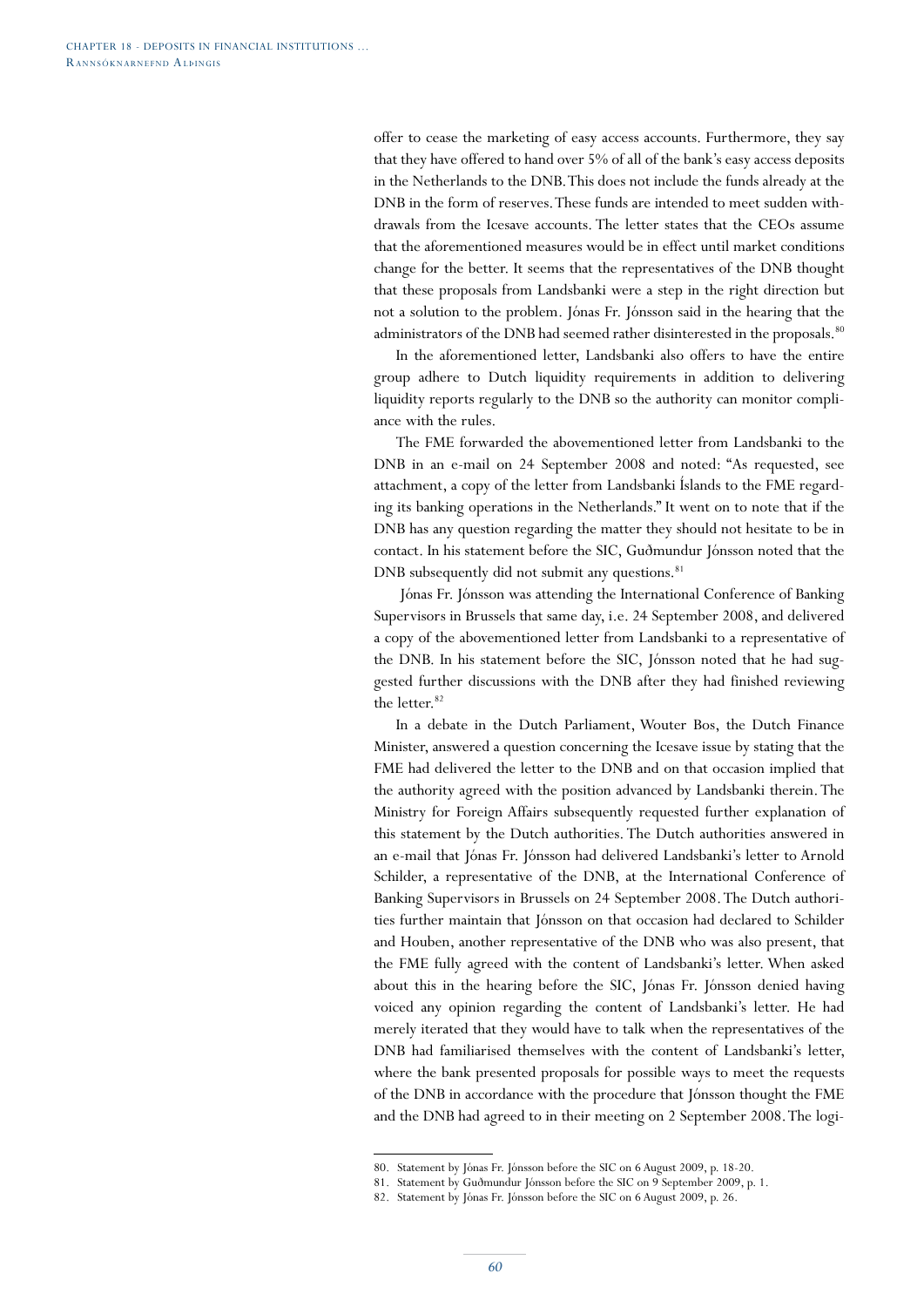cal continuation would have been for the DNB to formulate opinions of the proposals and evaluate whether any of them were acceptable. However, a response from the DNB to Landsbanki's proposals had never been received.<sup>83</sup>

According to what is stated in a response by the Dutch Finance Minister to a question in the Dutch Parliament, the Icesave website in the Netherlands became inoperative on 6 October 2008, at which point the DNB froze the branch's assets.

On 7 October 2008, the DNB wrote a letter to Landsbanki. It states that the DNB has decided to appoint an insolvency practitioner for the branch. It furthermore sets out a number of requirements for Landsbanki to fulfil, including the transfer of all deposits in the Icesave accounts in the Netherlands to an account held by the DNB in order to protect the interests of depositors. The letter notes that on 29 September 2008 the deposits in the Icesave accounts in the Netherlands amounted to  $€1.7$  billion.

The same day, i.e. 7 October 2008, the DNB wrote another letter to Landsbanki. It states that there is a great risk that the DNB will have to reimburse depositors significant amounts for Landsbanki's accounts. It goes on to state that Landsbanki has on numerous occasions provided the DNB with both wrong and insufficient information. The bank has thereby violated its obligations pursuant to an agreement with the DNB from 23 May 2008.

Landsbanki replied to the letter the same day, i.e. 7 October 2008, confirming reception of DNB's recommendations but at the same time objecting to them. The bank also rejected DNB's requirement to transfer funds to the Netherlands on the basis that this was not permissible according to instructions from the FME.

The same day, i.e. 7 October 2008, the DNB requested in a Dutch court that an insolvency practitioner be appointed for Landsbanki's branch. A ruling issued on 13 October appointed an insolvency practitioner for the branch.

### 18.3.2 Findings of the Special Investigation Commission (SIC) on the Icesave Accounts in the Amsterdam Branch of Landsbanki Íslands hf.

When Landsbanki Íslands hf. started accepting deposits into the Icesave accounts in Amsterdam on 29 May 2008, the bank had already experienced negative media coverage in Britain about the Icelandic economy and the Icelandic banks. The coverage focused on the high CDS spreads for the banks, in addition to which doubts had been voiced about the ability of the Central Bank of Iceland and the State Treasury to aid the banks in case of liquidity difficulties. Doubts had also been expressed about the capacity of the Depositors' and Investors' Guarantee Fund to meet setbacks in the banks' operations. It must be presumed that the run which lasted from February until April 2008 on the Icesave accounts in Landsbanki's London branch can be attributed to this coverage. Compounding this was the risk of difficulties arising in the acquisition of foreign currency to meet sudden withdrawals from deposit accounts abroad.

When this is kept in mind, it is nearly incomprehensible that Landsbanki decided to start accepting Icesave deposits at its branch in Amsterdam rather than a Dutch subsidiary. Landsbanki thus took the obvious risk of having the

<sup>83.</sup> Statement by Jónas Fr. Jónsson before the SIC on 6 August 2009, p. 26-28.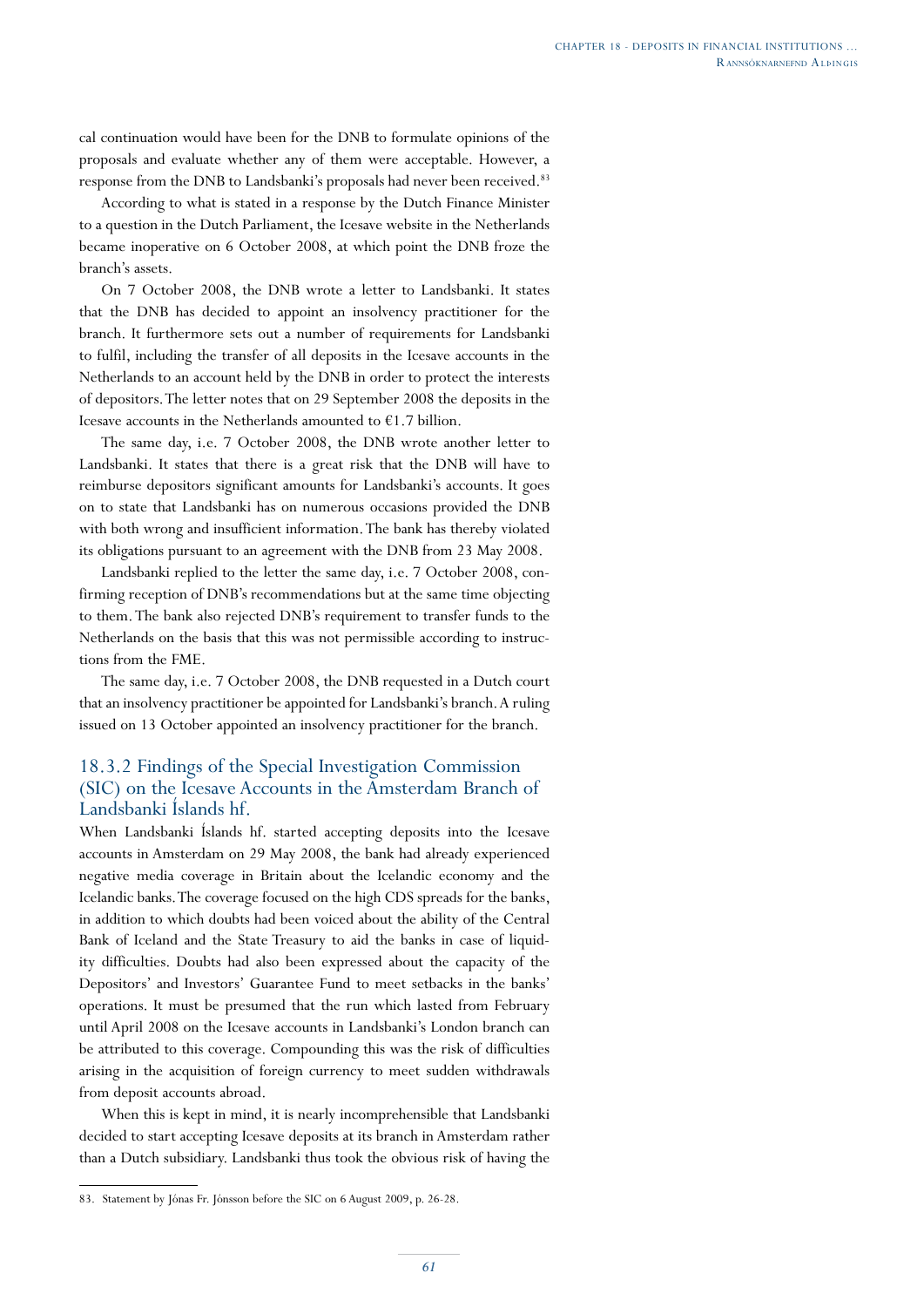same issues that the British media had covered in the preceeding months pointed out in the Netherlands sooner or later. This is rendered even more incomprehensible when it is taken into consideration that according to Dutch law, there do not seem to have been any rules in effect comparable to those which in English law significantly limit the possibility of transferring funds from a subsidiary to other parts of a banking group.<sup>84</sup> The only explanation given for this is that it took longer to establish a subsidiary than open a branch and that it was not until the first half of 2008 that the establishment of a subsidiary was considered.<sup>85</sup>

In a statement made by Jónas Fr. Jónsson, Director General of the FME, before the SIC it emerged that according to Article 36(4) of Act No 161/2002 on financial institution, the FME was not authorised to prohibit the establishment of a branch unless it has a legitimate reason to believe that the management and financial position of the financial institution in question was not sufficiently sound. At that time, Landsbanki had notified the proposed deposit-taking activities of the Amsterdam branch, the position of the bank had been strong, its credit rating was Aaa and its capital ratio 12.5%.<sup>86</sup>

When asked whether the FME had considered the liquidity management of the bank in Euros, given that the Central Bank of Iceland was only a lender of last resort in the Icelandic króna, Jónsson claimed that this had not been the case since liquidity management was one of the functions of the Central Bank of Iceland, and in general regulatory authorities had not carried out any examinations on that basis when handling notifications on the establishment of a branch in another state.<sup>87</sup>

In this context, it must be pointed out that it had been established that in the latter half of 2007 the FME had started developing liquidity control regarding the three banks on a wholebank basis.

In the hearing, Jónsson stated that the FME had itself initiated liquidity control of Landsbanki.

Initially, reporting by Landsbanki to the FME had been based on the Moody's model but later it become more detailed when the bank had reached an agreement with the FSA concerning liquidity management of the London branch in the spring of 2008.<sup>88</sup>

In his statement before the SIC, Guðmundur Jónsson, Head of Unit at the FME, claimed that in a discussion with Landsbanki representatives it had been clear that the bank had intended to obtain Euros in currency swap markets to repay any withdrawals from the Landsbanki deposit accounts in Amsterdam.<sup>89</sup>

However, the currency swap market with the Icelandic króna was inactive in part from 19 march 2008, cf. discussions in Chapter 13.0.

There is no sign that the FME had seen any reason to react despite the significant risk for Landsbanki which was a systemically important bank.

On 29 May 2008, i.e. the same day Landsbanki started accepting Icesave deposits in Amsterdam, a meeting was held in the consultative group of the

<sup>84.</sup> See a legal opinion of Allen & Overy dated 25 March 2008, prepared for Landsbanki Íslands hf.

<sup>85.</sup> Statement by Sigurjón Þ. Árnason before the SIC on 27 August 2009, p. 15.

<sup>86.</sup> Statement by Jónas Fr. Jónsson before the SIC on 6 August 2009, p. 1. It should be noted that the Moody's credit rating of Landsbanki at this time was Aa3.

<sup>87.</sup> Statement by Jónas Fr. Jónsson before the SIC on 6 August 2009, p. 2-7.

<sup>88.</sup> Statement by Jónas Fr. Jónsson before the SIC on 23 March 2009, p. 10.

<sup>89.</sup> Statement by Guðmundur Jónsson before the SIC on 10 August 2009, p. 61.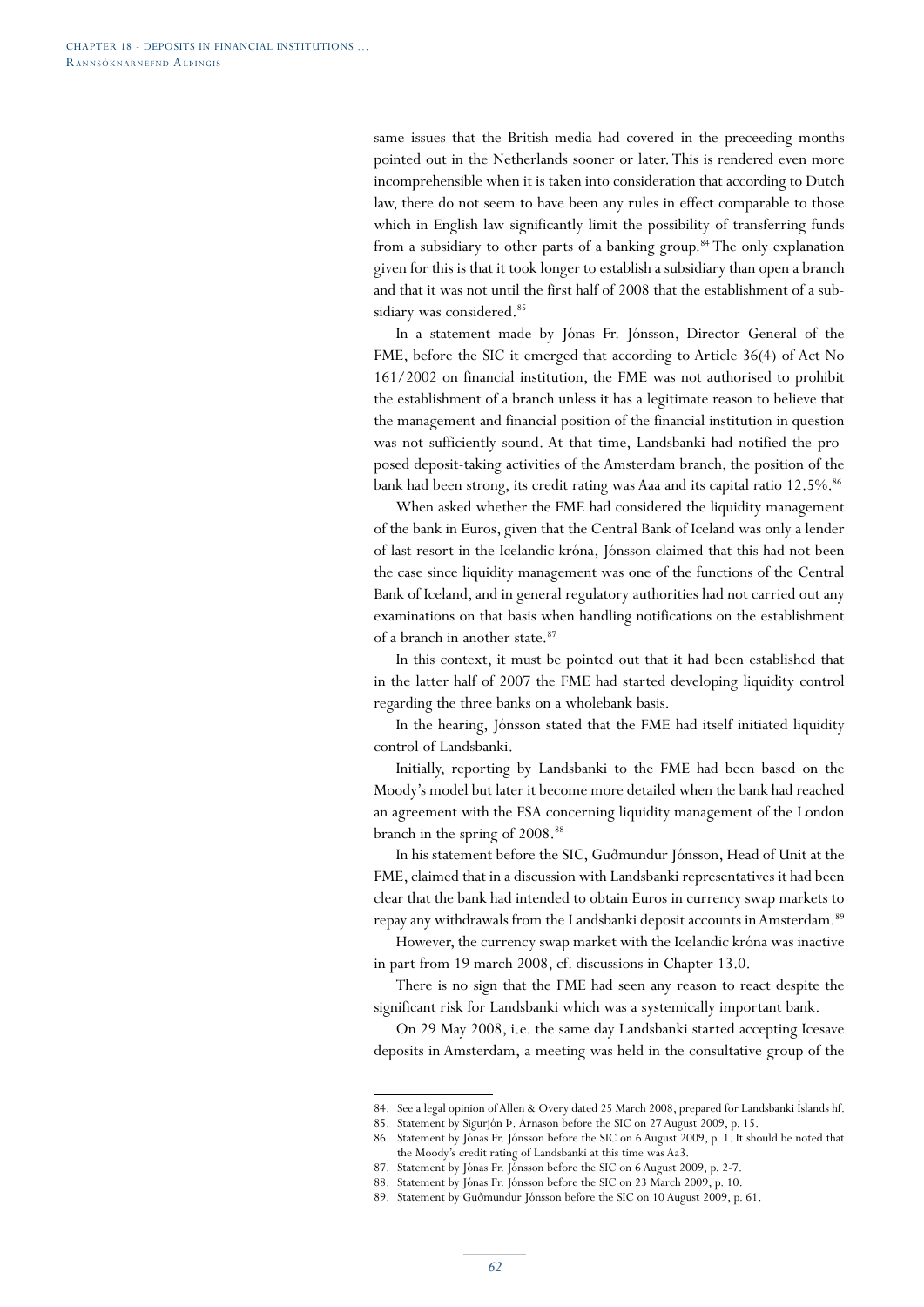Prime Minister's Office, the Ministry of Finance, the Ministry of Business Affairs, the FME and the Central Bank of Iceland on financial stability and contingency planning The draft minutes state i.a. that this further increases the obligations of the Depositors' and Investors' Guarantee Fund. Due to the extensive coverage of the Icelandic banks and the Icelandic economy abroad and in particular in light of the run on Landsbanki in the UK in early 2008, it must be criticised that the consultative group did not examine the issue with Landsbanki closely or propose a new ad hoc working group be established for that purpose. Furthermore, there is no evidence that Landsbanki's extended deposit taking by branches abroad had given ministers in the government of Iceland any cause to intervene. It must have come as a surprise that the CEOs of Landsbanki, who had previously discussed transferring the Icesave accounts from a branch to a London subsidiary because of the aforementioned problems which seemed insurmountable, established at the same time new deposit taking activities in Amsterdam with the same shortcomings, i.e. which were operated through a branch with the associated risk for the Depositors' and Investors' Guarantee Fund.

As regards the Central Bank of Iceland, this increased activity of Landsbanki in the Netherlands would further increase the risk in relation to the Central Bank's function to maintain financial stability in Iceland. Parties within the Central Bank were already aware of the dissatisfaction within central banks in those European countries where the Icelandic banks had started raising deposits with high interest rates. The Central Bank claims to have presented these views to the Landsbanki CEOs. The dissatisfaction of Nout Wellink, Executive Director of the DNB, was discussed especially at his meeting with the Chairman of the Board of Governors of the Central Bank on 8 September 2008, and the Chairman stated that he had recounted the stand of the Director of the DNB to the Landsbanki CEOs after the meeting.

Although Landsbanki's half-year financial statement for the former half of 2008 had not given reason, in the opinion of the FME, to limit the licence of Landsbanki to receive further deposits in the bank's Amsterdam branch, it had to be evident that the bank's increasingly restricted access to Euros once the currency markets started closing down, and especially once the effect of the fall of Lehman Brothers emerged, would affect its possibilities to honour its deposit obligations. This should have presented ample cause for the FME to separately investigate the issues facing the branch.

As recounted above, the Executive Director of the DNB met with Jónas Fr. Jónsson on 2 September 2008 where they agreed, according to Jónsson, to seek ways to "put the brakes on" the increase in deposits at Landsbanki Amsterdam and also to assign Landsbanki with suggesting potential solutions that could be acceptable to the DNB. Considering the interests at stake, the Landsbanki proposals emerged too late. Nonetheless, it was positive that the FME had put pressure on the CEOs of Landsbanki to cease marketing the Icesave accounts and they seemed to heed that recommendation.<sup>90</sup>

As the target was to reduce the deposits of Landsbanki Amsterdam branch it must, however, be criticised that the FME did not make recommendations to the bank to reduce deposits into easy access accounts, however without

<sup>90.</sup> Statement by Jónas Fr. Jónsson before the SIC on 6 August 2009, p. 18.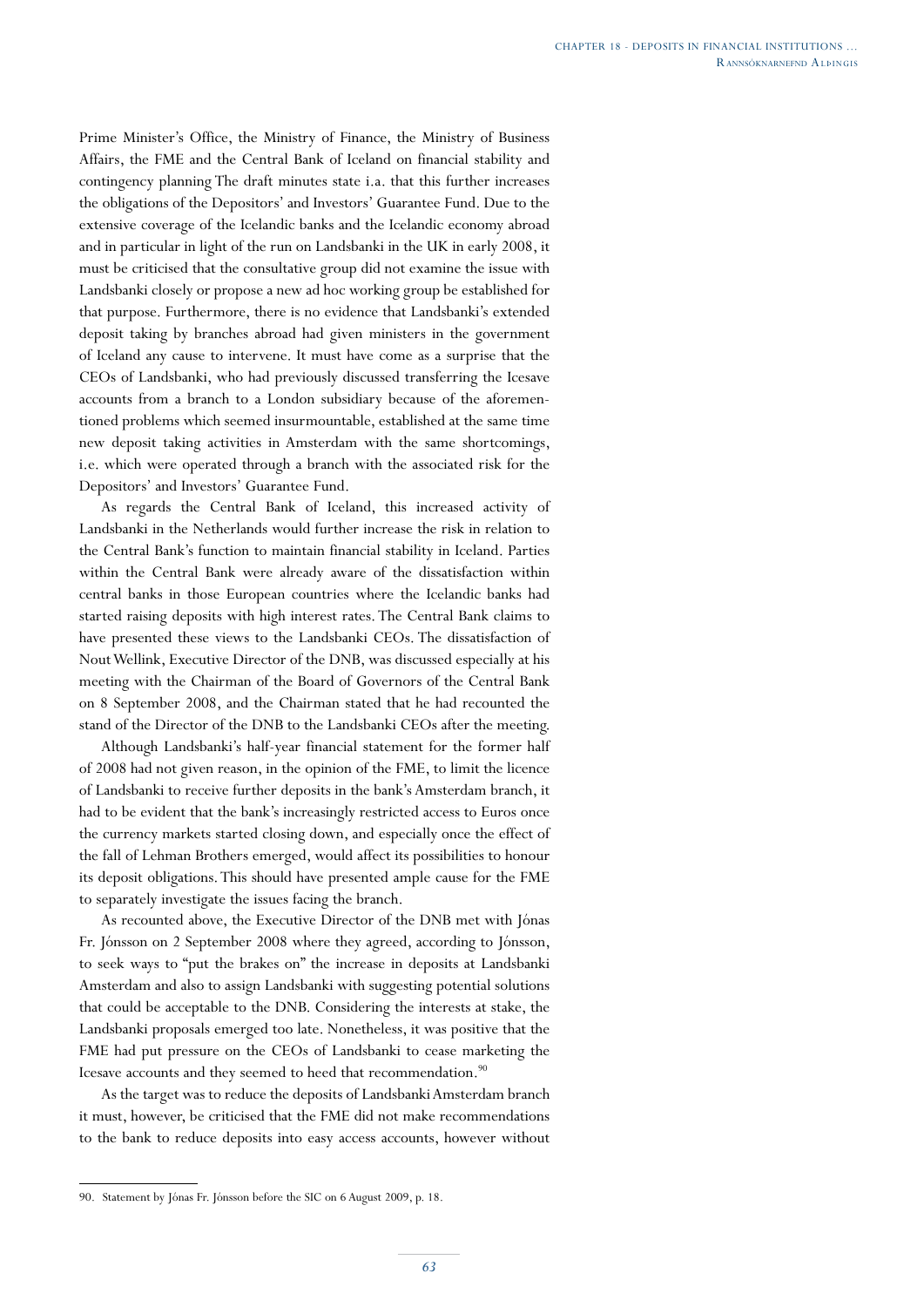risking a run on the deposit accounts. It is noteworthy that following the aforementioned meeting the deposits of Landsbanki in the Netherlands increased from  $£1.4$  billion on 1 September 2008 to  $£1.5$  billion on 10 September 2008 and finally  $\epsilon$ 1.7 billion when Landsbanki collapsed. It is intriguing that the DNB clarified its supervisory powers as the host state of the Landsbanki branch in many ways as more limited than the FSA.

Thus, the FSA exercised its control concerning the liquidity managements of Landsbanki London branch by obtaining data on the liquidity management of Landsbanki wholebank. It has been revealed that Landsbanki had offered the DNB similar liquidity management concerning the Landsbanki wholebank but the DNB had declined the offer.<sup>91</sup>

In addition, it is worth noting that the DNB had not considered itself to be in a position to investigate whether there was any evidence that the parent company in Iceland had insufficient liquid assets for the Amsterdam branch to meet its obligations.<sup>92</sup>

In a report from 11 June 2009 drawn up by an investigation committee working under the auspices of the Ministry of Finance in the Netherlands, it emerged that the DNB did not consider itself empowered to stop Landsbanki in its deposit taking when the authority believed a crisis was inevitable. When regarding the powers of the host state pursuant to recitals 18 and 22, as well as Articles 30, 31, 33 and 34 of Directive 2006/48/EC, the conclusion of the Dutch investigation committee must be agreed upon stating that the DNB had been in a position to decide on its own initiative to exercise its powers vis-à-vis the Landsbanki branch in Amsterdam by instructing the bank to cease its deposit market penetration and ensure satisfactory liquid position of the branch in the Netherlands, as long as the said provisions of the Directive had been properly transposed into Dutch legislation.<sup>93</sup>

As regards the powers of the FME vis-à-vis the deposit taking of the Landsbanki branch in the Netherlands, it should be noted that the FME is obliged under Article 8 of Act No. 87/1998 on Official Supervision of Financial Activities, to monitor that the activities of regulated entities are in accordance with laws, regulations or statutes applicable to the said activities, as well as monitor that the activities are in other ways in keeping with sound and normal business practices.

Article 10 of the Act stipulates the remedies available to the FME in case the authority considers any aspect or activity of a regulated entity as otherwise unsound or inconsistent with proper business practices. It should be stressed that the deposits in the branch's Icesave accounts increased in three months from nothing to close to  $\epsilon$ 1.5 billion at the end of August 2008.At the same time, wholesale deposits of the branch decreased. As far as the FME is concerned the issue had to be resolved how Landsbanki was prepared to meet, given the situation that had emerged in international financial markets concerning the raising of liquidity and currency markets, a sudden outflow of these deposits since the deposits had been raised with relatively high interest

<sup>91.</sup> Statement by Jónas Fr. Jónsson before the SIC on 6 August 2009, p. 9. See also letter from Landsbanki Íslands hf. to the FME dated 23 September 2008.

<sup>92.</sup> De bevoegdheden van De Nederlandsche Bank inzake Icesave. Onderzoek in opdracht van het Ministerie van Financiën. Pub. 11 June 2009, p. 58.

<sup>93.</sup> De bevoegdheden van De Nederlandsche Bank inzake Icesave. Onderzoek in opdracht van het Ministerie van Financiën. Pub. 11 June 2009, p. 67.